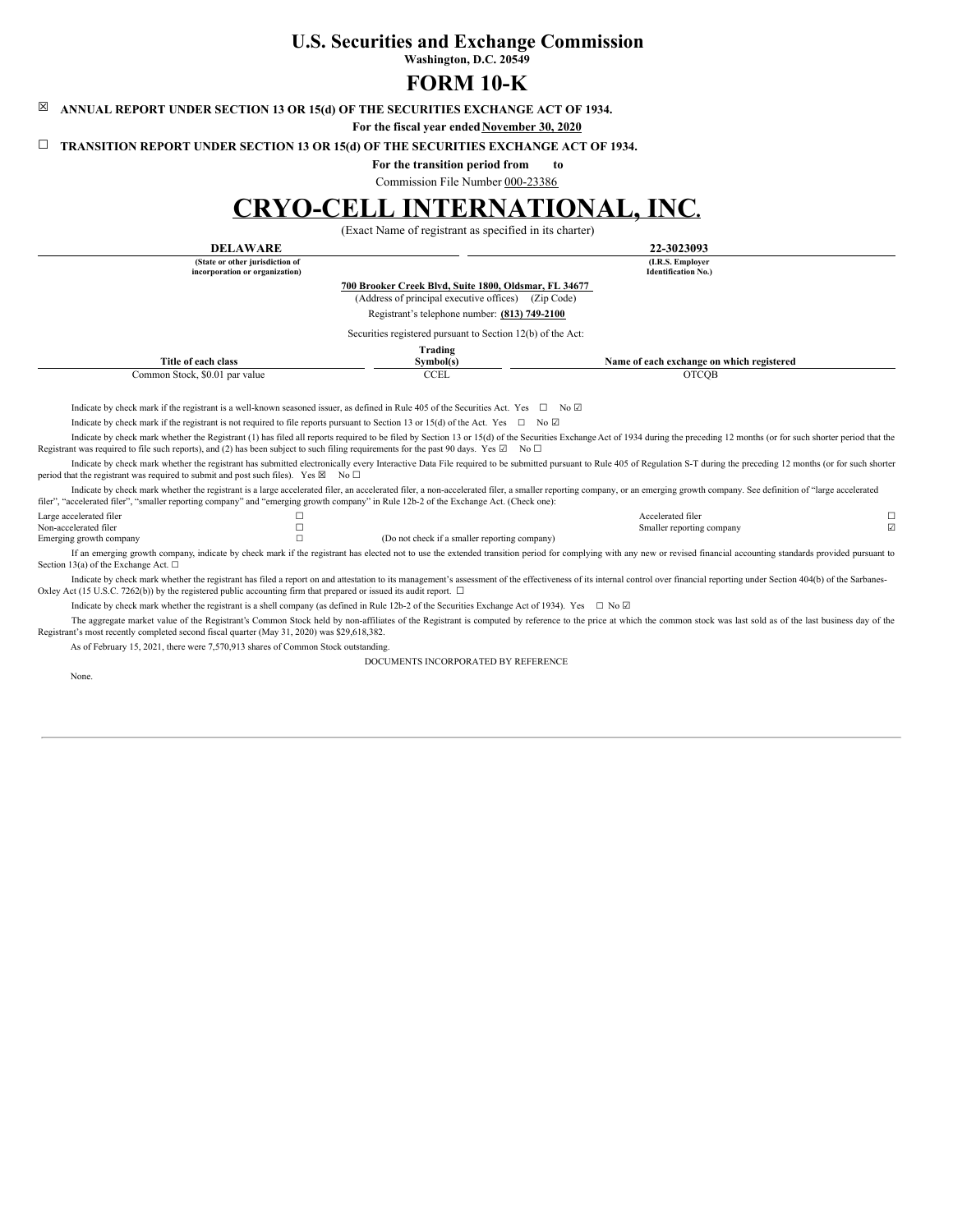# **TABLE OF CONTENTS**

|                                                                              |                                                                                                                                                                                                                                                                                                                                                                                                                               | Page                                   |
|------------------------------------------------------------------------------|-------------------------------------------------------------------------------------------------------------------------------------------------------------------------------------------------------------------------------------------------------------------------------------------------------------------------------------------------------------------------------------------------------------------------------|----------------------------------------|
|                                                                              | <b>PART I</b>                                                                                                                                                                                                                                                                                                                                                                                                                 |                                        |
| ITEM 1.<br>ITEM 1A.<br>ITEM 1B.<br>ITEM 2.<br>ITEM 3.<br>ITEM 4.             | <b>FORWARD-LOOKING STATEMENTS</b><br><b>BUSINESS</b><br><b>RISK FACTORS</b><br><b>UNRESOLVED STAFF COMMENTS</b><br><b>PROPERTIES</b><br><b>LEGAL PROCEEDINGS</b><br><b>MINE SAFETY DISCLOSURES</b>                                                                                                                                                                                                                            | 1<br>12<br>12<br>12<br>12<br>13        |
|                                                                              | <b>PART II</b>                                                                                                                                                                                                                                                                                                                                                                                                                |                                        |
| ITEM 5.                                                                      | MARKET FOR THE REGISTRANT'S COMMON EQUITY, RELATED STOCKHOLDER MATTERS AND ISSUER PURCHASES OF                                                                                                                                                                                                                                                                                                                                | 14                                     |
| ITEM 6.<br>ITEM 7.<br>ITEM 7A.<br>ITEM 8.<br>ITEM 9.<br>ITEM 9A.<br>ITEM 9B. | <b>EQUITY SECURITIES</b><br><b>SELECTED FINANCIAL DATA</b><br>MANAGEMENT'S DISCUSSION AND ANALYSIS OF FINANCIAL CONDITION AND RESULTS OF OPERATIONS<br><b>OUANTITATIVE AND QUALITATIVE DISCLOSURES ABOUT MARKET RISK</b><br>FINANCIAL STATEMENTS AND SUPPLEMENTARY DATA<br>CHANGES IN AND DISAGREEMENTS WITH ACCOUNTANTS ON ACCOUNTING AND FINANCIAL DISCLOSURE<br><b>CONTROLS AND PROCEDURES</b><br><b>OTHER INFORMATION</b> | 14<br>15<br>26<br>27<br>66<br>66<br>67 |
| ITEM 10.<br>ITEM 11.<br>ITEM 12.                                             | <b>PART III</b><br>DIRECTORS, EXECUTIVE OFFICERS AND CORPORATE GOVERNANCE<br><b>EXECUTIVE COMPENSATION</b><br>SECURITY OWNERSHIP OF CERTAIN BENEFICIAL OWNERS AND MANAGEMENT AND RELATED STOCKHOLDER                                                                                                                                                                                                                          | 68<br>71<br>78                         |
| ITEM 13.<br>ITEM 14.                                                         | <b>MATTERS</b><br>CERTAIN RELATIONSHIPS AND RELATED TRANSACTIONS. AND DIRECTOR INDEPENDENCE<br>PRINCIPAL ACCOUNTANT FEES AND SERVICES                                                                                                                                                                                                                                                                                         | 80<br>80                               |
|                                                                              | <b>PART IV</b>                                                                                                                                                                                                                                                                                                                                                                                                                |                                        |
| <b>ITEM 15.</b>                                                              | EXHIBITS AND FINANCIAL STATEMENT SCHEDULES                                                                                                                                                                                                                                                                                                                                                                                    | 82                                     |
| <b>ITEM 16.</b>                                                              | <b>FORM 10-K SUMMARY</b>                                                                                                                                                                                                                                                                                                                                                                                                      | 84                                     |
|                                                                              | <b>SIGNATURES</b>                                                                                                                                                                                                                                                                                                                                                                                                             | 85                                     |
|                                                                              |                                                                                                                                                                                                                                                                                                                                                                                                                               |                                        |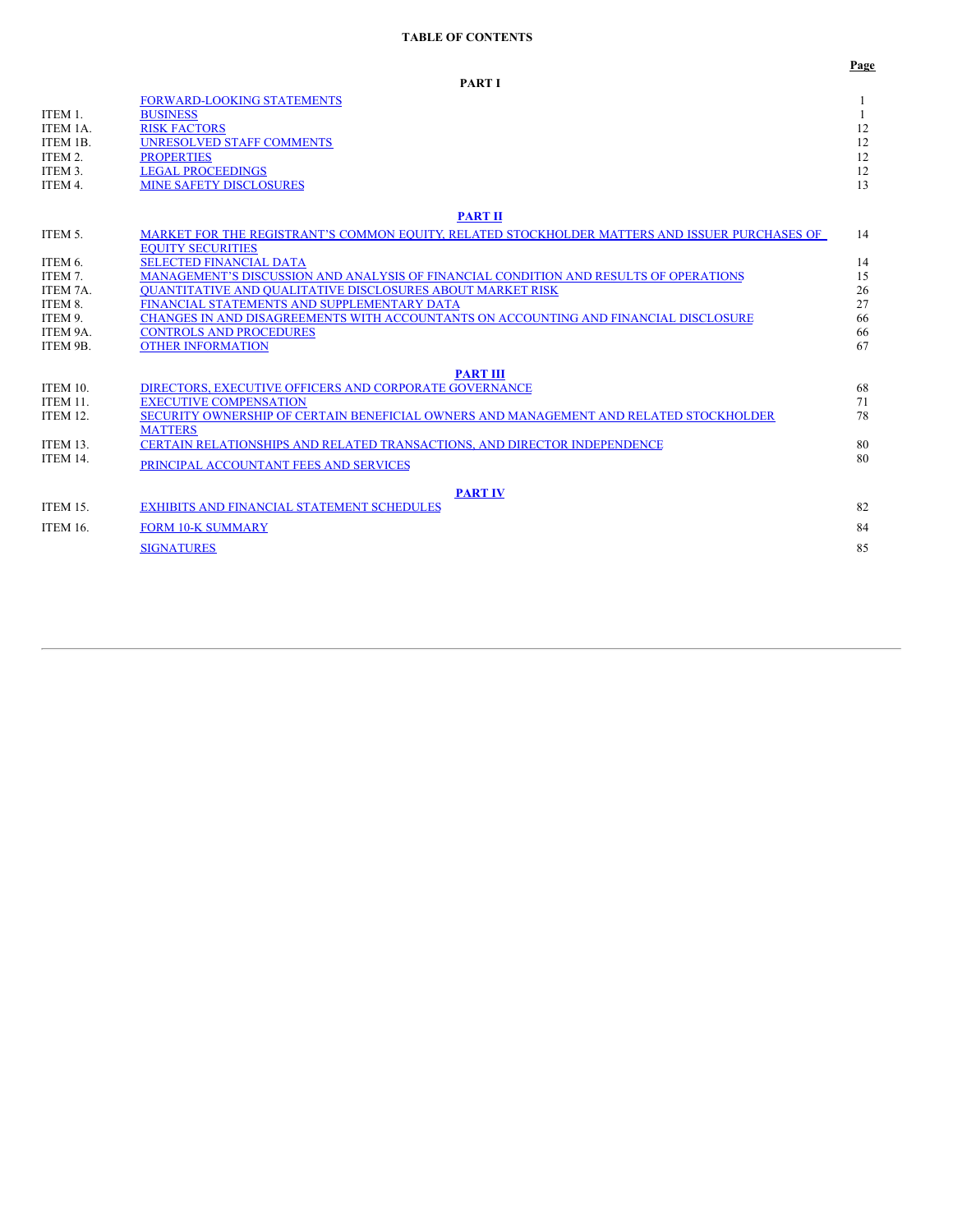# <span id="page-2-0"></span>**Forward-Looking Statements**

This Form 10-K, press releases and certain information provided periodically in writing or orally by the Company's officers or its agents may contain statements which constitute "forward-looking statements". The terms "Cryo-Cell International, Inc.," "Cryo-Cell," "Company," "we," "our" and "us" refer to Cryo-Cell International, Inc. The words "expect," "believe," "goal," "plan," "intend," "estimate" and similar expressions and variations thereof, if used, are intended to specifically identify forward-looking statements. Those statements appear in a number of places in this Form 10-K and in other places, and include statements regarding the intent, belief or current expectations of the Company, its directors or its officers with respect to, among other things, our future performance and operating results, our future operating plans, our liquidity and capital resources; and our legal proceedings. Investors and prospective investors are cautioned that any such forward-looking statements are not guarantees of future performance and involve risks and uncertainties, and that actual results may differ materially from those projected in the forward-looking statements as a result of various factors.

# <span id="page-2-1"></span>**ITEM 1. BUSINESS.**

#### **Introduction**

Cryo-Cell International, Inc. (the "Company" or "Cryo-Cell") is a Delaware corporation that was incorporated in 1989. The Company is organized in three reportable segments, cellular processing and cryogenic storage, with a current focus on the collection and preservation of umbilical cord blood and tissue stem cells for family use, the manufacture of PrepaCyte® CB Processing System ("PrepaCyte CB") units, the processing technology used to process umbilical cord blood stem cells and cellular processing and cryogenic storage of umbilical cord blood stem cells for public use. The Company, in combination with its global affiliates, currently stores nearly 500,000 cord blood and cord tissue specimens worldwide for the exclusive benefit of newborn babies and possibly other members of their families. Founded in 1989, the Company was the world's first private cord blood bank to separate and store stem cells in 1992. All aspects of its U.S.-based business operations, including the processing and storage of specimens, are handled from its headquarters facility in Oldsmar, Florida. The specimens are stored in commercially available cryogenic storage units at this technologically and operationally advanced facility.

In recent years, utilizing its infrastructure, experience and resources derived from its umbilical cord blood stem cell business, the Company has expanded its research and development activities to develop technologies related to stem cells harvested from sources beyond umbilical cord blood stem cells. During fiscal 2011, the Company introduced the advanced new cord tissue service, which stores a section of the umbilical cord tissue. The Company offers the cord tissue service in combination with the umbilical cord blood service. This service is growing; however, the umbilical cord blood service continues to be the Company's main focus.

Consistent with its fiduciary duties, the board of directors and management has reviewed and will continue to review strategic options and opportunities for the Company, in order to maximize shareholder value. These options may include, but are not limited to, strategic mergers or acquisitions, investments in other public and/or private companies, repurchases of RSA interests, a deregistration of the Company's common stock under the Securities Exchange Act of 1934 or a going-private transaction. These options may or may not be related to the Company's current business. In order to undertake any of the aforementioned activities, the Company may take on substantial debt or equity capital which could increase the risk of investment in the Company.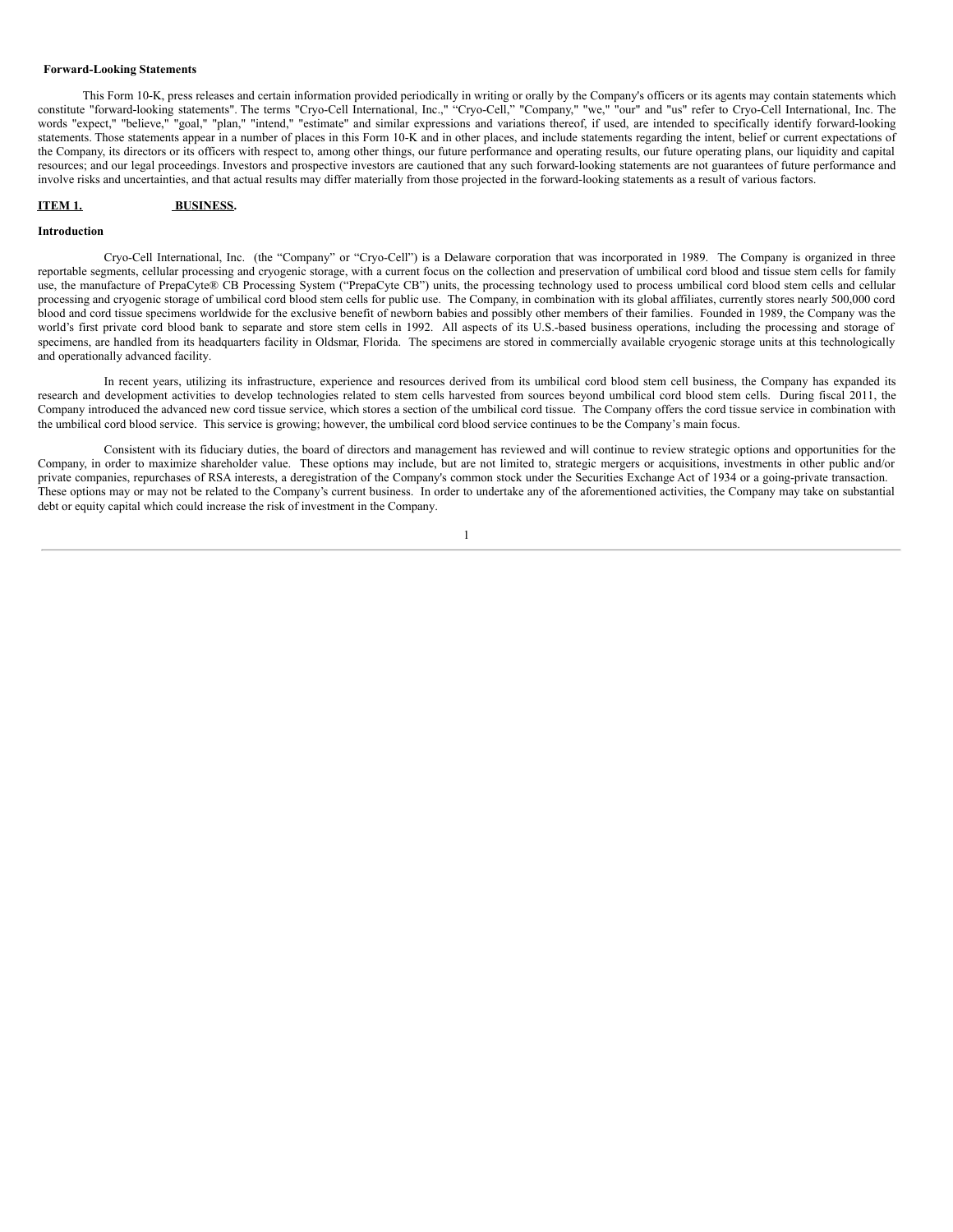## **Cord Blood Stem Cell Processing and Storage Business**

#### *Background of Business*

Nearly fifty years ago researchers discovered that cells could be cryopreserved at extremely low temperatures and all cellular activity would cease until the specimens were thawed. Historically, cryopreservation was required for organ transplants, blood banking and medical research. Today, cryopreservation of umbilical cord blood stem cells gives individuals the opportunity to potentially take advantage of evolving cellular therapies and other medical technologies.

Hematopoietic stem cells are the building blocks of our blood and immune systems. They form the white blood cells that fight infection, red blood cells that carry oxygen throughout the body and platelets that promote healing. Stem cells are found in bone marrow where they continue to generate cells throughout our lives. Stem cells can be stored in a cryogenic environment, and upon thawing, infused into a patient. They can be returned to the individual from whom they were taken (autologous) or donated to someone else (allogeneic). An individual's own bone marrow may be used for a transplant if the cancer has not entered the marrow system (metastasized). Otherwise, a marrow donor needs to be identified to provide the needed bone marrow. The availability of a marrow donor or matched stem cell specimen allows physicians to administer larger doses of chemotherapy or radiation in an effort to eradicate the disease. Stem cell therapies and transplants are used for both cancerous and non-cancerous diseases.

Stem cells are found in umbilical cord blood ("cord blood stem cells") and can be collected and stored after a baby is born. Over 35,000 cord blood stem cell transplants have been performed to date. The Company believes that parents will want to save and store these cells for potential future use by their family, either for the donor or for another family member. Moreover, researchers believe they may be utilized in the future for treating diseases that currently have no cure.

The Company believes that the market for cord blood stem cell preservation is enhanced by global discussion on stem cell research developments and the current focus on reducing prohibitive health care costs. With the increasing costs of bone marrow matches and transplants, a newborn's umbilical cord blood cells can be stored as a precautionary measure. Medical technology is constantly evolving which may provide new uses for cryopreserved cord blood stem cells.

# *Our Cord Blood Stem Cell Storage Services*

The Company enters into storage agreements with its clients under which the Company charges a fee for the processing and testing and first year of storage of the umbilical cord blood. Thereafter, the client is charged an annual fee to store the specimen, unless the client has entered into an 18-year pre-paid storage plan or a lifetime prepaid storage plan.

The Company's corporate headquarters are located in a nearly 18,000 square-foot state-of-the-art current Good Manufacturing Practice and Good Tissue Practice (cGMP/cGTP)-compliant facility. Food and Drug Administration ("FDA") 21 CFR Part 1271, effective in May 2005, requires human cellular and tissue-based products to be manufactured in compliance with good tissue practices (cGTPs). The Company's laboratory processing facility contains a Class 10,000 clean room and Class 100 environments for the processing of cord blood stem cells and other cellular tissues. In addition, the cellular products cryogenic storage area has been designed as a "bunker," with enhanced provisions for security, building fortification for environmental element protection and back-up systems for operational redundancies. The Company believes that it was the first private bank to process cord blood in a technologically and operationally advanced cGMP/cGTP-compliant facility. The Company's facility, which also currently houses the Company's client services, marketing and administrative operations, is designed to accommodate a broad range of events such as client tours and open houses, as well as educational workshops for clinicians and expectant parents.

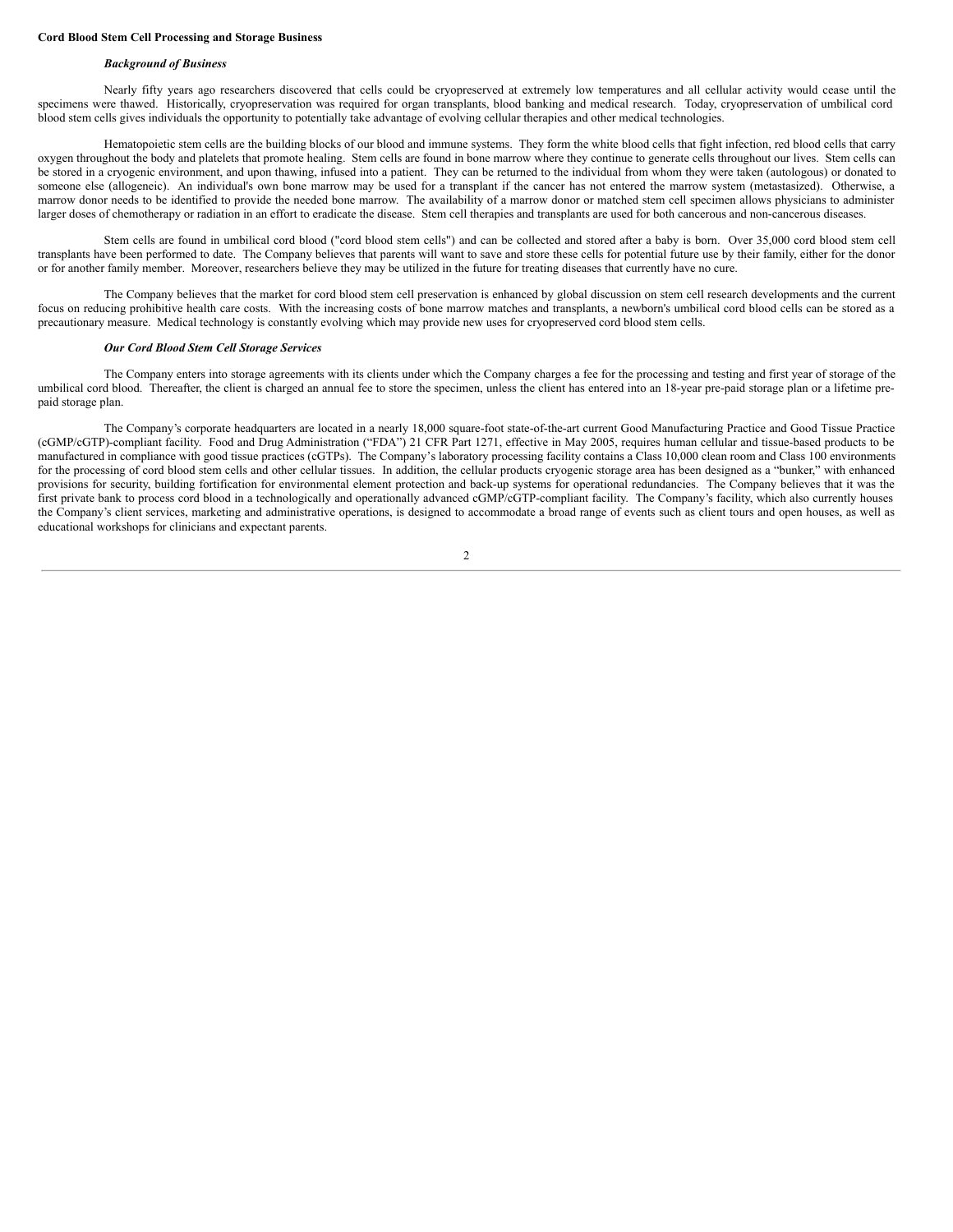### *Competitive Advantages*

The Company believes that it provides several key advantages over its competitors, including:

- The world's first private cord blood bank, that in combination with its global affiliates, currently stores nearly 500,000 cord blood and cord tissue specimens worldwide,
- our status as a cGMP- and cGTP-compliant private cord blood bank with AABB accreditation and FACT (the Foundation for the Accreditation for Cellular Therapy) accreditation,
- a state-of-the-art laboratory processing facility,
- utilization of a processing method using superior technology that yields the maximum recovery of healthy stem cells and provides superior red blood depletion over all other methods,
- a five-compartment cord blood freezer bag that allows for multiple uses of the baby's cord blood stem cells,
- a safe, secure and monitored storage environment,
- since inception, 100% viability rate of the Company's specimens upon thaw for therapeutic use,
- a state-of the-art, insulated collection kit that protects cord blood specimens thirty times longer under extreme conditions than competitor's kits,
- 7 day per week processing capability, and
- a payment warranty under which the Company agrees to pay \$50,000 (effective February 1, 2012 this payment was increased to \$75,000 for new clients, effective June 1, 2017 this payment was increased to \$100,000 for new clients that choose the premium cord blood processing method, PrepaCyte CB) to its client if the umbilical cord blood product retrieved is used for a stem cell transplant for the donor or an immediate family member and fails to engraft, subject to various restrictions.

# **Cord Tissue**

In August 2011, the Company introduced its advanced new cord tissue service, which stores a section of the umbilical cord tissue. Approximately six inches of the cord tissue is procured and transported to the Company's laboratory for processing, testing and cryopreservation for future potential use. Umbilical cord tissue is a rich source of mesenchymal stem cells (MSCs). MSCs have many unique functions including the ability to inhibit inflammation following tissue damage, to secrete growth factors that aid in tissue repair, and to differentiate into many cell types including neural cells, bone cells, fat cells and cartilage. MSCs are increasingly being researched in regenerative medicine for a wide range of conditions including heart and kidney disease, ALS, wound healing and auto-immune diseases. MSCs from several different tissues are being tested in clinical trials for efficacy. Specifically, cells derived from cord tissue are currently being used in many clinical trials. Disorders being treated include cardiomyopathy, ulcerative colitis, diabetes, anemia, autism and cirrhosis of the liver.

# **Public Banking**

In June 2018, the Company acquired substantially all of the assets (the "Cord Purchase") of Cord:Use Cord Blood Bank, Inc., a Florida corporation ("Cord:Use"), in accordance with the definitive Asset Purchase Agreement between Cryo-Cell and Cord:Use (the "Purchase Agreement"), including without limitation Cord:Use's inventory of public cord blood units existing as of the closing date (the

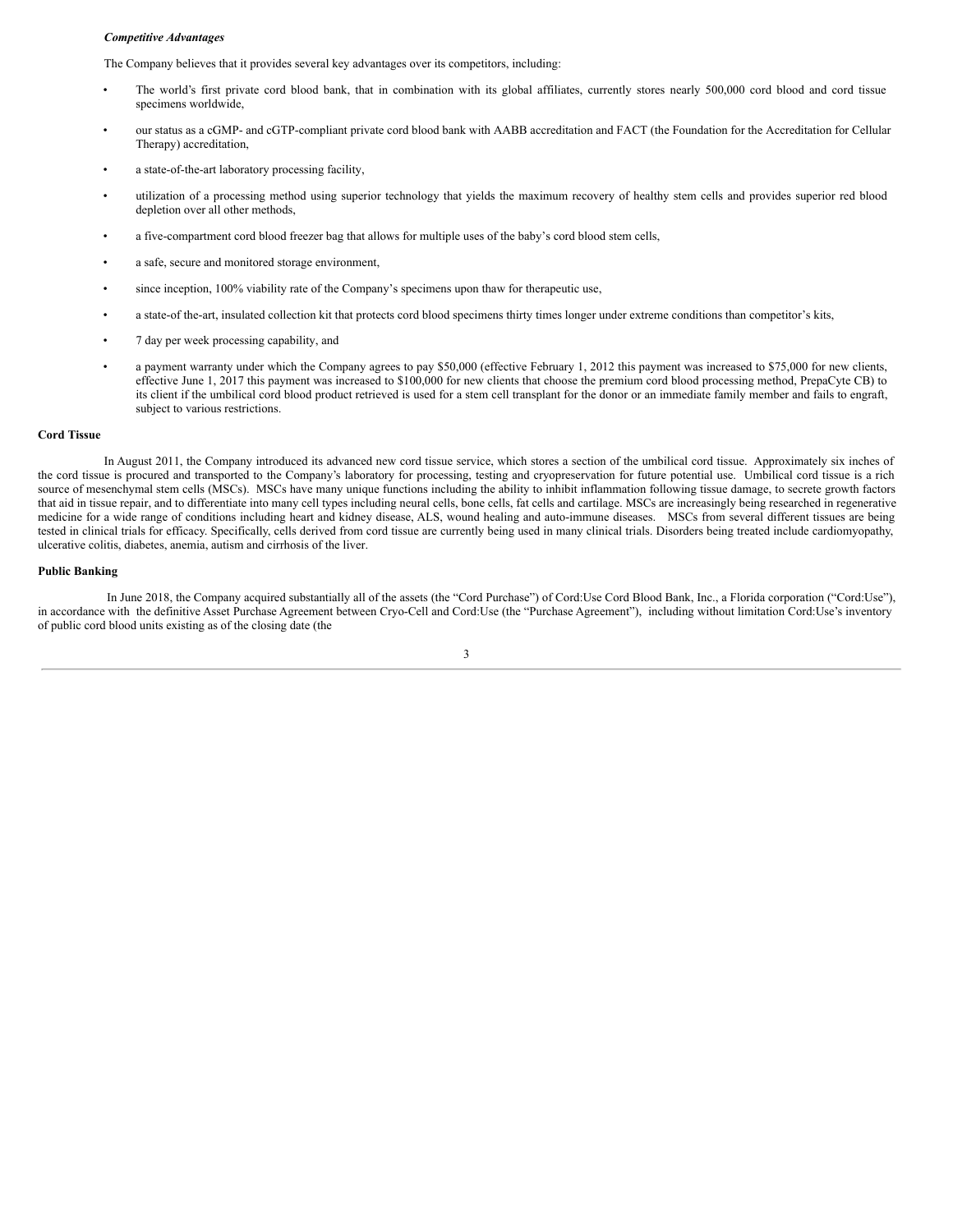"Public Cord Blood Inventory"). The Public Cord Blood Inventory creates a large, ethnically diverse, high quality inventory of available cord blood stem cell units for those in need of life saving therapy. The Company collects cord blood units at hospitals in Florida, Arizona, California , Michigan and Washington. The Company's public inventory is stored in North Carolina, and the cord blood units are sold through the National Marrow Donor Program ("NMDP") located in Minnesota, who ultimately distributes the cord blood units to transplant centers located in the United States, and around the world.

# **Marketing**

#### *Marketing Approach*

It is the Company's mission to inform expectant parents and their prenatal care providers of the potential medical benefits from preserving stem cells and to provide them the means and processes for collection and storage of these cells. Today, stem cell transplants are known and accepted treatments for approximately 80 diseases, a number of them life-threatening. With continued research in this area of medical technology, other therapeutic uses for cord blood stem cells are being explored. A vast majority of expectant parents are simply unaware that umbilical cord blood contains a rich supply of non-controversial stem cells and that they can be collected, processed and stored for the potential future use of the newborn and possibly related family members. A baby's stem cells are a perfect match for the baby throughout its life and have a 1-in-4 chance of being a perfect match and a 3-in-4 chance of being an acceptable match for a sibling. There is no assurance, however, that a perfect match means the cells could be used to treat certain diseases of the newborn or a relative. Today, it is still common for the cord blood (the blood remaining in the umbilical cord and placenta) to be discarded at the time of birth as medical waste.

Despite the potential benefits of umbilical cord blood stem cell preservation, the number of parents of newborns participating in stem cell preservation is still relatively small compared to the number of births (four million per annum) in the United States. Some reasons for this low level of market penetration are the misperception of the high cost of stem cell storage and a general lack of awareness of the benefits of stem cell preservation programs. However, evolving medical technology could significantly increase the utilization of the umbilical cord blood for transplantation and/or other types of treatments. The Company believes it offers the highest quality, highest value service targeted to a broad base of the market. We intend to maximize our growth potential through our superior quality, value-driven competitive leadership position, product differentiation, an embedded client base, increased public awareness and accelerated market penetration.

# *Umbilical Cord Blood and Cord Tissue Services*

The Company markets its cord blood stem cell preservation services directly to expectant parents and by distributing information through obstetricians, pediatricians, childbirth educators, certified nurse-midwives and other related healthcare professionals. The Company believes that its revenues have been facilitated by a variety of referral sources, resulting from high levels of customer satisfaction. New expectant parent referrals during fiscal 2020 were provided by physicians, midwives and childbirth educators, and by client-to-client referrals and repeat clients storing the stem cells of their additional children.

The Company has a national sales force to increase its marketing activities with its clinical referral sources, including physicians, midwives and hospitals. Promotional activities also include advertisements in clinical journals and telemarketing activities. In addition, the Company exhibits at conferences, trade shows and other meetings attended by medical professionals. Significant portions of client referrals to the Company are from medical caregiver professionals.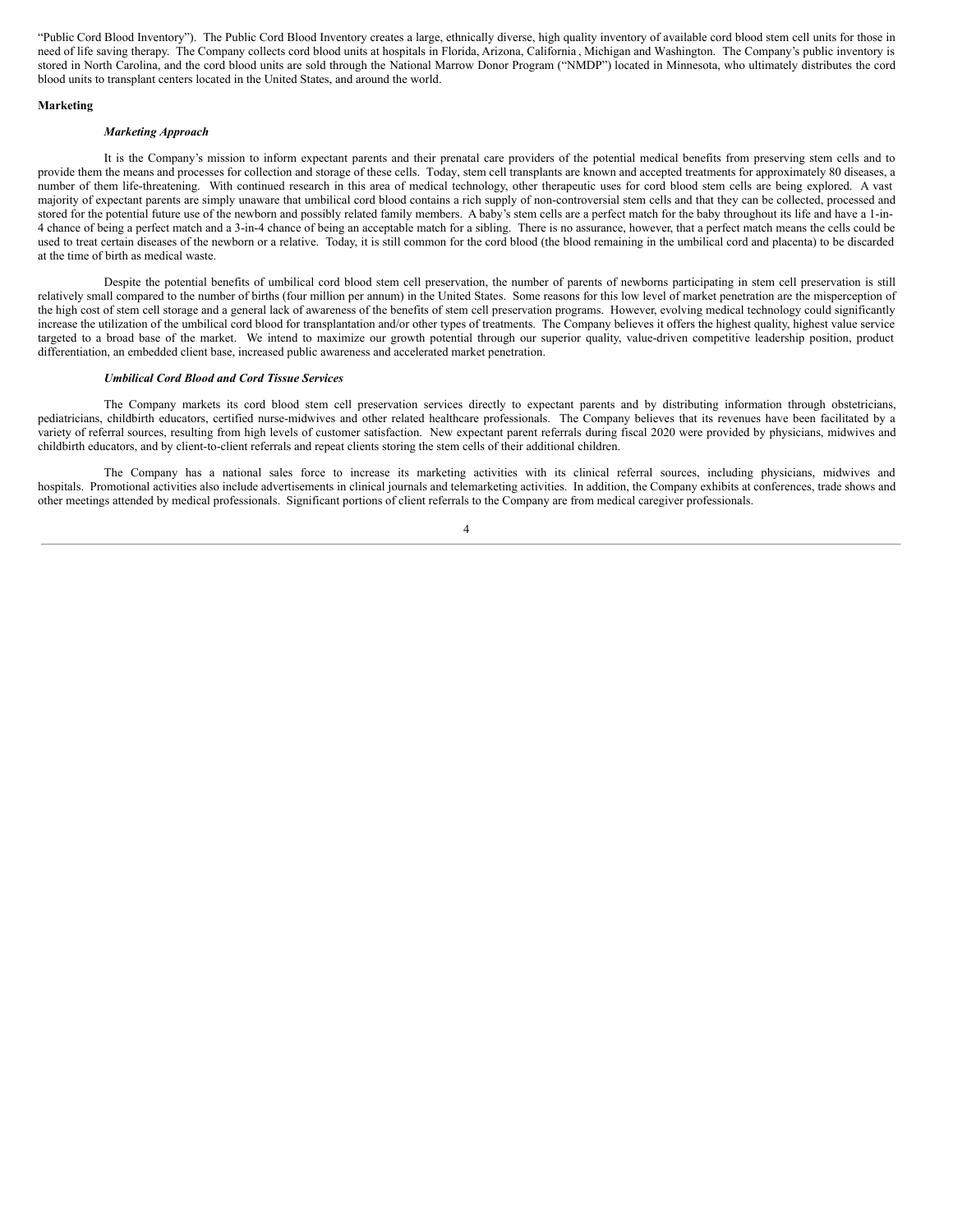To increase awareness among expectant parent audiences, the Company continues to promote its service through internet marketing. Expectant parents have also received information via emails and internet marketing campaigns.

The Company's client support team advisors are available by telephone to enroll clients and educate both expectant parents and the medical community on the lifesaving potential of cord blood stem cell preservation.

The Company continues to use its website, www.cryo-cell.com, to market its services and to provide resource information to expectant parents. The site, which is frequently updated and improved, is divided into areas of interest, including sections for expectant parents, medical caregivers and investors. Expectant parents may request and receive information about the umbilical cord blood and cord tissue service and enroll online. Viewers may read about successful transplants using Cryo-Cell stored cord blood stem cells and access other topical information. Information on our website is not incorporated into this Annual Report on Form 10-K and should not be considered part of this Annual Report on Form 10-K.

#### **Competition**

Growth in the number of families banking their newborn's cord blood stem cells has been accompanied by an increasing landscape of competitors. The Company competes against approximately 25 other national private cord blood banks.

Some of these competitors may have access to greater financial resources. Nevertheless, the Company believes it is currently well positioned to compete in the industry. Importantly, the Company believes that some competitors charge more for comparable (or even inferior) quality service. In addition, the Company possesses an industry-recognized AABB accreditation, and believes that it was the first private cord blood bank to process in a cGMP- and cGTP-compliant facility exceeding current FDA requirements. During 2014, the Company was granted FACT (the Foundation for the Accreditation for Cellular Therapy) accreditation. These achievements position Cryo-Cell as an industry quality leader as a cGMP- and cGTP-compliant private cord blood bank with ISO certification, AABB and FACT accreditations.

The Company believes that its longevity and experience; value-based pricing strategy; superior customer service; premier technical and operational expertise; state-of-the-art facilities; innovative marketing programs and its expansive client base will continue to provide a competitive advantage.

#### **Government Regulation**

The Company is required to register with the FDA under the Public Health Service Act because of its ongoing cellular storage business and is subject to FDA inspection. This requirement applies to all establishments engaged in the recovery, processing, storage, labeling, packaging, or distribution of any Human Cells, Tissues, and Cellular and Tissue-Based Products ("HCT/Ps") or the screening or testing of a cell or tissue donor. In addition, with the purchase of the manufacturing rights to the PrepaCyte CB Processing System on June 30, 2015, Cryo-Cell is required to register this product as a Medical Device under the Federal Food, Drug, and Cosmetic Act which is also subject to FDA inspection. At November 30, 2020 and November 30, 2019, the Company was in compliance with these requirements.

The division of FDA which regulates HCT/Ps is the Center for Biologics Evaluation and Research ("CBER"). The section of FDA Code of Federal Regulations ("CFR") pertaining to cord blood is 21 CFR 1271. Since 2004, the FDA has formulated a "Tissue Action Plan" which consists of these three rules:

1. As of January 21, 2004, all cord blood banks are required to register with the FDA. Any cord blood bank which has a laboratory should be on the web page of FDA Registered Establishments.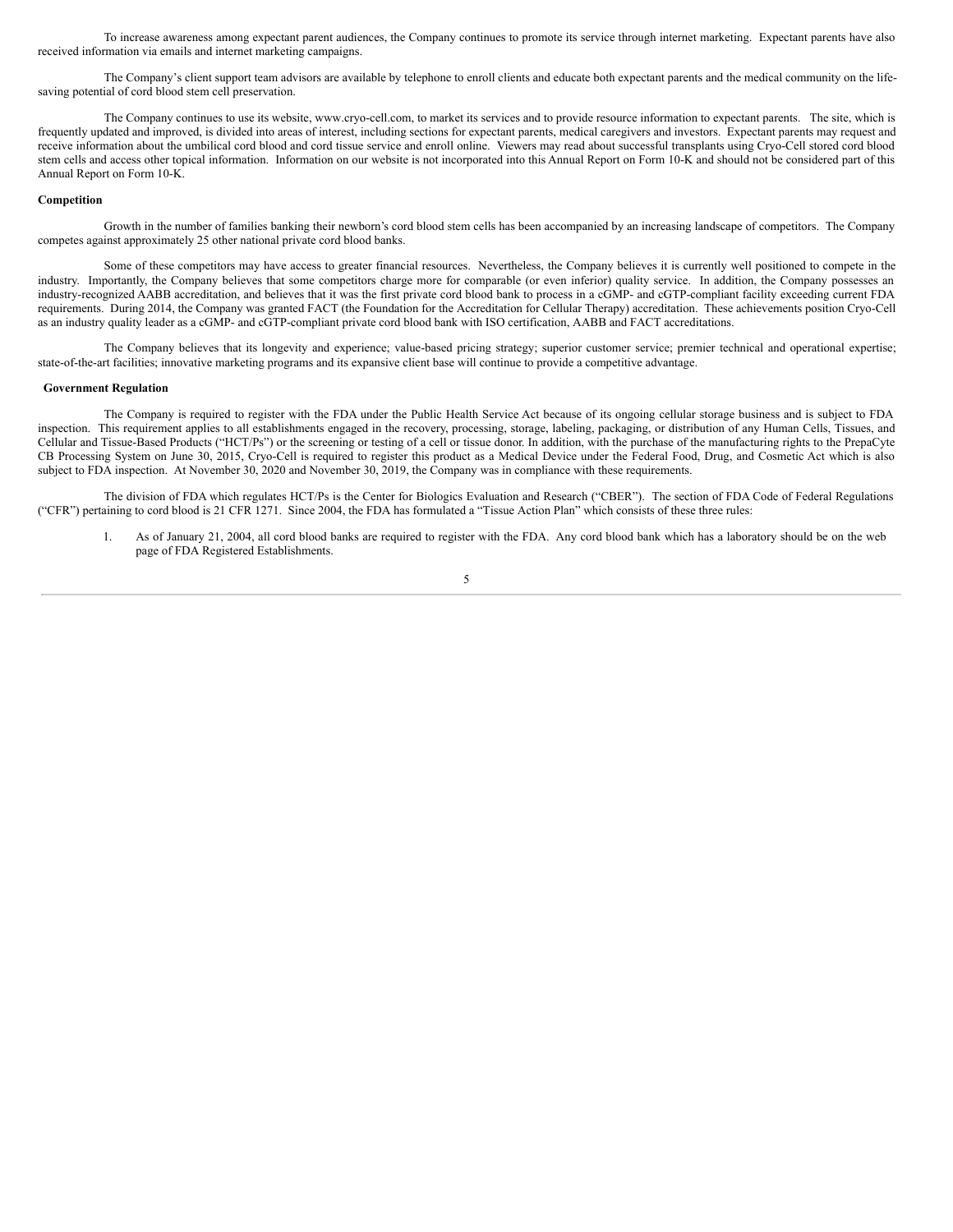- 2. The second rule was published May 20, 2004, and became effective May 25, 2005. It pertains to donor eligibility. This rule requires more screening of donors for communicable diseases.
- 3. The final rule establishes FDA standards of current Good Tissue Practice ("GTP") for laboratories which process HCT/Ps. This rule was published November 19, 2004, became effective May 25, 2005, and is intended to prevent contamination or cross-contamination during the handling of HCT/Ps.

These three FDA rules apply only to cord blood processed on or after the effective date of May 25, 2005. The final rule allows the FDA to inspect cord blood laboratories to determine compliance with the provisions of 21 CFR Part 1271. As part of this oversight authority, the FDA conducts unannounced inspections of cord blood banks.

Upon execution of the acquisition of all of the assets of Cord:Use, the Company acquired the cord blood operations which included both public (PHS 351) and private (PHS 361) banks. The Company closed the Cord:Use location and maintains its operations in Oldsmar, FL. The new PHS 351 product is distributed under an IND (10-CBA) maintained by the National Marrow Donor Program (NMDP). The Company has continued the contract with Duke University initiated by Cord:Use to manufacture, test, cryopreserve, store and distribute the public cord blood units. The units are listed on the NMDP Single Point of Access Registry and are available to transplant centers worldwide. The Company is reimbursed via cost recovery for public cord blood units distributed for transplant through the NMDP. The donation of cord blood units in the public cord blood banking program functions under The Health Insurance Portability and Accountability Act of 1996 ("HIPAA") and the Company adheres to HIPAA rules. The FDA does not require establishments that manufacture drugs (including biological products) and devices that are HCT/Ps for use under an investigational new drug application (IND) (21 CFR Part 312) to register and list their HCT/Ps until the HCT/P is approved through a biologics license application (BLA), new drug application (NDA), or premarket approval application (PMA); or cleared through a premarket notification submission (510(k)).

The PrepaCyte CB (Cord Blood) Processing System is intended for use in cell processing laboratories to process and store total nucleated cells (TNC) from human umbilical cord blood, prior to banking. The device is composed of three integrally attached processing and storage containers (or a single processing container) with separation media. The system is 510K cleared as a Class II device. The division of the FDA which regulates this product is the Center of Biologics Evaluation and Research ("CBER"). Approval to market the device was determined by the Office of Cellular, Tissue and Gene Therapies. The section of FDA Code of Federal Regulations ("CFR") pertaining to medical device is 21 CFR 800s. The requirements for compliance to this section include annual registration of the device, listing of devices with the FDA, good manufacturing practice, labeling, and prohibitions against misbranding and adulteration.

Currently, the states of California, Illinois, Maryland, New Jersey and New York require cord blood banks to be registered or licensed. The Company is currently registered or licensed to operate in these states. If the Company identifies other states with licensing requirements or if other states adopt such requirements, the Company would have to obtain licenses or registration to continue providing cord blood services in those states.

Federal and state laws govern the Company's ability to obtain and, in some cases, to use and disclose data that we may need to conduct certain activities. The HIPAA requires the Department of Health and Human Services to issue a series of regulations establishing standards for the electronic transmission of certain health information. The Company's private cord blood bank operation is not subject to HIPAA because the Company does not engage in certain electronic transactions related to the reimbursement of healthcare providers and because blood and tissue procurement and banking activities are exempt. However, the healthcare providers that collect umbilical cord blood for the Company's customers are subject to HIPAA. The identifiable information shared is only what is permitted by HIPAA. In 2009, a portion of the American Recovery and Reinvestment Act of 2009 modified HIPAA under the Health Information Technology for Economic and Clinical Health Act ("HITECH Act"). While the Company is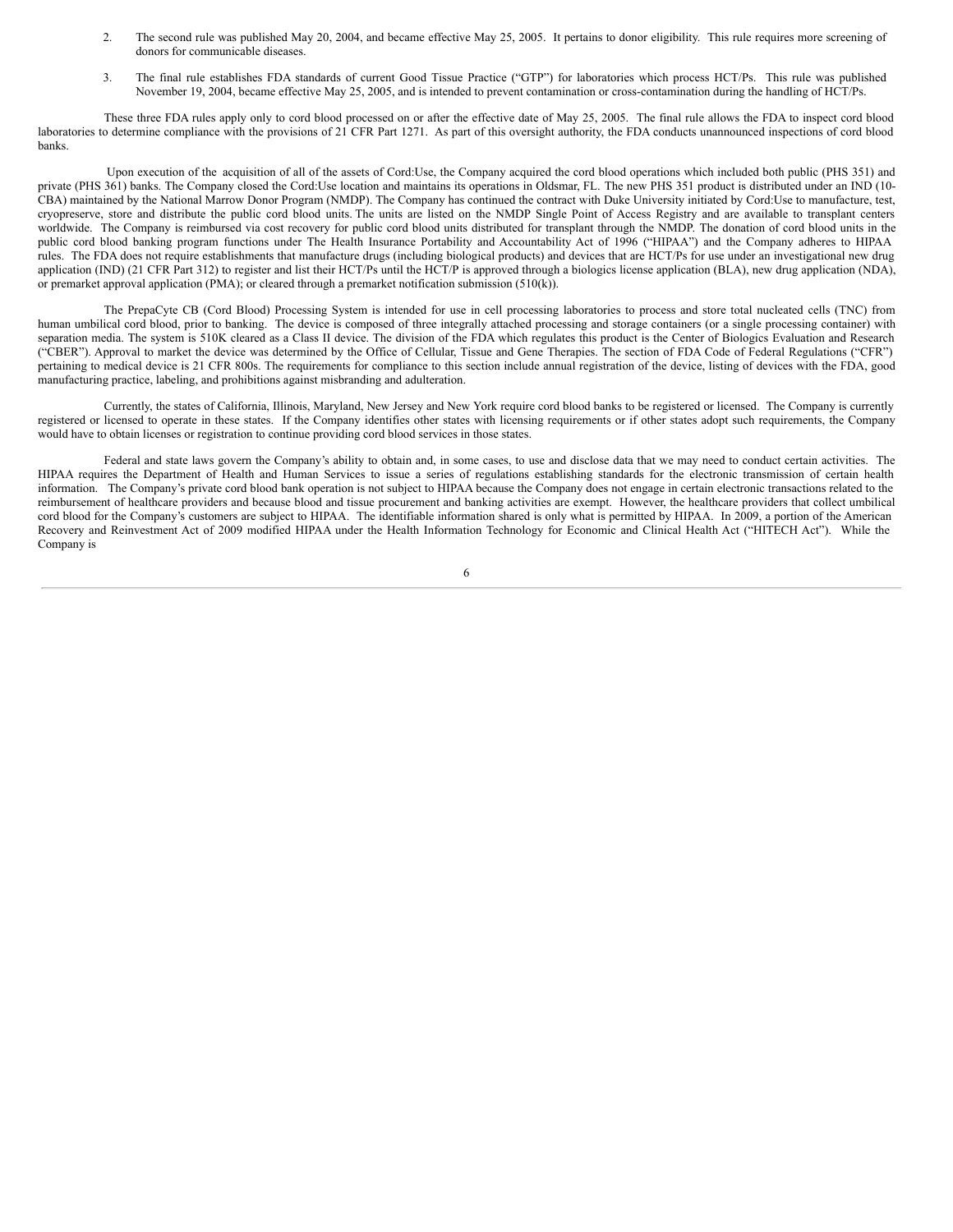still not subject to HIPAA for the reasons stated above the Company may incur material expenses associated with compliance efforts. In addition, compliance may require management to spend substantial time and effort on compliance measures. If the Company fails to comply with HIPAA, it could suffer criminal and civil penalties. The civil penalties could include monetary penalties ranging from \$100 per violation to \$1.5 million depending on the level of violation.

The Company is also subject to local, state and federal laws and regulations relating to safe working conditions, laboratory and manufacturing practices and the use and disposal of hazardous or potentially hazardous substances. These laws include the Occupational Safety and Health Act ("OSHA"), cGTPs, cGMPs, Environmental Protection Act and those of the local Department of Health.

OSHA requires all employers to assure safe and healthful working conditions for working men and women through development and implementation of work standards, education, and training. OSHA enforces the standards developed under the Act, applicable to all employers in the U.S. and its territories. cGTPs are laws, enforced by the FDA, that define and govern methods used in the manufacture of Human Cells, Tissues, and cellular and tissue-based Products (HCT/Ps). Current Good Manufacturing Practices (cGMPs) are laws, enforced by the FDA, that define and govern methods used in the manufacture of drugs and finished pharmaceuticals. Both of the latter federal practices, or laws, govern the Company's products.

The Environmental Protection Agency (EPA) governs the management and proper disposal of products and by-products or waste. These products must be disposed in a manner that does not adversely affect the environment from which it came or where disposed of. The Department of Health on the local level primarily regulates systems and associated equipment employed in recovery activities such as back-up generators; therefore, governing specific internal processes.

Evolving legislation and regulations governing private cord blood banking in various jurisdictions throughout the world may impact the Company's international licensees.

In addition, as the organization grows and evolves, other legislation and regulations are expected to impact the Company. One such evolution involves activities that may be designated as or involve medical research or cooperative agreements associated with medical research. These types of activities are also governed by the FDA, specifying oversight by an Institutional Review Board (IRB). The IRB is a board or committee that approves the initiation of, and conducts periodic review of, biomedical research involving human subjects. The primary purpose of such review is to assure the protection of the rights and welfare of the human subjects. Governance of biomedical research is codified as laws by Title 21 of the Code of Federal Regulations (CFR) Part 56, and enforced by the FDA. Other medical research associated with clinical trials may require an Investigational New Drug Application (IND). Current Federal law requires that a drug be the subject of an approved marketing application before it is transported or distributed across state lines. Because a sponsor will likely want to ship the investigational drug to clinical investigators in many states, it must seek an exemption from that legal requirement. The IND is the means through which the sponsor technically obtains this exemption from the FDA. This approval would be required in the case of a clinical trial.

# **Patent Option Agreement with Duke University**

Effective June 9, 2020, the Company entered into a Patent Option Agreement (the "Option") with Duke University ("Duke"). The Option grants Cryo-Cell the exclusive option to obtain an exclusive license to certain of Duke's patent rights to make, have made, use, import, offer for sale, sell and otherwise commercially exploit (with the right to sublicense) certain licensed products and to practice certain licensed processes, and the exclusive right to use certain regulatory data and technical information in connection with such licensed patent rights, in the treatment, prevention, cure, reduction, mitigation or other management of diseases in humans, except, with regard to certain patent rights, in certain excluded fields of use and in certain territories, as well as a limited license to make, have made or use certain products, processes, data and information for the purpose of evaluating the market potential for such products and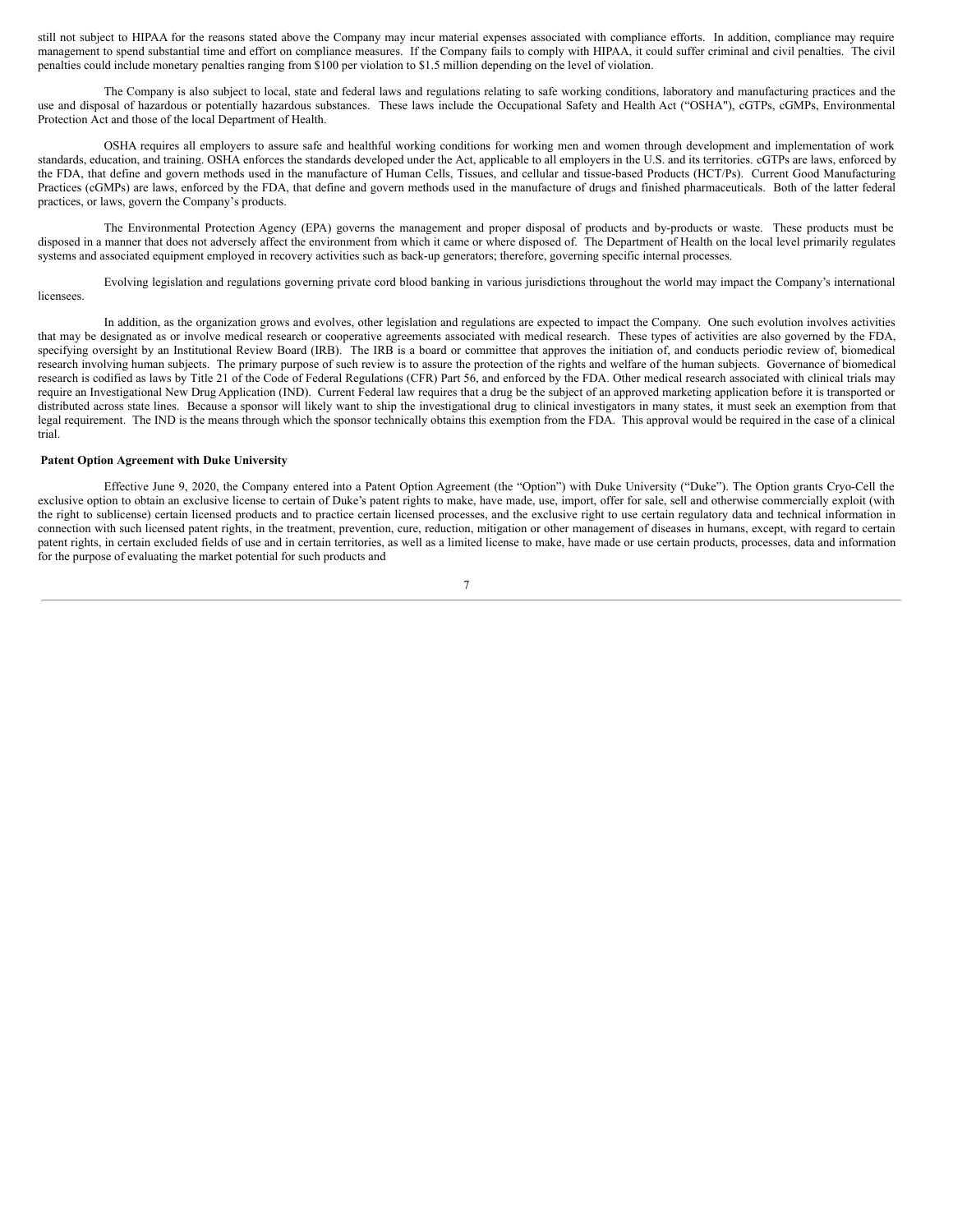processes in the designated field of use, subject to Duke's reserved rights to practice the licensed rights for all research, public service, internal (including clinical) and/or educational purposes. This exclusive Option is for a period ofsix months from the effective date of the Option. As consideration for the Option, the Company paid Duke a nonrefundable, option fee of \$350,000 during June 2020. The Option was subject to extension by the Company for an additional six months by payment of \$150,000 on or before the expiration of the initial six-month option period. On December 1, 2020, the Company made the extension payment of \$150,000. Such option fee, plus the extension fee, will be fully credited against the license fee under the future license agreement. In connection with the option, Cryo-Cell anticipates opening a clinic to help patients have greater access to cord blood treatments established by Duke University under the FDA granted Expanded Access Program.

On February 23, 2021, the Company entered into a Patent and Technology License Agreement (the "Agreement") with Duke, pursuant to which Duke has granted to the Company an exclusive license to make, have made, use, import, offer for sale, sell and otherwise commercially exploit (with the right to sublicense) certain licensed products and to practice certain licensed processes, and the exclusive right to use certain regulatory data and technical information in connection with such licensed patent rights, in the treatment, prevention, cure, reduction, mitigation or other management of certain diseases in humans, except, with regard to certain patent rights, in certain excluded fields of use and in certain territories, subject to Duke's reserved rights to practice the licensed rights for all research, public service, internal (including clinical) and/or educational purposes.

The Agreement extends until expiration of the last Royalty Term, unless sooner terminated as provided in the Agreement. Royalty Term generally means the period beginning on the first commercial sale of each licensed product or licensed process and ending fifteen (15) years thereafter. Upon expiration of the applicable Royalty Term with respect to a particular licensed product or licensed processes, the licenses and rights granted by Duke to the Company under the Agreement with respect to such product or process become fully paid-up, royalty-free, perpetual and irrevocable.

The Company is required to pay Duke a license fee equal to \$12,000,000, of which \$5,000,000 must be paid within fourteen (14) days of February 23, 2021 (of which \$500,000 has previously been paid through the crediting of the previously paid \$350,000 option fee plus \$150,000, extension fee, as described above), \$5,000,000 must be paid on the first anniversary of February 23, 2021, and \$2,000,000 must be paid on the second anniversary of February 23, 2021. In addition, during the Royalty Term, subject to certain minimum royalties, the Company is required to pay Duke royalties based on a portion of the net sales varying from 7% - 12.5% based on volume.

The Company is also required to pay Duke minimum annual royalties beginning on the second anniversary of the effective date. The minimum royalties are as

#### follows:

- Year 2: \$500,000
- Year 3: \$1,000,000
- Year 4: \$2,500,000
- Year 5 and each year thereafter during the term of this Agreement: \$5,000,000

In addition, the Company is required to pay Duke certain milestone payments, as follows:

- Two Million Dollars (\$2,000,000) upon initiation of the first Phase III clinical trial for an indication other than Autism Spectrum Disorder, for a licensed product comprising cord tissue; and
- a number of shares of the Company's common stock equal to the corresponding percentage of the Company's fully-diluted equity ownership outstanding as of February 23, 2021 as follows:
	- (1) 5.0% upon execution of the Agreement;
	- (2) 2.5% upon cumulative net sales of licensed product and licensed process of \$10,000,000;
	- (3) 2.5% upon cumulative net sales of licensed product and licensed process of \$75,000,000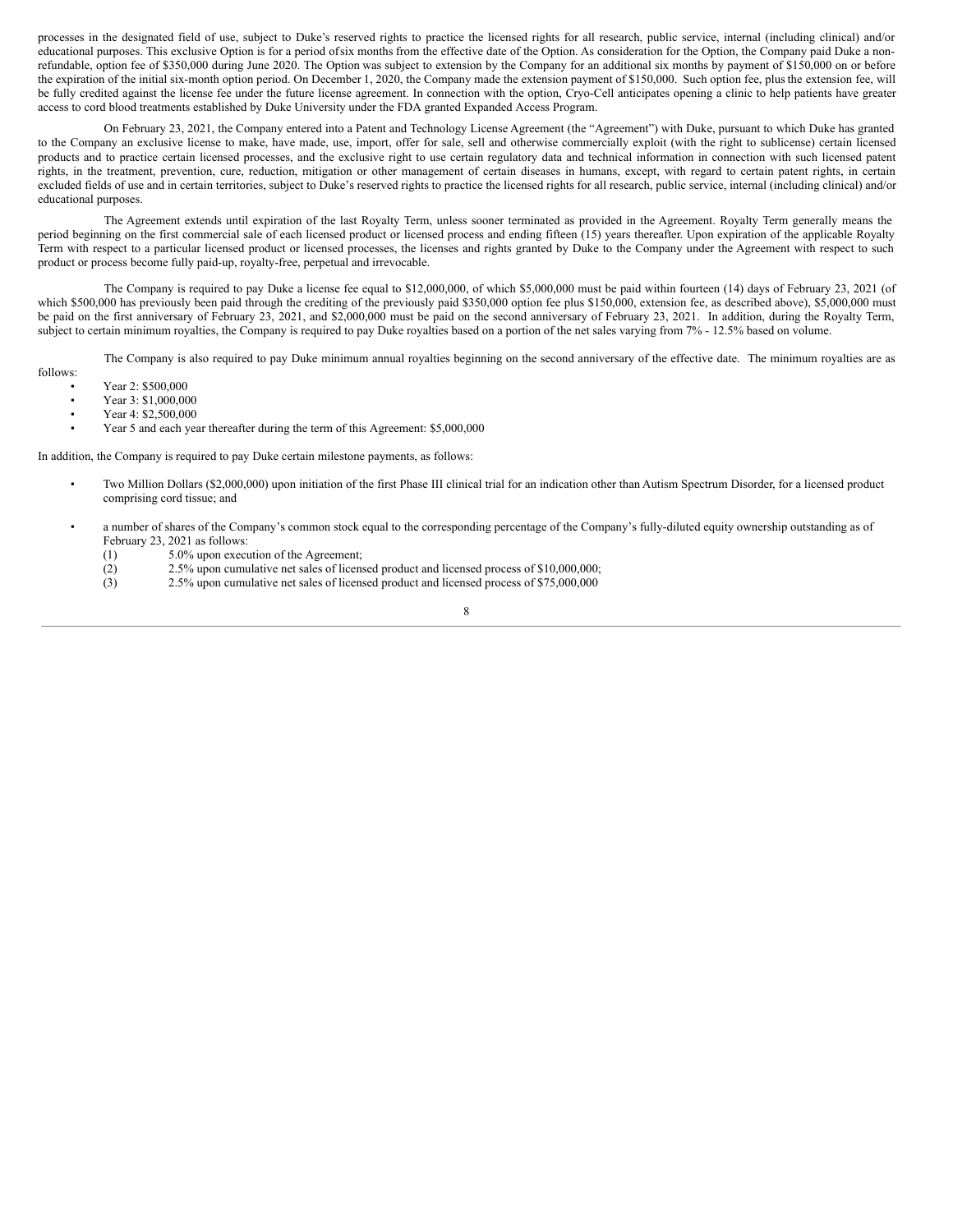- (4) 2.5% at each of the following market cap of the Company (based on a rolling 30-day average closing market cap) triggers:
	- o Equal to or greater than \$300,000,000, provided such trigger occurs within eighteen (18) months of February 23, 2021; and
		- o Equal to or greater than \$500,000,000, provided such trigger occurs within twenty-four (24) months of February 23, 2021.

# **Subsidiaries and Joint Ventures**

Since its inception, Cryo-Cell has entered into a number of business activities through subsidiaries and joint ventures, including the following activities and those described under "International" below. The Company continues to evaluate and pursue, certain opportunities for global expansion, on a selective basis, in which operational synergies and economic potential align with Cryo-Cell's strategic direction.

*Saneron CCEL Therapeutics, Inc. ("Saneron").* Saneron is the owner and/or exclusive licensee of certain technology developed by and/or in collaboration with the University of South Florida and the University of Minnesota. The technology covers various patents, patent applications and trade secrets for the therapeutic use of umbilical cord blood stem cells (U-CORD-CELL®) and Sertoli cells (SERT-CELL™). As of November 30, 2020, and November 30, 2019, the Company had an ownership interest of approximately 33% in Saneron which is accounted for under the equity method. As of November 30, 2020, and November 30, 2019, the net Saneron investment, which represents underlying goodwill, is reflected on the consolidated balance sheets at \$0.

# **Revenue Sharing Agreements ("RSAs")**

The Company entered into RSAs prior to 2002 with various third and related parties. The Company's RSAs provide that in exchange for a non-refundable upfront payment, the Company would share for the duration of the RSA a percentage of its future revenue derived from the annual storage fees related to a certain number of specimens that originated from specific geographical areas. The RSAs have no definitive term or termination provisions. The sharing applies to the storage fees collected for all specified specimens in the area covered by the RSA up to the number covered in the RSA. When the number of specimens is filled, any additional specimens stored in that area are not subject to the RSA. As there are empty spaces resulting from attrition, the Company agrees to fill them as soon as possible. The Company reflects these up-front payments as long-term liabilities on the accompanying consolidated financial statements. The Company does not intend to enter into additional RSAs.

In the future, the Company could reverse the liability relating to the RSAs up-front payments over an appropriate period of time, based on the Company's expectations of the total amount of payments it expects to pay to the other party under the particular RSA. However, the RSAs do not establish a finite term or time frame over which to estimate the total payments and the Company had not previously estimated and has concluded that it is not currently practicable to estimate the projected cash flows under the RSAs. At present, the Company intends to defer the reversal of the liability, until such time as these amounts can be determined. During the periods when the Company defers the reversal of the liability, the quarterly payments made during these periods are treated as interest expense, which is recognized as the payments become due. In future periods, if a portion of the liability can be de-recognized based on the effective interest method, the payments will be allocated between interest and amortization of the liability. As cash is paid out to the other party during any period, the liability would be de-recognized based on the portion of the total anticipated payouts made during the period, using the effective interest method. That is, a portion of the payment would be recorded as interest expense, and the remainder would be treated as repayment of principal, which would reduce the liability.

*Florida*. On February 9, 1999, the previous Arizona RSAs were modified and replaced by an RSA for the state of Florida for a price of \$1,000,000. During fiscal 2016, 50% of the RSA for the state of Florida was repurchased by the Company. The RSA applies to net storage revenues originating from specimens

 $\overline{Q}$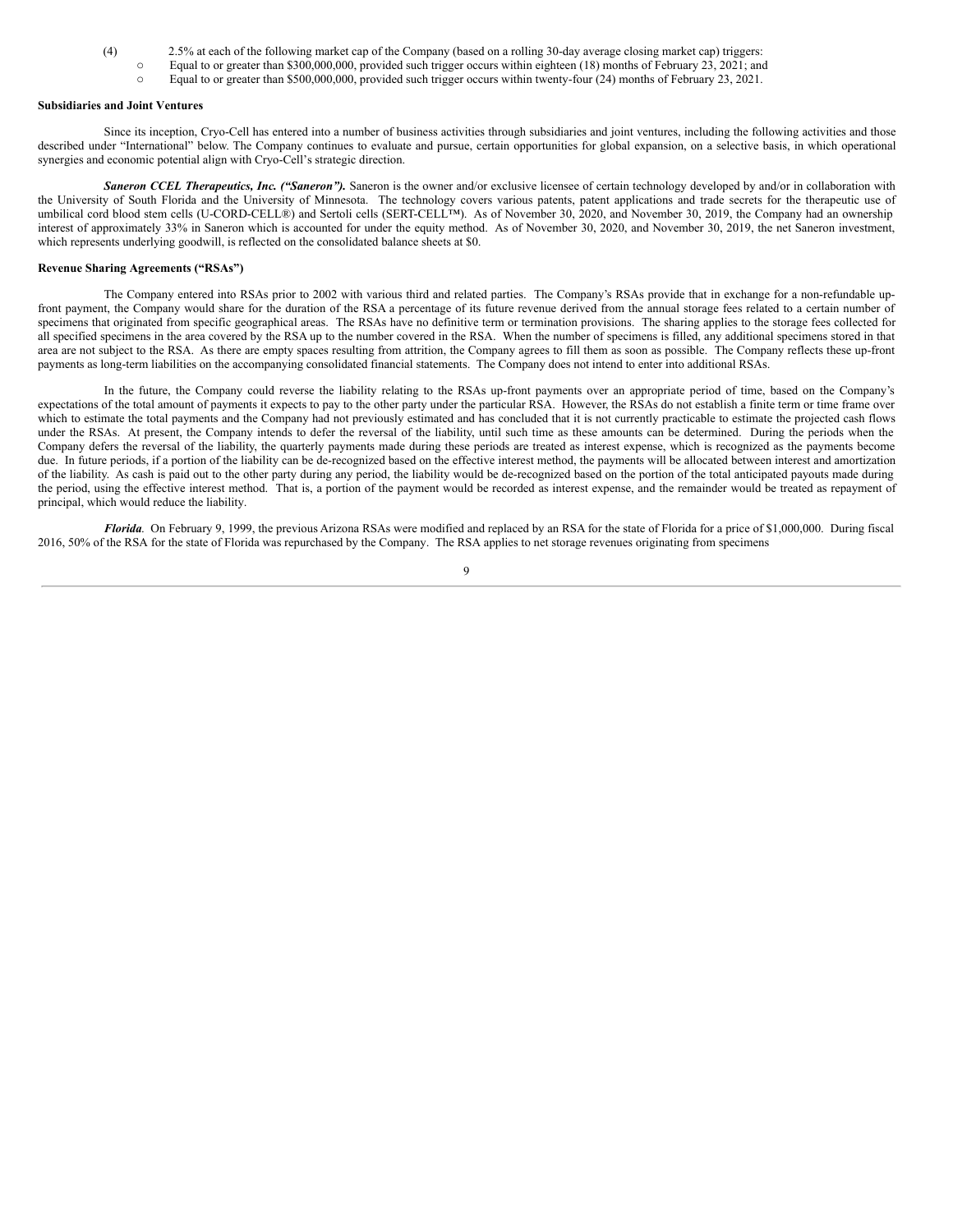from within the state of Florida less a deduction for billing and collection fees. The RSA entitles the investors to revenues of up to a maximum of 33,000 storage spaces.

*Texas*. On May 31, 2001, the Company entered into an RSA with Red Rock Partners, an Arizona general partnership, entitling them to on-going shares in a portion of the Company's net storage revenue generated by specimens originating from within the state of Texas for a price of \$750,000. The investors are entitled to a 37.5% share of net storage revenues less a deduction for billing and collection fees for specimens originating in the state of Texas to a maximum of 33,000 storage spaces. During fiscal 2008, Red Rock assigned 50% of their interest in the agreement to SCC Investments, Inc., an Arizona corporation. Subsequent to November 30, 2009, SCC Investments, Inc. assigned its interest to SCF Holdings, LLC, an Arizona limited liability company. During fiscal 2016, 50% of the RSA for the state of Texas was repurchased by the Company.

*Illinois*. In 1996, the Company entered into an RSA with a group of investors (the "Erie Group") entitling them to an on-going 50% share of the Company's 75% share of the annual storage fees ("net storage revenues") less a deduction for 50% of billing and collection expenses generated by specimens stored in the Illinois Masonic Medical Center for a price of \$1,000,000. The RSAs were modified in 1998 to broaden the covered specimens to those originating in Illinois and its contiguous states and stored in Oldsmar, Florida for a maximum of up to 33,000 storage spaces.

On August 31, 2020 (the "Effective Date"), the Company entered into a Termination Agreement ("Termination Agreement") with the Erie Group, pursuant to which all such parties terminated all of their respective rights, duties, obligations, options, and liabilities to each other arising out of or related to the Cryo-Cell International, Inc. Space and Time Sharing (SATS) Lease Agreement, Addendum thereto, Addition to such Addendum, and Amendment to the Cryo-Cell International, Inc. Space and Time Sharing (SATS) Lease Agreement among the Company and the Erie Group (collectively, the "SATS Agreement"). The SATS Agreement is the RSA entered into with the Erie Group. Additionally, pursuant to the terms of the Termination Agreement, the Company made a payment of \$1,939,748 on the Effective Date and the parties released each other from all claims related to the SATS Agreement and to dismiss with prejudice the previously disclosed complaint (See Note 12). Pursuant to the terms of the Agreement, the Erie Group will no longer have the rights to share in a portion of the Company's storage revenues derived from specimens which originated in the state of Illinois and its five contiguous states. The payment amount of \$1,939,748 was offset by the carrying amount of the long-term liability related to the SATS in the amount of \$550,000 and accrued expenses in the amount of \$279,100 to reflect the extinguishment of revenue sharing agreements in the amount of \$1,070,900 for the twelve months ended November 30, 2020.

The Company made total payments to all RSA holders of \$974,276 and \$832,587 for the fiscal years ended November 30, 2020 and 2019, respectively. The Company recorded an RSA accrual of \$762,573 and \$909,765 as of November 30, 2020 and 2019, respectively, related to interest owed to the RSA holders, which is included in accrued expenses. The Company also recorded interest expense of \$1,148,592 and \$944,060 for the fiscal years ended November 30, 2020 and 2019, respectively, which is reflected in interest expense on the accompanying consolidated statements of comprehensive income.

# **International**

The Company enters into two types of licensing agreements and in both types, the Company earns revenue on the initial license fees. Under the technology agreements, the Company earns processing and storage royalties from the affiliates that process in their own facility. Under the marketing agreements, the Company earns processing and storage revenues from affiliates that store specimens in the Company's facility in Oldsmar, Florida.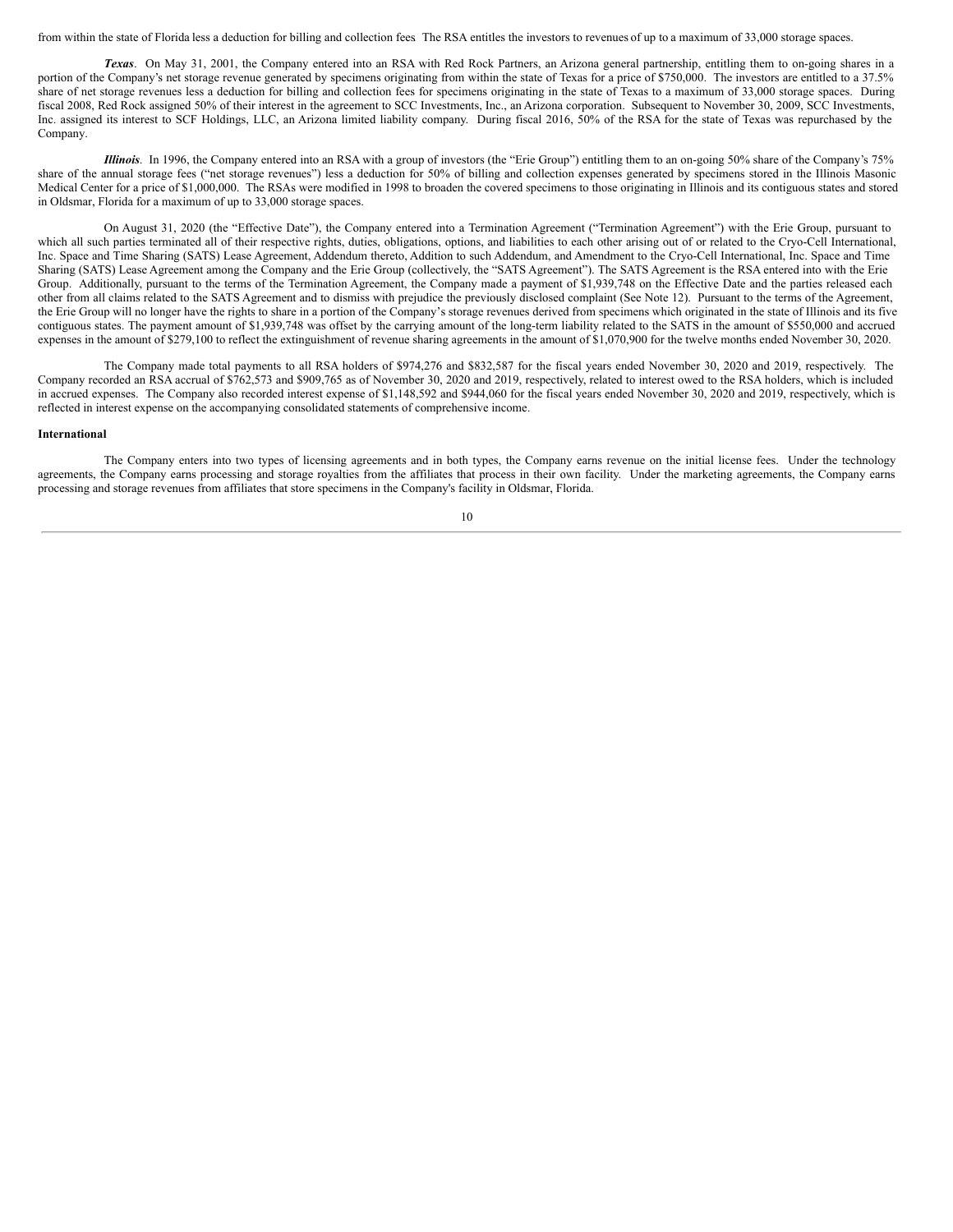#### **Technology Agreements**

The Company has entered into a definitive License and Royalty Agreement with LifeCell International Private Limited, formerly Asia Cryo-Cell Private Limited, ("LifeCell") to establish and market its umbilical cord blood and menstrual stem cell programs in India.

Per the License and Royalty Agreement with LifeCell, there is a \$1,000,000 cap on the amount of royalties due to the Company per year and a \$10,000,000 cap on the amount of royalties due to the Company for the term of the License and Royalty Agreement. The cap(s) are calculated based on LifeCell's fiscal year end, March 31 st. As of the end of the Company's fiscal year ended November 30, 2020, the Company had reached the \$10,000,000 cap and recorded the remaining \$629,702 due . As of the end of the Company's fiscal year ended November 30, 2019, LifeCell had reached the \$1,000,000 cap. Since inception of the License and Royalty Agreement, the Company has recorded \$10,000,000 in royalty income due under the terms of the License and Royalty Agreement, of which, LifeCell has paid the Company \$8,900,000 as of November 30, 2020. The balance of \$1,100,000 is reflected as Accounts Receivable on the accompanying consolidated balance sheets.

The following table details the processing and storage royalties earned for the technology agreements for fiscal years 2020 and 2019. The initial license fees and processing and storage royalties are reflected in licensee income in the accompanying consolidated statements of comprehensive income.

|       | For the fiscal years ended November 30, |           |         |                                |           |          |  |  |
|-------|-----------------------------------------|-----------|---------|--------------------------------|-----------|----------|--|--|
|       |                                         | 2020      |         | 2019                           |           |          |  |  |
|       | Process                                 |           |         | Process                        |           |          |  |  |
|       |                                         | and       |         |                                | and       |          |  |  |
|       | License                                 | Storage   |         | License                        | Storage   |          |  |  |
|       | Fee                                     | Royalties | Total   | Fee                            | Rovalties | Total    |  |  |
| India | $\qquad \qquad \longleftarrow$          | 629,702   | 629,702 | $\overline{\phantom{a}}$       | 000,000,  | 000,000, |  |  |
| Total | $\overbrace{\hspace{25mm}}^{}$          | 629,702   | 629,702 | $\overbrace{\hspace{25mm}}^{}$ | .000.000  | .000.000 |  |  |

### **Marketing Agreements**

The Company has definitive license agreements to market the Company's umbilical cord blood stem cell programs in Costa Rica, El Salvador, Guatemala, Honduras, Nicaragua, Panama and Pakistan.

# **Employees**

At November 30, 2020, the Company had 89 full-time employees and 9 part-time employees on the staff of the Company. Additional employees and staff will be hired on an "as needed" basis. The Company believes its relationship with its employees is good. None of our employees are members of any labor union, and we are not a party to any collective bargaining agreement.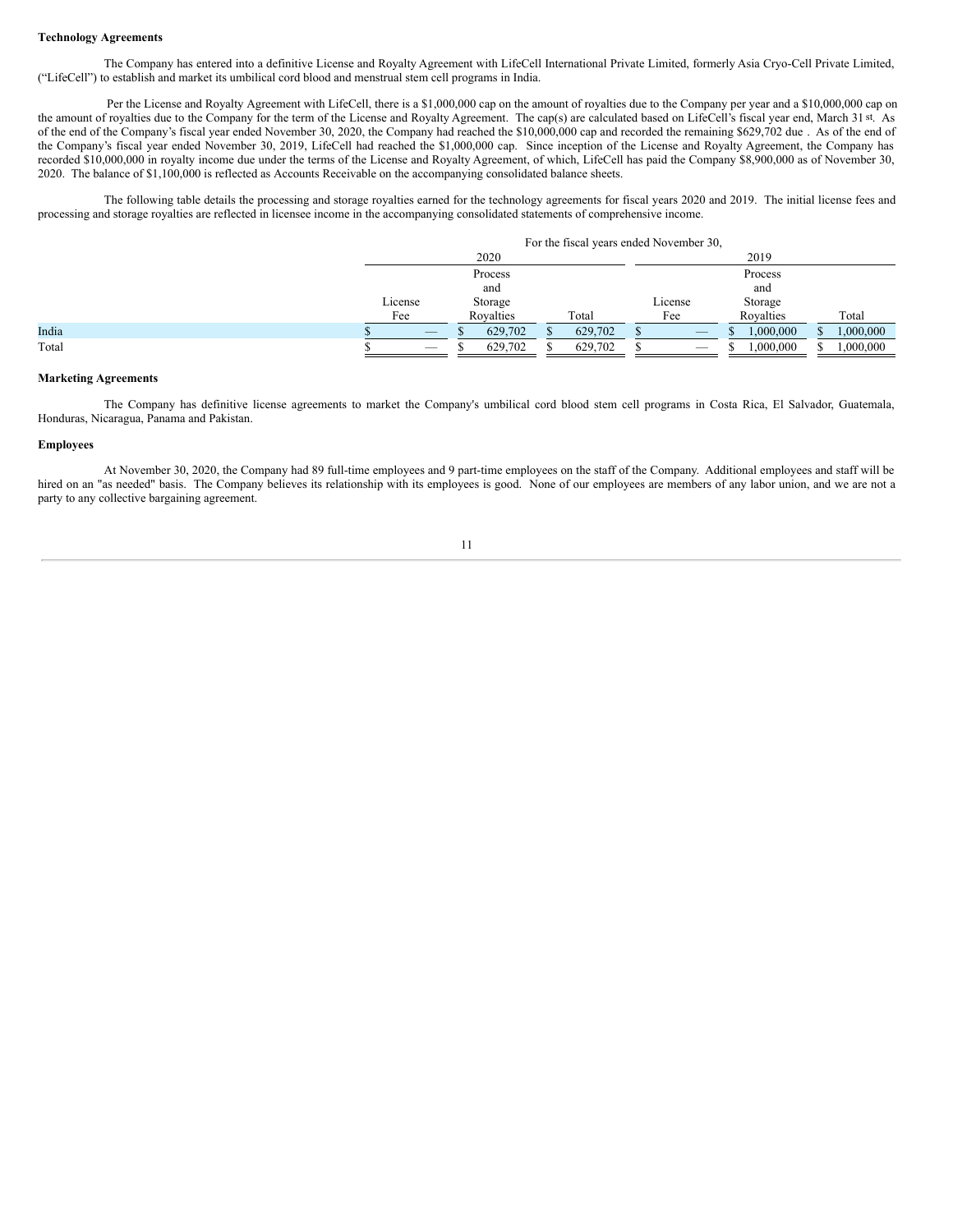# **ITEM 1A. RISK FACTORS.**

<span id="page-13-1"></span><span id="page-13-0"></span>Not applicable.

#### **ITEM 1B. UNRESOLVED STAFF COMMENTS.**

<span id="page-13-2"></span>None.

## **ITEM 2. PROPERTIES.**

The Company entered into a ten-year lease in April 2004 for its 17,600-square foot cGMP/cGTP compliant corporate headquarters in Oldsmar, Florida. The lease effectively commenced during October 2004, and the Company moved into this facility in November 2004. This facility contains the Company's executive offices, its conference and training center, its laboratory processing and cryogenic storage facility and its scientific offices. In July 2018, the Company extended the main lease through December 31, 2021 for the 17,600 square foot space.

The Company entered into a one-year lease in November 2013 for an additional 800 square feet of office space in Miami, Florida for annual rent of approximately \$38,000. The lease commenced during December 2013. In December 2016, the Company extended the lease through December 31, 2019.

Rent charged to operations was \$318,587 and \$322,984 for the fiscal years ended November 30, 2020 and 2019, respectively, and is included in cost of sales and selling, general and administrative expenses in the consolidated statements of comprehensive income.

The future minimum rental payments under the current operating lease are as follows:

| Fig.1<br>$\overline{\phantom{0}}$<br>$\sim$<br>$\rightarrow$ $\rightarrow$ $\rightarrow$<br>$\sim$ $\sim$<br>r ear<br>Ending November<br>- 50. | Rent |                  |
|------------------------------------------------------------------------------------------------------------------------------------------------|------|------------------|
| 2021                                                                                                                                           |      | 020<br><u>__</u> |
| 2022                                                                                                                                           |      | ۰ ص<br>10,7      |

<span id="page-13-3"></span>On January 11, 2021, subsequent to the balance sheet date, the Company extended the main lease through December 31, 2024 for the 17,600 square foot space.

# **ITEM 3. LEGAL PROCEEDINGS.**

On December 3, 2015, a complaint styled Gary T. Brotherson, M.D., et al. v. Cryo-Cell International, Inc., Case No. 15-007461-CI, Circuit Court, Sixth Judicial Circuit, Pinellas County, Florida, was served on the Company, naming it as defendant and alleging, among other things, that the Company breached certain agreements with plaintiffs and seeking damages in excess of \$15,000, the jurisdictional amount of the court in which the action is pending. On January 12, 2016, the Company served its answer, affirmative defenses, and counterclaim against the plaintiffs.

On August 31, 2020 (the "Effective Date"), Cryo-Cell International, Inc. (the "Company") entered into a Termination Agreement ("Termination Agreement") with the Erie Group (the "Erie Group"), pursuant to which all such parties terminated all of their respective rights, duties, obligations, options, and liabilities to each other arising out of or related to the Cryo-Cell International, Inc. Space and Time Sharing (SATS) Lease Agreement, Addendum thereto, Addition to such Addendum, and Amendment to the Cryo-Cell International, Inc. Space and Time Sharing (SATS) Lease Agreement among the Company and the Erie Group (collectively, the "SATS Agreement"). Additionally, pursuant to the terms of the Termination Agreement, the Company made a payment of \$1,939,748 on the Effective Date and the parties released each other from all claims related to the SATS Agreement and dismissed with prejudice to the complaint referenced above, styled Gary T. Brotherson, M.D., et al. v. Cryo-Cell International, Inc., Case No. 15-007461-CI, Circuit Court, Sixth Judicial Circuit, Pinellas County, Florida, was served on the Company. Pursuant to the terms of the Agreement, the Erie Group will no longer have the rights to share in a portion of the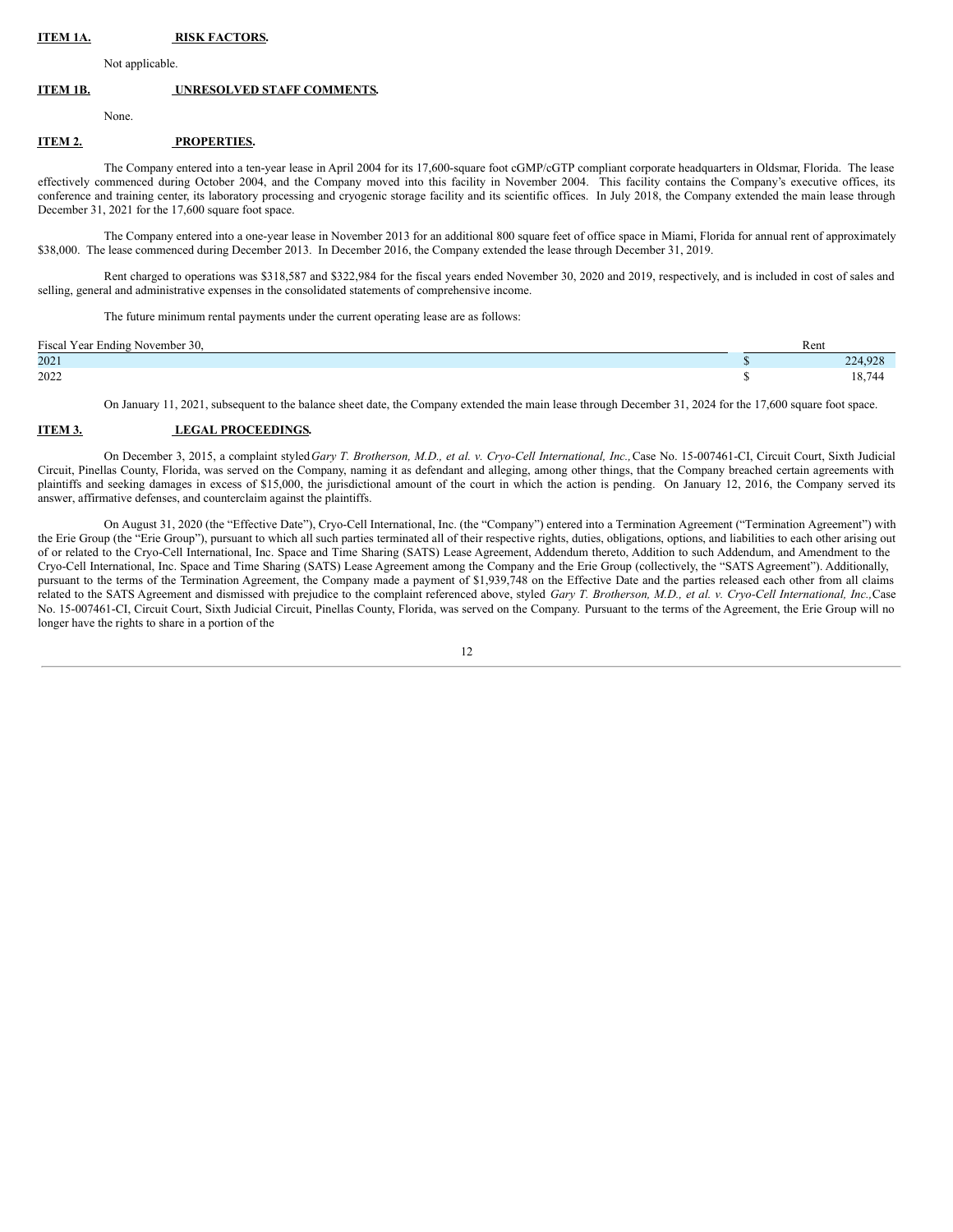Company's storage revenues derived from specimens which originated in the state of Illinois and its five contiguous states.

In addition, from time to time the Company is subject to proceedings, lawsuits, contract disputes and other claims in the normal course of its business. The Company believes that the ultimate resolution of current matters should not have a material adverse effect on the Company's business, consolidated financial position or results of operations. It is possible, however, that there could be an unfavorable ultimate outcome for or resolution of any such claim, which could be material to the Company's results of operations for a particular quarterly reporting period. Litigation is inherently uncertain and there can be no assurance that the Company will prevail. The Company does not include an estimate of legal fees and other related defense costs in its estimate of loss contingencies.

# **ITEM 4. MINE SAFETY DISCLOSURES**

<span id="page-14-0"></span>Not Applicable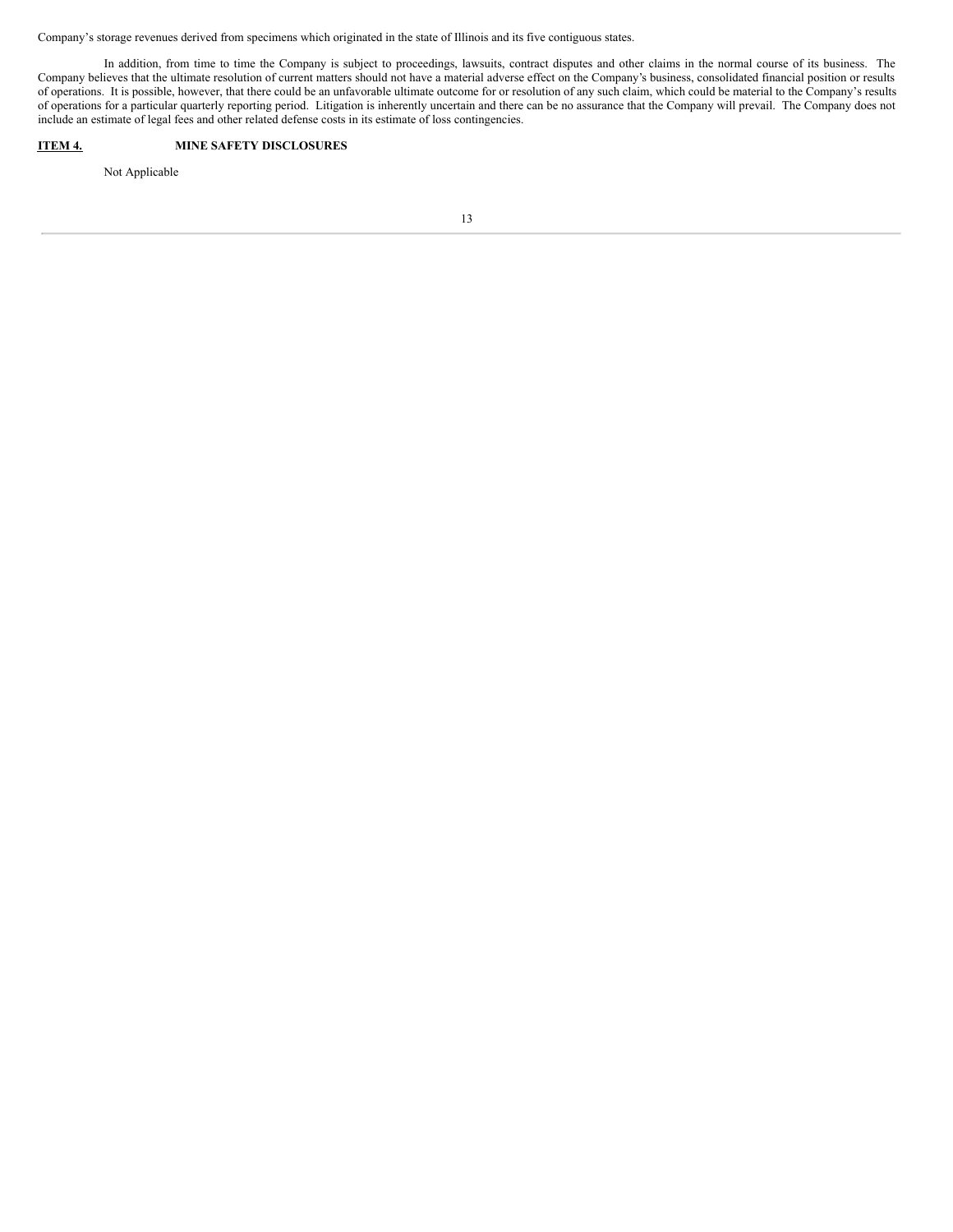# <span id="page-15-1"></span><span id="page-15-0"></span>**ITEM 5. MARKET FOR THE REGISTRANT'S COMMON EQUITY, RELATED STOCKHOLDER MATTERS AND ISSUER PURCHASES OF EQUITY SECURITIES.**

The Company's common stock is quoted on the OTC Pink Marketplace under the symbol "CCEL". The following table shows, for the fiscal quarters indicated, the high and low closing bid quotations for the Company's common stock as reported by Yahoo Finance. The quotations represent inter-dealer prices without retail mark-up, markdown or commission and may not necessarily represent actual transactions.

| Low Closing Bid | High Closing Bid |
|-----------------|------------------|
| 6.67            | 7.99             |
| 6.40            | 8.04             |
| 7.45            | 8.23             |
| 7.08            | 8.90             |
|                 |                  |
| 6.55            | 7.82             |
| 5.50            | 7.87             |
| 6.15            | 9.55             |
| 6.60            | 8.24             |
|                 |                  |

The Company has not declared any cash dividends on its common stock and has no plans to do so in the immediate future.

As of November 30, 2020, the Company had 156 shareholders of record, and management believes there are approximately 1,500 additional beneficial holders of the Company's common stock.

The following table sets forth as of November 30, 2020, the Company's equity compensation plans approved by shareholders. At such date the Company had no equity compensation plans that had not been approved by shareholders.

|                                                         |               |               |             | Number of     |
|---------------------------------------------------------|---------------|---------------|-------------|---------------|
|                                                         |               |               |             | securities    |
|                                                         | Number of     |               |             | remaining     |
|                                                         | securities to |               |             | available for |
|                                                         | be issued     |               |             | future        |
|                                                         | upon          |               |             | issuance      |
|                                                         | exercise of   |               | Weighted-   | under equity  |
|                                                         | outstanding   |               | average     | compensation  |
|                                                         | options,      |               | exercise    | plans         |
|                                                         | warrants,     |               | price of    | (excluding)   |
|                                                         | rights and    |               | outstanding | securities    |
|                                                         | issued        |               | options,    | reflected     |
|                                                         | restricted    |               | warrants    | in the first  |
| Equity Compensation plans approved by stockholders      | shares        |               | and rights  | column)       |
| Cryo-Cell International, Inc. 2006 Stock Incentive Plan | 305,000       | <sup>\$</sup> | 2.78        |               |
| Cryo-Cell International, Inc. 2012 Stock Incentive Plan | 868,443       | \$            | 4.05        | 562,310       |
| Total                                                   | 1,173,443     | \$            | 3.72        | 562,310       |

# **ITEM 6. SELECTED FINANCIAL DATA**

<span id="page-15-2"></span>Not Applicable.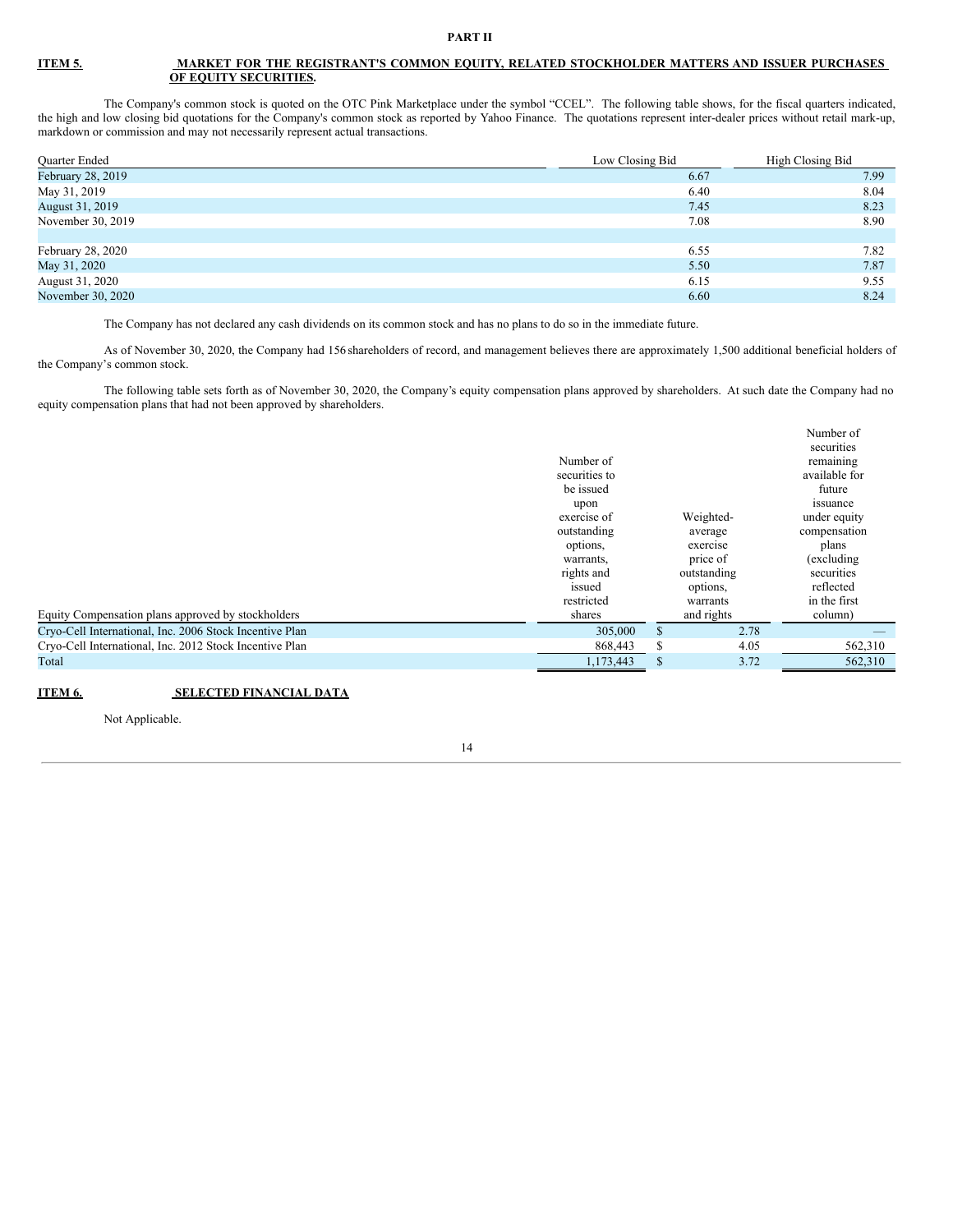<span id="page-16-0"></span>

# **ITEM 7. MANAGEMENT'S DISCUSSION AND ANALYSIS OF FINANCIAL CONDITION AND RESULTS OF OPERATIONS.**

The following discussion and analysis of the financial condition and results of operations of the Company for the two years ended November 30, 2020, should be read in conjunction with the consolidated financial statements and related notes as well as other information contained in this Annual Report on Form 10-K. This section of the Form 10-K contains forward-looking statements that involve substantial risks and uncertainties, such as statements about our plans, objectives, expectations and intentions. We use words such as "expect", "anticipate", "plan", "believe", "seek", "estimate", "intend", "future" and similar expressions to identify forward-looking statements. Our actual results could differ materially from those anticipated in these forward-looking statements for many reasons. You are cautioned not to place undue reliance on these forwardlooking statements, which speak only as of the date of this Form 10-K.

### **Overview**

The Company is engaged in cellular processing and cryogenic storage, with a current focus on the collection and preservation of umbilical cord blood stem cells for family use. The Company's principal sources of revenues are service fees for cord blood processing and preservation for new customers and recurring annual storage fees. Effective April 2016, the Company offers two pricing models, a standard plan and premium plan. The Company charges fees of \$1,675 for the standard plan and \$2,025 for the premium plan to new clients for the collection kit, processing, testing and return medical courier service, with discounts in the case of multiple children from the same family and in other circumstances. The Company charges an annual storage fee of \$175 for new clients that enroll in the standard and premium plans; storage fees for existing customers depend on the contracts with such customers. The Company continues to offer a one-time payment plan for 18 years of storage and a lifetime payment plan, pursuant to which the client is charged \$4,650 for the standard plan and \$5,000 for the premium plan and approximately \$5,800 for the standard plan and approximately \$6,100 for the premium plan, respectively, less discounts in the case of multiple children from the same family and in other circumstances. The one-time plan includes the collection kit, processing and testing, return medical courier service and 18 years of prepaid storage fees. The lifetime plan includes the collection kit, processing and testing, return medical courier service and prepaid storage fees for the life of the client. The Company also receives other income from licensing fees and royalties from global affiliates.

On June 11, 2018, Cryo-Cell completed its acquisition of substantially all of the assets (the "Cord Purchase") of Cord:Use Cord Blood Bank, Inc., a Florida corporation ("Cord:Use"), in accordance with the definitive Asset Purchase Agreement between Cryo-Cell and Cord:Use (the "Purchase Agreement"), including without limitation Cord:Use's inventory of public cord blood units existing as of the closing date (the "Public Cord Blood Inventory") and Cord:Use's shares of common stock of Tianhe Stem Cell Biotechnologies, Inc., an Illinois corporation (the "Tianhe Capital Stock"). Cord:Use was in the business of public and private cord blood and tissue, collection, processing, storage and banking. The aggregate consideration payable at closing under the Purchase Agreement was \$14,000,000, with \$10,500,000 paid in cash and the balance paid through the delivery to Seller of 465,426 shares of Cryo-Cell's common stock, par value \$0.01 per share ("Common Stock"), at \$7.52 per share. In addition, Cryo-Cell assumed certain limited liabilities incurred by Cord:Use in connection with its business that were unpaid as of the closing date and that directly relate to the services to be provided after closing by Cryo-Cell. Cryo-Cell also assumed certain of Cord:Use's contracts and the obligations arising therefrom after the closing. Additionally, Cord:Use is entitled to an earnout from Cryo-Cell's sale of the Public Cord Blood Inventory from and after closing. Each calendar year after the closing, Cryo-Cell is required to pay to Cord:Use 75% of all gross revenues, net of any returns, received from the sale of public cord blood inventory in excess of \$500,000. Such payments are to be made quarterly, within 30 days of the end of the last month of each calendar quarter, until the public cord blood inventory is exhausted. In addition, each calendar year after closing, until the public cord blood inventory is exhausted, for every \$500,000 of retained gross revenues, net of any returns, received and retained by Cryo-Cell in excess of the initial \$500,000 retained by Cryo-Cell during such year,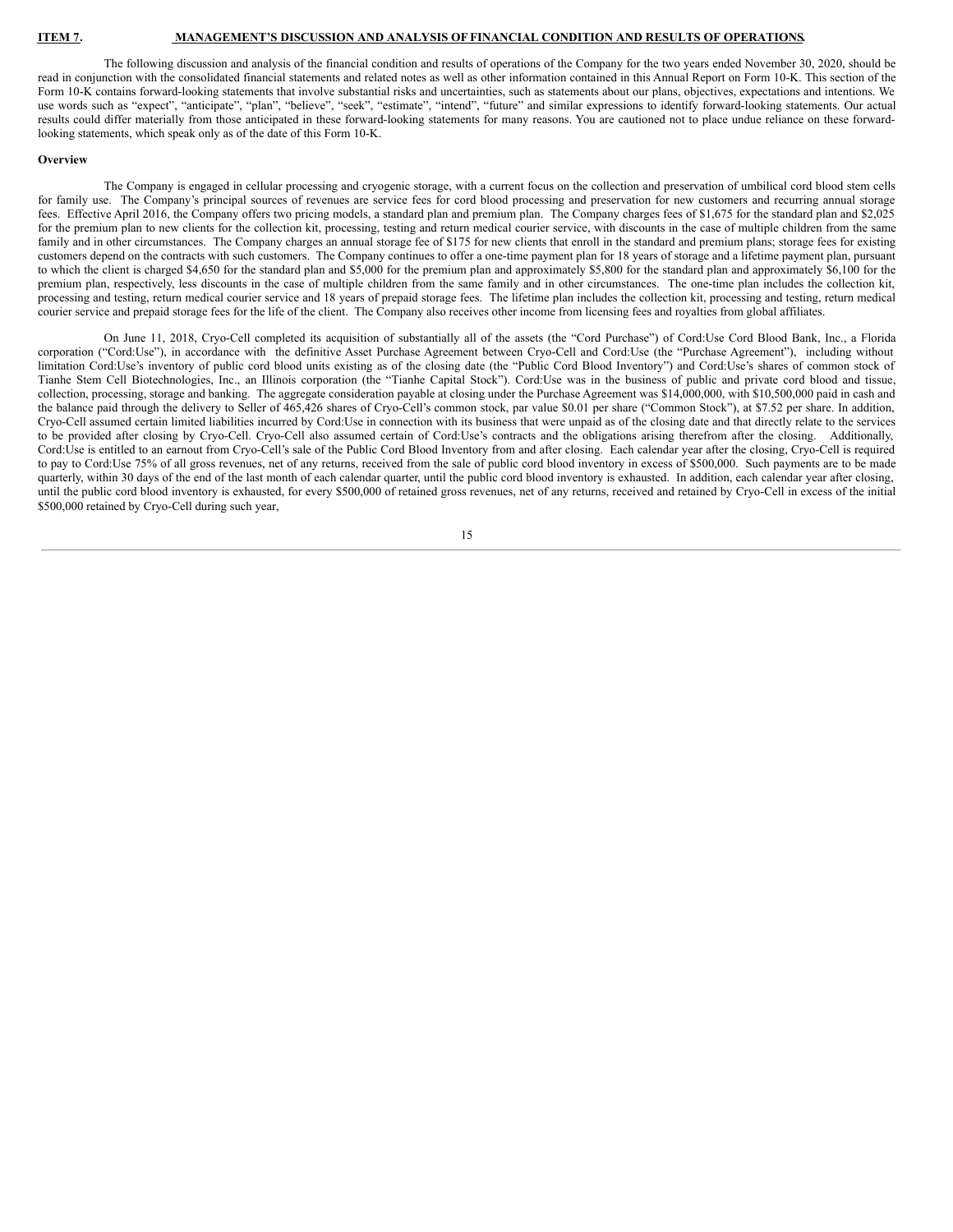Cryo-Cell is to deliver \$200,000 worth of Cryo-Cell Common stock toCord:Use, up to an aggregate value of \$5,000,000. Cord:Use is also entitled to a portion of the gross profits generated, or deemed to have been generated, by Cryo-Cell from its ownership of the Tianhe Capital Stock.

During the fiscal year ended November 30, 2020, the Company's total revenue decreased 2% as compared to fiscal 2019. The Company reported net income of approximately \$3,625,000, or \$0.48 per basic common share and \$0.45 per diluted share for fiscal 2020 compared to net income of approximately \$2,291,000, or \$0.29 per basic and \$0.27 per diluted common share for fiscal 2019. Net income for the twelve months ended November 30, 2020 principally resulted from 4% decrease in cost of sales, a 4% decrease in selling, general and administrative expenses, a 161% decrease in the Contingent Consideration (described below) and by a 2% decrease in revenue. Also included in the net income for the twelve months ended November 30, 2020 and November 30, 2019 was an impairment charge of \$1,284,238 and \$2,332,763, respectively. Due to changes in sales trends and estimated recoverability of cost capitalized into inventory, an impairment charge was recognized during the fourth quarter of fiscal 2020 and the second quarter of fiscal 2019, respectively, to reduce inventory from cost to net realizable value.

As of November 30, 2020, the Company had cash and cash equivalents of \$10,361,125. The Company's cash increased by approximately \$3,800,000 during fiscal 2020. Cash provided by operations was approximately \$8,467,000 and cash provided due to the liquidation of marketable securities was \$807,447 (see Note 1), which were offset by approximately \$100,000 used for the purchase of property and equipment, \$350,000 paid to Duke as part of the Patent Option Agreement (see Note 19), \$1,900,000 toward the termination of a revenue sharing agreement (see Note 14) and approximately \$3,100,000 used to repay the note payable with Texas Capital Bank (see Note 4).

In March 2020, the World Health Organization declared a pandemic related to the rapidly spreading coronavirus ("COVID-19") outbreak. The Company faces various risks related to health epidemics, pandemics and similar outbreaks, including the global outbreak of COVID-19. The Company believes it has taken appropriate steps to minimize the risk to our employees and to maintain normal business operations and continues to actively monitor the global outbreak and spread of COVID-19 and continues to take steps to mitigate the potential risks to us posed by its spread and related circumstances and impacts. Due to the change in consumer buying patterns as a result of COVID-19, the Company has experienced a decline in new client sales resulting in a decrease in revenues in fiscal 2020 compared to fiscal 2019. While the ultimate health and economic impact of COVID-19 remains highly uncertain, we expect that our business operations and results of operations, including our net sales, earnings and cash flows, may continue to be impacted by decreases in new client sales. We cannot predict the timing and speed of the recovery, and any delay in the recovery could significantly impact our future results.

Consistent with its fiduciary duties, the board of directors and management has reviewed and will continue to review strategic options and opportunities for the Company, in order to maximize shareholder value. These options may include, but are not limited to, strategic mergers or acquisitions, investments in other public and/or private companies, repurchases of RSA interests, a deregistration of the Company's common stock under the Securities Exchange Act of 1934 or a going-private transaction. These options may or may not be related to the Company's current business. In order to undertake any of the aforementioned activities, the Company may take on substantial debt or equity capital which could increase the risk of investment in the Company.

# **Results of Operations**

*Revenue.* For the fiscal year ended November 30, 2020, the Company had revenue of \$31,147,593 compared to \$31,816,571 for the fiscal year ended November 30, 2019. The 2% decrease in revenue was primarily attributable to a 1% decrease in processing and storage fees and a 37% decrease in licensee income.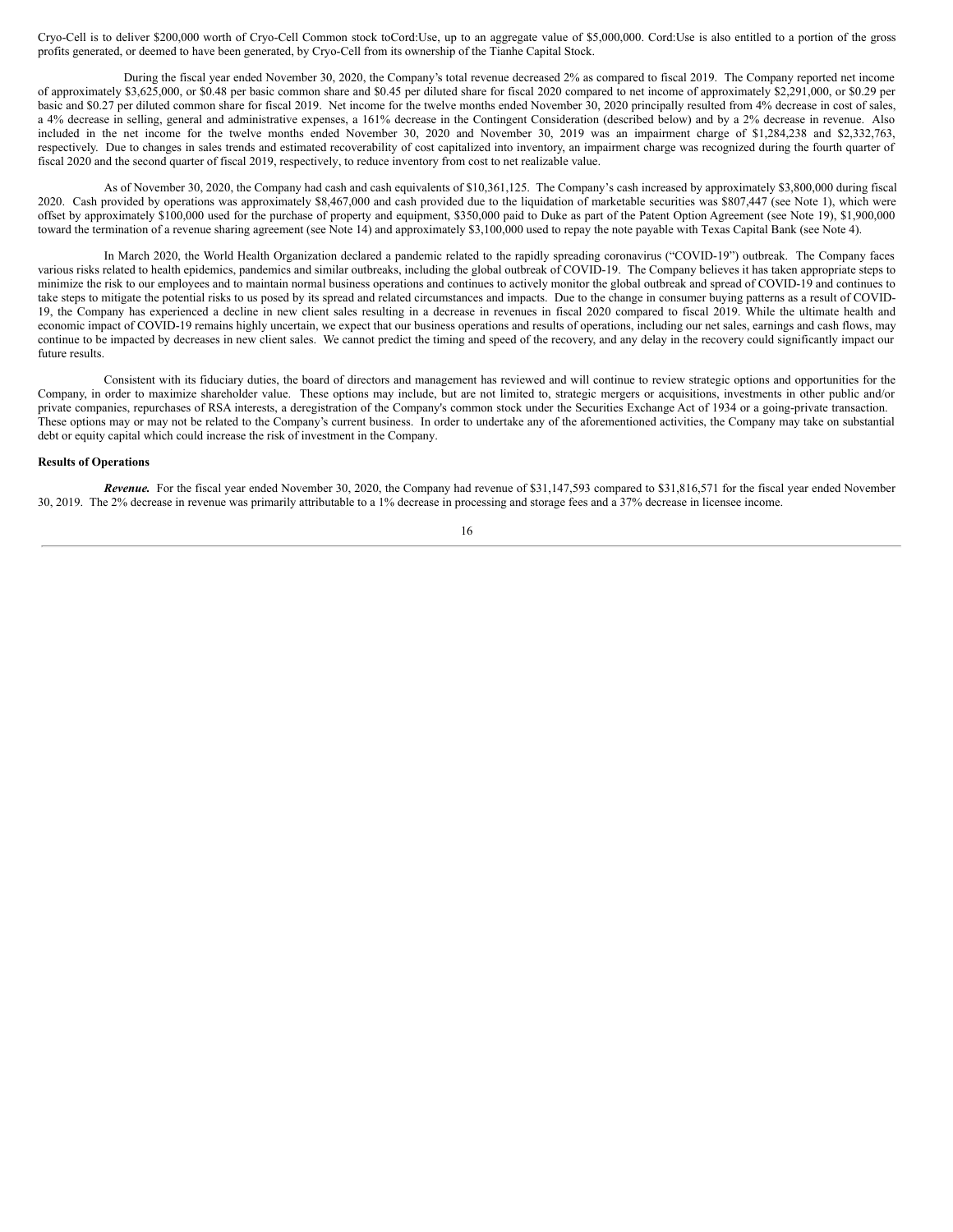*Processing and Storage Fees.* For the fiscal year ended November 30,2020, processing and storage fees were \$29,547,150 compared to \$29,991,972 for the fiscal year ended November 30, 2019. Processing and storage fee revenue is attributable to an 8% increase in recurring annual storage fee revenue offset by a 10% decrease in the number of new domestic cord blood specimens processed in fiscal 2020 versus fiscal 2019.

*Product Revenue*. For the twelve months ended November 30, 2020, revenue from the product sales was \$244,187 compared to \$172,395 for the twelve months ended November 30, 2019.

*Public Cord Blood Banking Revenue*. For the twelve months ended November 30, 2020, revenue from the public cord blood banking sales was \$726,554 compared to \$652,204 for the twelve months ended November 30, 2019.

*Licensee Income*. For the fiscal year ended November 30, 2020, licensee income was \$629,702 as compared to \$1,000,000 for fiscal 2019. Licensee income for the twelve months ended November 30, 2020 and November 30, 2019 consists of royalty income earned on the processing and storage of cord blood stem cell specimens in India where the Company has a definitive License and Royalty Agreement.

Per the License and Royalty Agreement with LifeCell, there is a \$1,000,000 cap on the amount of royalties due to the Company per year and a \$10,000,000 cap on the amount of royalties due to the Company for the term of the License and Royalty Agreement. The cap(s) are calculated based on LifeCell's fiscal year end, March 31 st. As of the end of the Company's fiscal year ended November 30, 2020, the Company had reached the \$10,000,000 cap and recorded the remaining \$629,702 due. As of the end of the Company's fiscal year ended November 30, 2019, LifeCell had reached the \$1,000,000 cap. Since inception of the License and Royalty Agreement, the Company has recorded \$10,000,000 in royalty income due under the terms of the License and Royalty Agreement, of which, LifeCell has paid the Company \$8,900,000 as of November 30, 2020. The balance of \$1,100,000 is reflected as Accounts Receivable on the accompanying consolidated balance sheets.

*Cost of Sales***.** For the fiscal year ended November 30, 2020, cost of sales was \$9,657,442, as compared to \$10,036,175 for the fiscal year ended November 30, 2019, representing a 4% decrease. Cost of sales includes wages and supplies associated with process enhancements to the existing production procedures and quality systems in the processing of cord blood specimens at the Company's facility in Oldsmar, Florida and depreciation expense of \$205,893 for the year ended November 30, 2020 compared to \$195,073 for the 2019 period. Also, included in Cost of Sales is \$156,110 and \$249,847 related to the costs associated with production of the PrepaCyte CB processing and storage system for the twelve months ended November 30, 2020 and November 30, 2019, respectively. Also included in Cost of Sales is \$1,811,723 and \$1,295,864 for the twelve months ended November 30, 2020 and November 30, 2019, respectively, related to the public banking due to the Purchase Agreement with Cord:Use. The decrease in cost of sales for the twelve months ended November 30, 2020 versus November 30, 2019 is due to the decrease in the number of new domestic cord blood specimens processed during the twelve months ended November 30, 2020 versus November 30, 2019 which is offset by the increase in costs due to the public cord blood bank.

*Selling, General and Administrative Expenses.* Selling, general and administrative expenses during the fiscal year ended November 30, 2020 were \$14,294,233 as compared to \$14,891,462 for the fiscal year ended November 30, 2019 representing a 4% decrease. These expenses are primarily comprised of selling and marketing expenses, salaries and wages for personnel and professional fees.

*Research, Development and Related Engineering Expenses.* Research, development and related engineering expenses for the fiscal year ended November 30, 2020, were \$23,851 as compared to \$30,145 in 2019.

*Depreciation and Amortization*. Depreciation and amortization (not included in Cost of Sales) for the fiscal year ended November 30, 2020 was \$166,437 compared to \$206,238 for fiscal 2019.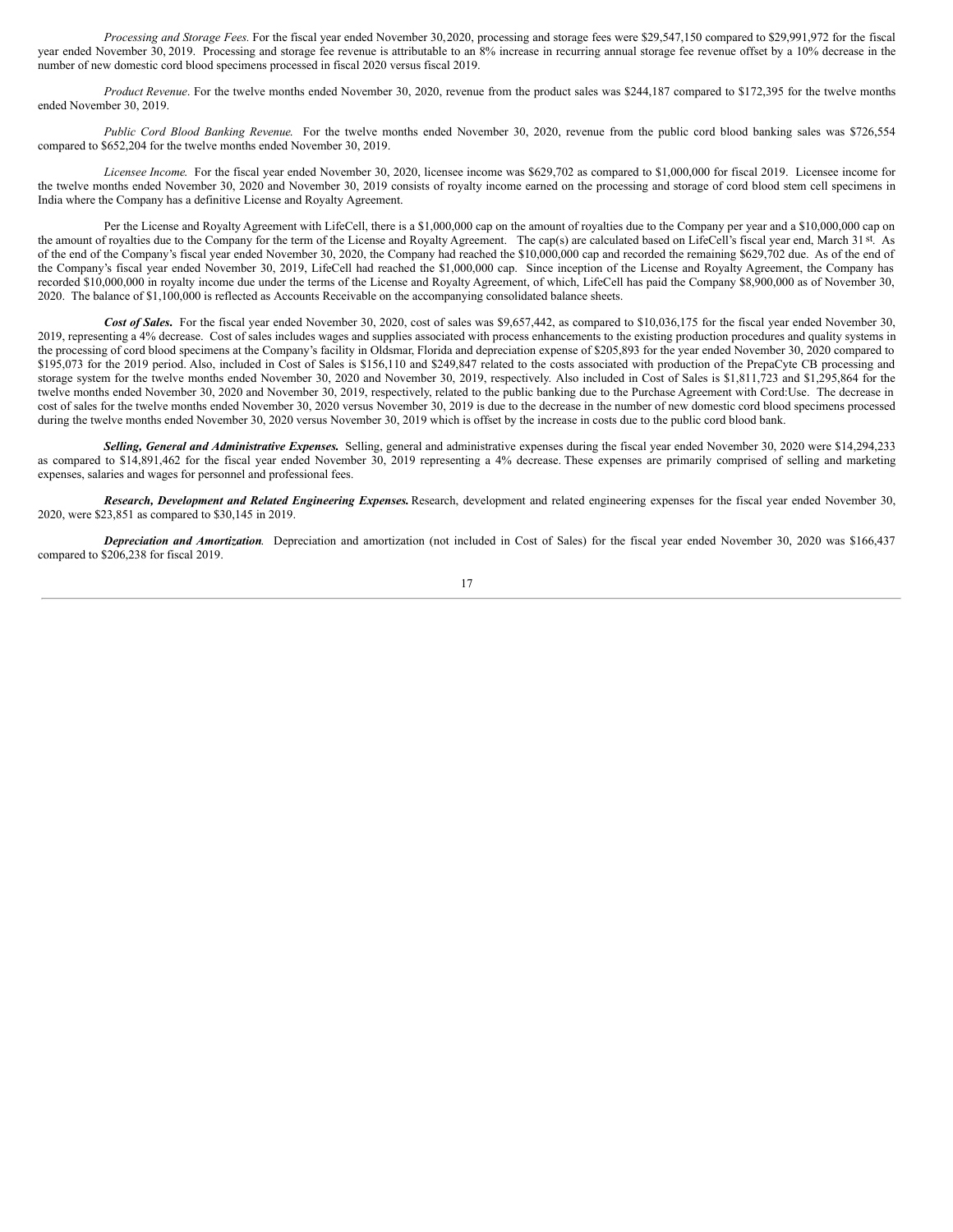*Change in the Fair Value of Contingent Consideration.* Change in the fair value of the contingent consideration for the fiscal year ended November 30,2020 was \$1,940,205 compared to \$742,918 for fiscal 2019. The contingent consideration is the earnout that Cord:Use is entitled to from the Company's sale of the public cord blood inventory from and after closing, described above. The contingent consideration was remeasured to fair value as of November 30,2020. The estimated fair value of the contingent earnout was determined using a Monte Carlo analysis examining the frequency and mean value of the resulting earnout payments. The resulting value captures the risk associated with the form of the payout structure. The risk-neutral method is applied, resulting in a value that captures the risk associated with the form of the payout structure and the projection risk. The carrying amount of the liability may fluctuate significantly and actual amounts paid may be materially different from the estimated value of the liability.

*Impairment of Public Inventory.* The impairment of public inventory for the twelve months ended November 30, 2020 was \$1,284,238 compared to \$2,332,763 for the 2019 period. Due to changes in sales trends and estimated recoverability of cost capitalized into inventory, an impairment charge of \$1,284,238 and \$2,332,763 was recognized during the twelve months ended November 30, 2020 and November 30, 2019, respectively, to reduce inventory from cost to net realizable value.

*Interest Expense.* Interest expense during the fiscal year ended November 30, 2020 was \$1,544,017 compared to \$1,703,446 in fiscal 2019, of which \$395,426 and \$759,386, respectively, related to the credit and subordination agreements with Texas Capital Bank, National Association as described in Note 4. The remaining interest expense is comprised of amounts due to the parties to the Company's revenue sharing agreements based on the Company's storage revenue collected.

*Extinguishment of Revenue Sharing Agreement.* On August 31, 2020, the Company entered into a Termination Agreement with the Erie Group pursuant to which all such parties terminated all of their respective rights, duties, obligations, options, and liabilities to each other arising out of or related to the Cryo-Cell International, Inc. Space and Time Sharing (SATS) Lease Agreement, Addendum thereto, Addition to such Addendum, and Amendment to the Cryo-Cell International, Inc. Space and Time Sharing (SATS) Lease Agreement among the Company and the Erie Group (collectively, the "SATS Agreement"). Additionally, pursuant to the terms of the Termination Agreement, the Company made a payment of \$1,939,748 on the Effective Date and the parties released each other from all claims related to the SATS Agreement and to dismiss with prejudice the previously disclosed complaint (See Note 12). Pursuant to the terms of the Agreement, the Erie Group will no longer have the rights to share in a portion of the Company's storage revenues derived from specimens which originated in the state of Illinois and its five contiguous states. The payment amount of \$1,939,748 was offset by the carrying amount of the long-term liability related to the SATS in the amount of \$550,000 and accrued expenses in the amount of \$279,100 to reflect the extinguishment of revenue sharing agreements in the amount of \$1,070,900 for the twelve months ended November 30, 2020.

*Income Taxes.* U.S. income tax expense for the twelve months ended November 30, 2020 was \$1,346,625, net of foreign taxes, compared to \$992,491, net of foreign income taxes, for the twelve months ended November 30, 2019.

Deferred tax assets and liabilities are measured using enacted tax rates expected to be recovered or settled. The ultimate realization of our deferred tax assets depends upon generating sufficient future taxable income prior to the expiration of the tax attributes. In assessing the need for a valuation allowance, we must project future levels of taxable income. This assessment requires significant judgment. We examine the evidence related to the recent history of tax losses, the economic conditions in which we operate and our forecasts and projections to make that determination.

The Company records foreign income taxes withheld from installment payments of non-refundable up-front license fees and royalty income earned on the processing and storage of cord blood stem cell specimens in certain geographic areas where the Company has license agreements. The Company recorded approximately \$68,102 and \$108,000 for the years ended November 30, 2020 and 2019,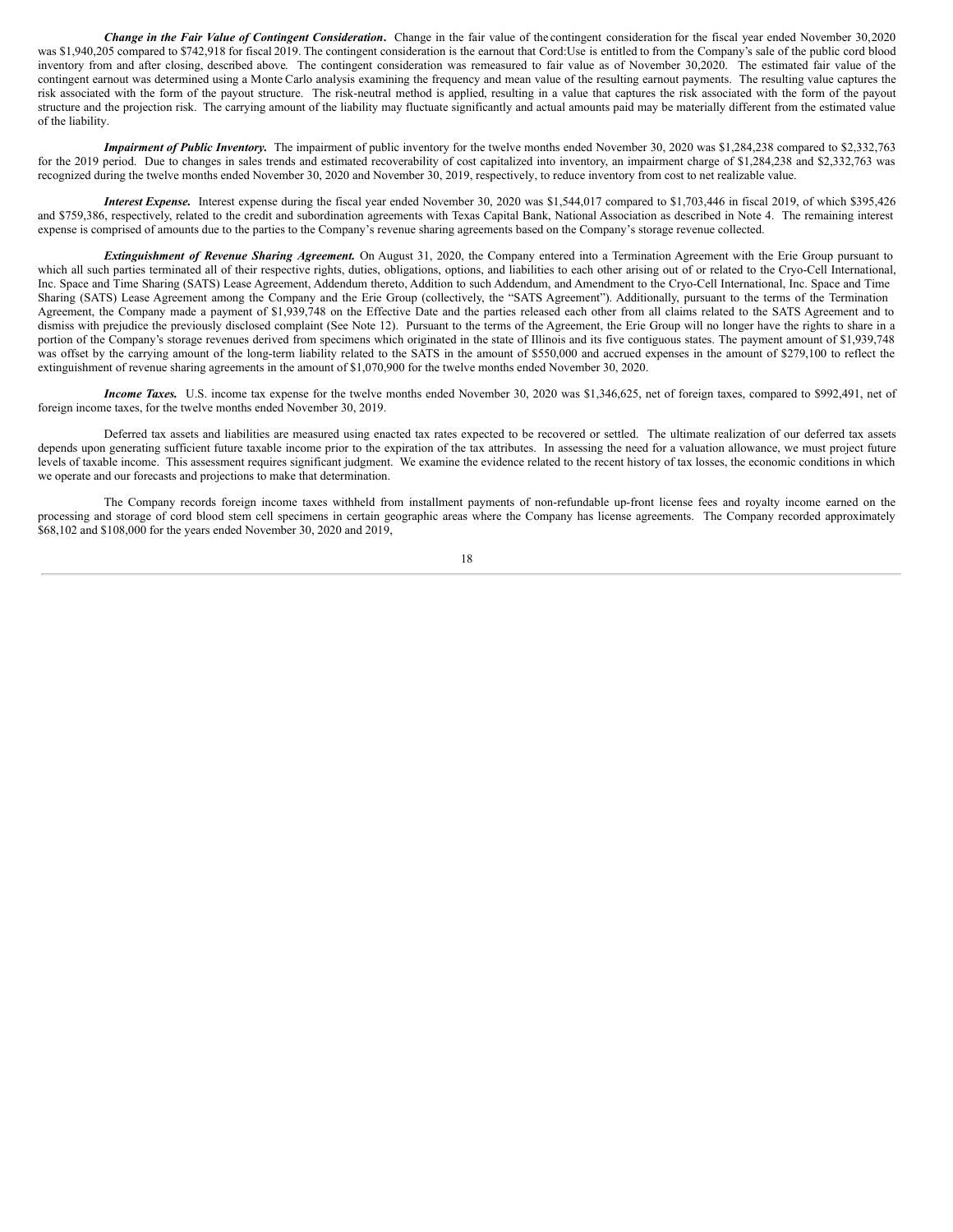respectively, of foreign income tax expense, which is included in income tax expense in the accompanying consolidated statements ofcomprehensive income.

There was approximately \$1,877,000 and \$2,801,000 of U.S. income taxes paid for fiscal years ended November 30, 2020 and November 30, 2019, respectively.

#### **Liquidity and Capital Resources**

On May 20, 2016, the Company entered into a Credit Agreement ("Agreement") with Texas Capital Bank, National Association ("TCB") for a term loan of \$8.0 million in senior credit facilities. The proceeds of the term loan were used by the Company to fund repurchases of the Company's common stock. Subject to the terms of the Agreement, on May 20, 2016, TCB advanced the Company \$100.00. On July 1, 2016, TCB advanced the remaining principal amount of \$7,999,900 per a promissory note dated May 20, 2016 between the Company and TCB.

On August 26, 2016, the Company entered into a First Amendment to Credit Agreement with TCB. Pursuant to terms of the First Amendment to Credit Agreement, on August 26, 2016, TCB made an additional advance to the Company in principal amount of \$2,133,433 per an Amended and Restated Promissory Note dated August 26, 2016 between the Company and TCB. The additional proceeds of the term loan were used by the Company to fund the extinguishment of revenue sharing agreements.

On June 11, 2018, the Company entered into a Second Amendment to Credit Agreement with TCB. Pursuant to the terms of the Second Amendment to Credit Agreement, TCB made an additional advance to the Company in principal amount of \$9,000,000 per an Amended and Restated Promissory Note dated June 11, 2018 between the Company and TCB in the principal amount of \$15,500,000. The proceeds were used to finance a portion of the purchase price of the Cord:Use Purchase.

Prior to the loans, the Company's principal source of cash has been from sales of its umbilical cord blood program to customers and royalties from licensees.

At November 30, 2020, the Company had cash and cash equivalents of \$10,361,125 as compared to \$6,541,037 at November 30, 2019. The increase in cash and cash equivalents during the twelve months ended November 30, 2020 was primarily attributable to the following:

Net cash provided by operating activities in fiscal 2020 was \$8,466,603 which was attributable to the Company's operating activities and a portion of the Company's new clients choosing the prepaid storage plans versus the annual storage fee plan.

Net cash provided by operating activities in fiscal 2019 was \$6,294,843 which was attributable to the Company's operating activities and an increase in the Company's new clients choosing the prepaid storage plans versus the annual storage fee plan.

Net cash provided by investing activities in fiscal 2020 was \$357,485 which was attributable to cash received due to the liquidation of marketable securities in the amount of \$807,447, offset by \$99,962 used to purchase property and equipment and \$350,000 used as part of the Patent Option Agreement with Duke (See Note 19).

Net cash used in investing activities in fiscal 2019 was \$662,295 which was primarily attributable to cash used to purchase property and equipment.

Net cash used in financing activities in fiscal 2020 was \$5,004,000, which was primarily attributable to the payments of \$3,100,000 to repay the note payable described above, \$1,900,000 used to terminate a revenue sharing agreement (See Note 14), and \$45,000 used to pay the Cord:Use earnout (See Note 1) which are offset by the receipt of \$41,000 from the exercise of stock options.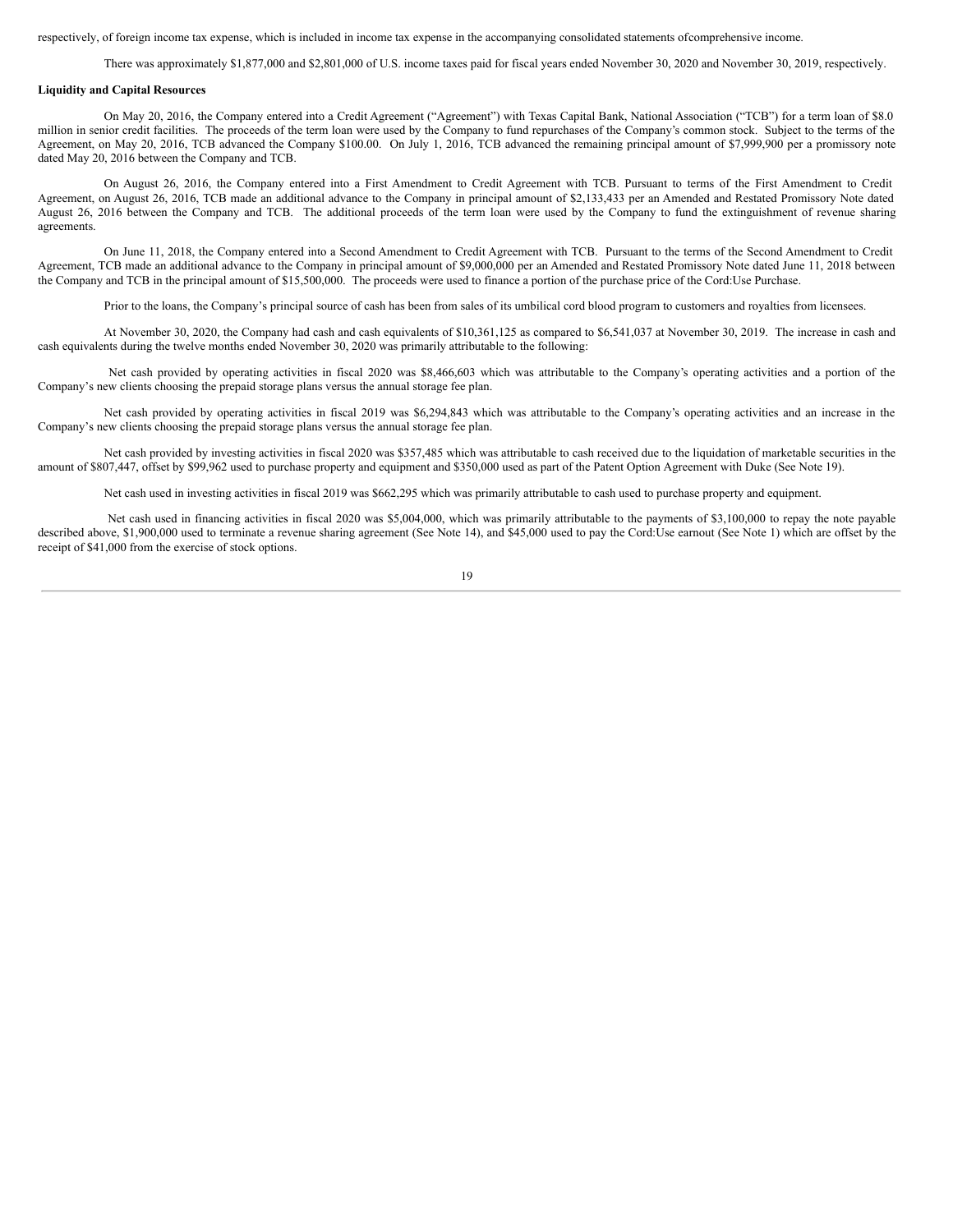Net cash used in financing activities in fiscal 2019 was \$5,131,544, which was primarily attributable to the payments of \$4,100,000 to repay the note payable described above and \$45,000 to Cord:Use and \$992,244 used to repurchase common stock which was offset by the receipt of \$5,700 from the exercise of stock options.

# The Company does not have a line of credit.

The Company anticipates making discretionary capital expenditures of approximately \$500,000 over the next twelve months for software enhancements and purchases of property and equipment. The Company anticipates funding future property and equipment purchases with cash-on-hand and cash flows from future operations.

The Company anticipates that its cash and cash equivalents, marketable securities and cash flows from future operations will be sufficient to fund its known cash needs for at least the next 12 months. Cash flows from operations will depend primarily upon increasing revenues from sales of its umbilical cord blood and cord tissue cellular storage services and managing discretionary expenses. If expected increases in revenues are not realized, or if expenses are higher than anticipated, the Company may be required to reduce or defer cash expenditures or otherwise manage its cash resources during the next 12 months so that they are sufficient to meet the Company's cash needs for that period. In addition, the Company may consider seeking equity or debt financing if deemed appropriate for its plan of operations, and if such financing can be obtained on acceptable terms. There is no assurance that any reductions in expenditures, if necessary, will not have an adverse effect on the Company's business operations, including sales activities and the development of new services and technology.

# **Critical Accounting Policies and Estimates**

The preparation of consolidated financial statements and related disclosures in conformity with accounting principles generally accepted in the United States requires estimates and assumptions that affect the reported amounts of assets and liabilities, revenues and expenses and related disclosures of contingent assets and liabilities in the consolidated financial statements and accompanying notes. The SEC has defined a company's critical accounting policies as the ones that are most important to the portrayal of the company's financial condition and results of operations, and which require the company to make its most difficult and subjective judgments, often as a result of the need to make estimates of matters that are inherently uncertain. The Company believes that its estimates and assumptions are reasonable under the circumstances; however, actual results may vary from these estimates and assumptions. We have identified the following critical accounting policies that affect the more significant judgments and estimates used in the preparation of the consolidated financial statements. For further discussion of the Company's significant and critical accounting policies, refer to Note 1 -"Description of Business and Summary of Critical and Significant Accounting Policies" to the Consolidated Financial Statements contained in Item 8 of this document.

# **Revenue Recognition**

Effective December 1, 2018, the Company adopted Accounting Standards Codification ("ASC") Topic 606, Revenue from Contracts with Customers ("ASC 606"), using the modified retrospective transition method. The Company recognized the cumulative effect of applying the new revenue standard to all contracts with customers that were not completed as of December 1, 2018 as an adjustment to the opening balance of stockholders' deficit at the beginning of fiscal year 2019. The reported results for 2019 reflect the application of ASC 606 guidance while the reported results for 2018 were prepared under the guidance of ASC 605, *Revenue Recognition* (ASC 605). ASC 606 applies to all contracts with customers, except for contracts that are within the scope of other standards, such as leases, insurance, collaboration arrangements and financial instruments. ASC 606 also impacts certain other areas, such as the accounting for costs to obtain or fulfill a contract. ASC 606 also requires disclosure of the nature, amount, timing, and uncertainty of revenue and cash flows arising from contracts with customers.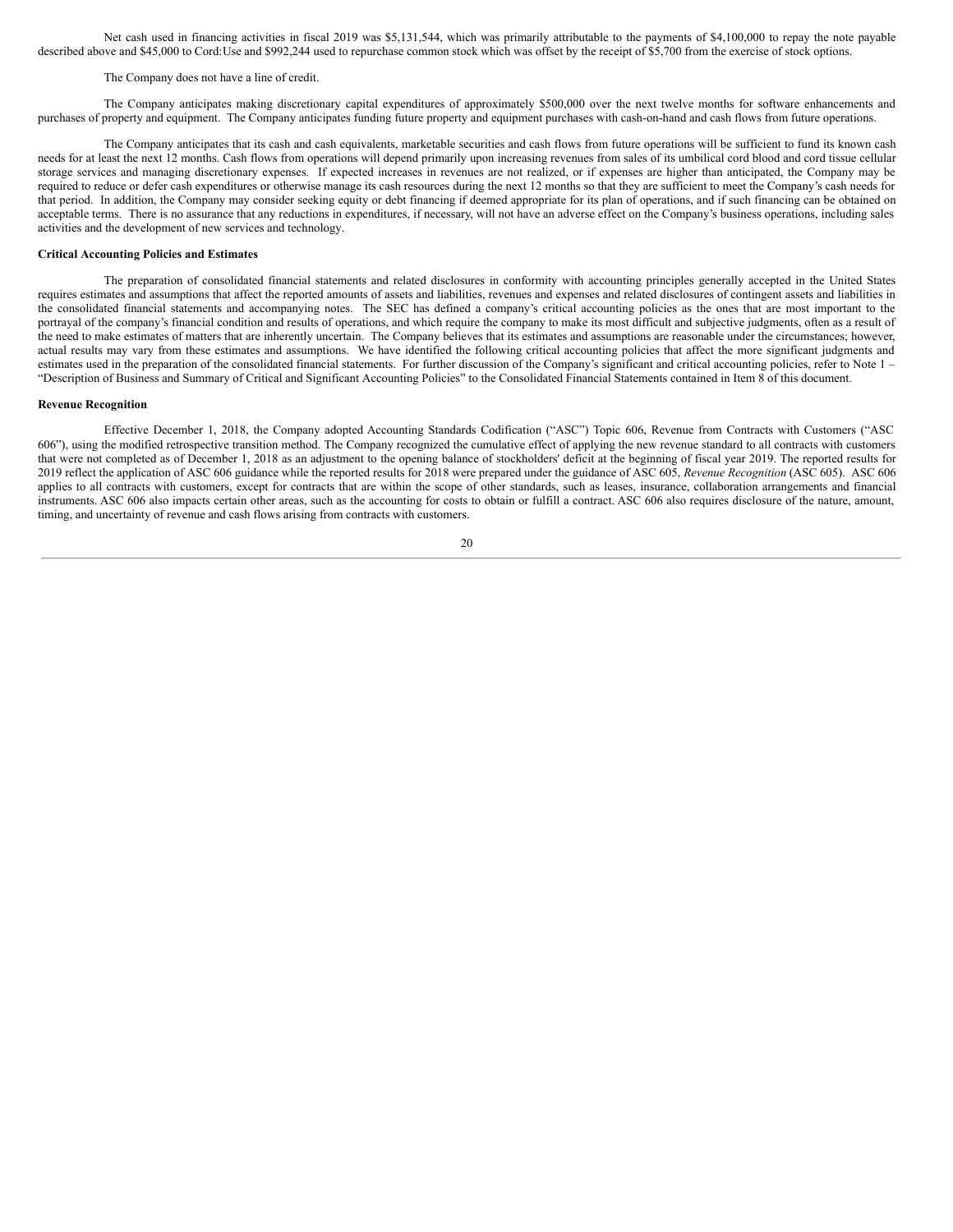The adoption of ASC 606 did not have an impact on the amount of reported revenues with respect to the Company's product or service revenues. In connection with the adoption of ASC 606, the Company is required to capitalize certain contract acquisition costs consisting primarily of commissions paid when contracts are signed and amortize these costs on a systematic basis, consistent with the pattern of transfer of the storage services provided over time for which the asset relates. As of December 1, 2018, the Company capitalized in deposits and other assets, net, \$329,231 in incremental contract acquisition costs related to sales commissions on prepaid storage contracts and reversed \$18,408 of its variable consideration that the Company determined to be fully constrained, with a corresponding change in the opening balance of stockholders' deficit of \$253,447, net of tax, of \$94,192.

Under ASC 606, revenue is recognized when, or as, obligations under the terms of a contract are satisfied, which occurs when control of the promised services are transferred to the customers. Revenue is measured as the amount of consideration the Company expects to receive in exchange for transferring services to a customer ("transaction price").

At contract inception, if the contract is determined to be within the scope of ASC 606, the Company evaluates its contracts with customers using the five-step model: (1) identify the contract with the customer; (2) identify the performance obligations in the contract; (3) determine the transaction price; (4) allocate the transaction price to separate performance obligations; and (5) recognize revenue when (or as) each performance obligation is satisfied. The Company evaluates its contracts for legal enforceability at contract inception and subsequently throughout the Company's relationship with its customers. If legal enforceability with regards to the rights and obligations exist for both the Company and the customer, then the Company has an enforceable contract and revenue recognition is permitted subject to the satisfaction of the other criteria. If, at the outset of an arrangement, the Company determines that a contract with enforceable rights and obligations does not exist, revenues are deferred until all criteria for an enforceable contract are met. The Company only applies the five-step model to contracts when it is probable that collection of the consideration that the Company is entitled to in exchange for the goods or services being transferred to the customer, will occur.

#### **Income Taxes**

Deferred income tax assets and liabilities are recognized for the estimated future tax consequences attributable to differences between financial statement carrying amounts of existing assets and liabilities and their respective tax bases. Deferred income tax assets and liabilities are measured using enacted tax rates expected to be recovered or settled. The Company records a valuation allowance when it is "more likely than not" that all future income tax benefits will be realized. When the Company changes its determination as to the amount of deferred income tax assets that can be realized, the valuation allowance is adjusted with a corresponding impact to income tax expense in the period in which such determination is made. The ultimate realization of the Company's deferred income tax assets depends upon generating sufficient taxable income prior to the expiration of the tax attributes. In assessing the need for a valuation allowance, the Company projects future levels of taxable income. This assessment requires significant judgment. The Company examines the evidence related to the recent history of losses, the economic conditions in which the Company operates and forecasts and projections to make that determination.

#### **Long-Lived Assets**

The Company evaluates the realizability of its long-lived assets, which requires impairment losses to be recorded on long-lived assets used in operations when indicators of impairment, such as reductions in demand or when significant economic slowdowns are present. Reviews are performed to determine whether the carrying value of an asset is impaired, based on comparisons to undiscounted expected future cash flows. If this comparison indicates that there is impairment and carrying value is in excess of fair value, the impaired asset is written down to fair value, which is typically calculated using: (i) quoted market prices or (ii) discounted expected future cash flows utilizing a discount rate. The Company did not note any impairment for the twelve months ended November 30, 2020 and 2019.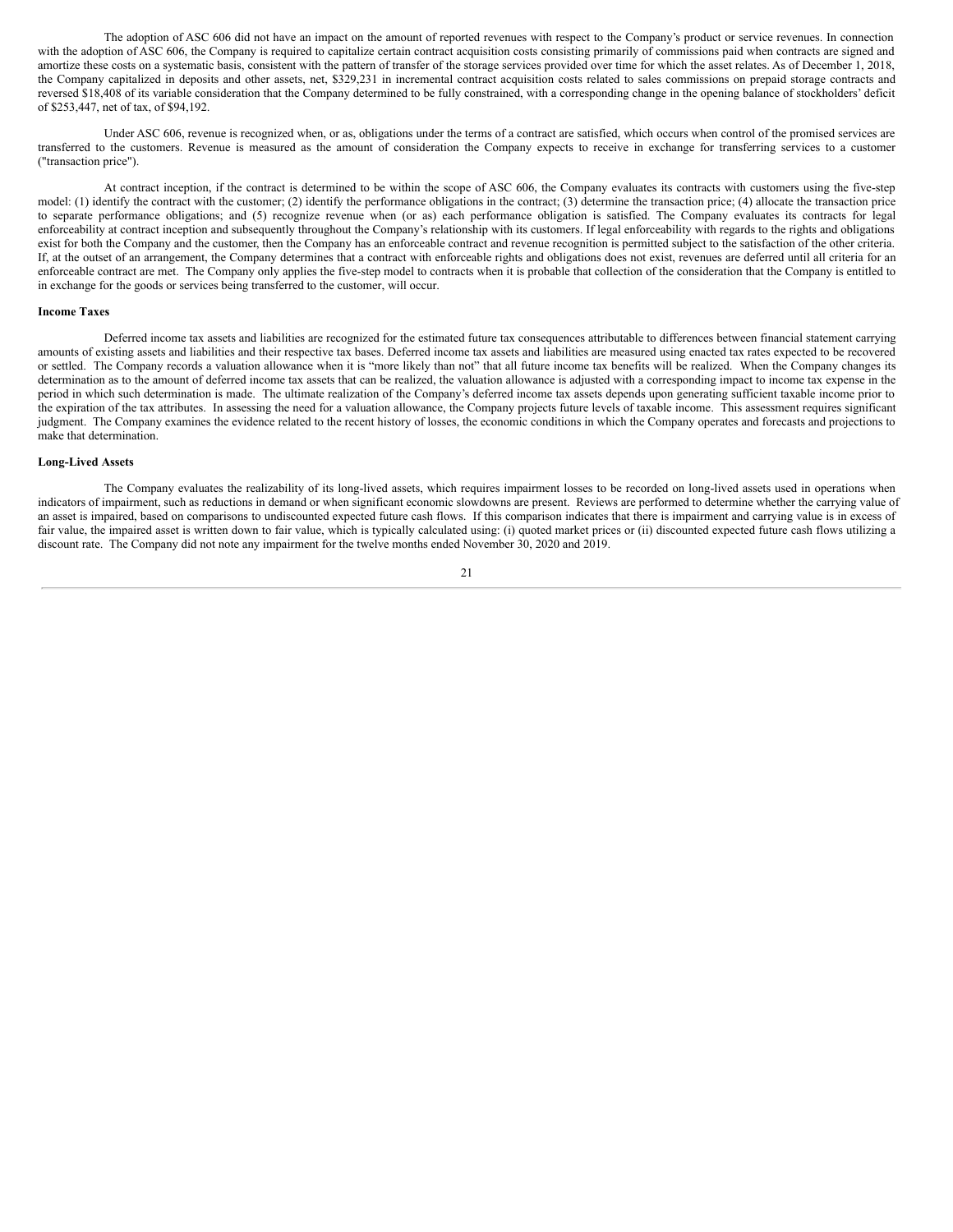#### **Goodwill**

Goodwill represents the excess of the purchase price of the assets acquired from Cord:Use over the estimated fair value of the net tangible and identifiable assets acquired. The annual assessment of the reporting unit is performed as of September 1st, and an assessment is performed at other times if an event occurs or circumstances change that would more likely than not reduce the fair value of the asset below its carrying value. The Company first performs a qualitative assessment to test goodwill for impairment and concludes if it is more likely than not that the fair value of the reporting unit is less than its carrying value. If the qualitative assessment concludes that it is not more likely than not that the fair value is less than the carrying value, the two-step goodwill impairment test is not required. If the qualitative assessment concludes that it is more likely than not that the fair value of the reporting unit is less than the carrying value, then the two-step goodwill impairment test is required. Step one of the impairment assessment compares the fair value of the reporting unit to its carrying value and if the fair value exceeds its carrying value, goodwill is not impaired. If the carrying value exceeds the fair value, the implied fair value of goodwill is compared to the carrying value of goodwill. If the implied fair value exceeds the carrying value then goodwill is not impaired; otherwise, an impairment loss would be recorded by the amount the carrying value exceeds the implied fair value.

### **Stock Compensation**

As of November 30, 2020, the Company has two stock-based employee compensation plans, which are described in Note 10 to the consolidated financial statements.

The Company recognizes stock-based compensation based on the fair value of the related awards. Under the fair value recognition guidance of stock-based compensation accounting rules, stock-based compensation expense is estimated at the grant date based on the fair value of the award and is recognized as expense over the requisite service period of the award. The fair value of service-based vesting condition and performance-based vesting condition stock option awards is determined using the Black-Scholes valuation model. For stock option awards with only service-based vesting conditions and graded vesting features, the Company recognizes stock compensation expense based on the graded-vesting method. To value awards with market-based vesting conditions the Company uses a binomial valuation model. The Company recognizes compensation cost for awards with market-based vesting conditions on a graded-vesting basis over the derived service period calculated by the binomial valuation model. The use of these valuation models involves assumptions that are judgmental and highly sensitive in the determination of compensation expense and include the expected life of the option, stock price volatility, risk-free interest rate, dividend yield, exercise price, and forfeiture rate. Forfeitures are estimated at the time of valuation and reduce expense ratably over the vesting period.

The estimation of stock awards that will ultimately vest requires judgment and to the extent that actual results or updated estimates differ from current estimates, such amounts will be recorded as a cumulative adjustment in the period they become known. The Company considered many factors when estimating forfeitures, including the recipient groups and historical experience. Actual results and future changes in estimates may differ substantially from current estimates.

The Company issues performance-based equity awards which vest upon the achievement of certain financial performance goals, including revenue and income targets. Determining the appropriate amount to expense based on the anticipated achievement of the stated goals requires judgment, including forecasting future financial results. The estimate of the timing of the expense recognition is revised periodically based on the probability of achieving the required performance targets and adjustments are made as appropriate. The cumulative impact of any revision is reflected in the period of the change. If the financial performance goals are not met, the award does not vest, so no compensation cost is recognized and any previously stock-recognized stock-based compensation expense is reversed.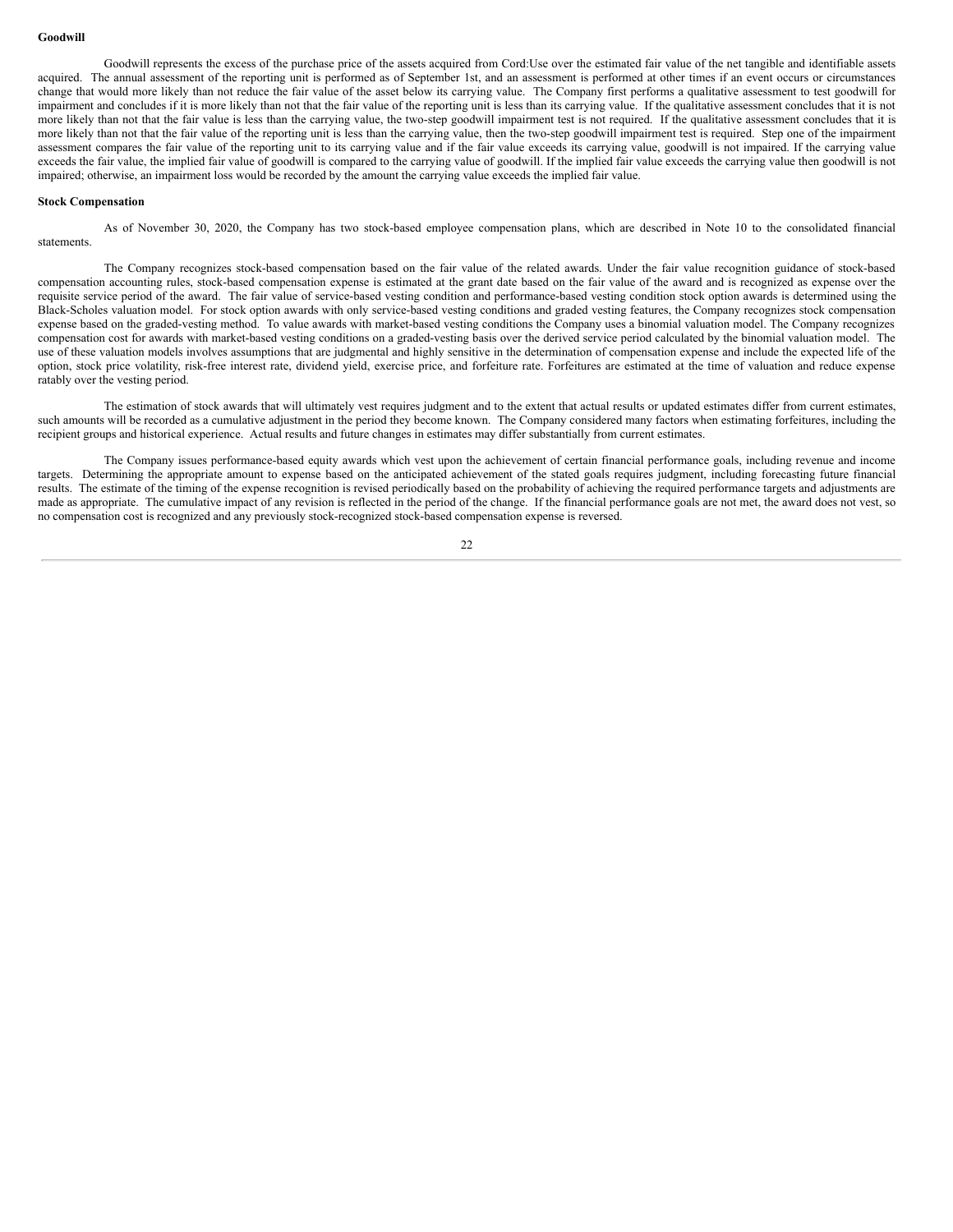The Company issues equity awards with market-based vesting conditions which vest upon the achievement of certain stock price targets. If the awards are forfeited prior to the completion of the derived service period, any recognized compensation is reversed. If the awards are forfeited after the completion of the derived service period, the compensation cost is not reversed, even if the awards never vest.

# **License and Royalty Agreements**

The Company has entered into licensing agreements with certain investors in various international markets in an attempt to capitalize on the Company's technology. The investors typically pay a licensing fee to receive Company marketing programs, technology and know-how in a selected area. The investor may be given a right to sell sub-license agreements as well. As part of the accounting for the up-front license revenue, revenue from the up-front license fee is recognized based on such factors as when the payment is due, collectability and when all material services or conditions relating to the sale have been substantially performed based on the terms of the agreement. The Company has twelve active licensing agreements. The following areas each have one license agreement: El Salvador, Guatemala, Panama, Honduras, China, and Pakistan. The following areas each have two license agreements: India, Nicaragua and Costa Rica. In October 2012, the Company sent a notice of termination to the Company's Venezuelan affiliate for failure to meet its payment obligation in accordance with the contract. Subsequent to the notice of termination, payment was received for outstanding processing and storage fees due from Venezuela. The Company is in the process of discussing a new agreement with Venezuela. In December 2012, the Company sent notice of termination to the Company's affiliate in Ecuador for failure to meet its payment obligation in accordance with the contract. Subsequent to the notice of termination, payment was received for outstanding processing and storage fees due from Ecuador. In August 2013, the Company was notified that its affiliate in Ecuador was closed by the National Institute of Organic Donation (INDOT). As a result, the Company recorded an allowance for uncollectible receivables for the \$150,000 processing and storage fee receivable due from Ecuador in the third quarter of fiscal 2013. During the fourth quarter of fiscal 2013, the Company began to bill the Ecuadorian clients directly for cord blood specimens that are stored at the Company's facility in Oldsmar, Florida. In the future, if the Company loses revenue due to lack of payment from the foreign affiliates or the foreign affiliates are closed, the Company's overall revenue will decrease.

In addition to the license fee, the Company earns a royalty on processing and storage fees on subsequent processing and storage revenues received by the licensee in the licensed territory and a fee on any sub-license agreements that are sold by the licensee where applicable. The Company processes and stores specimens sent directly from customers of licensees in Mexico, El Salvador, Guatemala, Ecuador, Panama, Honduras, Nicaragua, Costa Rica, Pakistan and Venezuela. The Company also processes and stores specimens from sub-licenses of Venezuela, who are Chile, Colombia and Peru. These fees are included in processing and storage fees revenue on the consolidated statements of comprehensive income. As part of the accounting for royalty revenue from India, the Company uses estimates and judgments based on historical processing and storage volume in determining the timing and amount of royalty revenue to recognize. The Company periodically reviews license and royalty receivables for collectability and, if necessary, will record an expense for an allowance for uncollectible accounts. If the financial condition of the Company's sub-licensees were to deteriorate beyond the estimates, the Company may have to increase the allowance for doubtful accounts which could have a negative impact on earnings. If the licensee's customer base were to decrease, it would negatively impact the Company's ongoing license income.

# **Accounts Receivable**

Accounts receivable consist of uncollateralized amounts due from clients that have enrolled and processed in the umbilical cord blood stem cell processing and storage programs and amounts due from license affiliates, and sublicensee territories. Accounts receivable are due within 30 days and are stated at amounts net of an allowance for doubtful accounts. Accounts outstanding longer than the contractual payment terms are considered past due. The Company determines its allowance by considering the length of time accounts receivable are past due, the Company's previous loss history, and the client's current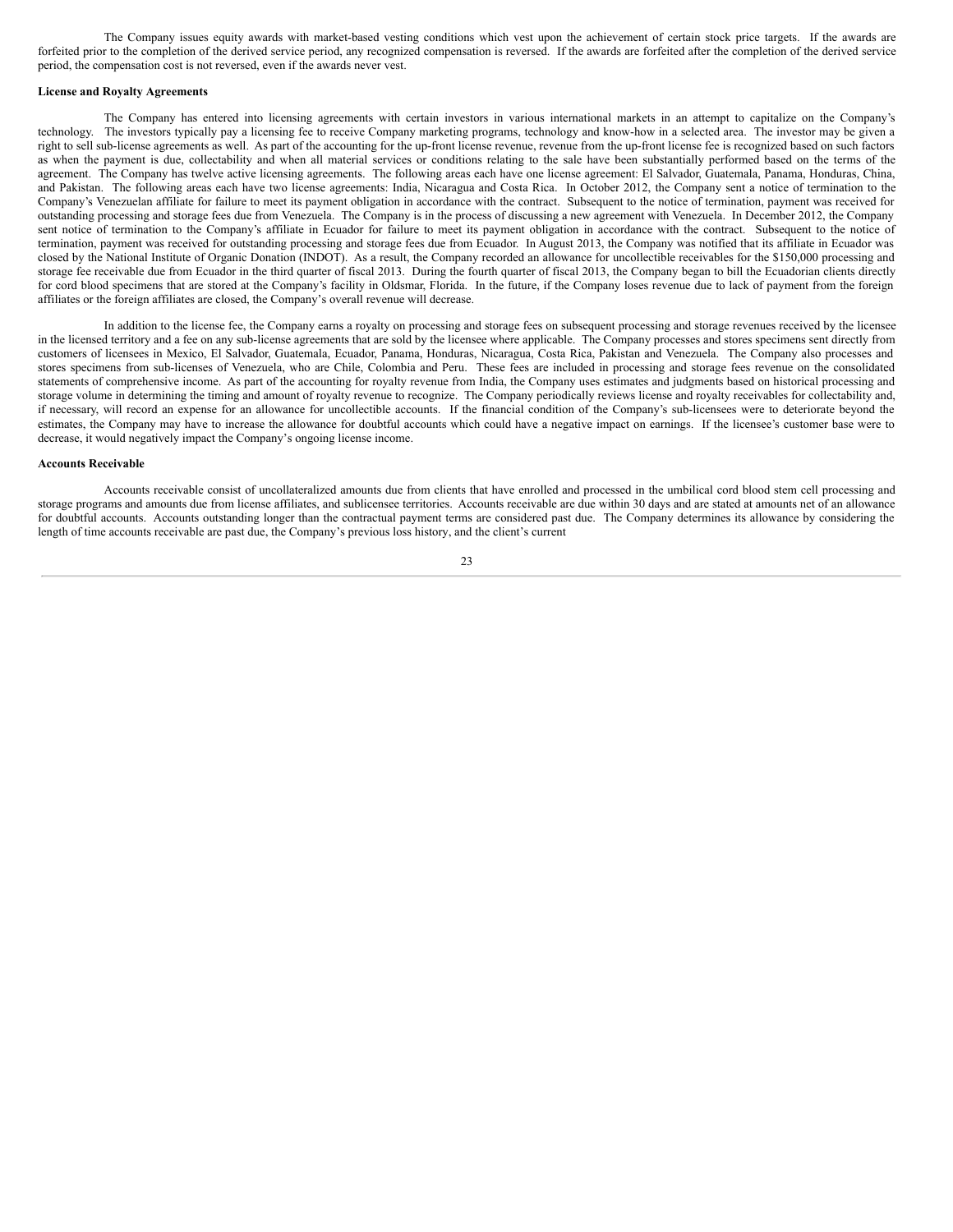ability to pay its obligations. Therefore, if the financial condition of the Company's clients were to deteriorate beyond the estimates, the Company may have to increase the allowance for doubtful accounts which could have a negative impact on earnings. The Company writes-off accounts receivable when they become uncollectible, and payments subsequently received on such receivables are credited to the allowance for doubtful accounts.

#### **Inventories**

As part of the Asset Purchase Agreement, the Company has an agreement with Duke University ("Duke") expiring on January 31, 2025 for Duke to receive, process, and store cord blood units for the Public Cord Blood Bank ("Duke Services"). As of November 30, 2020, the Company had approximately 6,000 cord blood units in inventory. These units are valued at the lower of cost or net realizable value. Costs include the cost of collecting, transporting, processing and storing the unit. Costs charged by Duke for their Duke Services are based on a monthly fixed fee for processing and storing 12 blood units per month. The Company computes the cost per unit for these Duke Services and capitalizes the unit cost on all blood units shipped and stored in a year at Duke. If the Company ships and stores less than 144 blood units with Duke in a one-year period, a portion of these fixed costs are expensed and included in facility operating costs. Certain costs of collection incurred, such as the cost of collection staff and transportation costs incurred to ship Public Bank units from hospitals to the stem cell laboratory are allocated to banked units based on an average cost method. The change in the number of expected units to be sold could have a significant impact on the estimated net realizable value of banked units which could have a material effect on the value of the inventory. Costs incurred related to cord blood units that cannot be sold are expensed in the period incurred and are included in facility operating costs in the accompanying statements of operations. The Company records a reserve against inventory for units which have been processed and frozen but may not ultimately become distributable (see Note 2).

# **Patents and Trademarks**

The Company incurs certain legal and related costs in connection with patent and trademark applications. If a future economic benefit is anticipated from the resulting patent or trademark or an alternate future use is available to the Company, such costs are capitalized and amortized over the expected life of the patent or trademark. The Company's assessment of future economic benefit involves considerable management judgment. A different conclusion could result in the reduction of the carrying value of these assets.

# **Revenue Sharing Agreements**

The Company has entered into Revenue Sharing Agreements ("RSAs") with various parties whereby these parties contracted with the Company for a percentage of future storage revenues the Company generates and collects from clients in specific geographical areas. The RSAs have no definitive term or termination provisions. The sharing applies to the storage fees collected for all specified specimens in the area up to the number covered in the contract. When the number of specimens is filled, any additional specimens stored in that area are not subject to revenue sharing. As there are empty spaces resulting from attrition, the Company agrees to fill them as soon as possible. The parties typically pay the Company a non-refundable up-front fee for the rights to these future payments. The Company recognized these non-refundable fees as a long-term liability. Given the criteria under which these RSAs are established, cash flows related to these contracts can fluctuate from period to period. All payments made to the other parties to the RSAs are recognized as interest expense. At such time as the total payments can be determined, the Company will commence amortizing these liabilities under the effective interest method. The Company does not intend to enter into additional RSAs.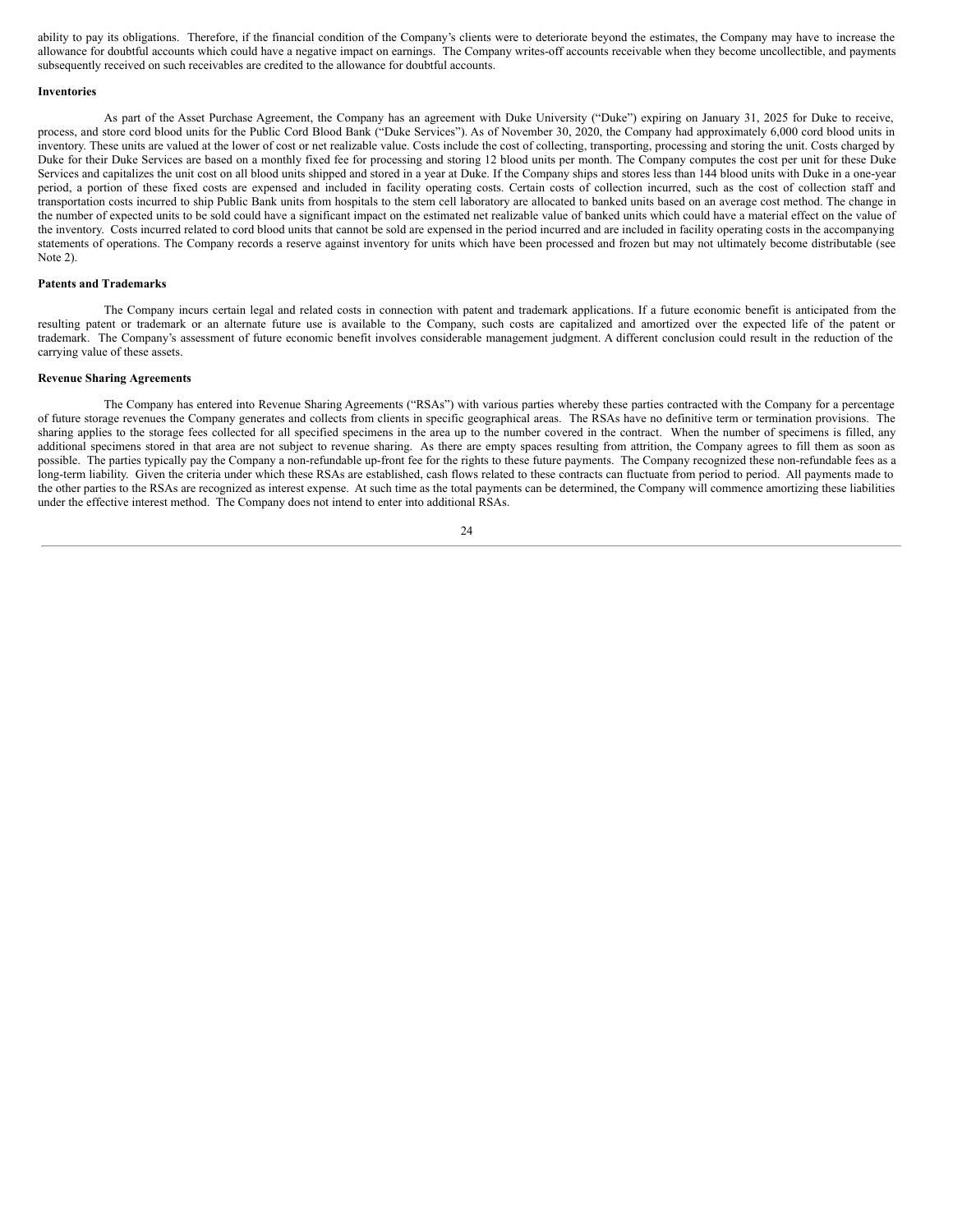# **Contingent Consideration**

The contingent consideration is the earnout that Cord:Use is entitled to from the Company's sale of the public cord blood inventory from and after closing. The estimated fair value of the contingent earnout was determined using a Monte Carlo analysis examining the frequency and mean value of the resulting earnout payments. The resulting value captures the risk associated with the form of the payout structure. The risk-neutral method is applied, resulting in a value that captures the risk associated with the form of the payout structure and the projection risk. The carrying amount of the liability may fluctuate significantly and actual amounts paid may be materially different from the estimated value of the liability.

# **Recently Issued Accounting Pronouncements**

See Note 1 to the Consolidated Financial Statements.

# **Off-Balance Sheet Arrangements**

The Company has no off-balance sheet arrangements that have or are reasonably likely to have a current or future effect on its financial condition, changes in financial condition, revenues or expenses, results of operations, liquidity, capital expenditures or capital resources that is material to investors.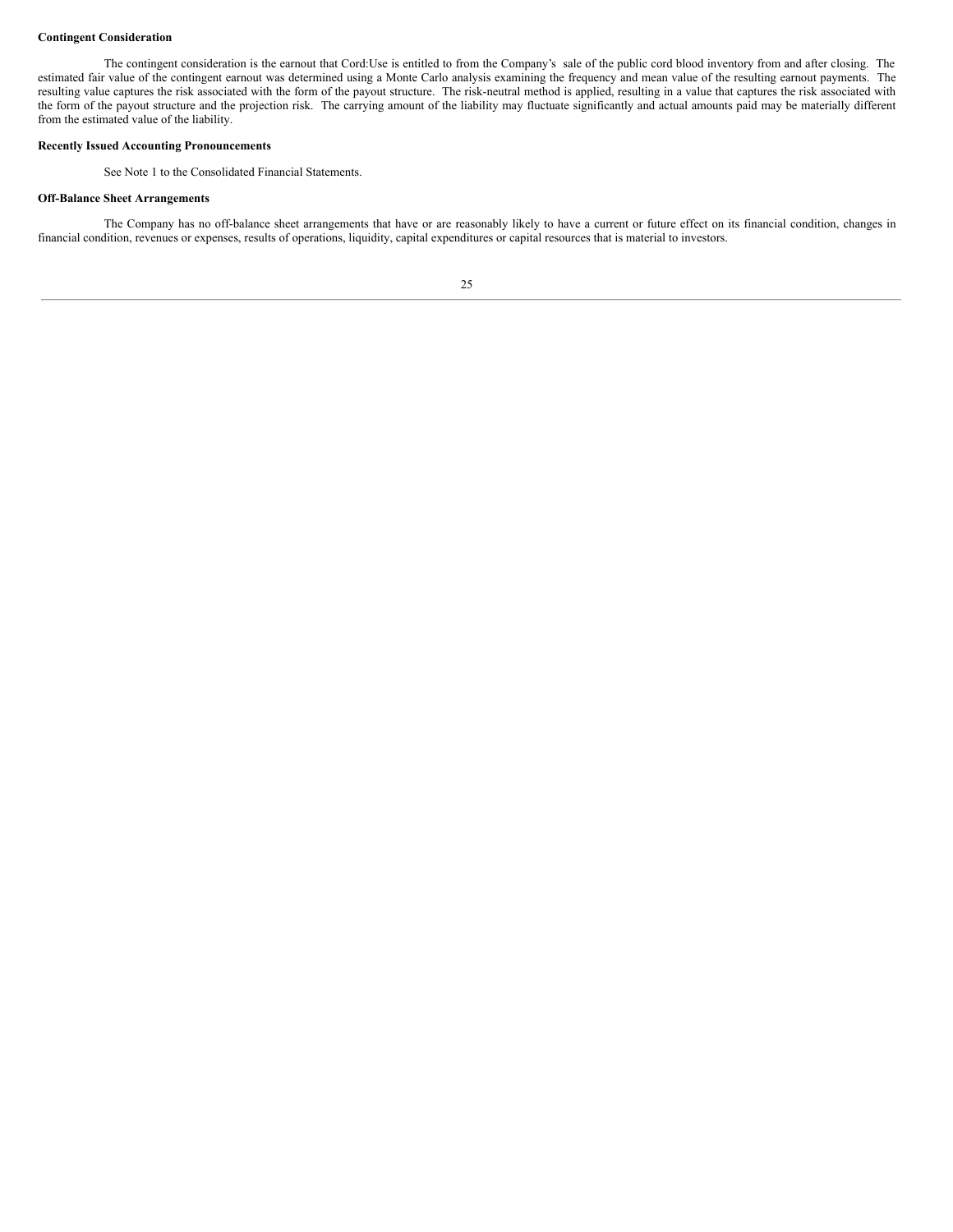# <span id="page-27-0"></span>**ITEM 7A. QUANTITATIVE AND QUALITATIVE DISCLOSURES ABOUT MARKET RISK.**

Not applicable, as the Company is a smaller reporting company.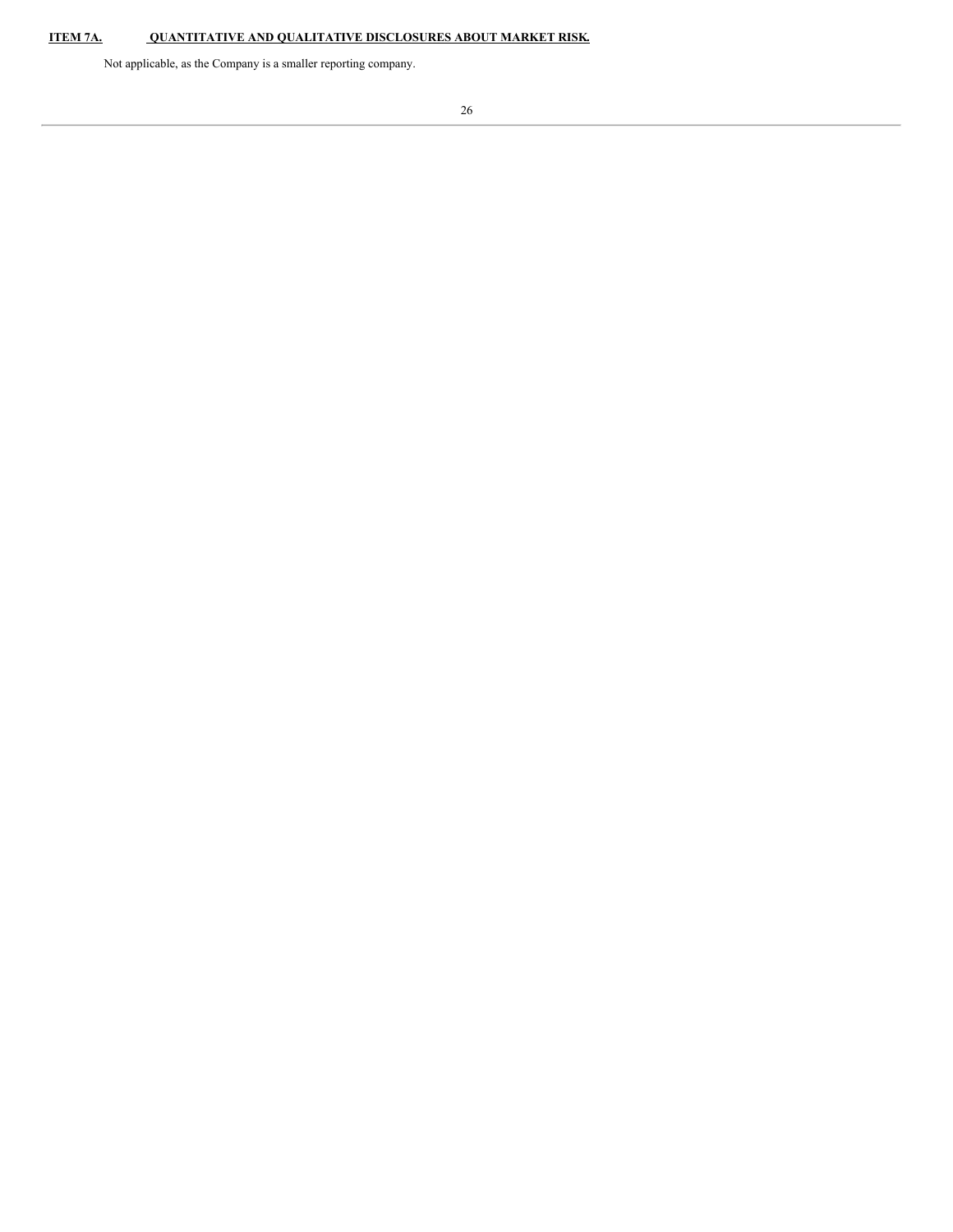# <span id="page-28-0"></span>**ITEM 8. FINANCIAL STATEMENTS AND SUPPLEMENTARY DATA.**

The consolidated financial statements and supplementary data listed in the accompanying Index to Consolidated Financial Statements are attached as part of this report.

The following consolidated financial statements of Cryo-Cell International, Inc. are included in Item 8:

| Report of Independent Registered Public Accounting Firm                                                | 28 |
|--------------------------------------------------------------------------------------------------------|----|
| Consolidated Balance Sheets as of November 30, 2020 and 2019                                           | 29 |
| Consolidated Statements of Comprehensive Income For the Fiscal Years Ended November 30, 2020 and 2019  | 30 |
| Consolidated Statements of Cash Flows For the Fiscal Years Ended November 30, 2020 and 2019            | 31 |
| Consolidated Statements of Stockholders' Deficit For the Fiscal Years Ended November 30, 2020 and 2019 | 32 |
| Notes to Consolidated Financial Statements                                                             | 33 |

All other schedules for which provision is made in the applicable accounting regulations of the Securities and Exchange Commission are not required under the related instructions, are already included in the Notes to Consolidated Financial Statements included under this Item 8 or are inapplicable, and therefore have been omitted.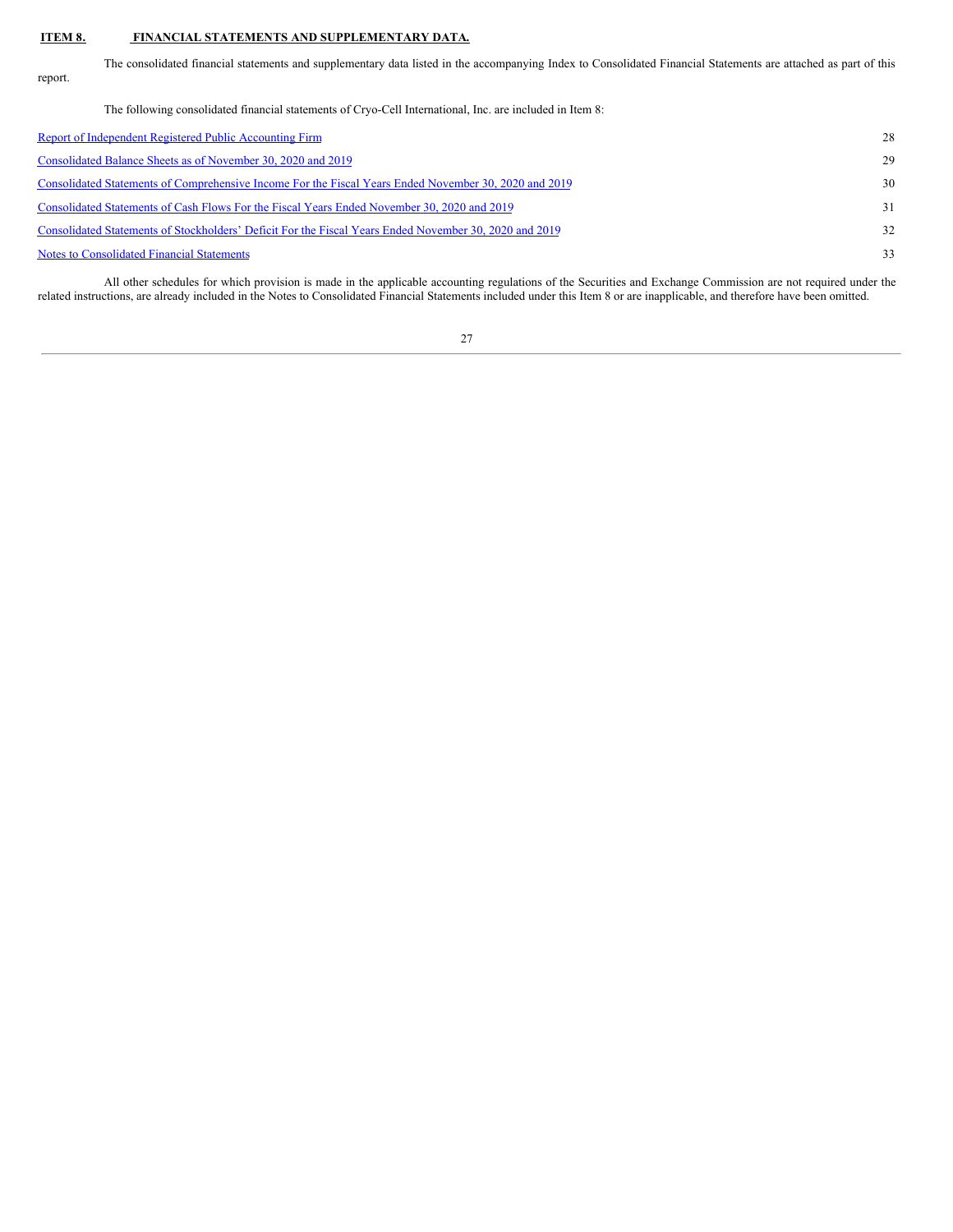

235 Peachtree Street NE 404 588 4200<br>Suite 1800 winfli com Atlanta, GA 30303

wipfli.com

# <span id="page-29-0"></span>**REPORT OF INDEPENDENT REGISTERED PUBLIC ACCOUNTING FIRM**

To the Board of Directors and Stockholders Cryo-Cell International, Inc. Oldsmar, Florida

# **Opinion on the Financial Statements**

We have audited the accompanying consolidated balance sheets of Cryo-Cell International, Inc. and subsidiaries (the "Company"), as of November 30, 2020 and 2019, and the related consolidated statements of comprehensive income, changes in stockholders' deficit, and cash flows for the years then ended and the related notes to the consolidated financial statements (collectively, the financial statements). In our opinion, the financial statements present fairly, in all material respects, the financial position of the Company as of November 30, 2020 and 2019, and the results of its operations and its cash flows for the years then ended, in conformity with accounting principles generally accepted in the United States of America.

# **Basis for Opinion**

These financial statements are the responsibility of the Company's management. Our responsibility is to express an opinion on the Company's financial statements based on our audits. We are a public accounting firm registered with the Public Company Accounting Oversight Board (United States) (PCAOB) and are required to be independent with respect to the Company in accordance with U.S. federal securities laws and the applicable rules and regulations of the Securities and Exchange Commission and the PCAOB.

We conducted our audits in accordance with the standards of the PCAOB. Those standards require that we plan and perform the audits to obtain reasonable assurance about whether the financial statements are free of material misstatement, whether due to error or fraud. The Company is not required to have, nor were we engaged to perform, an audit of its internal control over financial reporting. As part of our audits we are required to obtain an understanding of internal control over financial reporting but not for the purpose of expressing an opinion on the effectiveness of the Company's internal control over financial reporting. Accordingly, we express no such opinion.

Our audits included performing procedures to assess the risks of material misstatement of the financial statements, whether due to error or fraud, and performing procedures that respond to those risks. Such procedures included examining, on a test basis, evidence regarding the amounts and disclosures in the financial statements. Our audits also included evaluating the accounting principles used and significant estimates made by management, as well as evaluating the overall presentation of the financial statements. We believe that our audits provide a reasonable basis for our opinion.

/s/ Wipfli LLP

We have served as the Company's auditor since 2016.

Atlanta, Georgia

March 1, 2021

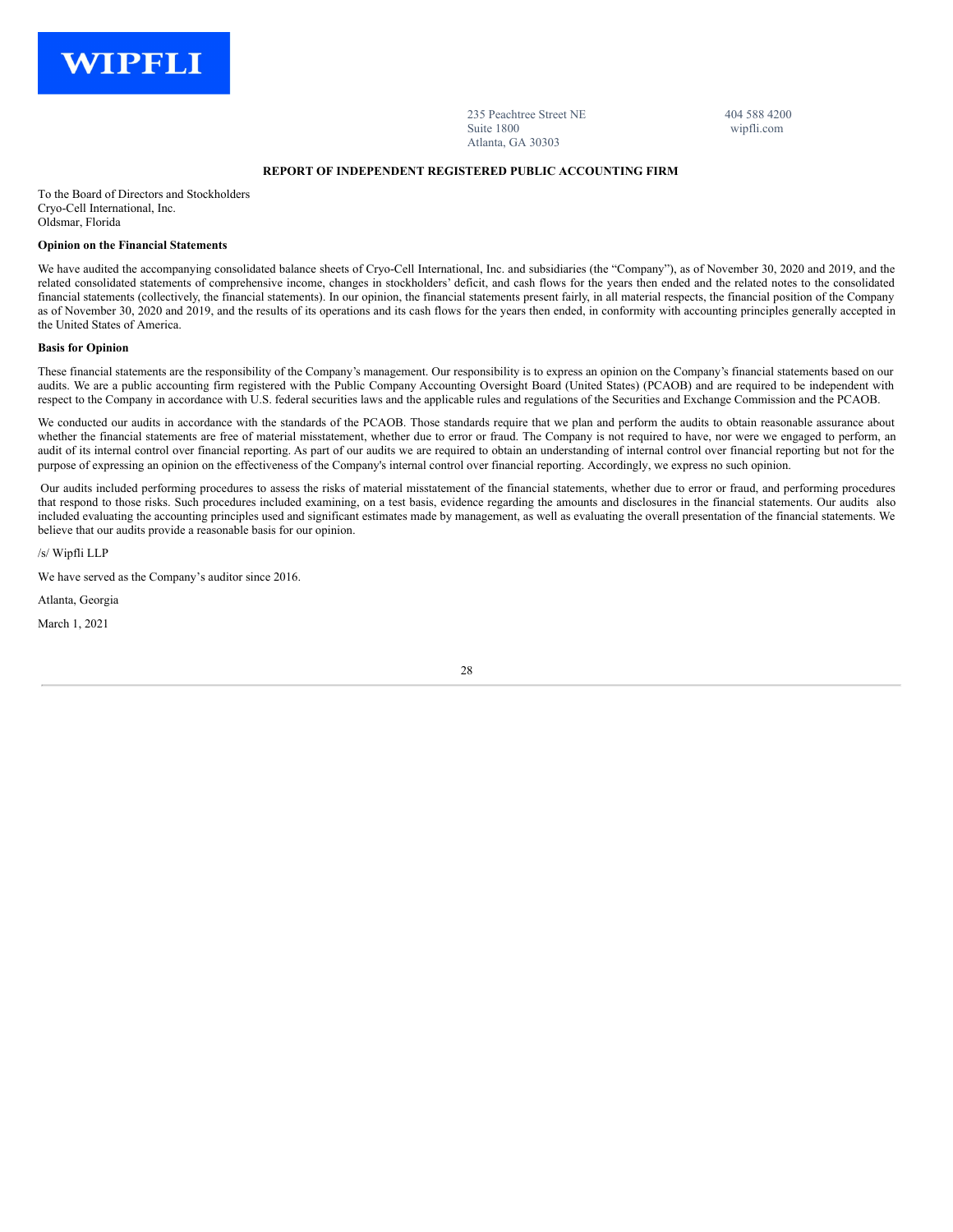# <span id="page-30-0"></span>**CRYO-CELL INTERNATIONAL, INC. AND SUBSIDIARIES** CONSOLIDATED BALANCE SHEETS

|                                                                                                                                                                                                          |             | November 30,<br>2020 | November 30,<br>2019      |
|----------------------------------------------------------------------------------------------------------------------------------------------------------------------------------------------------------|-------------|----------------------|---------------------------|
| <b>ASSETS</b>                                                                                                                                                                                            |             |                      |                           |
| <b>Current Assets</b>                                                                                                                                                                                    |             |                      |                           |
| Cash and cash equivalents                                                                                                                                                                                | $\mathbf S$ | 10,361,125           | <sup>S</sup><br>6,541,037 |
| Marketable securities                                                                                                                                                                                    |             | 88,476               | 904,053                   |
| Accounts receivable (net of allowance for                                                                                                                                                                |             |                      |                           |
| doubtful accounts of \$2,781,668 and \$2,584,091, respectively)                                                                                                                                          |             | 6,322,960            | 6,097,331                 |
| Prepaid expenses                                                                                                                                                                                         |             | 611,627              | 500,260                   |
| Inventory, current portion                                                                                                                                                                               |             | 927,318              | 1,084,533                 |
| Other current assets                                                                                                                                                                                     |             | 244,696              | 260,397                   |
| Total current assets                                                                                                                                                                                     |             | 18,556,202           | 15,387,611                |
| <b>Property and Equipment-net</b>                                                                                                                                                                        |             | 1,640,774            | 1,846,467                 |
| <b>Other Assets</b>                                                                                                                                                                                      |             |                      |                           |
| Investment - Tianhe stock                                                                                                                                                                                |             | 308,000              | 308,000                   |
| Patent option agreement                                                                                                                                                                                  |             | 350,000              |                           |
| Intangible assets, net                                                                                                                                                                                   |             | 1,181,588            | 1,249,254                 |
| Inventory, net of current portion                                                                                                                                                                        |             | 11,064,034           | 12,646,000                |
| Goodwill                                                                                                                                                                                                 |             | 1,941,411            | 1,941,411                 |
| Deferred tax assets                                                                                                                                                                                      |             | 10,363,967           | 9,079,994                 |
| Operating lease right-of-use asset                                                                                                                                                                       |             | 299,089              |                           |
| Deposits and other assets, net                                                                                                                                                                           |             | 495,029              | 427,423                   |
| Total other assets                                                                                                                                                                                       |             | 26,003,118           | 25,652,082                |
| Total assets                                                                                                                                                                                             | S           | 46,200,094           | S.<br>42,886,160          |
| <b>LIABILITIES AND STOCKHOLDERS' DEFICIT</b>                                                                                                                                                             |             |                      |                           |
| <b>Current Liabilities</b>                                                                                                                                                                               |             |                      |                           |
| Accounts payable                                                                                                                                                                                         | $\mathbf S$ | 957,390              | <sup>S</sup><br>1,369,111 |
| Accrued expenses                                                                                                                                                                                         |             | 2,898,211            | 2,085,180                 |
| Current portion of note payable                                                                                                                                                                          |             | 3,100,000            | 3,100,000                 |
| Current portion of operating lease liability                                                                                                                                                             |             | 275,570              |                           |
| Deferred revenue                                                                                                                                                                                         |             | 9,183,450            | 8,875,138                 |
| Total current liabilities                                                                                                                                                                                |             | 16,414,621           | 15,429,429                |
| <b>Other Liabilities</b>                                                                                                                                                                                 |             |                      |                           |
| Deferred revenue, net of current portion                                                                                                                                                                 |             | 27,200,910           | 23,633,373                |
| Contingent consideration                                                                                                                                                                                 |             | 1,509,852            | 3,495,057                 |
| Note payable, net of current portion and debt issuance costs                                                                                                                                             |             | 2,841,214            | 5,856,152                 |
| Operating lease long-term liability                                                                                                                                                                      |             | 23,632               |                           |
| Long-term liability - revenue sharing agreements                                                                                                                                                         |             | 875,000              | 1,425,000                 |
| Total other liabilities                                                                                                                                                                                  |             | 32,450,608           | 34,409,582                |
| <b>Total liabilities</b>                                                                                                                                                                                 |             | 48,865,229           | 49,839,011                |
|                                                                                                                                                                                                          |             |                      |                           |
| Commitments and contingencies (Note 12)                                                                                                                                                                  |             |                      |                           |
| <b>Stockholders' Deficit</b><br>Preferred stock (\$.01 par value, 500,000 authorized and none issued and<br>outstanding)                                                                                 |             |                      |                           |
| Series A Junior participating preferred stock (\$.01 par value, 20,000<br>authorized and none issued and outstanding)                                                                                    |             |                      |                           |
| Common stock (\$.01 par value, 20,000,000 authorized; 13,633,638 issued<br>and 7,545,613 outstanding as of November 30, 2020 and 13,598,909<br>issued and 7,510,884 outstanding as of November 30, 2019) |             | 136,336              | 135,989                   |
| Additional paid-in capital                                                                                                                                                                               |             | 36,581,600           | 35,918,827                |
| Treasury stock, at cost                                                                                                                                                                                  |             | (20, 563, 357)       | (20, 563, 357)            |
| Accumulated deficit                                                                                                                                                                                      |             | (18, 819, 714)       | (22, 444, 310)            |
| Total stockholders' deficit                                                                                                                                                                              |             | (2,665,135)          | (6,952,851)               |
| Total liabilities and stockholders' deficit                                                                                                                                                              | $\mathbf S$ | 46,200,094           | S<br>42,886,160           |

The accompanying notes are an integral part of these consolidated financial statements.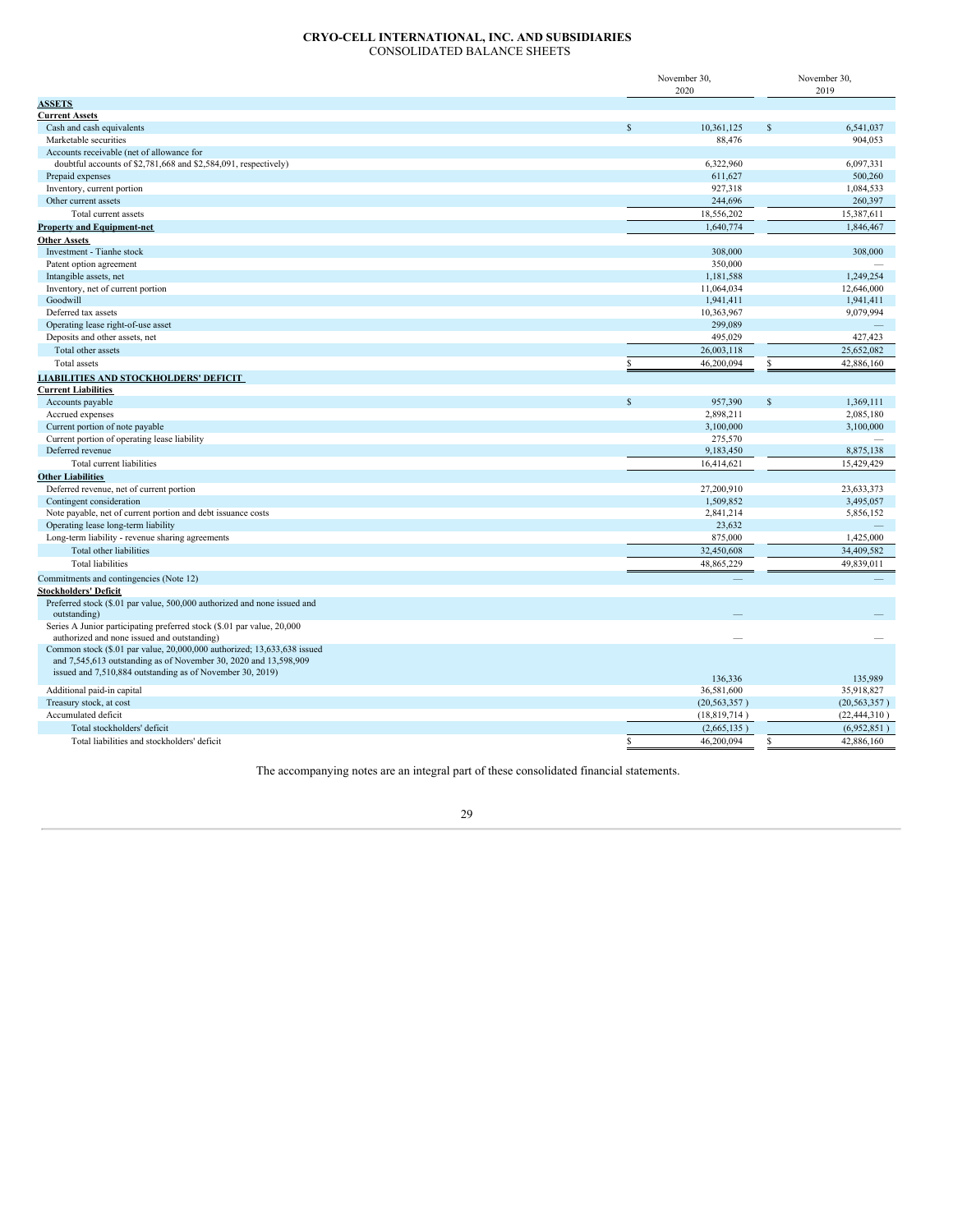# <span id="page-31-0"></span>**CRYO-CELL INTERNATIONAL, INC. AND SUBSIDIARIES** CONSOLIDATED STATEMENTS OF COMPREHENSIVE INCOME

|                                                      |    | November 30,<br>2020 |    | November 30,<br>2019 |
|------------------------------------------------------|----|----------------------|----|----------------------|
| <b>Revenue:</b>                                      |    |                      |    |                      |
| Processing and storage fees                          | \$ | 29,547,150           | \$ | 29,991,972           |
| Public banking revenue                               |    | 726,554              |    | 652,204              |
| Licensee and royalty income                          |    | 629,702              |    | 1,000,000            |
| Product revenue                                      |    | 244,187              |    | 172,395              |
| Total revenue                                        |    | 31,147,593           |    | 31,816,571           |
| <b>Costs and Expenses:</b>                           |    |                      |    |                      |
| Cost of sales                                        |    | 9,657,442            |    | 10,036,175           |
| Selling, general and administrative expenses         |    | 14,294,233           |    | 14,891,462           |
| Impairment of public inventory                       |    | 1,284,238            |    | 2,332,763            |
| Change in fair value of contingent consideration     |    | (1,940,205)          |    | (742, 918)           |
| Research, development and related engineering        |    | 23,851               |    | 30,145               |
| Depreciation and amortization                        |    | 166,437              |    | 206,238              |
| Total costs and expenses                             |    | 23,485,996           |    | 26,753,865           |
| <b>Operating Income</b>                              |    | 7,661,597            |    | 5,062,706            |
| <b>Other Expense:</b>                                |    |                      |    |                      |
| (Losses) gains on marketable securities              |    | (8,130)              |    | 28,364               |
| Other income                                         |    | 773                  |    | 3,791                |
| Interest expense                                     |    | (1,544,017)          |    | (1,703,446)          |
| Loss on extinguishment of revenue sharing agreement  |    | (1,070,900)          |    |                      |
| Total other expense                                  |    | (2,622,274)          |    | (1,671,291)          |
| Income before income tax expense                     |    | 5,039,323            |    | 3,391,415            |
| Income tax expense                                   |    | (1,414,727)          |    | (1,100,641)          |
| <b>Net Income and Comprehensive Income</b>           | S  | 3,624,596            | \$ | 2,290,774            |
| Net income per common share - basic                  |    | 0.48                 |    | 0.29                 |
| Weighted average common shares outstanding - basic   |    | 7,544,494            |    | 7,794,828            |
| Net income per common share - diluted                |    | 0.45                 |    | 0.27                 |
| Weighted average common shares outstanding - diluted |    | 8.140.180            |    | 8.412.414            |

The accompanying notes are an integral part of these consolidated financial statements.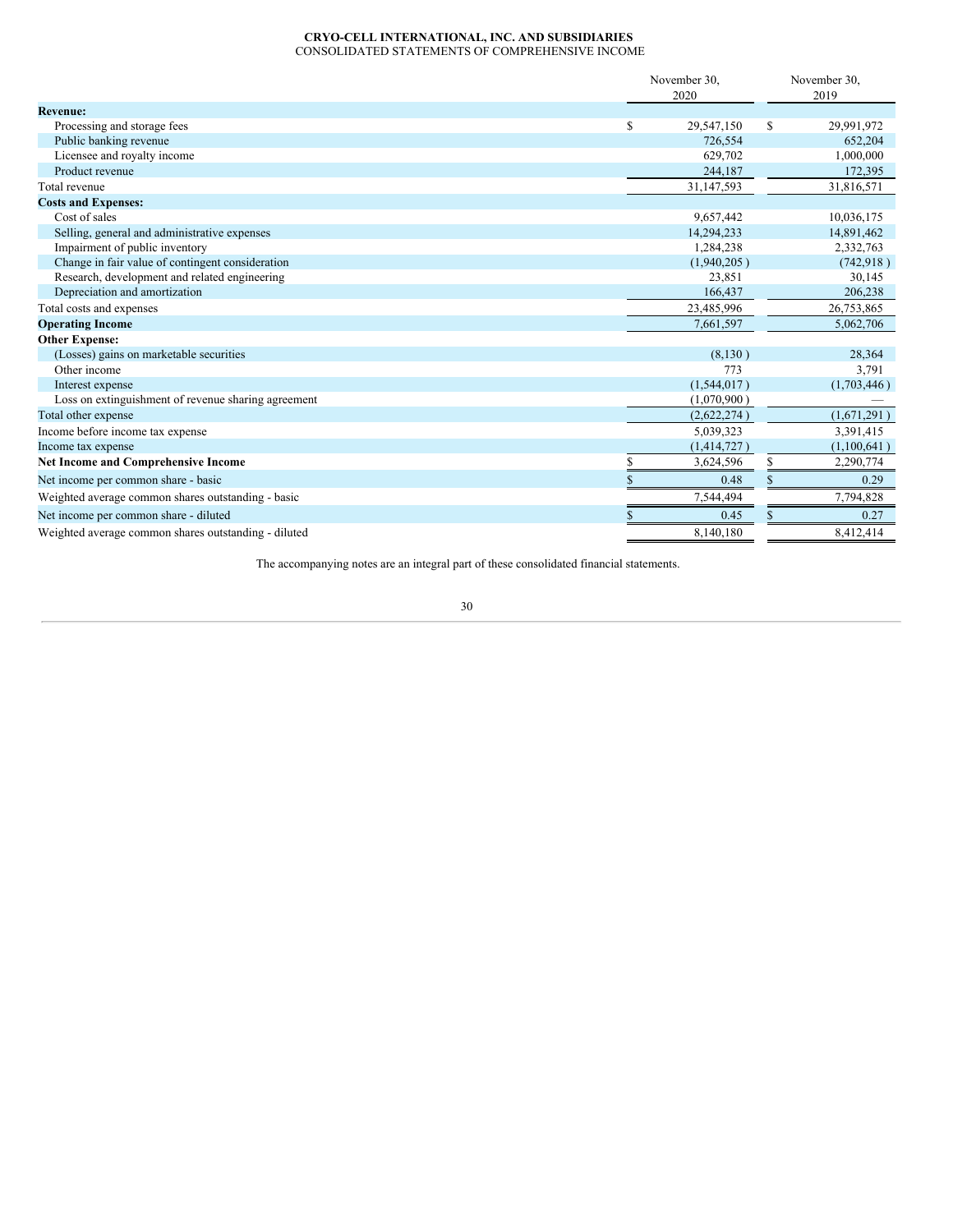### <span id="page-32-0"></span>**CRYO-CELL INTERNATIONAL, INC. AND SUBSIDIARIES** CONSOLIDATED STATEMENTS OF CASH FLOWS

|                                                                                      |              | November 30,<br>2020 |    | November 30,<br>2019 |  |
|--------------------------------------------------------------------------------------|--------------|----------------------|----|----------------------|--|
| Cash flows from operating activities:                                                |              |                      |    |                      |  |
| Net income                                                                           | $\mathbb{S}$ | 3,624,596            | \$ | 2,290,774            |  |
| Adjustments to reconcile net income to net cash provided by<br>operating activities: |              |                      |    |                      |  |
| Depreciation and amortization expense                                                |              | 372,289              |    | 401,311              |  |
| Impairment of public inventory                                                       |              | 1,284,238            |    | 2,332,763            |  |
| Loss on disposal of property and equipment                                           |              | 1,032                |    |                      |  |
| Change in fair value of contingent consideration                                     |              | (1,940,205)          |    | (742, 918)           |  |
| Losses (gains) on marketable securities                                              |              | 8,130                |    | (28, 364)            |  |
| Compensatory element of stock options                                                |              | 622.120              |    | 397,770              |  |
| Provision for doubtful accounts                                                      |              | 602,965              |    | 767,128              |  |
| Loss on extinguishment of revenue sharing agreements                                 |              | 1.070.900            |    |                      |  |
| Deferred income tax expense                                                          |              | (1, 283, 973)        |    | (1,517,289)          |  |
| Amortization of debt issuance costs                                                  |              | 85,062               |    | 112,642              |  |
| Amortization of operating lease right-of-use asset                                   |              | 263,686              |    |                      |  |
| Changes in assets and liabilities:                                                   |              |                      |    |                      |  |
| Accounts receivable                                                                  |              | (828, 594)           |    | (997, 124)           |  |
| Prepaid expenses                                                                     |              | (111, 367)           |    | (38, 445)            |  |
| Inventory                                                                            |              | 454,943              |    | (27, 423)            |  |
| Other current assets                                                                 |              | 15,701               |    | (5,932)              |  |
| Deposits and other assets, net                                                       |              | (67, 606)            |    | 15,696               |  |
| Accounts payable                                                                     |              | (411, 721)           |    | 107,458              |  |
| Accrued expenses                                                                     |              | 1,092,131            |    | (599,200)            |  |
| Operating lease liability                                                            |              | (263, 573)           |    |                      |  |
| Deferred revenue                                                                     |              | 3,875,849            |    | 3,825,996            |  |
| Net cash provided by operating activities                                            |              | 8,466,603            |    | 6,294,843            |  |
| Cash flows from investing activities:                                                |              |                      |    |                      |  |
| Purchases of property and equipment                                                  |              | (99.962)             |    | (662, 295)           |  |
| Purchase of patent option agreement                                                  |              | (350,000)            |    |                      |  |
| Liquidation of marketable securities                                                 |              | 807,447              |    |                      |  |
| Net cash provided by (used in) investing activities                                  |              | 357,485              |    | (662, 295)           |  |
| Cash flows from financing activities:                                                |              |                      |    |                      |  |
| Extinguishment of revenue sharing agreements                                         |              | (1,900,000)          |    |                      |  |
| Treasury stock purchases                                                             |              |                      |    | (992, 244)           |  |
| Repayments of note payable                                                           |              | (3,100,000)          |    | (4,100,000)          |  |
| Proceeds from the exercise of stock options                                          |              | 41,000               |    | 5,700                |  |
| Payment of Cord: Use earnout                                                         |              | (45,000)             |    | (45,000)             |  |
| Net cash used in financing activities                                                |              | (5,004,000)          |    | (5, 131, 544)        |  |
| Increase in cash and cash equivalents                                                |              | 3,820,088            |    | 501,004              |  |
| Cash and cash equivalents - beginning of period                                      |              | 6,541,037            |    | 6,040,033            |  |
| Cash and cash equivalents - end of period                                            | \$           | 10,361,125           | \$ | 6,541,037            |  |
| Supplemental non-cash operating activities:                                          |              |                      |    |                      |  |
| Operating lease right-of-use asset recorded due to adoption of ASC                   |              |                      |    |                      |  |
| 842                                                                                  | \$           | 562,775              | \$ |                      |  |
| Operating lease liability recorded due to adoption of ASC 842                        | $\mathbb{S}$ | 562,775              | \$ |                      |  |
| Cumulative-effect adjustment due to the adoption of ASU 2016-01                      | \$           |                      | \$ | (340, 984)           |  |

The accompanying notes are an integral part of these consolidated financial statements.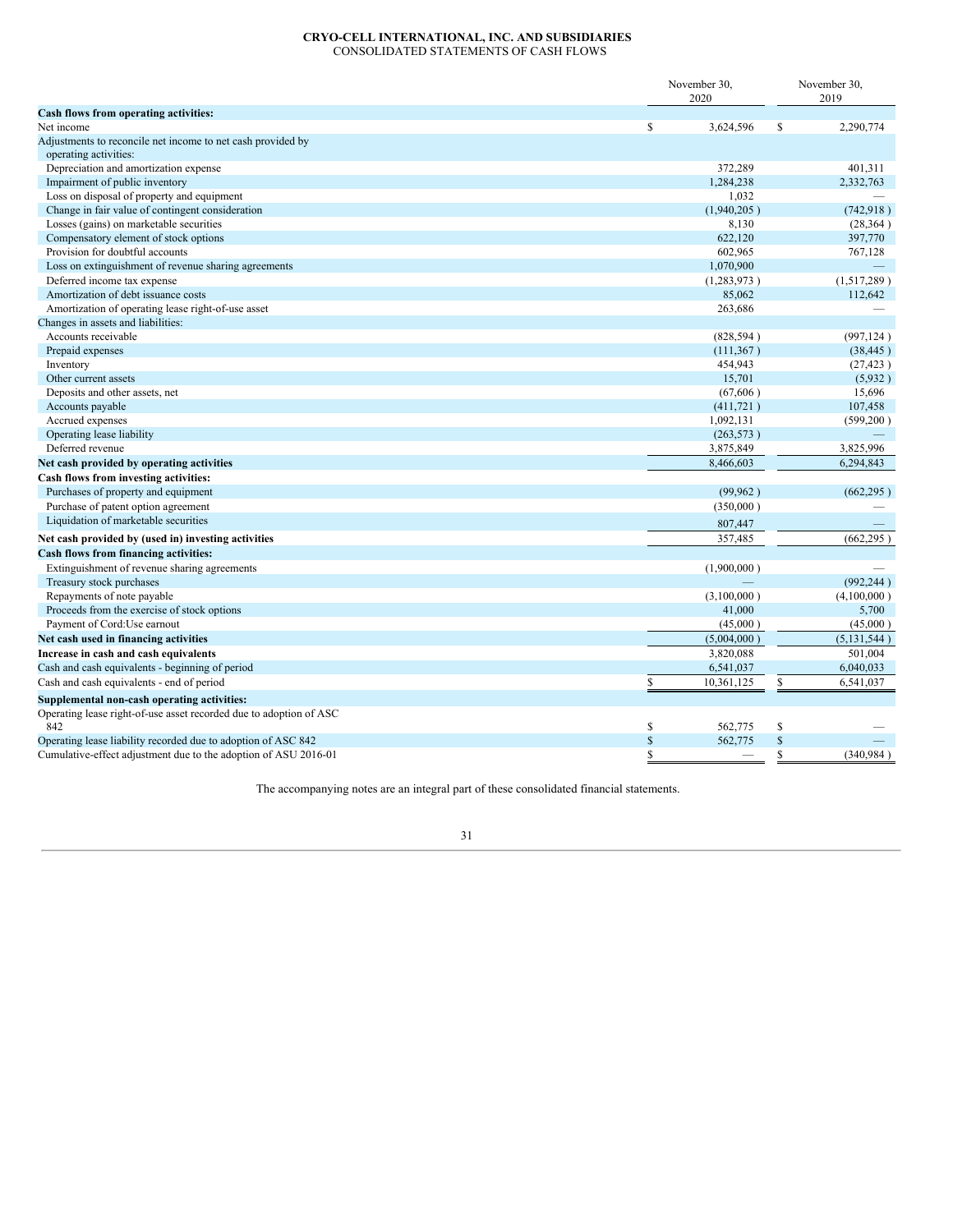### <span id="page-33-0"></span>**CRYO-CELL INTERNATIONAL, INC. AND SUBSIDIARIES** CONSOLIDATED STATEMENTS OF STOCKHOLDERS' DEFICIT

|                                                                    |            | Common Stock |         |                   | Additional<br>Paid-In | Treasury          | Other<br>Comprehensive<br>Income |            | Accumulated    |         | Total<br>Stockholders' |  |
|--------------------------------------------------------------------|------------|--------------|---------|-------------------|-----------------------|-------------------|----------------------------------|------------|----------------|---------|------------------------|--|
|                                                                    | Shares     |              |         | Capital<br>Amount |                       | Stock             |                                  |            | Deficit        | Deficit |                        |  |
| Balance at November 30, 2018                                       | 13,596,409 |              | 135,964 |                   | \$35,515,382          | \$(19,571,113)    |                                  | 340,984    | \$(25,329,515) |         | (8,908,298)            |  |
| Common stock issued                                                | 2,500      | S            | 25      | ь                 | 5,675                 |                   |                                  |            |                | ъ       | 5,700                  |  |
| Compensatory element of stock                                      |            |              |         |                   |                       |                   |                                  |            |                |         |                        |  |
| options                                                            |            |              |         |                   | 397,770               |                   |                                  |            |                |         | 397,770                |  |
| Cumulative-effect adjustment due to<br>the adoption of ASU 2016-01 |            |              |         |                   |                       |                   |                                  | (340, 984) | 340,984        |         |                        |  |
| ASC 606 adoption adjustment, net of                                |            |              |         |                   |                       |                   |                                  |            |                |         |                        |  |
| $\text{tax}(\$94,192)$                                             |            |              |         |                   |                       |                   |                                  |            | 253,447        |         | 253,447                |  |
| <b>Treasury Stock</b>                                              |            |              |         |                   |                       | (992, 244)        |                                  |            |                |         | (992, 244)             |  |
| Net income                                                         |            |              |         |                   |                       |                   |                                  |            | 2,290,774      |         | 2,290,774              |  |
| Balance at November 30, 2019                                       | 13,598,909 |              | 135,989 |                   | \$35,918,827          | (20, 563, 357)    | <sup>\$</sup>                    |            | \$(22,444,310) | S       | (6,952,851)            |  |
| Common stock issued                                                | 34,729     |              | 347     |                   | 40,653                |                   |                                  |            |                |         | 41,000                 |  |
| Compensatory element of stock                                      |            |              |         |                   |                       |                   |                                  |            |                |         |                        |  |
| options                                                            |            |              |         |                   | 622,120               |                   |                                  |            |                |         | 622,120                |  |
| Net income                                                         |            |              |         |                   |                       |                   |                                  |            | 3,624,596      |         | 3,624,596              |  |
| Balance at November 30, 2020                                       | 13,633,638 |              | 136,336 |                   | \$ 36,581,600         | \$ (20, 563, 357) |                                  |            | \$(18,819,714) |         | (2,665,135)            |  |

The accompanying notes are an integral part of these consolidated financial statements.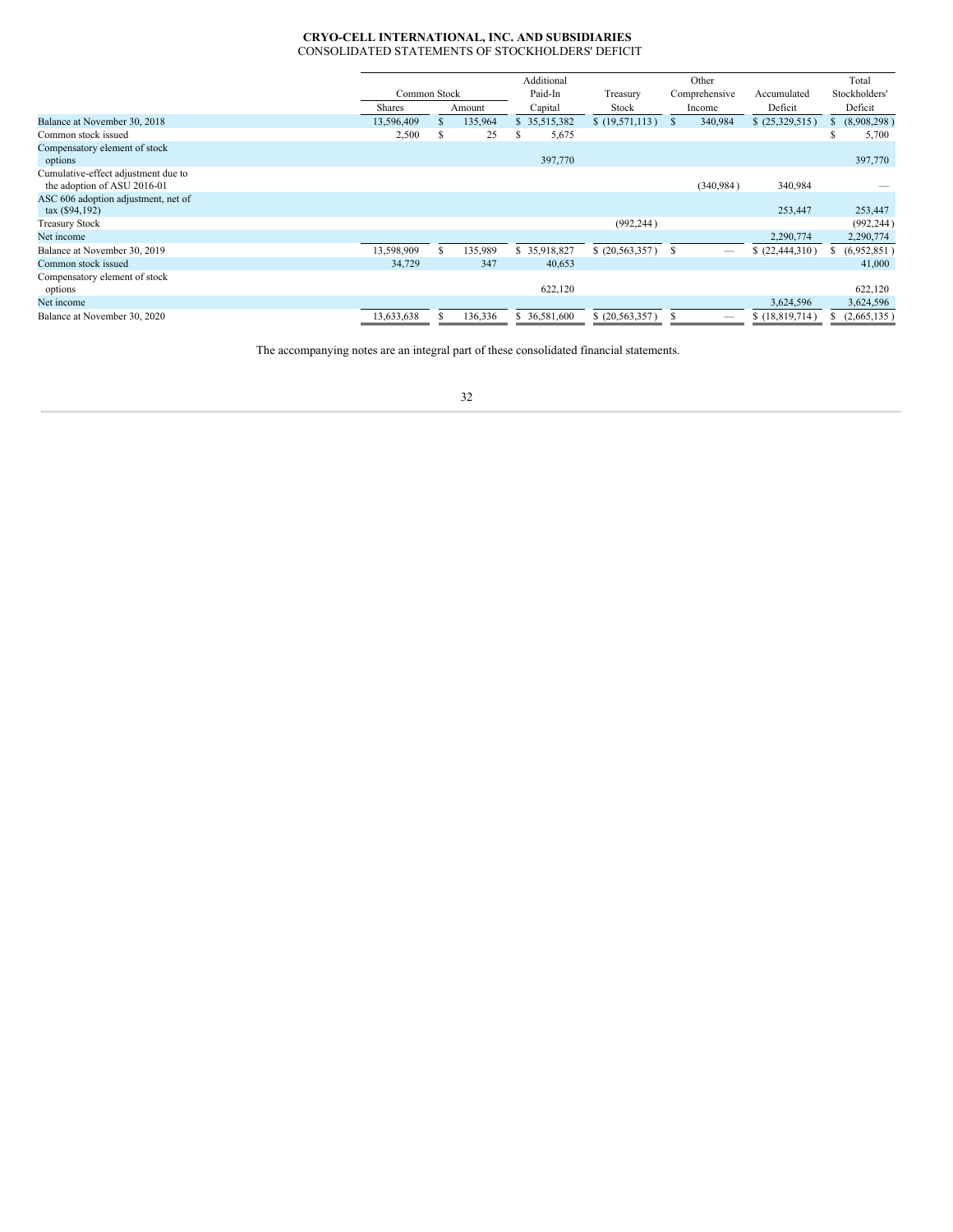### <span id="page-34-0"></span>**CRYO-CELL INTERNATIONAL, INC. AND SUBSIDIARIES NOTES TO CONSOLIDATED FINANCIAL STATEMENTS NOVEMBER 30, 2020 and 2019**

# **NOTE 1 – DESCRIPTION OF BUSINESS AND SUMMARY OF SIGNIFICANT ACCOUNTING POLICIES**

#### **Description of Business.**

Cryo-Cell International, Inc. ("the Company" or "Cryo-Cell") was incorporated in Delaware on September 11, 1989 and is headquartered in Oldsmar, Florida. The Company is organized in three reportable segments, cellular processing and cryogenic cellular storage, with a current focus on the collection and preservation of umbilical cord blood stem cells for family use, the manufacture of PrepaCyte CB units, the processing technology used to process umbilical cord blood stem cells and cellular processing and cryogenic storage of umbilical cord blood stem cells for public use. Revenues for the cellular processing and cryogenic cellular storage represent sales of the umbilical cord blood stem cells program to customers and income from licensees selling the umbilical cord blood stem cells program to customers outside the United States. Revenues for the manufacture of PrepaCyte CB units represent sales of the PrepaCyte CB units to customers. Revenue for the cryogenic storage of umbilical cord blood stem cells for public use, stored at Duke University (see below), is generated from the sale of the cord blood units to the National Marrow Donor Program ("NMDP"), which distributes the cord blood units to transplant centers located in the United States and around the world. The Company's headquarters facility in Oldsmar, Florida handles all aspects of its U.S.-based business operations including the processing and storage of specimens, including specimens obtained from certain of its licensees' customers. The specimens are stored in commercially available cryogenic storage equipment.

On October 10, 2001, Saneron Therapeutics, Inc. merged into one of the Company's wholly owned subsidiaries, CCEL Bio-Therapies, Inc. ("CCBT"), which then changed its name to Saneron CCEL Therapeutics, Inc. ("SCTI" or "Saneron"). As part of the merger, the Company contributed 260,000 shares of its common stock, whose fair value was \$1,924,000 and 195,000 common shares of another of its subsidiaries, Stem Cell Preservation Technologies, Inc., whose fair value was \$3,900. At the conclusion of the merger, the Company retained a 43.42% non-controlling interest in the voting stock of SCTI. As of November 30, 2020 and 2019, the Company had an interest of approximately 33% in the voting stock of SCTI. The accompanying consolidated financial statements as of November 30, 2020 and 2019 reflect the investment in SCTI under the equity method of accounting.

#### **Basis of Presentation**

The accompanying consolidated financial statements have been prepared in accordance with accounting principles generally accepted in the United States of America.

The accompanying consolidated financial statements as of November 30, 2020 and November 30, 2019 and for the years then ended includes the accounts of the Company and all of its subsidiaries, which are inactive. All intercompany balances have been eliminated upon consolidation.

#### **Concentration of Risks**

Financial instruments that potentially subject the Company to concentrations of credit risk are principally cash and cash equivalent accounts in financial institutions, which often exceed the Federal Deposit Insurance Corporation (FDIC) limit. The Company places its cash with high quality financial institutions and believes it is not exposed to any significant credit risk. The Company may from time to time invest some of its cash funds in certificates of deposit and bond investments maintained by brokers who are insured under the Securities Investor Protection Corporation (SIPC). The Company believes these are conservative investments with a low risk for any loss of principal. The Company regularly assesses its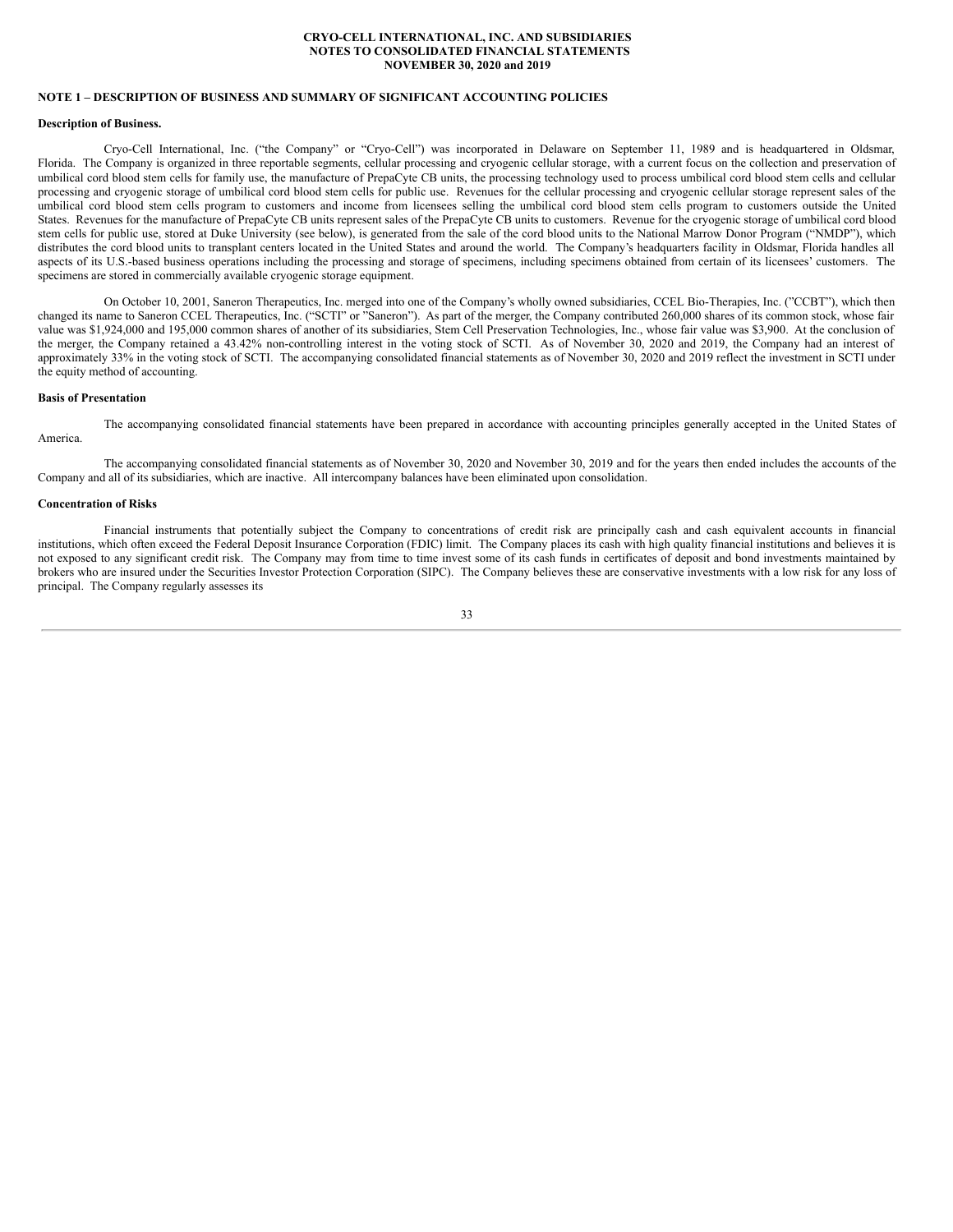marketable security investments for impairment and adjusts its investment strategy as it deems appropriate.

The Company depends on one supplier for the source of its collection kits, a critical component of the umbilical cord blood stem cell collection process. However, the Company believes that alternative sources of supply are available.

The Company depends on three suppliers for the supply and manufacturing of the PrepaCyte CB units. However, the Company believes that alternative sources of supply and manufacturing are available.

The Company depends on one third party, the National Marrow Donor Program, to manage the public umbilical cord stem cells that are needed for transplant.

During fiscal 2020 and 2019, there were no concentration of risks.

### **Use of Estimates**

The preparation of consolidated financial statements in conformity with accounting principles generally accepted in the United States of America requires management to make estimates and assumptions that affect the reported amounts of assets and liabilities and disclosure of contingent assets and liabilities at the date of the financial statements and the reported amounts of revenue and expenses during the reporting period. Actual results could differ from those estimates.

# **Revenue Recognition**

Effective December 1, 2018, the Company adopted Accounting Standards Codification ("ASC") Topic 606, Revenue from Contracts with Customers ("ASC 606"), using the modified retrospective transition method. ASC 606 applies to all contracts with customers, except for contracts that are within the scope of other standards, such as leases, insurance, collaboration arrangements and financial instruments. ASC 606 also impacts certain other areas, such as the accounting for costs to obtain or fulfill a contract. ASC 606 also requires disclosure of the nature, amount, timing, and uncertainty of revenue and cash flows arising from contracts with customers.

Under ASC 606, revenue is recognized when, or as, obligations under the terms of a contract are satisfied, which occurs when control of the promised services are transferred to the customers. Revenue is measured as the amount of consideration the Company expects to receive in exchange for transferring services to a customer ("transaction price").

At contract inception, if the contract is determined to be within the scope of ASC 606, the Company evaluates its contracts with customers using the five-step model: (1) identify the contract with the customer; (2) identify the performance obligations in the contract; (3) determine the transaction price; (4) allocate the transaction price to separate performance obligations; and (5) recognize revenue when (or as) each performance obligation is satisfied. The Company evaluates its contracts for legal enforceability at contract inception and subsequently throughout the Company's relationship with its customers. If legal enforceability with regards to the rights and obligations exist for both the Company and the customer, then the Company has an enforceable contract and revenue recognition is permitted subject to the satisfaction of the other criteria. If, at the outset of an arrangement, the Company determines that a contract with enforceable rights and obligations does not exist, revenues are deferred until all criteria for an enforceable contract are met. The Company only applies the five-step model to contracts when it is probable that collection of the consideration that the Company is entitled to in exchange for the goods or services being transferred to the customer, will occur.

Contract modifications exist when the modification either creates new or changes in the existing enforceable rights and obligations. The Company's contracts are occasionally modified to account for changes in contract terms and conditions, which the Company refers to as an upgrade or downgrade. An

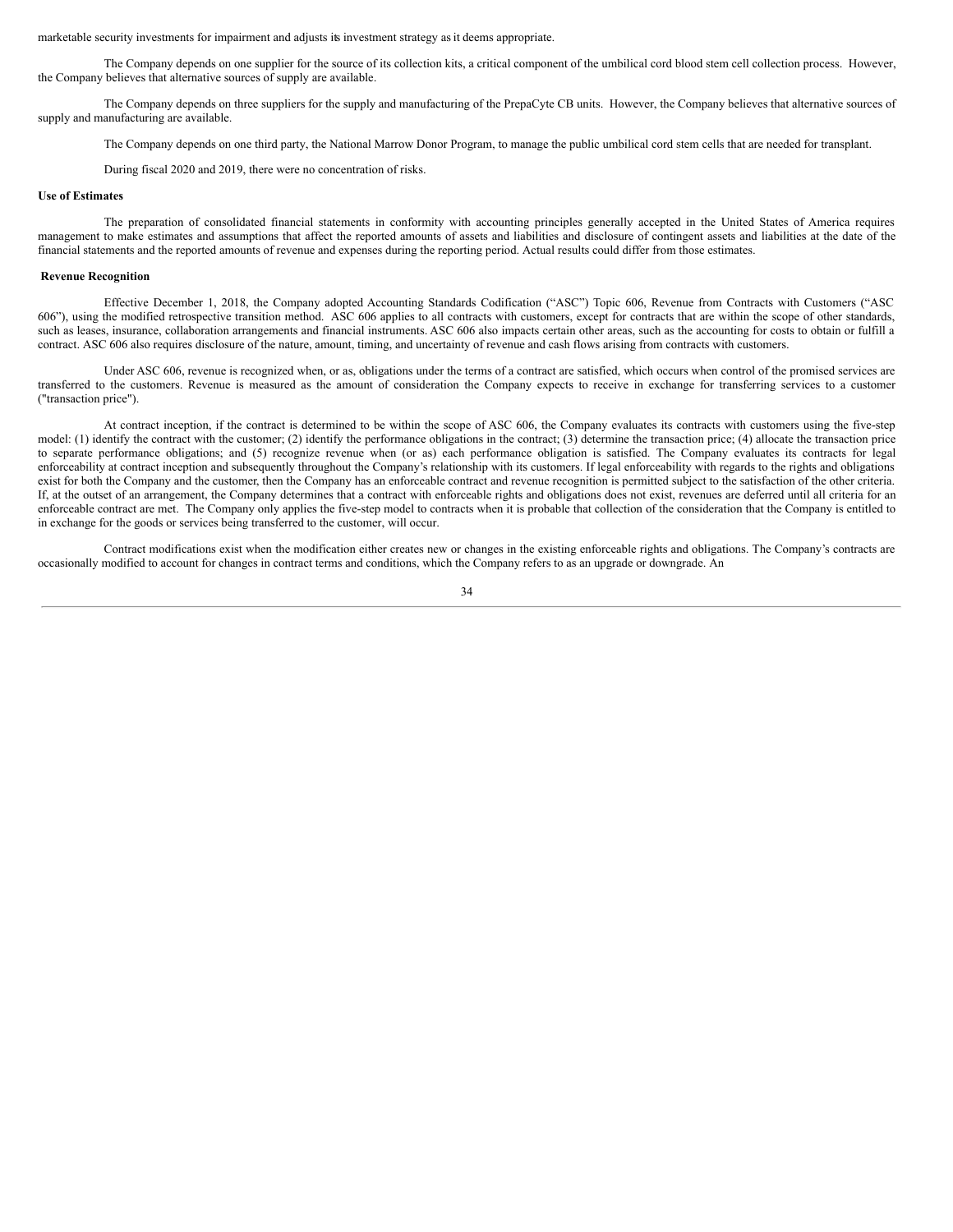upgrade occurs when a customer wants to pay for additional years of storage. A downgrade occurs when a customer originally entered into a long-term contract (such as twentyone year or lifetime plan) but would like to change the term to a one-year contract. Upgrade modifications qualify for treatment as a separate contract as the additional services are distinct and the increase in contract price reflects the Company's stand-alone selling price for the additional services and will be accounted for on a prospective basis. Downgrade modifications do not qualify for treatment as a separate contract as there is no increase in price over the original contract, thus failing the separate contract criteria. As such, the Company separately considers downgrade modifications to determine if these should be accounted for as a termination of the existing contract and creation of a new contract (prospective method) or as part of the existing contract (cumulative catch-up adjustment). ASC 606 requires that an entity account for the contract modification as if it were a termination of the existing contract, and the creation of a new contract, if the remaining goods or services are distinct from the goods or services transferred on or before the date of the contract modification. As the services after the modification were previously determined to be distinct, the Company concluded that downgrade modifications qualify under this method and will be accounted for on a prospective basis. Although contract modifications do occur, they are infrequent.

## **Performance Obligations**

At contract inception, the Company assesses the goods and services promised in the contracts with customers and identifies a performance obligation for each promise to transfer to the customer a good or service (or bundle of goods or services) that is distinct. The Company then recognizes as revenue the amount of the transaction price that is allocated to the respective performance obligation when (or as) the performance obligation is satisfied. To identify the performance obligations, the Company considers all of the goods or services promised in the contract regardless of whether they are explicitly stated or are implied by customary business practices. The Company determined that the following distinct goods and services represent separate performance obligations involving the sale of its umbilical cord blood product:

- Collection and processing services
- Storage services
- Public cord blood banking
- License and royalties
- Sale of PrepaCyte CB product

## **a) Processing**

Processing and storage fees include the Company providing umbilical cord blood and tissue cellular processing and cryogenic cellular storage for private use. Revenues recognized for the cellular processing and cryogenic cellular storage represent sales of the umbilical cord blood stem cells program to customers and income from licensees who are selling the umbilical cord blood stem cells program to customers outside the United States.

The Company recognizes revenue from processing fees at the point in time of the successful completion of processing and recognizes storage fees over time, which is ratably over the contractual storage period as well as other income from royalties paid by licensees related to long-term storage contracts which the Company has under license agreements. Contracted storage periods are annual, twenty-one years and lifetime. The life-time storage plan is based on a life expectancy of 81 years, which is the current estimate by the Center for Disease Control for United States women's life expectancy and concluded that additional data analysis would result in an immaterial difference in revenue. Deferred revenue on the accompanying consolidated balance sheets includes the portion of the annual, the twenty-one-year and the life-time storage fees that are being recognized over the contractual storage period as well as royalties received from foreign licensees relating to long-term storage contracts for which the Company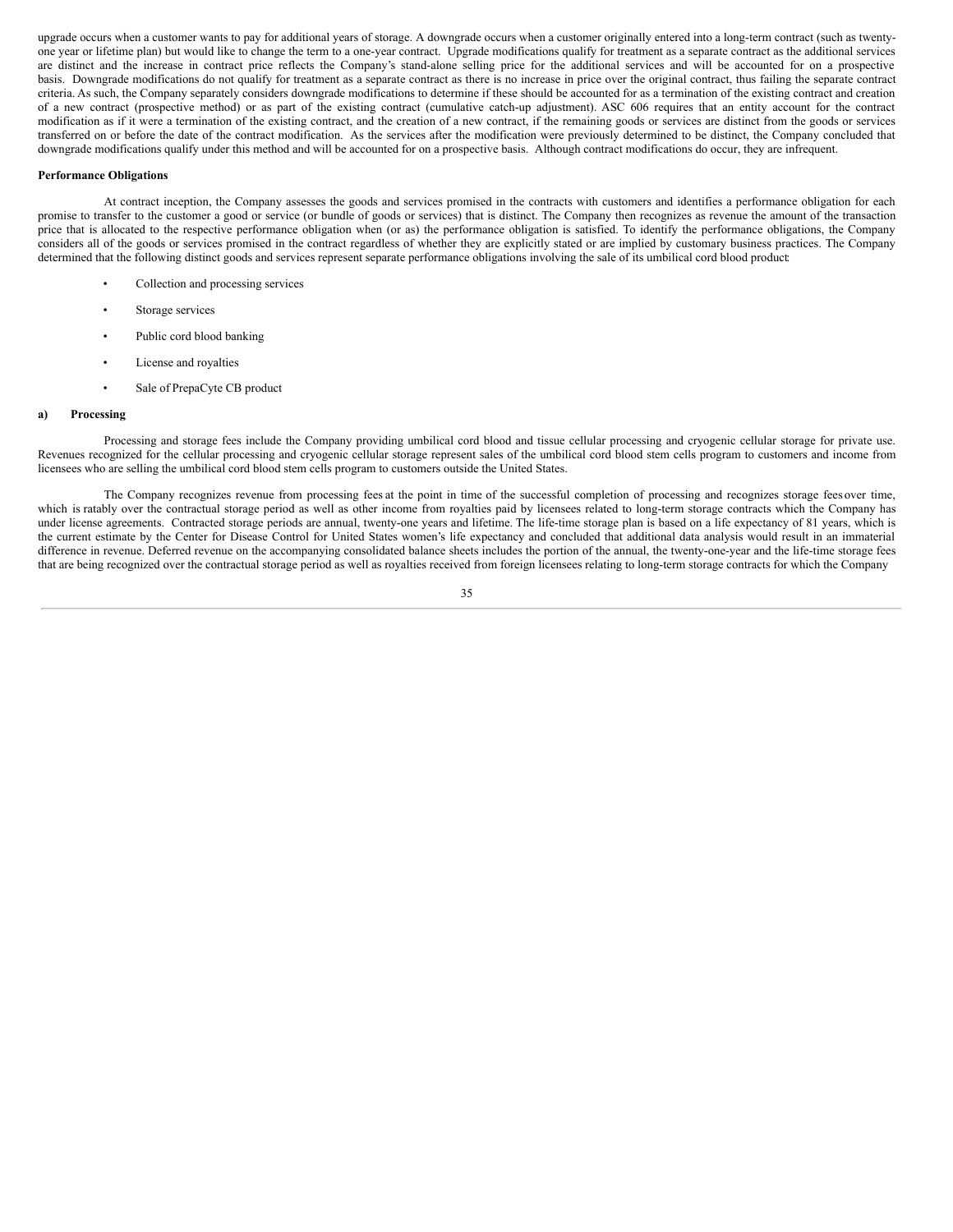has future obligations under the license agreement. The Company classifies deferred revenue as current if the Company expects to recognize the related revenue over the next 12 months from the balance sheet date.

# *Significant financing*

When determining the transaction price of a contract, an adjustment is made if payment from a customer occurs either significantly before or significantly after performance, resulting in a significant financing component. For all plans being annual, twenty-one years and lifetime, the storage fee is paid at the beginning of the storage period (prepaid plans). Alternatively, the Company offers payment plans (including a stated service fee) for customers to pay over time for a period of one to twenty-four plus months. The one-time plan includes the collection kit, processing and testing, return medical courier service and twenty-one years of pre-paid storage fees. The life-time plan includes the collection kit, processing and testing, return medical courier service and pre-paid storage fees for the life of the customer. The Company concluded that a significant financing component is not present within either the prepaid or overtime payment plans. The Company has determined that the twenty-one year and life-time prepayment options do not include a significant financing component as the payment terms were structured primarily for reasons other than the provision of financing and to maximize profitability.

The Company has determined that the majority of plans that are paid over time are paid in less than a year. When considered over a twenty-four-month payment plan, the difference between the cash selling price and the consideration paid is nominal. As such, the Company believes that its payment plans do not include significant financing components as they are not significant in the aggregate when considered in the context of all contracts entered into nor significant at the individual contract level.

The Company elected to apply the practical expedient where the Company does not need to assess whether a significant financing component exists if the period between when it performs its obligations under the contract and when the customer pays is one year or less.

As of November 30, 2020, the total aggregate transaction price allocated to the unsatisfied performance obligations was recorded as deferred revenue amounting to \$36,384,360, which will be recognized ratably on a straight-line basis over the contractual period of which \$9,183,450 will be recognized over the next twelve months.

#### *Variable consideration*

In December 2005, the Company began providing its customers that enrolled after December 2005 a payment warranty under which the Company agrees to pay \$50,000 to its client if the umbilical cord blood product retrieved is used for a stem cell transplant for the donor or an immediate family member and fails to engraft, subject to various restrictions. Effective February 1, 2012, the Company increased the \$50,000 payment warranty to a \$75,000 payment warranty to all of its new clients. Effective June 1, 2017, the Company increased the payment warranty to \$100,000 to all new clients who choose the premium processing method, PrepaCyte CB. The product warranty is available to clients who enroll under this structure for as long as the specimen is stored with the Company. In the processing and storage agreements, the Company provides limited rights which are offered to customers automatically upon contract execution. The Company has determined that the payment warranty represents variable consideration payable to the customer.

Based on the Company's historical experience to date, the Company has determined the payment warranty to be fully constrained under the most likely amount method. Consequently, the transaction price does not currently reflect any expectation of service level credits. At the end of each reporting period, the Company will update the estimated transaction price related to the payment warranty including updating its assessment of whether an estimate of variable consideration is constrained to represent faithfully the circumstances present at the end of the reporting period and the changes in circumstances during the reporting period.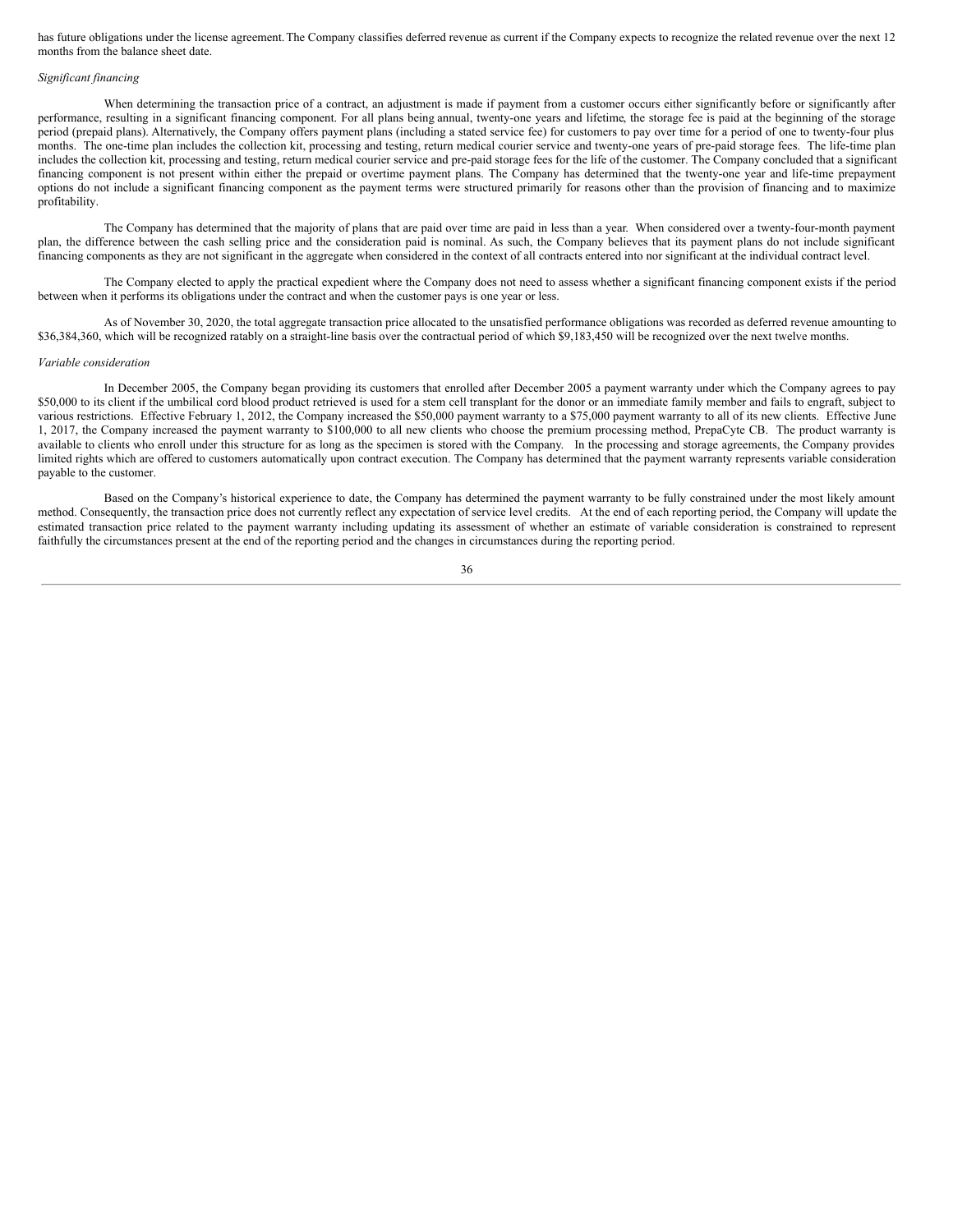#### *Allocation of transaction price*

As the Company's processing and storage agreements contain multiple performance obligations, ASC 606 requires an allocation of the transaction price based on the estimated relative standalone selling prices of the promised services underlying each performance obligation. The Company has selected an adjusted market assessment approach to estimate the stand-alone selling prices of the processing services and storage services and concluded that the published list price is the price that a customer in that market would be willing to pay for those goods or services. The Company also considered the fact that all customers are charged the list prices current at the time of their enrollment where the Company has separately stated list prices for processing and storage.

# *Costs to Obtain a Contract*

Prior to the adoption of ASC 606, the Company expensed in the period, all commissions paid to its internal and external sales representatives the Company employs and to its customers for generating new contracts. With the adoption of ASC 606 as of December 1, 2018, the Company capitalizes commissions that are incremental in obtaining customer contracts and the costs incurred to fulfill a customer contract if those costs are not within the scope of another topic within the accounting literature and meet the specified criteria. These costs are deferred in other current or long-term assets and are expensed to selling, general and administrative expenses as the Company satisfies the performance obligations by transferring the service to the customer. These assets will be periodically assessed for impairment. As a practical expedient, the Company elected to recognize the incremental costs of obtaining its annual contracts as an expense when incurred, as the amortization period of the asset recognized would have been one year.

The Company has determined that payments under the Company's refer-a-friend program ("RAF program") are incremental costs of obtaining a contract as they provide an incentive for existing customers to refer new customers to the Company and is referred to as commission. The amount paid under the RAF program (either through issuance of credits to customers or check payments) which exceeds the typical commission payment to a sales representative is recorded as a reduction to revenue under ASC 606. During the twelve months ended November 30, 2020 and November 30, 2019, the Company recorded \$49,609 and \$35,300, respectively, in commission payments to customers under the RAF program as a reduction to revenue. As of December 1, 2018, the Company capitalized \$329,231 in incremental contract acquisition costs related to contracts that were not completed, net of the cumulative amortization expense of \$66,533 through the adoption date. The Company did not record any impairment losses in relation to costs capitalized. For the twelve months ended November 30, 2020 and November 30, 2019, the Company capitalized additional contract acquisition costs of \$89,471 and \$87,518, respectively, net of amortization expense.

## **b) Public banking revenue**

The Company sells and provides units not likely to be of therapeutic use for research to qualified organizations and companies operating under Institutional Review Board approval. Control is transferred at the point in time when the shipment has occurred, at which time, the Company records revenue.

# **c) Licensee and royalty income**

Licensee and royalty income consist of royalty income earned on the processing and storage of cord blood stem cell specimens by an affiliate where the Company has a License and Royalty Agreement. The Company records revenue from processing and storage of specimens and pursuant to agreements with licensees. The Company records the royalty revenue in same period that the related processing and storage is being completed by the affiliate.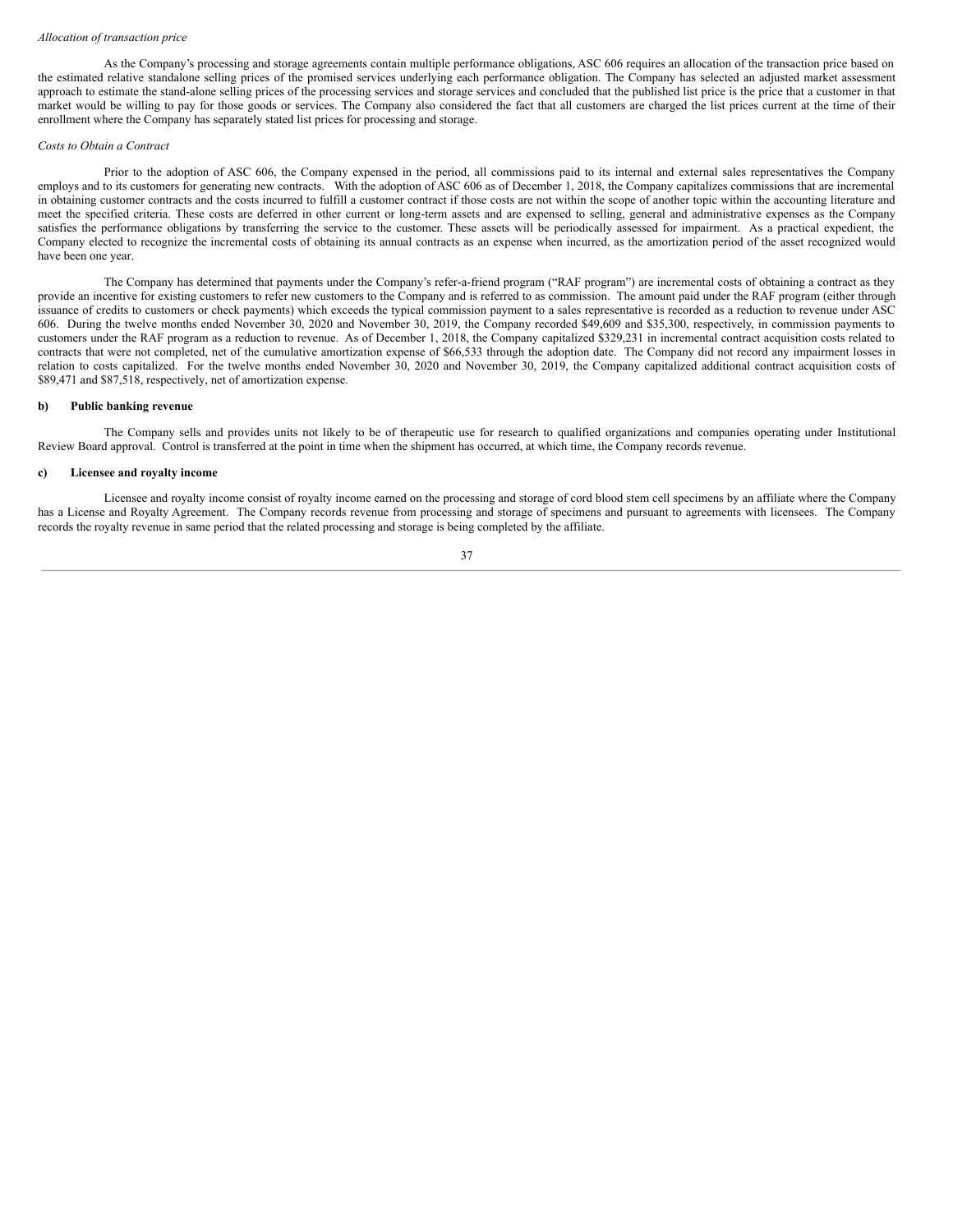## **d) Product Revenue**

The Company records revenue from the sale of the PrepaCyte CB product line upon shipment of the product to the Company's customers.

## **e) Shipping and handling**

The Company elected to apply the practical expedient to account for shipping and handling activities performed after the control of a good has been transferred to the customer as a fulfillment cost. Shipping and handling costs that the Company incurs are therefore expensed and included in cost of sales.

The adoption of ASC 606 did not have an impact on the timing of revenue recognition for any of the Company's revenue streams.

## **Disaggregation of Revenue**

The revenue as reflected in the statements of comprehensive income is disaggregated by products and services.

The following table provides information about assets and liabilities from contracts with customers:

|                                                    | November 30, 2020 | At Adoption  |
|----------------------------------------------------|-------------------|--------------|
| Contract assets (sales commissions)                | 466.141           | 329.231      |
| Accounts receivables                               | 6.322.960         | 5,867,335    |
| Short-term contract liabilities (deferred revenue) | 9.183.450         | 8,365,284    |
| Long-term contract liabilities (deferred revenue)  | 27,200,910        | 20, 317, 231 |

The Company, in general, requires the customer to pay for processing and storage services at the time of processing. Contract assets include deferred contract acquisition costs, which will be amortized along with the associated revenue. Contract liabilities include payments received in advance of performance under the contract and are realized with the associated revenue recognized under the contract. Accounts receivable consists of amounts due from clients that have enrolled and processed in the umbilical cord blood stem cell processing and storage programs related to renewals of annual plans and amounts due from license affiliates, and sublicensee territories. The Company did not have asset impairment charges related to contract assets in the twelve months ended November 30, 2020.

The following table presents changes in the Company's contract assets and liabilities during the twelve months ended November 30, 2020:

| Balance at                              |            |            |  |              |  | Balance at   |  |              |  |
|-----------------------------------------|------------|------------|--|--------------|--|--------------|--|--------------|--|
|                                         | December 1 |            |  |              |  |              |  | November 30, |  |
|                                         |            | 2019       |  | Additions    |  | Deductions   |  | 2020         |  |
| Contract assets (sales commissions)     |            | 398,535    |  | 89.471       |  | (21, 865)    |  | 466,141      |  |
| Accounts receivables                    |            | 6.097.331  |  | 38, 379, 247 |  | (38.153.618) |  | 6.322.960    |  |
| Contract liabilities (deferred revenue) |            | 32,508,511 |  | 21.237.546   |  | (17.361.697) |  | 36,384,360   |  |

## **Revenue Sharing Agreements**

The Company entered into Revenue Sharing Agreements ("RSAs") prior to 2002 with various third and related parties. The Company's RSAs provide that in exchange for a non-refundable up-front payment, the Company would share for the duration of the contract a percentage of its future storage revenue collected from the annual storage fees charged related to a certain number of specimens that originated from specific geographical areas. The RSAs have no definitive term or termination provisions. The sharing

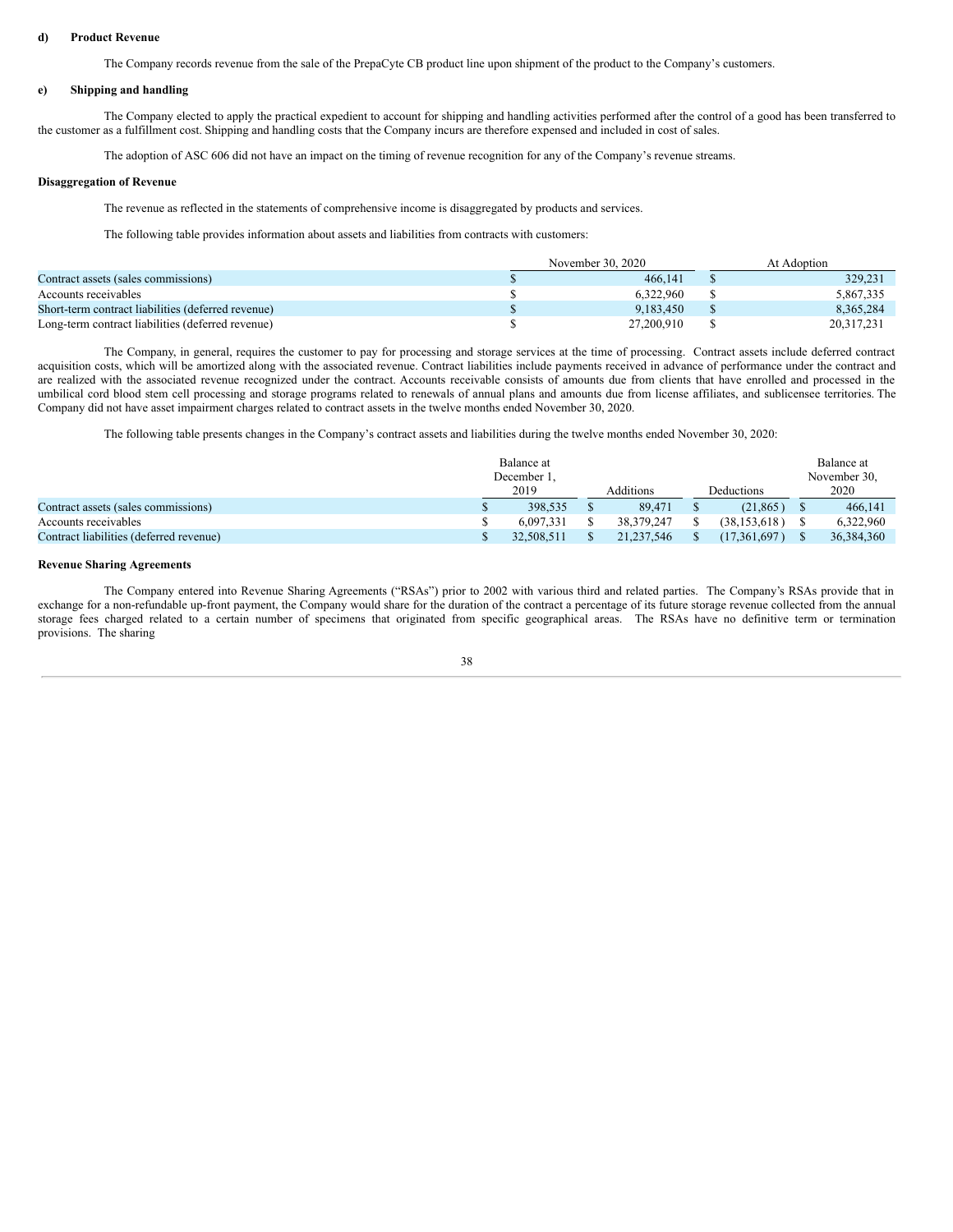applies to the storage fees collected for all specified specimens in the area up to the number covered in the contract. When the number of specimens is filled, any additional specimens stored in that area are not subject to revenue sharing. As there are empty spaces resulting from attrition, the Company agrees to fill them as soon as possible. The Company has reflected these up-front payments as long-term liabilities on the accompanying consolidated balance sheets. The Company does not intend to enter into additional RSAs.

In the future, the Company could reverse the liability relating to the RSAs over an appropriate period of time, based on the Company's expectations of the total amount of payments it expects to pay to the other party under the particular RSA. However, the RSAs do not establish a finite term or time frame over which to estimate the total payments and the Company had not previously estimated and has concluded that it is not currently practicable to estimate the projected cash flows under the RSAs. At present, the Company intends to defer the reversal of the liability, until such time as these amounts can be determined. During the periods when the Company defers the reversal of the liability, the quarterly payments made during these periods will be treated as interest expense, which will be recognized as the payments become due. In future periods, if a portion of the liability can be de-recognized based on the effective interest method, the payments will be allocated between interest and amortization of the liability. As cash is paid out to the other party during any period, the liability would be de-recognized based on the portion of the total anticipated payouts made during the period, using the effective interest method. That is, a portion of the payment would be recorded as interest expense, and the remainder would be treated as repayment of principal, which would reduce the liability.

# **License and Royalty Agreements**

The Company has entered into licensing agreements with certain investors in various international markets in an attempt to capitalize on the Company's technology. The investors typically pay a licensing fee to receive Company marketing programs, technology and know-how in a selected area. The investor may be given a right to sell sub-license agreements as well. As part of the accounting for the up-front license fee paid, or payable, to the Company, revenue from the up-front license fee is recognized based on such factors as when the payment is due, collectability and when all material services or conditions relating to the sale have been substantially performed by the Company based on the terms of the agreement. The Company has twelve active licensing agreements. The following areas each have one license agreement: El Salvador, Guatemala, Panama, Honduras, China and Pakistan. The following areas each have two license agreements: India, Nicaragua and Costa Rica.

In addition to the license fee, the Company earns processing and storage fees on subsequent processing and storage revenues received by the licensee in the licensed territory and a fee on any sub-license agreements that are sold by the licensee where applicable. These fees are included in processing and storage fees revenue on the consolidated statements of comprehensive income. As part of the accounting for royalty revenue from India, the Company uses estimates and judgments based on historical processing and storage volume in determining the timing and amount of royalty revenue to recognize. The Company periodically reviews license and royalty receivables for collectability and, if necessary, will record an expense for an allowance for uncollectible accounts.

## **Cash and Cash Equivalents**

Cash and cash equivalents consist of highly liquid investments with a maturity date of three months or less at the time of purchase.

#### **Accounts Receivable**

Accounts receivable consist of uncollateralized amounts due from clients that have enrolled and processed in the umbilical cord blood stem cell processing and storage programs and amounts due from license affiliates, and sublicensee territories. Accounts receivable are due within 30 days and are stated at

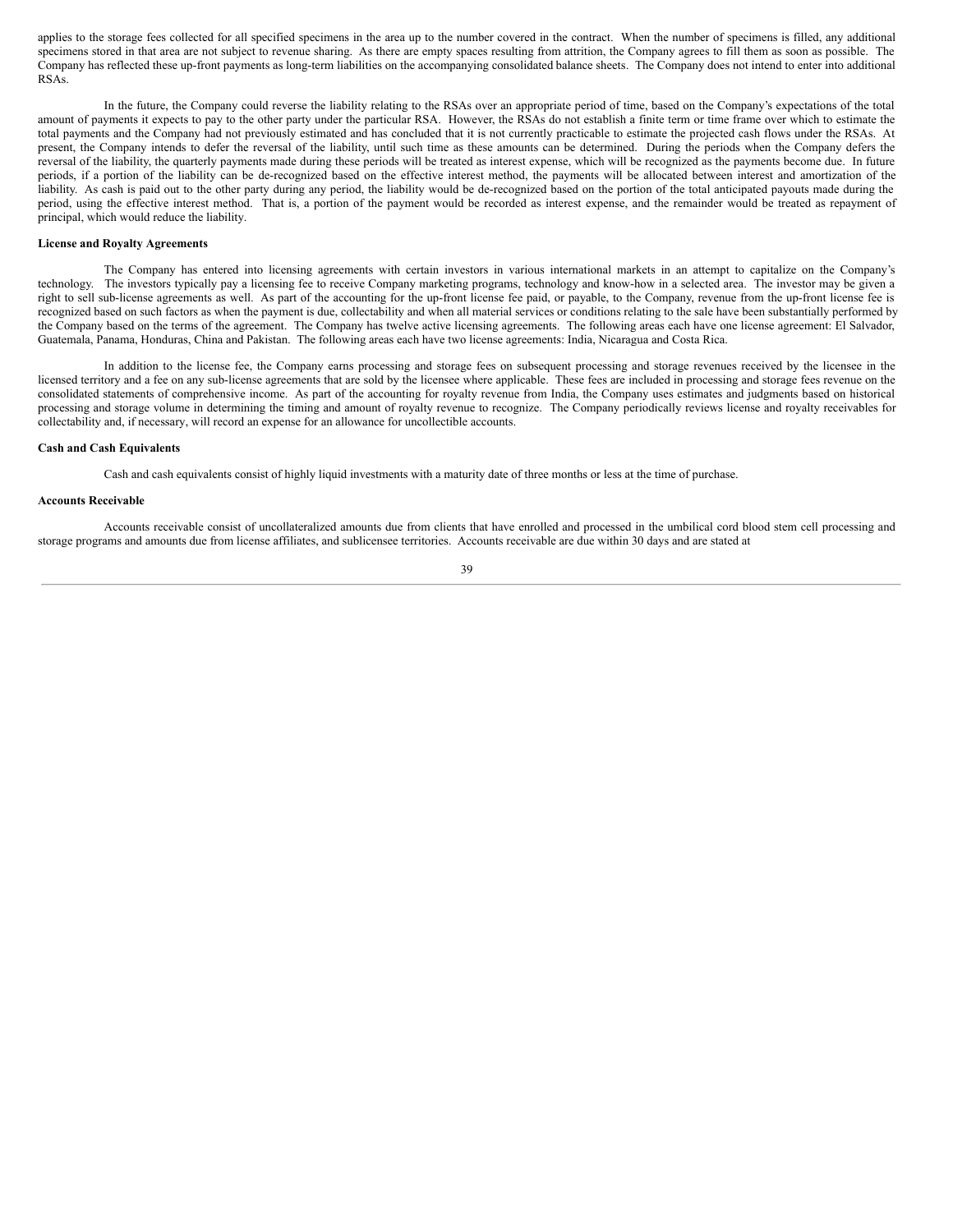amounts net of an allowance for doubtful accounts. Accounts outstanding longer than the contractual payment terms are considered past due. The Company determines its allowance by considering the length of time accounts receivable are past due, the Company's previous loss history, and the client's current ability to pay its obligations. Therefore, if the financial condition of the Company's clients were to deteriorate beyond the estimates, the Company may have to increase the allowance for doubtful accounts which could have a negative impact on earnings. The Company writes-off accounts receivable when they become uncollectible, and payments subsequently received on such receivables are credited to the allowance for doubtful accounts.

## **Inventory**

As part of the Cord:Use Purchase Agreement, the Company has an agreement with Duke University ("Duke") expiring on January 31, 2025 for Duke to receive, process, and store cord blood units for the Public Cord Blood Bank ("Duke Services"). As of November 30, 2020, the Company had approximately 6,000 cord blood units in inventory. These units are valued at the lower of cost or net realizable value. Costs include the cost of collecting, transporting, processing and storing the unit. Costs charged by Duke for their Duke Services are based on a monthly fixed fee for processing and storing 12 blood units per month. The Company computes the cost per unit for these Duke Services and capitalizes the unit cost on all blood units shipped and stored in a year at Duke. If the Company ships and stores less than 144 blood units with Duke in a one-year period, a portion of these fixed costs are expensed and included in facility operating costs. Certain costs of collection incurred, such as the cost of collection staff and transportation costs incurred to ship Public Bank units from hospitals to the stem cell laboratory are allocated to banked units based on an average cost method. The change in the number of expected units to be sold could have a significant impact on the estimated net realizable value of banked units which could have a material effect on the value of the inventory. Costs incurred related to cord blood units that cannot be sold are expensed in the period incurred and are included in facility operating costs in the accompanying statements of operations. The Company records a reserve against inventory for units which have been processed and frozen but may not ultimately become distributable (see Note 2). Due to changes in sales trends and estimated recoverability of cost capitalized into inventory, an impairment charge of \$1,284,238 and \$2,332,763 was recognized during the twelve months ended November 30, 2020 and November 30, 2019, respectively, to reduce inventory from cost to net realizable value and is included in the accompanying consolidated statements of comprehensive income.

# **Property and Equipment**

Property and equipment are stated at cost. Depreciation is provided primarily by the straight-line method over the estimated useful lives of the related assets. Estimated useful lives of property and equipment are as follows:

| Furniture and equipment          | $3-10$ years                                    |
|----------------------------------|-------------------------------------------------|
| Leasehold improvements           | Lesser of 8-10 years or the lives of the leases |
| Computer software – internal use | 1-5 years                                       |

Leasehold improvements are amortized over the shorter of the respective life of the lease or the estimated useful lives of the improvements. Upon the sale or retirement of depreciable assets, the cost and related accumulated depreciation is removed from the accounts and the resulting profit or loss is reflected in earnings. Expenditures for maintenance, repairs and minor betterments are expensed as incurred.

The Company capitalizes external direct costs of materials and services consumed in developing or obtaining internal-use computer software. Capitalized internaluse software costs, which are included in property and equipment, are depreciated over the estimated useful lives of the software.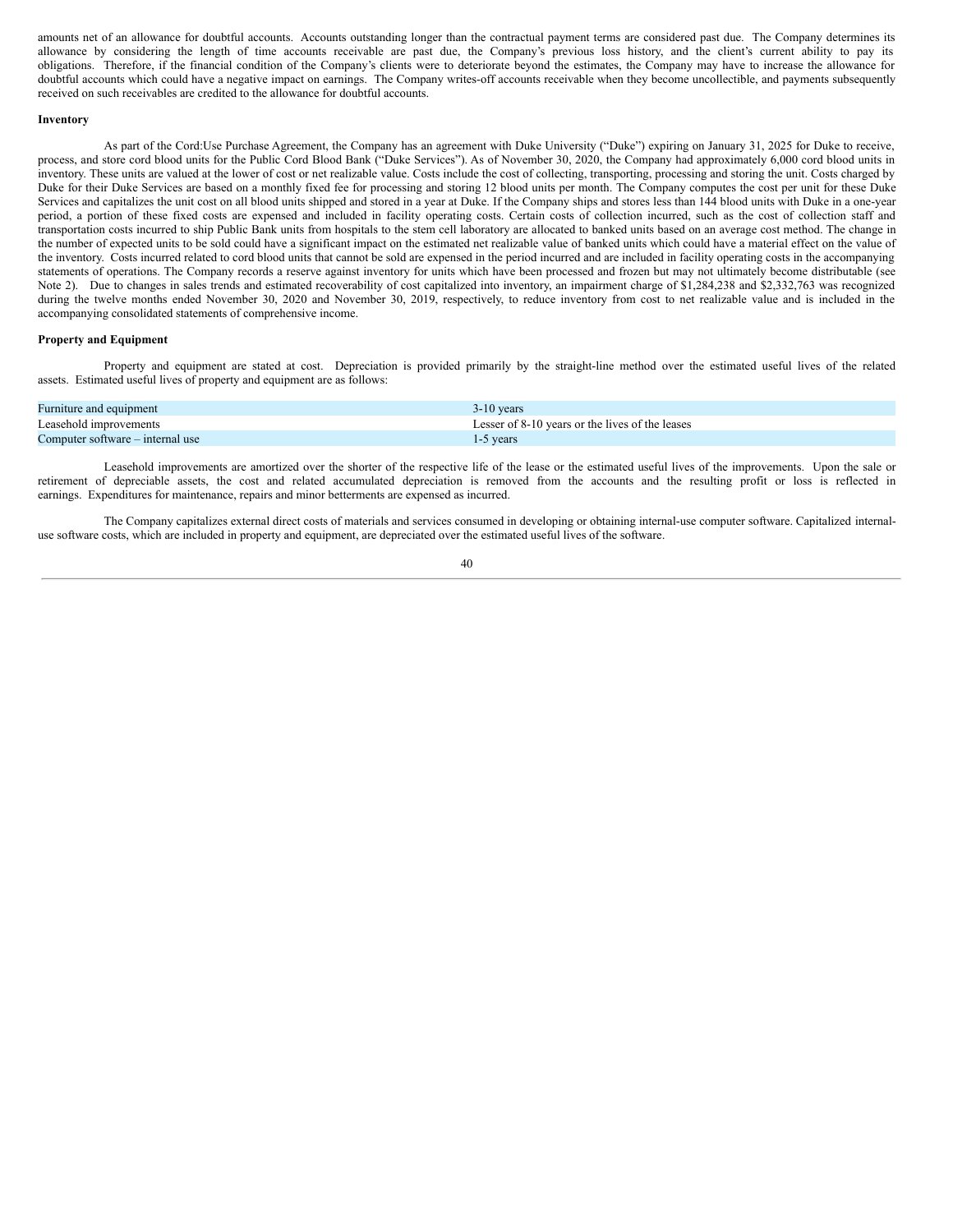#### **Investments**

As part of the Cord:Use Purchase Agreement, the Company acquired the shares of common stock of Tianhe Stem Cell Biotechnologies, Inc. As there is no market for this stock, the Company periodically reviews the value for impairment.

# **Long-Lived Assets**

The Company evaluates the realizability of its long-lived assets, which requires impairment losses to be recorded on long-lived assets used in operations when indicators of impairment, such as reductions in demand or when significant economic slowdowns are present. Reviews are performed to determine whether the carrying value of an asset is impaired, based on comparisons to undiscounted expected future cash flows. If this comparison indicates that there is impairment and carrying value is in excess of fair value, the impaired asset is written down to fair value, which is typically calculated using: (i) quoted market prices or (ii) discounted expected future cash flows utilizing a discount rate. The Company did not note any indicators of impairment as of November 30, 2020 and November 30, 2019, respectively.

## **Goodwill**

Goodwill represents the excess of the purchase price of the assets acquired from Cord:Use over the estimated fair value of the net tangible, intangible and identifiable assets acquired. The annual assessment of the reporting unit is performed as of September 1st, and an assessment is performed at other times if an event occurs or circumstances change that would more likely than not reduce the fair value of the asset below its carrying value. The Company first performs a qualitative assessment to test goodwill for impairment and concludes if it is more likely than not that the fair value of the reporting unit is less than its carrying value. If the qualitative assessment concludes that it is not more likely than not that the fair value is less than the carrying value, the two-step goodwill impairment test is not required. If the qualitative assessment concludes that it is more likely than not that the fair value of the reporting unit is less than the carrying value, then the two-step goodwill impairment test is required. Step one of the impairment assessment compares the fair value of the reporting unit to its carrying value and if the fair value exceeds its carrying value, goodwill is not impaired. If the carrying value exceeds the fair value, the implied fair value of goodwill is compared to the carrying value of goodwill. If the implied fair value exceeds the carrying value then goodwill is not impaired; otherwise, an impairment loss would be recorded by the amount the carrying value exceeds the implied fair value.

#### **Leases**

Effective December 1, 2019, the Company adopted ASU 2016-02, Leases (Topic 842), using the modified retrospective approach and utilizing the effective date as its date of initial application. As a result, prior periods are presented in accordance with the previous guidance in ASC 840, Leases ("ASC 840"). The Company has elected to apply the 'package of practical expedients' which allows the Company to not reassess i) whether existing or expired arrangements contain a lease, ii) the lease classification of existing or expired leases, or iii) whether previous initial direct costs would qualify for capitalization under the new lease standard.

At the inception of an arrangement, the Company determines whether the arrangement is or contains a lease based on the unique facts and circumstances present in the arrangement. Leases with a term greater than one year are recognized on the balance sheet as a right-of-use (ROU) assets and as short-term and long-term lease liabilities, as applicable. The Company does not have any financing leases.

Operating lease liabilities and their corresponding right-of-use assets are initially recorded based on the present value of lease payments over the expected remaining lease term. The interest rate implicit in lease contracts is typically not readily determinable. As a result, the Company utilizes its incremental borrowing rate to discount lease payments, which reflects the fixed rate at which the Company believes it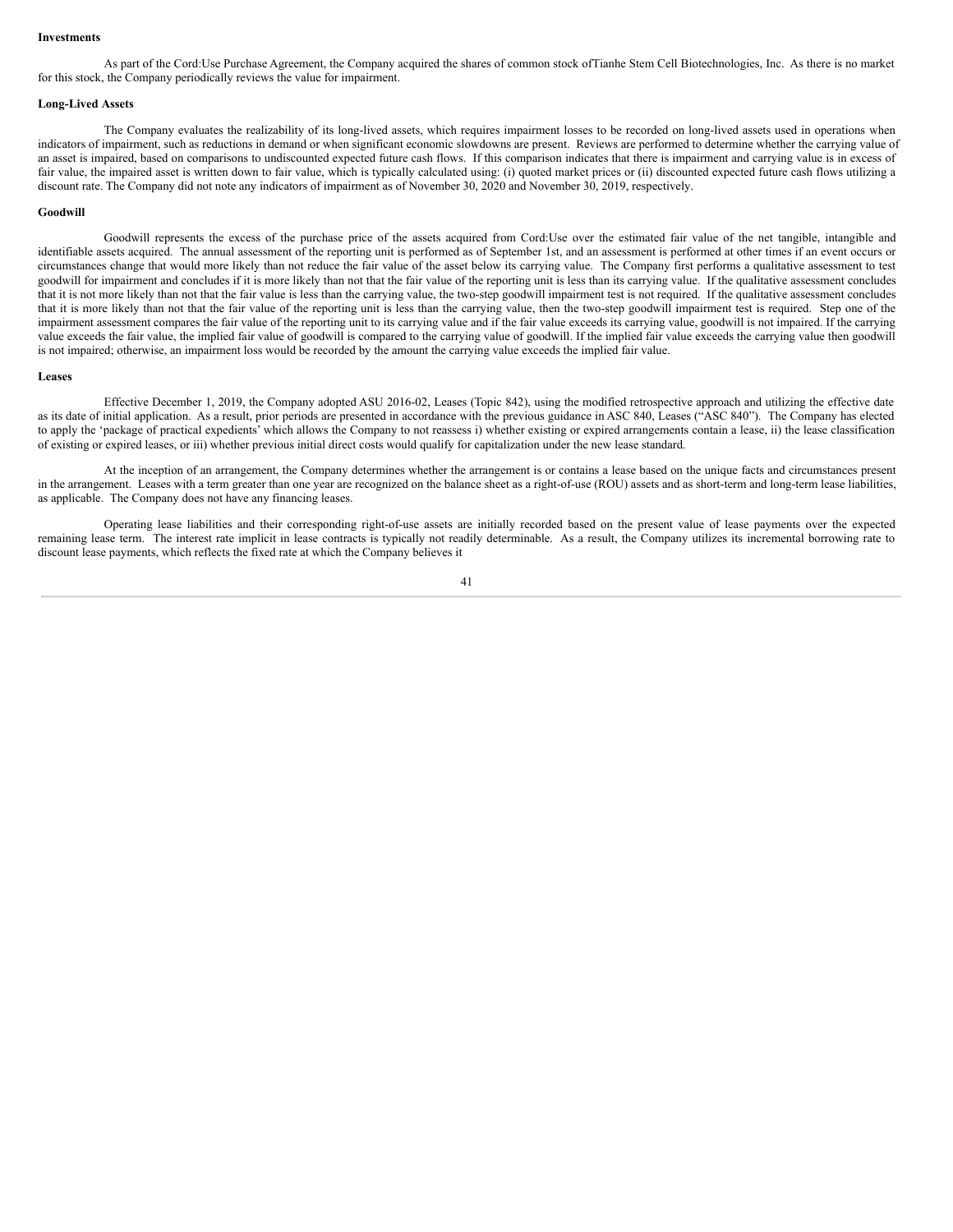could borrow on a collateralized basis the amount of the lease payments in the same currency, for a similar term, in a similar economic environment.

The Company has elected not to recognize leases with an original term of one year or less on the balance sheet. The Company typically only includes an initial lease term in its assessment of a lease arrangement. Options to renew a lease are not included in the Company's assessment unless there is reasonable certainty that the Company will renew.

# **Income Taxes**

Deferred income tax assets and liabilities are recognized for the estimated future tax consequences attributable to differences between financial statement carrying amounts of existing assets and liabilities and their respective tax bases. Deferred income tax assets and liabilities are measured using enacted tax rates expected to be recovered or settled. The Company records a valuation allowance when it is "more likely than not" that all of the future income tax benefits will not be realized. When the Company changes its determination as to the amount of deferred income tax assets that can be realized, the valuation allowance is adjusted with a corresponding impact to income tax expense in the period in which such determination is made. The ultimate realization of the Company's deferred income tax assets depends upon generating sufficient taxable income prior to the expiration of the tax attributes. In assessing the need for a valuation allowance, the Company projects future levels of taxable income. This assessment requires significant judgment. The Company examines the evidence related to the recent history of losses, the economic conditions in which the Company operates and forecasts and projections to make that determination.

The Company recognizes the financial statement benefit of a tax position only after determining that the relevant tax authority would more likely than not sustain the position following an audit. For tax positions meeting the more-likely-than-not threshold, the amount recognized in the financial statements is the largest benefit that has a greater than 50 percent likelihood of being realized upon ultimate settlement with the relevant tax authority. Increases or decreases to the unrecognized tax benefits could result from management's belief that a position can or cannot be sustained upon examination based on subsequent information or potential lapse of the applicable statute of limitation for certain tax positions.

The Company recognizes interest and penalties related to uncertain tax positions in income tax expense. For fiscal 2020 and 2019 the Company had no uncertain tax provisions and therefore no material provisions for interest or penalties related to uncertain tax positions.

## **Research, Development and Related Engineering Costs**

Research, development and related engineering costs are expensed as incurred.

# **Cost of Sales**

Cost of sales represents the associated expenses resulting from the processing, testing, storage and delivery of the umbilical cord blood. Cost of sales related to PrepaCyte CB represents the associated expenses resulting from the manufacturing of the PrepaCyte CB units. Cost of sales related to the Public Cord Blood Bank represents the associated expenses resulting from the collection, shipping, processing and storage of the cord blood stem cell units.

#### **Advertising**

Advertising costs are expensed as incurred and are included in selling, general and administrative expenses in the accompanying consolidated statements of comprehensive income. Total advertising expense for the fiscal years ended November 30, 2020 and 2019 was approximately \$845,454 and \$981,448, respectively.

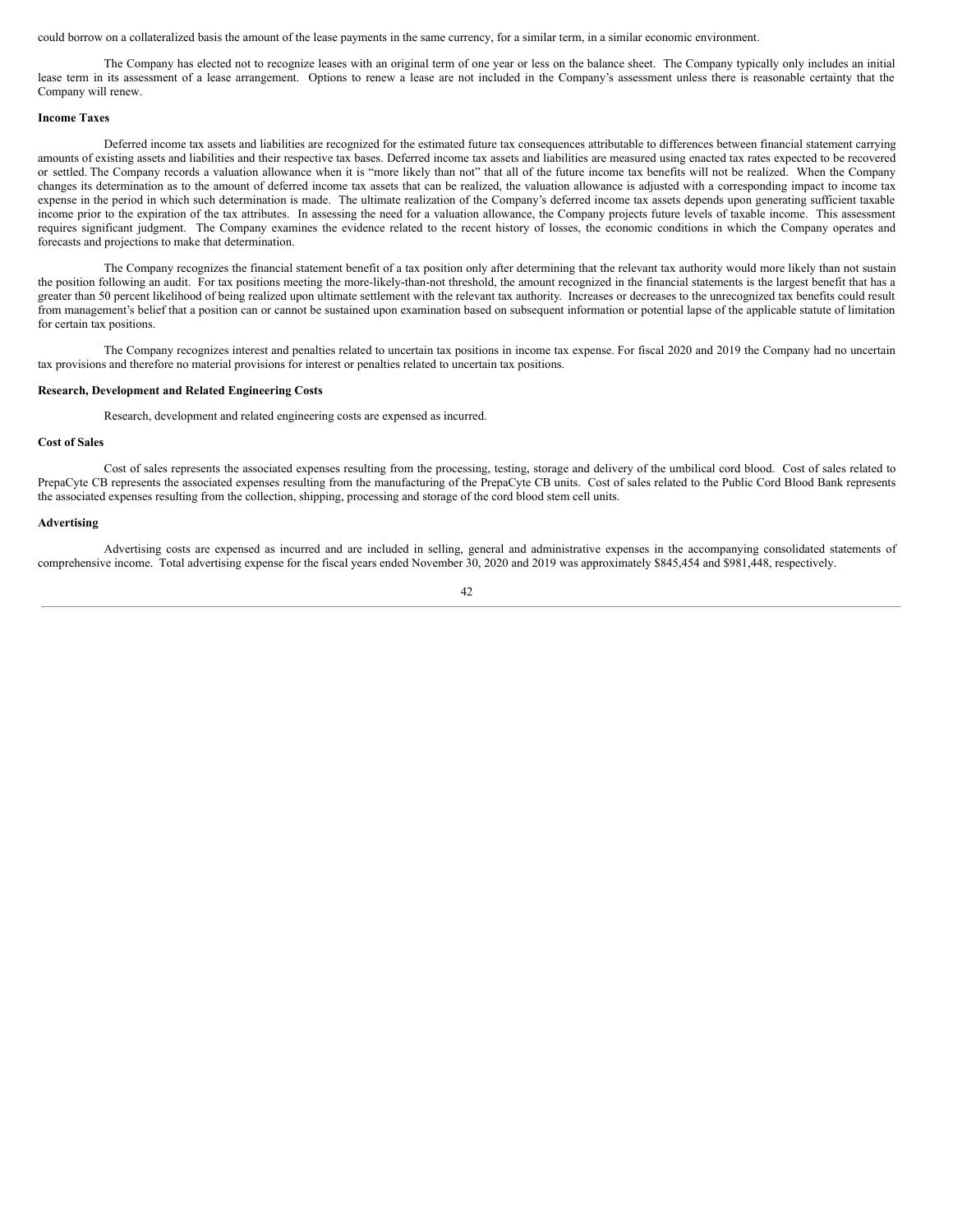## **Rent Expense**

Rent is expensed on a straight-line basis over the term of the lease and is included in cost of sales and selling, general and administrative expenses in the accompanying consolidated statements of comprehensive income. All leases include provisions for escalations and related costs.

# **Legal Expense**

Legal fees are expensed as incurred and are included in selling, general and administrative expenses in the accompanying consolidated statements of comprehensive income.

# **Fair Value of Financial Instruments**

Management uses a fair value hierarchy, which gives the highest priority to quoted prices in active markets. The fair value of financial instruments is estimated based on market trading information, where available. Absent published market values for an instrument or other assets, management uses observable market data to arrive at its estimates of fair value. Management believes that the carrying amount of cash and cash equivalents, accounts receivable, accounts payable and accrued expenses approximate fair value due to the short-term nature of these instruments. The Company believes that the fair value of its Revenue Sharing Agreements ("RSA") liability recorded on the balance sheet is between the recorded book value and up to the Company's previous settlement experience, due to the various terms and conditions associated with each RSA.

The Company uses an accounting standard that defines fair value as an exit price, representing the amount that would be received to sell an asset or paid to transfer a liability in an orderly transaction between market participants at the measurement date. As such, fair value is a market-based measurement that should be determined based on assumptions that market participants would use in pricing an asset or liability. As a basis for considering such assumptions, the standard establishes a three-level fair value hierarchy that prioritizes the inputs used to measure fair value. The three levels of inputs used to measure fair value are as follows:

- Level 1 Quoted prices in active markets for identical assets or liabilities.
- Level 2 Observable inputs other than quoted prices included in Level 1, such as quoted prices for similar assets and liabilities in active markets; quoted prices for identical or similar assets and liabilities in markets that are not active; or other inputs that are observable or can be corroborated by observable market data.
- Level 3 Unobservable inputs that are supported by little or no market activity and that are significant to the fair value of the assets or liabilities. This includes certain pricing models, discounted cash flow methodologies and similar techniques that use significant unobservable inputs.

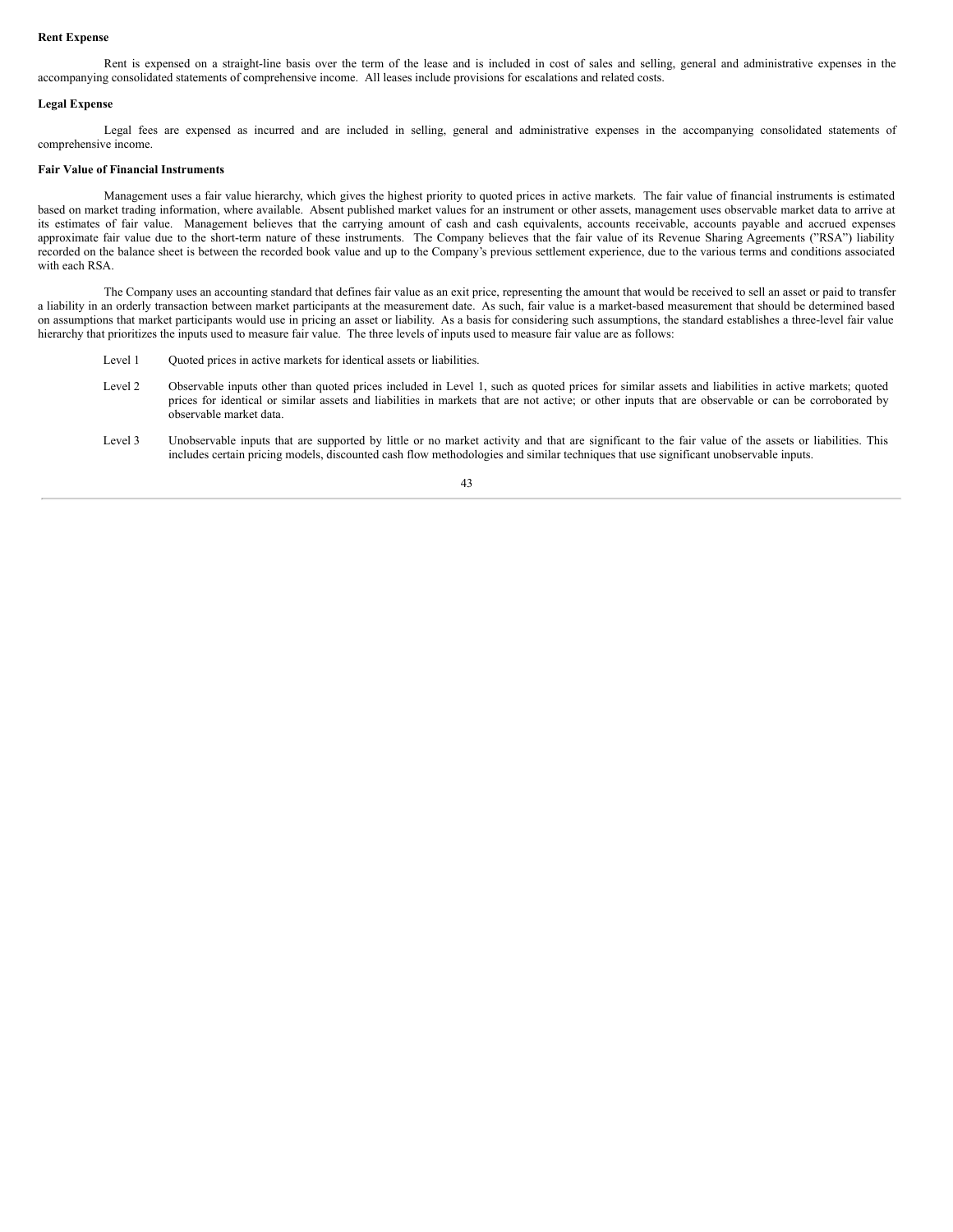The following table summarizes the financial assets and liabilities measured at fair value on a recurring basis as ofNovember 30, 2020 and November 30, 2019, respectively, segregated among the appropriate levels within the fair value hierarchy:

|                                               |  | Fair Value at        | Fair Value Measurements at November 30, 2020<br>Using |         |  |         |                          |  |             |
|-----------------------------------------------|--|----------------------|-------------------------------------------------------|---------|--|---------|--------------------------|--|-------------|
| Description                                   |  | November 30,<br>2020 |                                                       | Level 1 |  | Level 2 |                          |  | Level 3     |
| Assets:                                       |  |                      |                                                       |         |  |         |                          |  |             |
| Marketable securities                         |  | 88,476               |                                                       | 88,476  |  |         | $\overline{\phantom{a}}$ |  |             |
| Total                                         |  | 88,476               |                                                       | 88,476  |  |         |                          |  |             |
| Liabilities:                                  |  |                      |                                                       |         |  |         |                          |  |             |
| Contingent consideration                      |  | 1,509,852            |                                                       | ٠       |  |         |                          |  | 1,509,852   |
| Total                                         |  | 1,509,852            |                                                       |         |  |         |                          |  | 1,509,852   |
| <b>Contingent Consideration:</b>              |  |                      |                                                       |         |  |         |                          |  |             |
| Beginning Balance as of November 30, 2019     |  |                      |                                                       |         |  |         | $\sigma$                 |  | 3,495,057   |
| Subtractions – Cord: Use earnout payment      |  |                      |                                                       |         |  |         |                          |  | (45,000)    |
| Fair value adjustment as of November 30, 2020 |  |                      |                                                       |         |  |         |                          |  | (1,940,205) |
| Ending balance as of November 30, 2020        |  |                      |                                                       |         |  |         |                          |  | 1,509,852   |

| Fair Value Measurements at November 30, 2019 |           |               |                          |  |                          |       |           |
|----------------------------------------------|-----------|---------------|--------------------------|--|--------------------------|-------|-----------|
| November 30,<br>2019                         |           | Level 1       | Level 2                  |  | Level 3                  |       |           |
|                                              |           |               |                          |  |                          |       |           |
|                                              | 904,053   |               | 904,053                  |  |                          |       |           |
|                                              | 904,053   |               | 904,053                  |  |                          |       |           |
|                                              |           |               |                          |  |                          |       |           |
|                                              | 3,495,057 |               | $\overline{\phantom{0}}$ |  | $\overline{\phantom{0}}$ |       | 3,495,057 |
|                                              | 3,495,057 |               | -                        |  | $\overline{\phantom{a}}$ |       | 3,495,057 |
|                                              |           | Fair Value at |                          |  |                          | Using |           |

The following is a description of the valuation techniques used for these items, as well as the general classification of such items pursuant to the fair value hierarchy:

*Marketable securities* - Effective December 1, 2018, the Company adopted ASU 2016-01, which requires equity securities with readily determinable fair values to be measured at fair value with the changes in fair value recognized through net income. Such securities are no longer reflected as trading or available-for-sale but are noted as marketable securities. As a result of this accounting change, in the first quarter of 2019, the Company recognized a cumulative-effect adjustment from accumulated other comprehensive income to retained earnings of approximately \$341,000 in the consolidated statements of stockholders' deficit as of the date of adoption. Prior periods have not been restated for the impact of this accounting change. There was approximately (\$8,000) and \$28,000 in (loss) gain, respectively, recorded in other income and expense on the accompanying consolidated statements of comprehensive income for the twelve months ended November 30, 2020 and 2019. Included in the holding loss for the twelve months ended November 30, 2020, the Company recorded an approximately (\$76,000) loss when it received a cash liquidating distribution in the amount of approximately \$807,000 of an investment.

*Contingent consideration -* The contingent consideration is the earnout that Cord:Use is entitled to from the Company's sale of the public cord blood inventory from and after closing. The estimated fair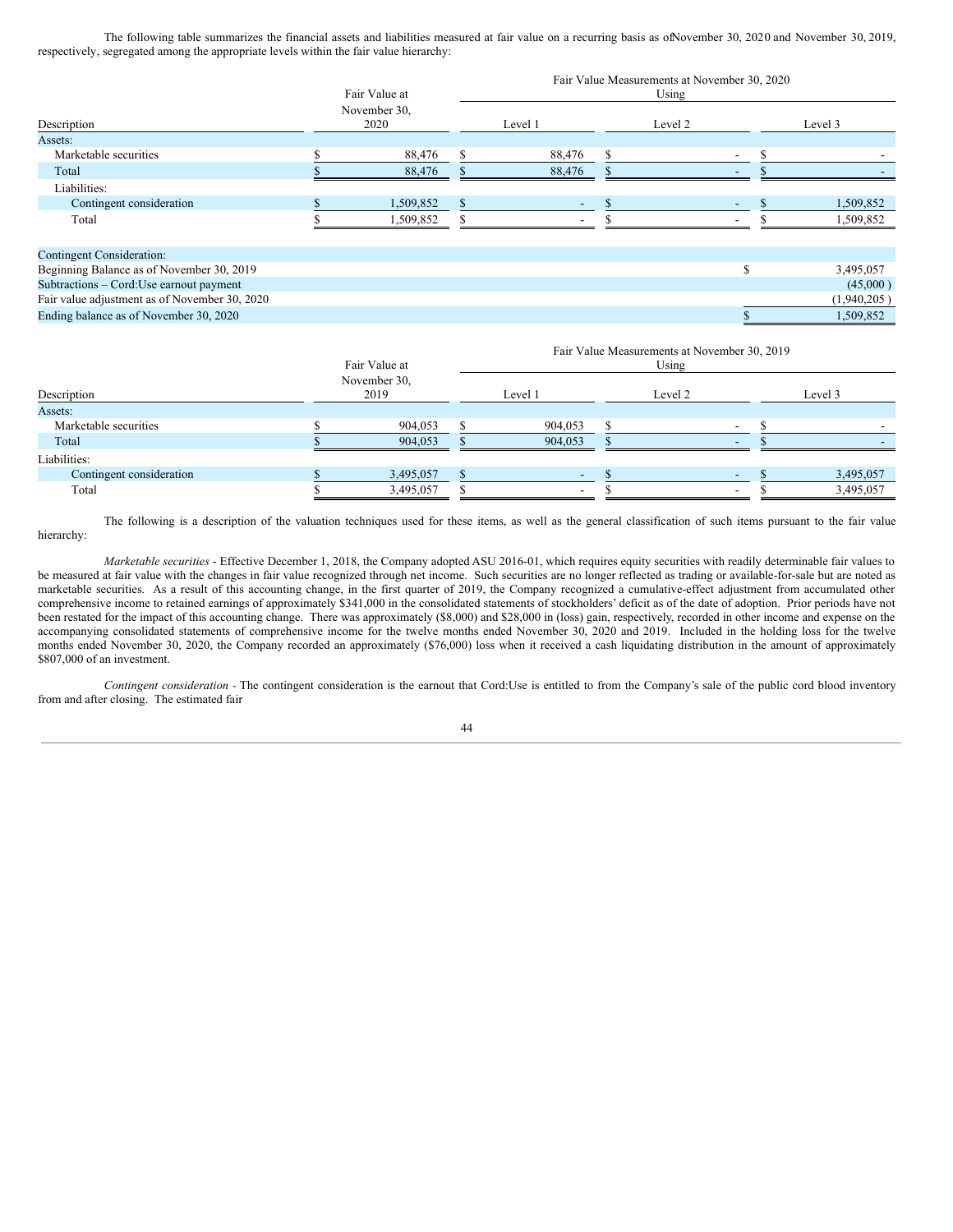value of the contingent earnout was determined using aMonte Carlo analysis examining the frequency and mean value of the resulting earnout payments. The resulting value captures the risk associated with the form of the payout structure. The risk-neutral method is applied, resulting in a value that captures the risk associated with the form of the payout structure and the projection risk. The carrying amount of the liability may fluctuate significantly and actual amounts paid may be materially different from the estimated value of the liability.

# **Product Warranty and Cryo-Cell CaresTM Program**

In December 2005, the Company began providing its customers that enrolled after December 2005 a payment warranty under which the Company agrees to pay \$50,000 to its client if the umbilical cord blood product retrieved is used for a stem cell transplant for the donor or an immediate family member and fails to engraft, subject to various restrictions. Effective February 1, 2012, the Company increased the \$50,000 payment warranty to a \$75,000 payment warranty to all of its new clients. Effective June 1, 2017, the Company increased the payment warranty to \$100,000 to all new clients who choose the premium processing method, PrepaCyte CB. The product warranty is available to clients who enroll under this structure for as long as the specimen is stored with the Company. The Company has not experienced any claims under the warranty program nor has it incurred costs related to these warranties.

As discussed above, the Company has determined that the payment warranty represents variable consideration payable to the customer. Upon the adoption of ASC 606, the Company has concluded the payment warranty be fully constrained under the most likely amount method, therefore, the transaction price does not reflect any expectation of service level credits at November 30, 2019. At the end of each reporting period, the Company shall update the estimated transaction price related to the payment guarantee including updating its assessment of whether an estimate of variable consideration is constrained to represent faithfully the circumstances present at the end of the reporting period and the changes in circumstances during the reporting period.

# **Income per Common Share**

Basic income per common share was computed by dividing net income by the weighted average number of common shares outstanding for the fiscal year ended or as of the date indicated. Diluted income per common share includes the effect of all dilutive stock options. The composition of basic and diluted net income per share is as follows:

|                                                  | November 30, 2020 |           | November 30, 2019 |           |  |
|--------------------------------------------------|-------------------|-----------|-------------------|-----------|--|
| Numerator:                                       |                   |           |                   |           |  |
| Net income                                       |                   | 3,624,596 |                   | 2,290,774 |  |
| Denominator:                                     |                   |           |                   |           |  |
| Weighted-average shares outstanding-basic        |                   | 7,544,494 |                   | 7,794,828 |  |
| Dilutive common shares issuable upon exercise of |                   |           |                   |           |  |
| stock options                                    |                   | 595,686   |                   | 617,586   |  |
| Weighted-average shares-diluted                  |                   | 8,140,180 |                   | 8,412,414 |  |
| Income per share:                                |                   |           |                   |           |  |
| Basic                                            |                   | 0.48      |                   | 0.29      |  |
| Diluted                                          |                   | 0.45      |                   | 0.27      |  |

For the year ended November 30, 2020, the Company excluded the effect of 249,301 outstanding stock options from the computation of diluted earnings per share, as the effect of potentially dilutive shares from the outstanding stock options would be anti-dilutive.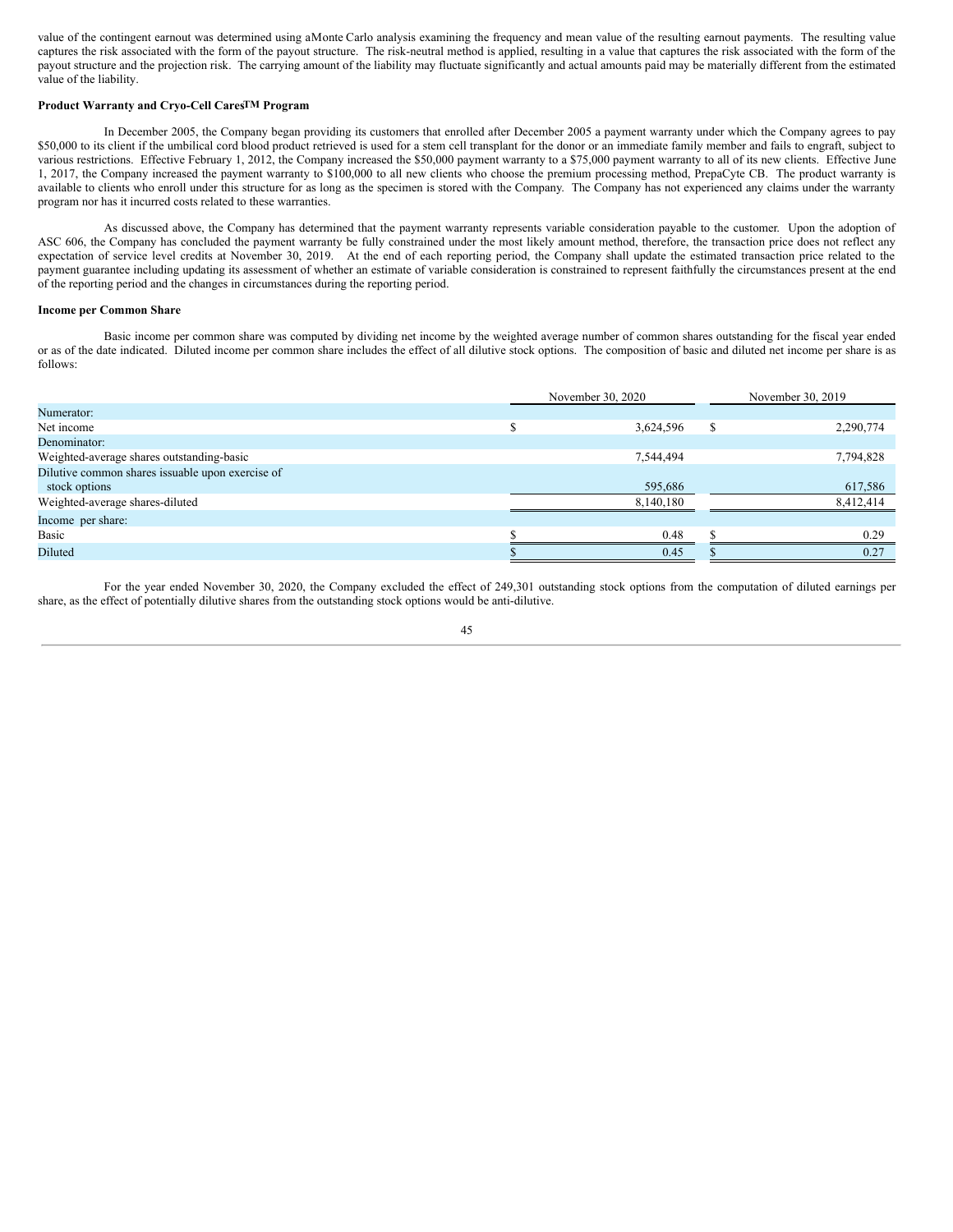For the year ended November 30, 2019, the Company excluded the effect of 70,136 outstanding stock options from the computation of diluted earnings per share, as the effect of potentially dilutive shares from the outstanding stock options would be anti-dilutive.

## **Stock Compensation**

As of November 30, 2020, the Company has two stock-based employee compensation plans, which are described in Note 10 to the consolidated financial statements. The Company's stock-based employee compensation plan became effective December 1, 2011 as approved by the Board of Directors and approved by the stockholders at the 2012 Annual Meeting. The Company recognized approximately \$622,000 and \$398,000 for the fiscal years ended November 30, 2020 and November 30, 2019, respectively, of stock compensation expense.

The Company recognizes stock-based compensation based on the fair value of the related awards. Under the fair value recognition guidance of stock-based compensation accounting rules, stock-based compensation expense is estimated at the grant date based on the fair value of the award and is recognized as expense over the requisite service period of the award. The fair value of service-based vesting condition and performance-based vesting condition stock option awards is determined using the Black-Scholes valuation model. For stock option awards with only service-based vesting conditions and graded vesting features, the Company recognizes stock compensation expense based on the graded-vesting method. To value awards with market-based vesting conditions the Company uses a binomial valuation model. The Company recognizes compensation cost for awards with market-based vesting conditions on a graded-vesting basis over the derived service period calculated by the binomial valuation model. The use of these valuation models involves assumptions that are judgmental and highly sensitive in the determination of compensation expense and include the expected life of the option, stock price volatility, risk-free interest rate, dividend yield, exercise price, and forfeiture rate. Forfeitures are estimated at the time of valuation and reduce expense ratably over the vesting period.

The estimation of stock awards that will ultimately vest requires judgment and to the extent that actual results or updated estimates differ from current estimates, such amounts will be recorded as a cumulative adjustment in the period they become known. The Company considered many factors when estimating forfeitures, including the recipient groups and historical experience. Actual results and future changes in estimates may differ substantially from current estimates.

The Company issues performance-based equity awards which vest upon the achievement of certain financial performance goals, including revenue and income targets. Determining the appropriate amount to expense based on the anticipated achievement of the stated goals requires judgment, including forecasting future financial results. The estimate of the timing of the expense recognition is revised periodically based on the probability of achieving the required performance targets and adjustments are made as appropriate. The cumulative impact of any revision is reflected in the period of the change. If the financial performance goals are not met, the award does not vest, so no compensation cost is recognized and any previously stock-recognized stock-based compensation expense is reversed.

The Company issues equity awards with market-based vesting conditions which vest upon the achievement of certain stock price targets. If the awards are forfeited prior to the completion of the derived service period, any recognized compensation is reversed. If the awards are forfeited after the completion of the derived service period, the compensation cost is not reversed, even if the awards never vest.

#### **Reclassifications**

Certain prior year amounts have been reclassified for consistency with the current year presentation. These reclassifications had no material effect on the reported results of operations.

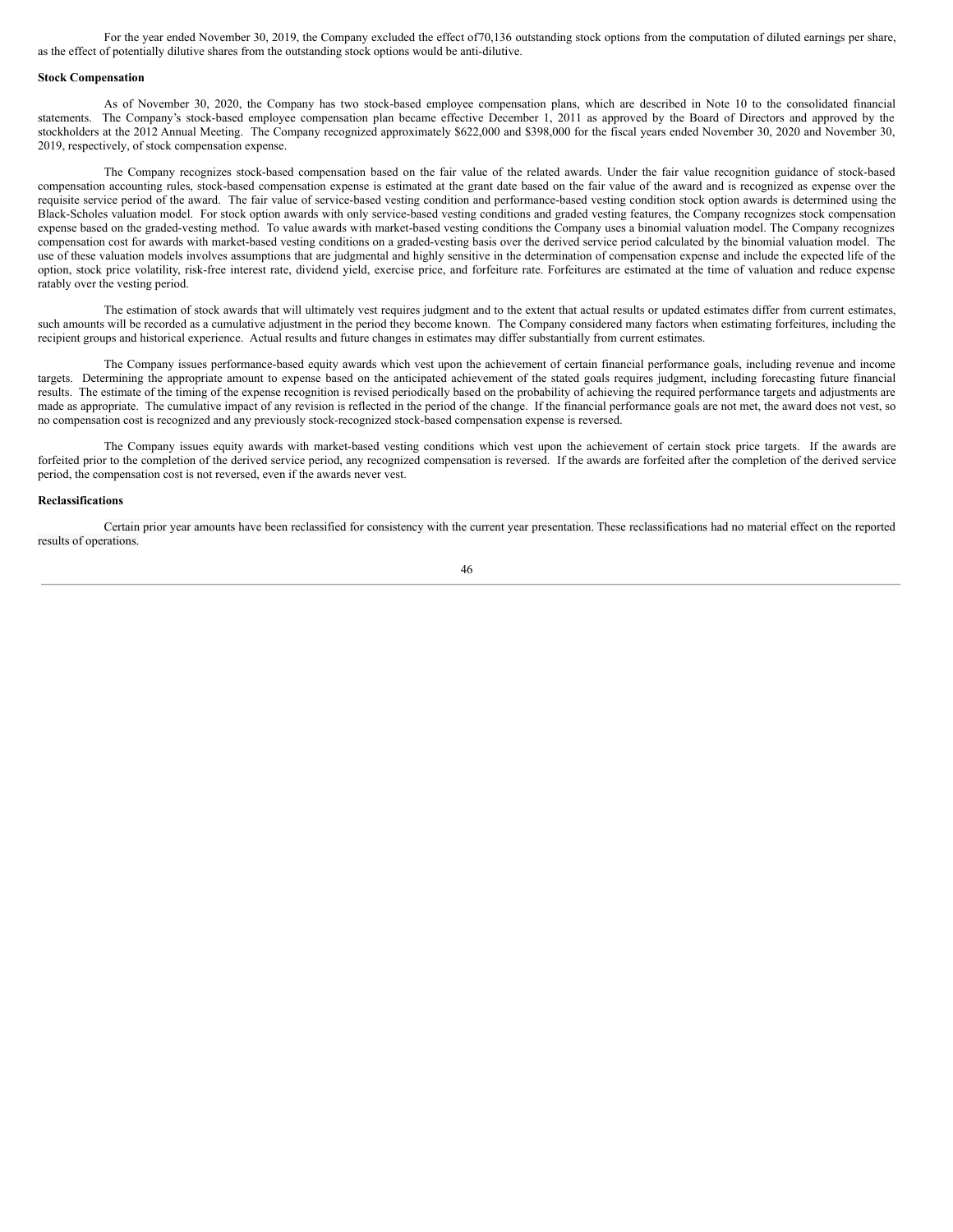## **Recently Issued Accounting Pronouncements**

In August 2018, the FASB issued Accounting Standards Update No. 2018-15, *Intangibles – Goodwill and Other Internal-Use Software (Topic 350-40):* Customer's Accounting for Implementation Costs Incurred in a Cloud Computing Arrangement that is a Service Contract. This update addresses how a customer should account for the costs of implementing a cloud computing service arrangement (also referred to as a "hosting arrangement"). Entities should account for costs associated with implementing a cloud computing arrangement that is considered a service contract in the same way as accounting for implementation costs incurred to develop or obtain software for internal use using the guidance in Topic 350-40. The amendments address when costs should be capitalized rather than expensed, the term to use when amortizing capitalized costs, and how to evaluate the unamortized portion of these capitalized implementation costs for impairment. The ASU also includes guidance on how to present implementation costs in the financial statements and creates additional disclosure requirements. The guidance is effective for annual periods beginning after December 15, 2019, and interim periods within that reporting period. The adoption of this ASU is not expected to have a material effect on the Company's financial statements.

In January 2017, the FASB issued Accounting Standards Update No. 2017-04, Intangibles - Goodwill and Other (Topic 350): Simplifying the Test for Goodwill *Impairment*. The update removes Step 2 from the goodwill impairment test. The new standard is effective for fiscal years, and interim periods within those fiscal years, beginning after December 15, 2019, although early adoption is permitted. The adoption of this ASU is not expected to have a material effect on the Company's financial statements.

### **NOTE 2 – INVENTORY**

Inventory is comprised of public cord blood banking specimens, collection kits, finished goods, work-in-process and raw materials. Collection kits are used in the collection and processing of umbilical cord blood and cord tissue stem cells, finished goods include products purchased or assumed for resale and for the use in the Company's processing and storage service. Inventory in the Public Cord Blood Bank includes finished goods that are specimens that are available for resale. The Company considers inventory in the Public Cord Blood Bank that has not completed all testing to determine viability to be work in process. Due to changes in sales trends and estimated recoverability of cost capitalized into inventory, an impairment charge of \$1,284,238 and \$2,332,763 was recognized during the fourth quarter of fiscal 2020 and the second quarter of fiscal 2019, respectively, to reduce inventory from cost to net realizable value and is included in the accompanying consolidated statements of comprehensive income.

The components of inventory at November 30, 2020 and November 30, 2019 are as follows:

|                               | As of<br>November 30, 2020 | As of<br>November 30, 2019 |
|-------------------------------|----------------------------|----------------------------|
| Raw materials                 | _                          |                            |
| Work-in-process               | 273,430                    | 149,972                    |
| Work-in-process - Public Bank |                            |                            |
| Finished goods                | 63,327                     | 52,451                     |
| Finished goods – Public Bank  | 11,629,307                 | 13,491,375                 |
| Collection kits               | 33,006                     | 44,453                     |
| Inventory reserve             | (7,718)                    | (7,718)                    |
| Total inventory               | 11,991,352                 | 13,730,533                 |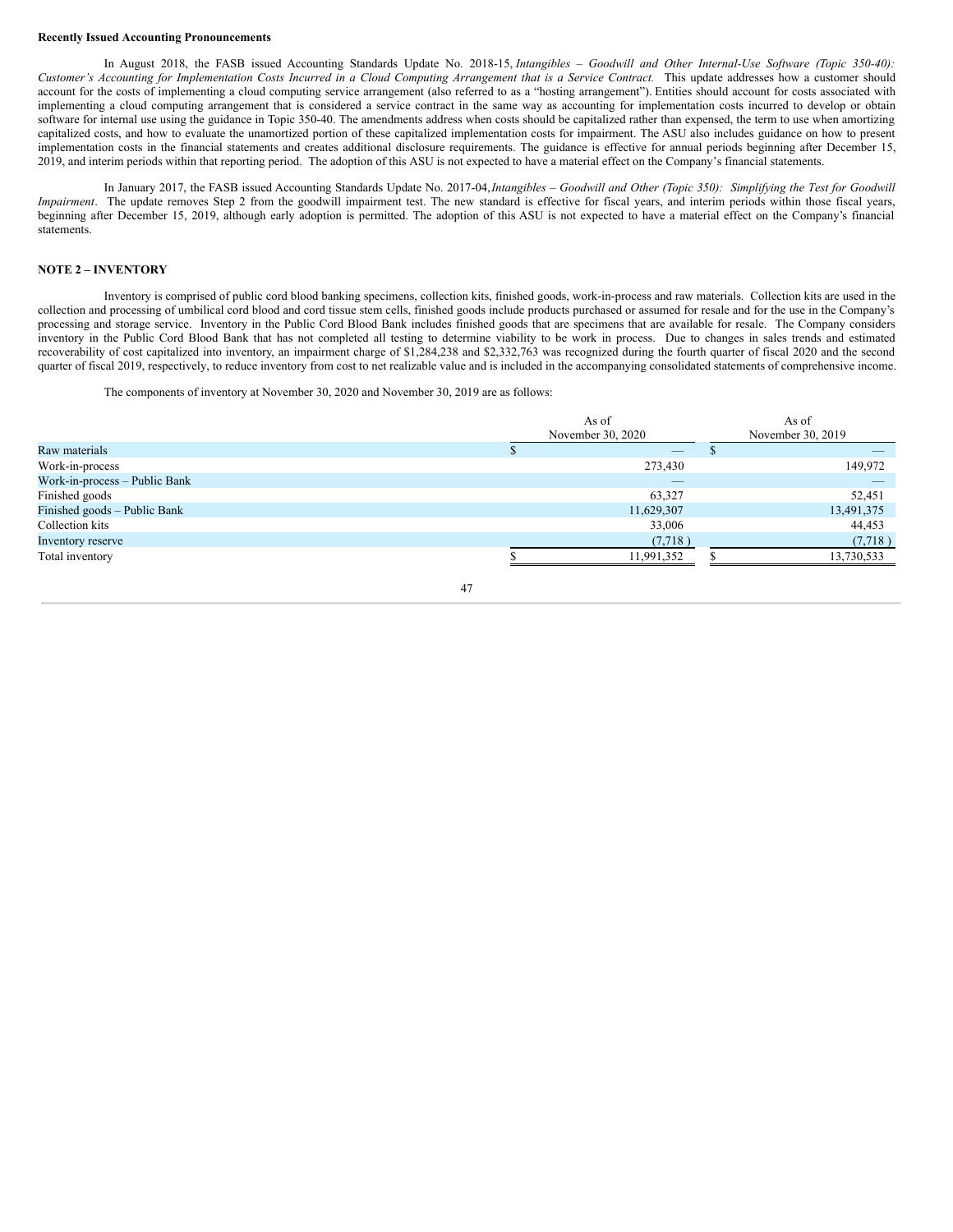# **NOTE 3 – INTANGIBLE ASSETS**

The Company incurs certain legal and related costs in connection with patent and trademark applications. If a future economic benefit is anticipated from the resulting patent or trademark or an alternate future use is available to the Company, such costs are capitalized and amortized over the expected life of the patent or trademark. The Company's assessment of future economic benefit involves considerable management judgment. A different conclusion could result in the reduction of the carrying value of these assets.

Intangible assets were as follows as of November 30, 2020 and 2019:

|                                       | Useful lives  | November 30, 2020 |            | November 30, 2019 |  |
|---------------------------------------|---------------|-------------------|------------|-------------------|--|
| Patents                               | $10-20$ years |                   | 234,570    | 234,570<br>S      |  |
| Less: Accumulated amortization        |               |                   | (47, 150)  | (35,526)          |  |
| License agreement                     | 10 years      |                   | 470,000    | 470,000           |  |
| Less: Intangible asset impairment     |               |                   | (185,000)  | (185,000)         |  |
| Less: Accumulated amortization        |               |                   | (178, 443) | (155, 194)        |  |
| Customer relationships - PrepaCyte®CB | 15 years      |                   | 41,000     | 41,000            |  |
| Less: Intangible asset impairment     |               |                   | (26, 267)  | (26, 267)         |  |
| Less: Accumulated amortization        |               |                   | (7,122)    | (6,329)           |  |
| <b>Brand</b>                          | 1 year        |                   | 31,000     | 31,000            |  |
| Less: Accumulated amortization        |               |                   | (31,000)   | (31,000)          |  |
| Customer relationships – Cord: Use    | 30 years      |                   | 960,000    | 960,000           |  |
| Less: Accumulated amortization        |               |                   | (80,000)   | (48,000)          |  |
| Net Intangible Assets                 |               |                   | 1,181,588  | 1,249,254         |  |

Expected amortization related to these intangible assets for each of the next five fiscal years and for periods thereafter is as follows:

| Fiscal years ending November 30: |           |
|----------------------------------|-----------|
| 2021                             | 67,667    |
| 2022                             | 67,667    |
| 2023                             | 67,667    |
| 2024                             | 67,667    |
| 2025                             | 57,980    |
| Thereafter                       | 852,940   |
| Total                            | 1,181,588 |

Amortization expense of intangibles was approximately \$68,000 and \$92,000 for the twelve months ended November 30, 2020 and November 30, 2019, respectively.

# **NOTE 4 – NOTE PAYABLE**

On May 20, 2016, the Company entered into a Credit Agreement ("Agreement") with Texas Capital Bank, National Association ("TCB") for a term loan of \$8.0 million in senior credit facilities. The proceeds of the term loan were used by the Company to fund repurchases of the Company's common stock. Subject to the terms of the Agreement, on May 20, 2016, TCB advanced the Company \$100.00. On July 1, 2016, TCB advanced the remaining principal amount of \$7,999,900 per a promissory note dated May 20, 2016 between the Company and TCB, at a rate of 3.75% per annum plus LIBOR, payable monthly with a maturity date of July 2021. On August 26, 2016, the Company entered into a First Amendment to Credit Agreement with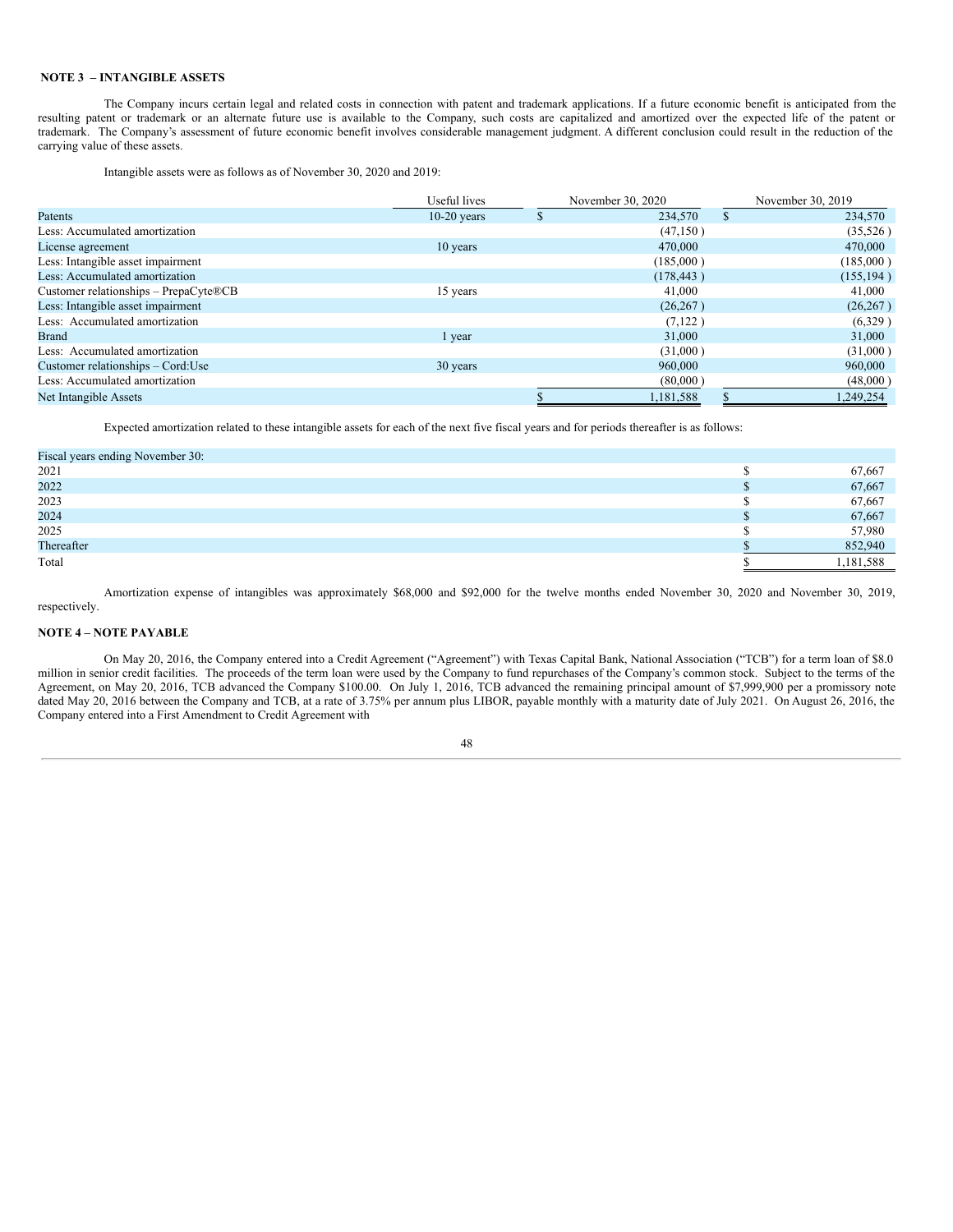TCB. Pursuant to terms of the First Amendment to Credit Agreement, on August 26, 2016, TCB made an additional advance to the Company in principal amount of \$2,133,433 per an Amended and Restated Promissory Note dated August 26, 2016 between the Company and TCB. The additional proceeds of the term loan were used by the Company to fund the extinguishment of revenue sharing agreements. On June 11, 2018, the Company entered into a Second Amendment to Credit Agreement with TCB. Pursuant to the terms of the Second Amendment to Credit Agreement, TCB increased the current outstanding principal amount of the loan from TCB by \$ 9,000,000 to finance a portion of the purchase price of the Cord:Use Purchase. In connection therewith, Cryo-Cell executed and delivered to TCB a Second Amended and Restated Promissory Note, in the principal amount of \$15,500,000. As of November 30, 2020, and November 30, 2019, the Company paid interest of \$310,364 and \$646,744, respectively, which is reflected in interest expense on the accompanying consolidated statements of comprehensive income.

Collateral of the term and subordinated loans includes all money, securities and property of the Company.

The Company incurred debt issuance costs related to the term and subordinated loans in the amount of \$548,085 which is recorded as a direct reduction of the carrying amount of the note payable and amortized over the life of the loan. As of November 30, 2020, and November 30, 2019, \$85,062 and \$112,642, respectively, of the debt issuance costs were amortized and are reflected in interest expense on the accompanying consolidated statements of comprehensive income.

As of November 30, 2020, and November 30, 2019, the note payable obligation was as follows:

|                                                    |  | November 30, 2020 | November 30, 2019 |  |
|----------------------------------------------------|--|-------------------|-------------------|--|
| Note payable                                       |  | 6.008.433         | 9,108,433         |  |
| Unamortized debt issuance costs                    |  | (67,219)          | (152,281          |  |
| Net note payable                                   |  | 5.941.214         | 8.956.152         |  |
| Current portion of note payable                    |  | 3.100.000         | 3,100,000         |  |
| Long-term note payable, net of debt issuance costs |  | 2,841,214         | 5,856,152         |  |
| Total                                              |  | 5.941.214         | 8.956.152         |  |

Future principal payments under the note payable obligation are as follows:

| Years ending November 30: | Amount    |  |
|---------------------------|-----------|--|
| 2021                      | .100.000  |  |
| 2022                      | 2,908,433 |  |
| Total                     | 0.008.433 |  |

Interest expense on the note payable for the years ended November 30, 2020 and November 30, 2019 was as follows:

|                                   | November 30, 2020 |  | November 30, 2019 |  |
|-----------------------------------|-------------------|--|-------------------|--|
| Interest expense on notes payable | 310,364           |  | 646,744           |  |
| Debt issuance costs               | 85,062            |  | 12.642            |  |
| Total interest expense            | 395.426           |  | 759,386           |  |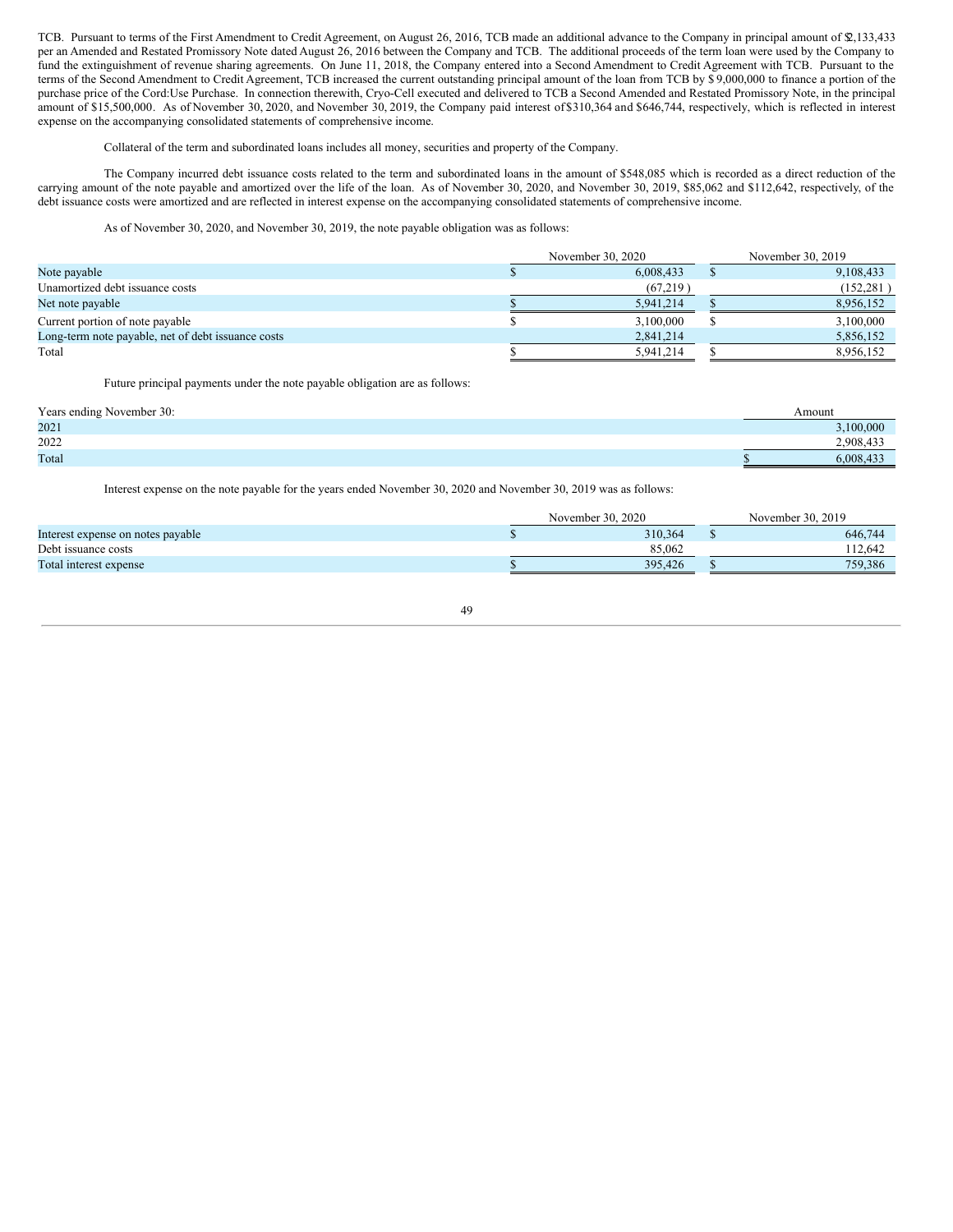# **NOTE 5** – **SEGMENT REPORTING**

During the third quarter of fiscal 2018, the Company purchased the assets and assumed contracts that Cord:Use used in the operation of its cord blood business. The Company evaluated and determined that this acquisition qualifies as a separate segment.

The Company is organized in three reportable segments:

- 1. The cellular processing and cryogenic storage of umbilical cord blood and cord tissue stem cells for family use. Revenue is generated from the initial processing and testing fees and the annual storage fees charged each year for storage (the "Umbilical cord blood and cord tissue stem cell service").
- 2. The manufacture of PrepaCyte CB units, the processing technology used to process umbilical cord blood stem cells. Revenue is generated from the sales of the PrepaCyte CB units (the "PrepaCyte CB").
- 3. The cellular processing and cryogenic storage of umbilical cord blood stem cells for public use. Revenue is generated from the sale of the cord blood units to the National Marrow Donor Program ("NMDP"), which distributes the cord blood units to transplant centers located in the United States, and around the world.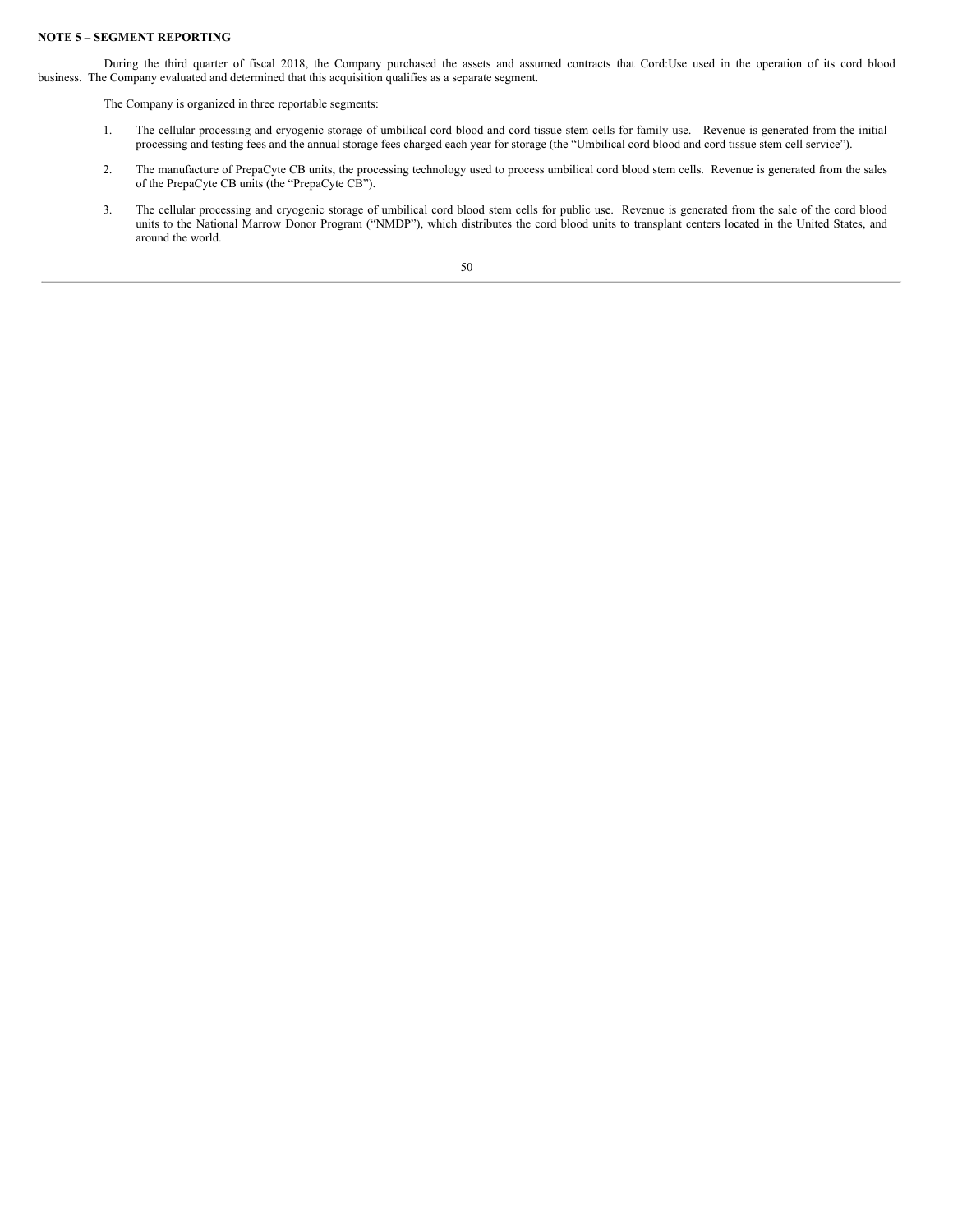The following table shows, by segment: net revenue, cost of sales, operating profit, depreciation and amortization, interest expense, and assets for the years ended November 30, 2020 and 2019:

| For the years ended November 30, |             |               |             |  |  |
|----------------------------------|-------------|---------------|-------------|--|--|
|                                  | 2020        |               | 2019        |  |  |
|                                  |             |               |             |  |  |
| \$                               | 30,176,852  | \$            | 30,991,972  |  |  |
|                                  | 244,187     |               | 172,395     |  |  |
|                                  | 726,554     |               | 652,204     |  |  |
| $\mathbf{\hat{s}}$               | 31,147,593  | $\mathbf S$   | 31,816,571  |  |  |
|                                  |             |               |             |  |  |
| $\mathbb{S}$                     | 7,731,227   | $\mathbf S$   | 8,490,824   |  |  |
|                                  | 156,111     |               | 249,487     |  |  |
|                                  | 1,770,104   |               | 1,295,864   |  |  |
|                                  | 9,657,442   |               | 10,036,175  |  |  |
|                                  |             |               |             |  |  |
| \$                               | 9,928,886   | \$            | 8,152,475   |  |  |
|                                  | 60,499      |               | (113,346)   |  |  |
|                                  | (2,327,788) |               | (2,976,423) |  |  |
|                                  | 7,661,597   |               | 5,062,706   |  |  |
|                                  |             |               |             |  |  |
| $\mathbf S$                      | 344,711     | $\mathcal{S}$ | 365,057     |  |  |
|                                  | 27,578      |               | 36,254      |  |  |
|                                  |             |               |             |  |  |
| ፍ                                | 372,289     |               | 401,311     |  |  |
|                                  |             |               |             |  |  |
| \$                               | 1,544,017   | S             | 1,703,446   |  |  |
|                                  |             |               |             |  |  |
|                                  |             |               |             |  |  |
|                                  | 1,544,017   |               | 1,703,446   |  |  |
|                                  |             |               |             |  |  |

The following table shows the assets by segment as of November 30, 2020 and November 30, 2019:

|                                                | 2020       | 2019       |
|------------------------------------------------|------------|------------|
| Assets:                                        |            |            |
| Umbilical cord blood and cord tissue stem cell |            |            |
| service                                        | 34,215,780 | 28,975,002 |
| PrepaCyte CB                                   | 302,683    | 289,804    |
| Public cord blood banking                      | 11,681,631 | 13,621,354 |
| Total assets                                   | 46.200.094 | 42,886,160 |
|                                                |            |            |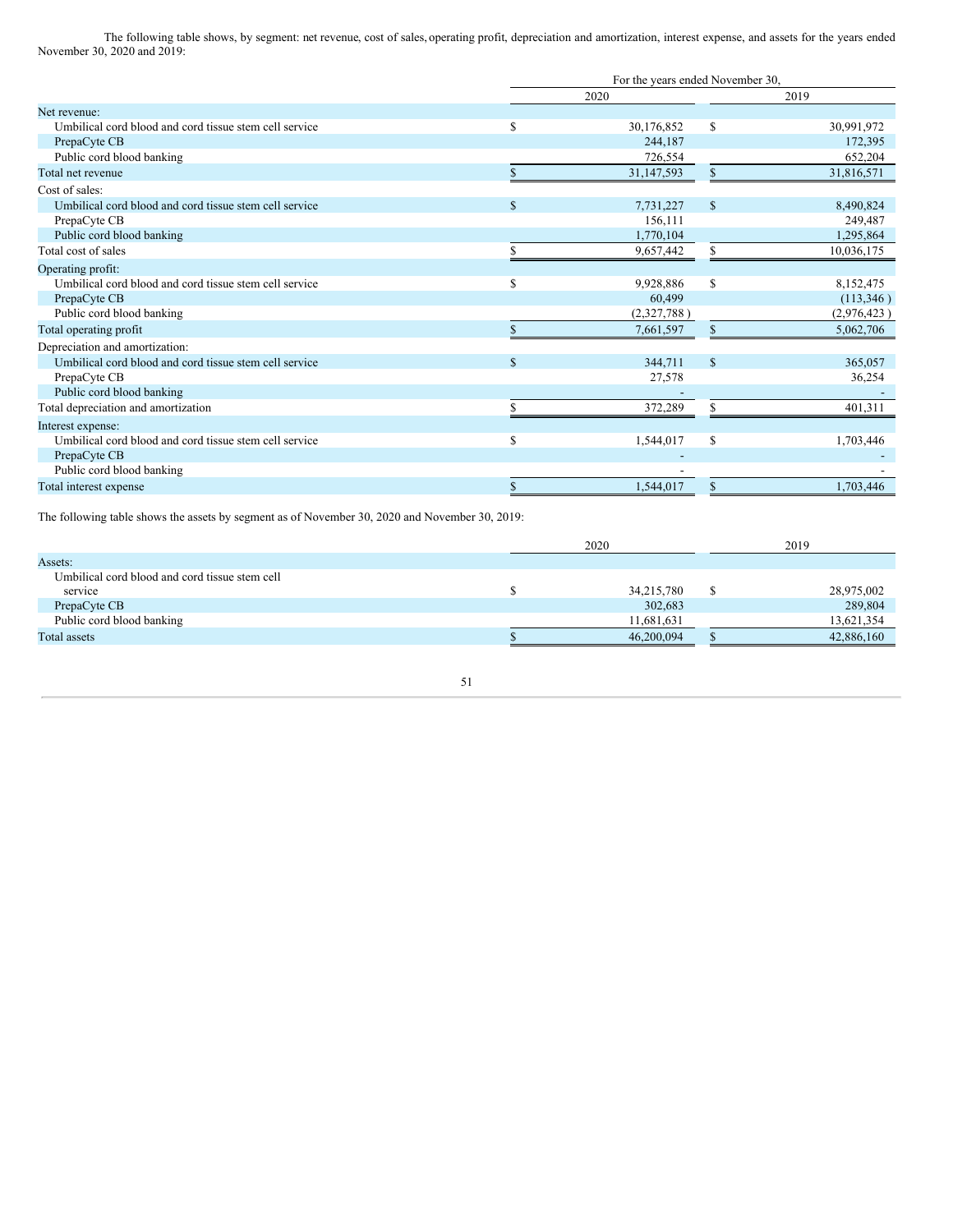# **NOTE 6 - ALLOWANCE FOR DOUBTFUL ACCOUNTS**

The activity in the allowance for doubtful accounts is as follows for the years ended November 30, 2020 and 2019:

| December 1, 2018        | 2,264,848  |
|-------------------------|------------|
| <b>Bad Debt Expense</b> | 767,128    |
| Write-offs              | (756, 688) |
| Recoveries              | 308,803    |
| November 30, 2019       | 2,584,091  |
| <b>Bad Debt Expense</b> | 602,965    |
| Write-offs              | (751, 848) |
| Recoveries              | 346,460    |
| November 30, 2020       | 2,781,668  |
|                         |            |

# **NOTE 7 - PROPERTY AND EQUIPMENT**

The major classes of property and equipment are as follows:

|                                  | 2020        | 2019        |
|----------------------------------|-------------|-------------|
| Furniture and equipment          | 6,634,360   | 6,568,205   |
| Leasehold improvements           | 1.200.934   | 1,200,934   |
| Computer software – internal use | 1,194,039   | 1,194,039   |
|                                  | 9,029,333   | 8,963,178   |
| Less: Accumulated Depreciation   | (7,388,559) | (7,116,711) |
| Total Property and Equipment     | 1,640,774   | 1,846,467   |

Depreciation expense was approximately \$305,000 in fiscal 2020 and approximately \$309,000 in fiscal 2019, of which approximately \$206,000 and \$195,000 is included in cost of sales, respectively, in the accompanying consolidated statements of comprehensive income.

# **NOTE 8 - ACCRUED EXPENSES**

Accrued expenses are as follows:

|                               | November 30, |   |           |
|-------------------------------|--------------|---|-----------|
|                               | 2020         |   | 2019      |
| Professional fees             | 47,729       | D | 115,000   |
| Payroll and payroll taxes (1) | 606,828      |   | 513,108   |
| Interest expense              | 779,444      |   | 950,300   |
| General expenses              | 504,306      |   | 330,726   |
| Federal and state taxes       | 959,904      |   | 176,046   |
|                               | 2,898,211    |   | 2,085,180 |

(1) – Payroll and payroll taxes includes accrued vacation and wages due as of November 30, 2020 and November 30, 2019.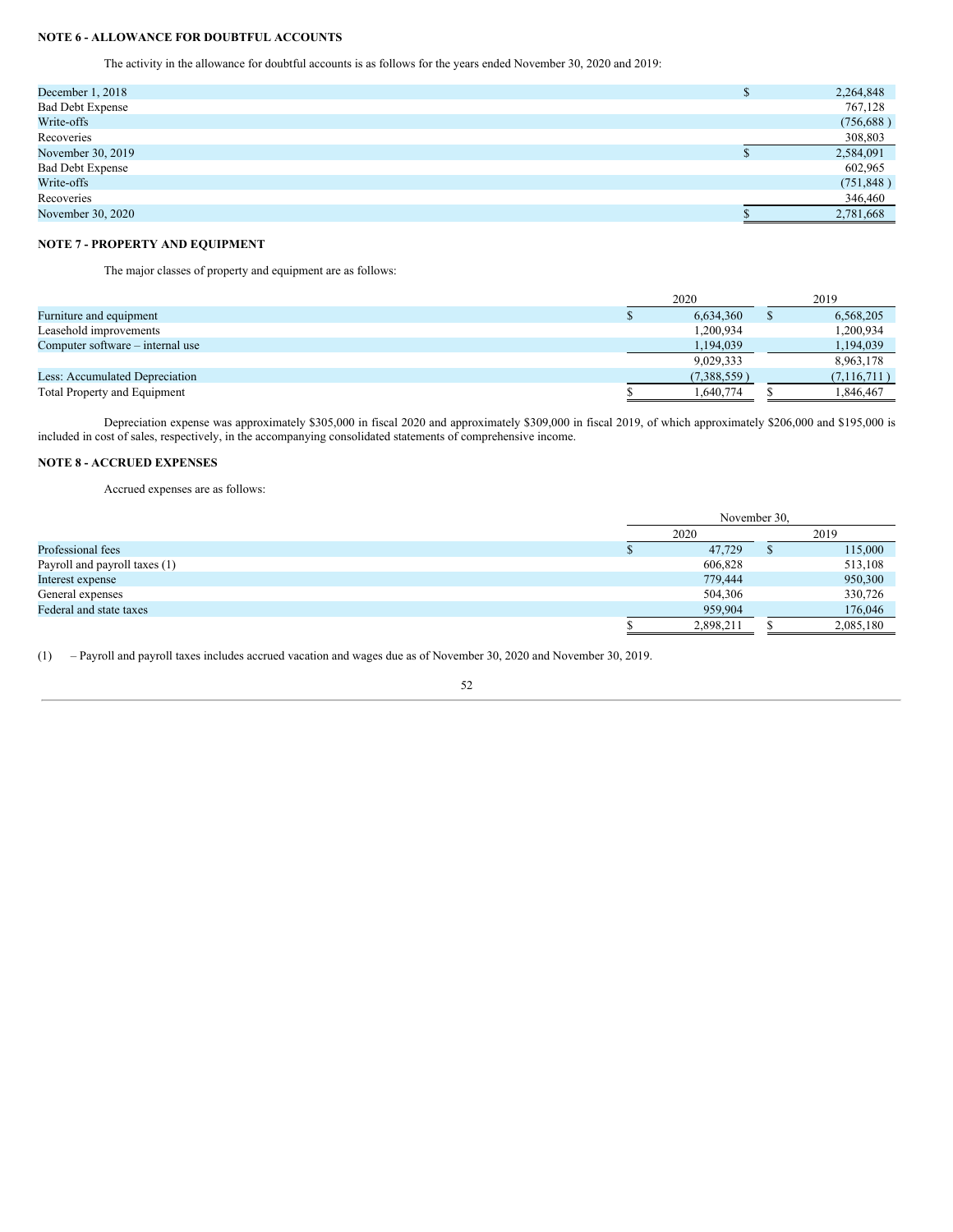# **NOTE 9 -INCOME TAXES**

The Company recorded the following income tax provision for the years ended November 30, 2020 and 2019.

|                    |                | 2020        | 2019 |             |  |
|--------------------|----------------|-------------|------|-------------|--|
| Current:           |                |             |      |             |  |
| Federal            | $\sigma$<br>۰υ | 1,757,000   | \$   | 1,637,000   |  |
| State              |                | 598,000     |      | 769,000     |  |
| Foreign            |                | 68,000      |      | 108,000     |  |
| Subtotal           |                | 2,423,000   |      | 2,514,000   |  |
| Deferred:          |                |             |      |             |  |
| Federal            |                | (847,000)   |      | (1,106,000) |  |
| State              |                | (161,000)   |      | (307,000)   |  |
| Foreign            |                |             |      |             |  |
| Subtotal           |                | (1,008,000) |      | (1,413,000) |  |
| Income Tax Expense |                | 1,415,000   |      | 1,101,000   |  |

As of November 30, 2020 and 2019, the tax effects of temporary differences that give rise to the deferred tax assets are as follows:

|                                                 | 2020            | 2019 |             |
|-------------------------------------------------|-----------------|------|-------------|
| Tax Assets:                                     |                 |      |             |
| Deferred income (Net of Discounts)              | \$<br>7,024,000 | S.   | 6,256,000   |
| Tax over book basis in unconsolidated affiliate | 1,209,000       |      | 1,224,000   |
| Accrued payroll                                 | 100,000         |      | 82,000      |
| Reserves and other accruals                     | 1,895,000       |      | 1,589,000   |
| Stock compensation                              | 567,000         |      | 411,000     |
| Depreciation and Amortization                   | 483,000         |      | 450,000     |
| <b>Transaction costs</b>                        | 19,000          |      | 18,000      |
| <b>RSA Buy-out</b>                              | 1,482,000       |      | 1,095,000   |
| Lease Liability                                 | 81,000          |      |             |
| <b>Total Assets:</b>                            | 12,860,000      |      | 11,125,000  |
| Tax Liabilities:                                |                 |      |             |
| Unrealized gains on securities                  | (134,000)       |      | (117,000)   |
| NOLs, Credits, and Other Carryforward Items     | (782,000)       |      | (282,000)   |
| Right of Use Asset                              | (81,000)        |      |             |
| Total Liabilities:                              | (997,000)       |      | (399,000)   |
| Less: Valuation Allowance                       | (1,499,000)     |      | (1,646,000) |
| Net Deferred Tax Asset                          | 10,364,000      |      | 9,080,000   |

A valuation allowance covering the deferred tax assets of the Company for November 30, 2020 and November 30, 2019, has been provided as the Company does not believe it is more likely than not that all of the future income tax benefits will be realized. The valuation allowance changed by approximately (\$147,000) and \$12,000 during the years ended November 30, 2020 and 2019, respectively. The change for year ended November 30, 2019 was primarily due to changes in state statutory rates. The change for year ended November 30, 2020 was primarily due to the release of an RSA buyout.

The Company evaluates the recoverability of our deferred tax assets as of the end of each quarter, weighing all positive and negative evidence, and are required to establish and maintain a valuation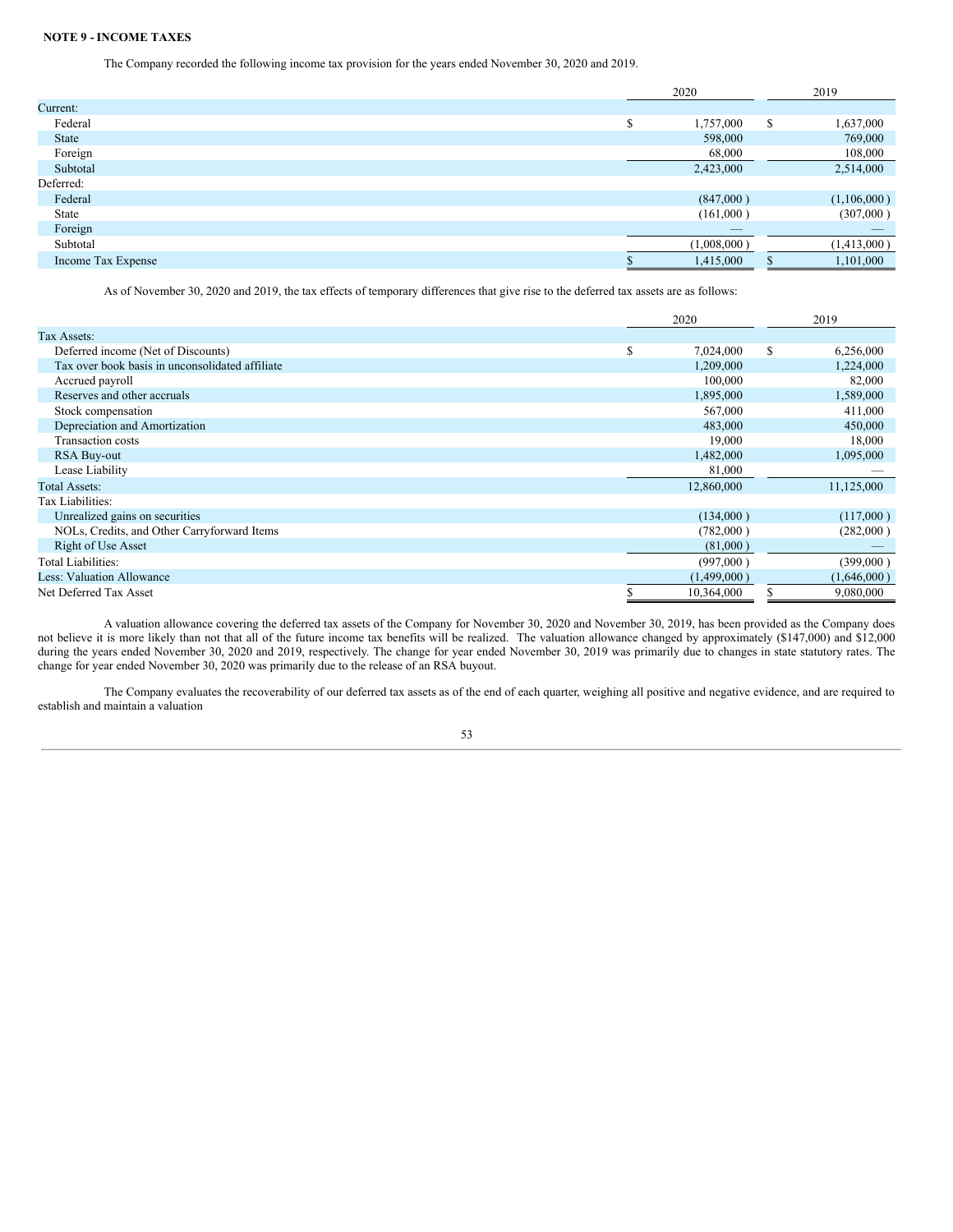allowance for these assets if we determine that it is more likely than not that some or all of the deferred tax assets will not be realized. The weight given to the evidence is commensurate with the extent to which the evidence can be objectively verified. If negative evidence exists, positive evidence is necessary to support a conclusion that a valuation allowance is not needed.

A reconciliation of the income tax provision with the amount of tax computed by applying the federal statutory rate to pretax income follows:

|                                | For the Years Ended November 30 |        |            |        |  |
|--------------------------------|---------------------------------|--------|------------|--------|--|
|                                | 2020                            | $\%$   | 2019       | $\%$   |  |
| Tax at Federal Statutory Rate  | 1,061,885                       | 21.00  | 733,198    | 21.00  |  |
| State Income Tax Effect        | 282,514                         | 5.59   | 220,527    | 6.32   |  |
| Change in Valuation Allowance  | (147, 528)                      | (2.92) | 12,158     | 0.35   |  |
| Tax Compensation Differences   | 6.870                           | 0.14   | 26,330     | 0.75   |  |
| <b>Permanent Disallowances</b> | 55,372                          | 1.10   | 76,775     | 2.20   |  |
| Deferred Repricing             | 80,692                          | 1.60   | 12,375     | 0.35   |  |
| Other                          | 74,922                          | 1.47   | 19.278     | (0.10) |  |
| Foreign tax credits            | (68, 102)                       | (1.35) | (108, 150) | (3.10) |  |
| Foreign tax withholding        | 68,102                          | 1.35   | 108,150    | 3.10   |  |
| Total income taxes             | 1,414,727                       | 27.98  | 1.100.641  | 30.87  |  |

The Company adopted the accounting standard for uncertain tax positions, ASC 740-10, on December 1, 2007. As required by the standard, the Company recognizes the financial statement benefit of a tax position only after determining that the relevant tax authority would more likely than not sustain the position following an audit. For tax positions meeting the more likely than not threshold, the amount recognized in the financial statements is the largest benefit that has a greater than 50 percent likelihood of being realized upon ultimate settlement with the relevant tax authority. Increases or decreases to the unrecognized tax benefits could result from management's belief that a position can or cannot be sustained upon examination based on subsequent information or potential lapse of the applicable statute of limitation for certain tax positions.

There was approximately \$1,877,000 and \$2,801,000 of U.S. income taxes paid for fiscal years ended November 30, 2020 and November 30, 2019, respectively.

The Company or one of its subsidiaries files income tax returns in the U.S. federal jurisdiction, and various state jurisdictions. The table below summarizes the open tax years and ongoing tax examinations in major jurisdictions as of November 30, 2020:

| $\cdots$<br>Jurisdiction                     | Y ears<br>Tax<br><b>J</b> ner | Examinations in Process |
|----------------------------------------------|-------------------------------|-------------------------|
| Jnited.<br>Federal Income Tax<br>States      | 2017<br>2019<br>-             | N/A                     |
| <b>States</b><br>States<br>Jnited<br>v arıou | 201<br>2019<br>$\sim$ $\sim$  | N/A                     |

# **NOTE 10 - STOCKHOLDERS' EQUITY**

## **Common Stock Issuances**

During the year ended November 30, 2020, the Company issued 20,000 common shares to option holders who exercised options for \$41,000. During the year ended November 30, 2019, the Company issued 2,500 common shares to option holders who exercised options for \$5,700.

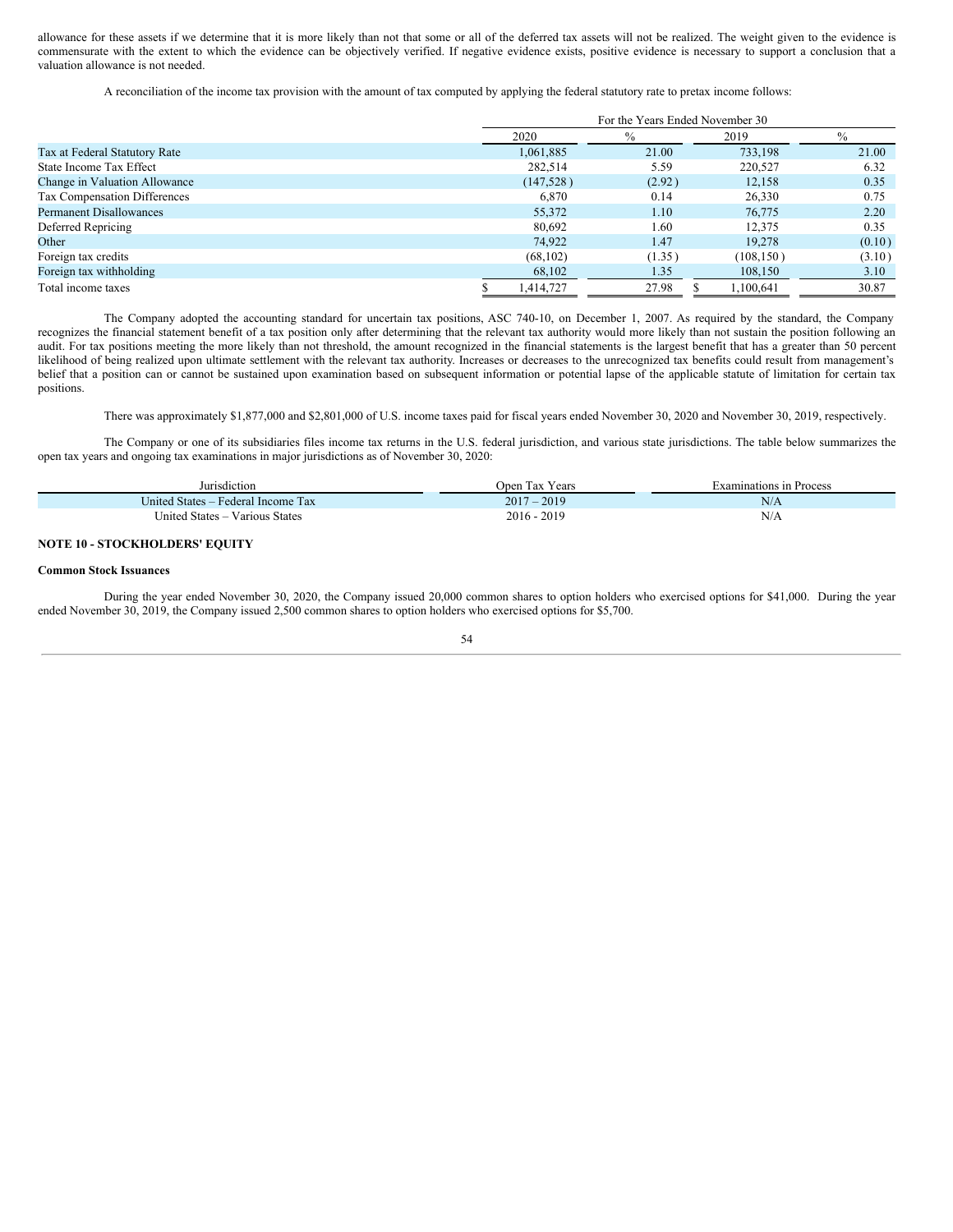## **Employee Stock Incentive Plan**

The Company maintains the 2006 Stock Incentive Plan (the "2006 Plan") under which it has reserved 1,000,000 shares of the Company's common stock for issuance pursuant to stock options, restricted stock, stock-appreciation rights (commonly referred to as "SARs") and stock awards (i.e. performance options to purchase shares and performance units). As of November 30, 2020, and November 30, 2019, there were 305,000 and 325,000 options issued, but not yet exercised, under the 2006 Plan, respectively. As of November 30, 2020, there were 0 shares available for future issuance under the 2006 Plan.

The Company maintains the 2012 Equity Incentive Plan (the "2012 Plan") which became effective December 1, 2011 as approved by the Board of Directors and approved by the stockholders at the 2012 Annual Meeting on July 10, 2012. The 2012 Plan originally reserved 1,500,000 shares of the Company's common stock for issuance pursuant to stock options, restricted stock, SARs, and other stock awards (i.e. performance shares and performance units). In May 2012, the Board of Directors approved an amendment to the 2012 Plan to increase the number of shares of the Company's common stock reserved for issuance to 2,500,000 shares. In October 2019, the Board of Directors approved amendments to the plan, subject to ratification by the stockholders, which occurred at the Company's 2019 Annual Meeting of Stockholders on November 21, 2019. As of November 30, 2020, there were 868,443 service-based options issued, 129,729 service-based restricted common shares granted, 530,851 performance-based and 116,218 market-based restricted common shares granted under the 2012 Plan. As of November 30, 2019, there were 763,274 service-based options issued, 129,729 service-based restricted common shares granted, 530,851 performance-based and 116,218 market-based restricted common shares granted under the 2012 Plan. As of November 30, 2020, there were 562,310 shares available for future issuance under the 2012 Plan.

The Company granted 1,500 options to an optionee during the second fiscal quarter of 2019 as approved by the Board of Directors. These options were not issued under either the 2006 or 2012 Plan.

#### *Service-based vesting condition options*

The fair value of each option award is estimated on the date of the grant using the Black-Scholes valuation model that uses the assumptions noted in the following table. Expected volatility is based on the historical volatility of the Company's stock over the most recent period commensurate with the expected life of the Company's stock options. The Company uses historical data to estimate option exercise and employee termination within the valuation model. The risk-free rate for periods within the contractual life of the option is based on the U.S. Treasury yield curve in effect at the time of grant. The expected term of options granted to employees is based upon historical exercise data. Expected dividends are based on the historical trend of the Company not issuing dividends.

There were 105,169 and 143,409 options granted during the twelve months ended November 30, 2020 and November 30, 2019, respectively.

Variables used to determine the fair value of the options granted for the years ended November 30, 2020 and November 30, 2019 are as follows:

|                          | 2020      | 2019      |
|--------------------------|-----------|-----------|
| Weighted average values: |           |           |
| Expected dividends       | 0%        | 0%        |
| Expected volatility      | 59.32%    | 64.02%    |
| Risk free interest rate  | 1.12%     | 1.55%     |
| Expected life            | 7.9 years | 8.4 years |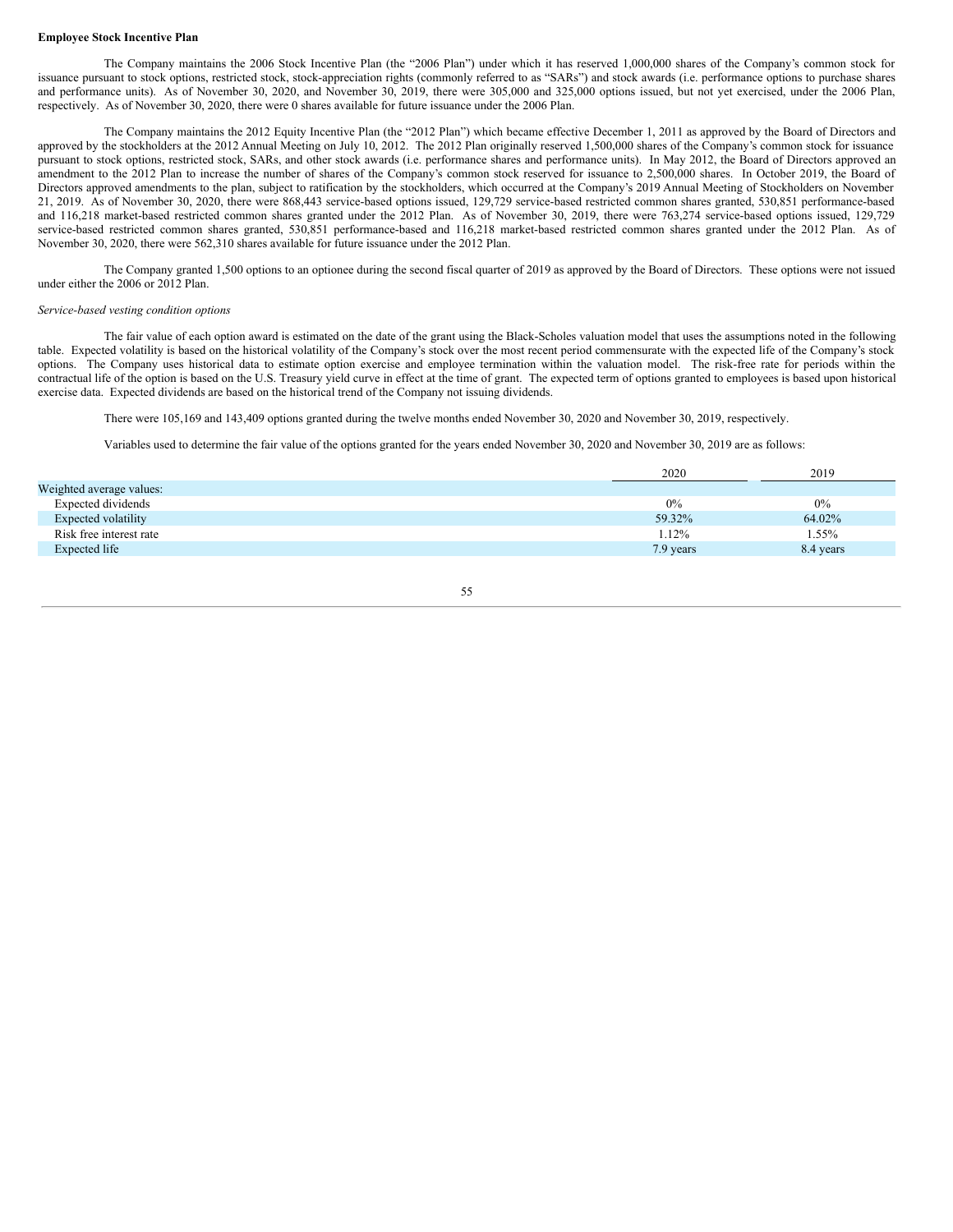Stock option activity for options with only service-based vesting conditions for the year ended November 30, 2020, was as follows:

|                                  |           |               |                          | Weighted    |   |           |  |
|----------------------------------|-----------|---------------|--------------------------|-------------|---|-----------|--|
|                                  |           |               |                          | Average     |   |           |  |
|                                  |           |               | Weighted                 | Remaining   |   |           |  |
|                                  |           |               | Average                  | Contractual |   | Aggregate |  |
|                                  |           |               | Exercise                 | Term        |   | Intrinsic |  |
|                                  | Options   |               | Price                    | (Years)     |   | Value     |  |
| Outstanding at November 30, 2019 |           |               |                          |             |   |           |  |
|                                  | 1,089,774 | <sup>\$</sup> | 3.30                     | 3.91        | S | 4,648,111 |  |
| Granted                          | 105,169   |               | 7.73                     |             |   | 10,866    |  |
| Exercised                        | (20,000)  |               | 2.05                     |             |   | 102,800   |  |
| Expired/forfeited                | _         |               | $\overline{\phantom{a}}$ |             |   |           |  |
| Outstanding at November 30, 2020 | 1,174,943 | \$            | 3.72                     | 3.42        |   | 4,502,324 |  |
| Exercisable at November 30, 2020 | 1,081,563 | S             | 3.37                     | 3.01        |   | 4,494,532 |  |

The weighted average grant date fair value of options granted during the years ended November 30, 2020 and November 30, 2019 was \$4.66 and \$5.02, respectively.

The aggregate intrinsic value represents the total value of the difference between the Company's closing stock price on the last trading day of the period and the exercise price of the options, multiplied by the number of in-the-money stock options that would have been received by the option holders had all option holders exercised their options on either November 30, 2020 or November 30, 2019, as applicable. The intrinsic value of the Company's stock options changes based on the closing price of the Company's stock.

Significant option groups outstanding and exercisable at November 30, 2020 and related price and contractual life information are as follows:

|                          | Outstanding |             |                     | Exercisable |             |     |          |
|--------------------------|-------------|-------------|---------------------|-------------|-------------|-----|----------|
|                          |             | Weighted    |                     |             |             |     |          |
|                          |             | Average     |                     |             |             |     |          |
|                          |             | Remaining   |                     | Weighted    |             |     | Weighted |
|                          |             | Contractual | Average<br>Exercise |             |             |     | Average  |
|                          |             | Life        |                     |             |             |     | Exercise |
| Range of Exercise Prices | Outstanding | (Years)     |                     | Price       | Outstanding |     | Price    |
| \$1.01 to \$2.00         | 422,500     | 1.09        |                     | 1.73        | 422,500     | \$. | 1.73     |
| \$2.01 to \$3.00         | 245,000     | 1.10        | c                   | 2.78        | 245,000     | S   | 2.78     |
| \$3.01 to \$4.00         | 204,729     | 5.23        | \$                  | 3.14        | 204,729     | \$  | 3.14     |
| \$6.01 to \$7.00         | 3,833       | 5.59        | $\triangle$         | 6.52        | 2,944       | S   | 6.51     |
| \$7.01 to \$8.00         | 291.881     | 7.38        |                     | 7.64        | 206,040     | \$  | 7.62     |
| \$9.01 to \$10.00        | 7,000       | 6.69        |                     | 9.10        | 350         | \$  | 9.10     |
|                          | 1,174,943   | 3.42        | \$                  | 3.72        | 1,081,563   | \$  | 3.37     |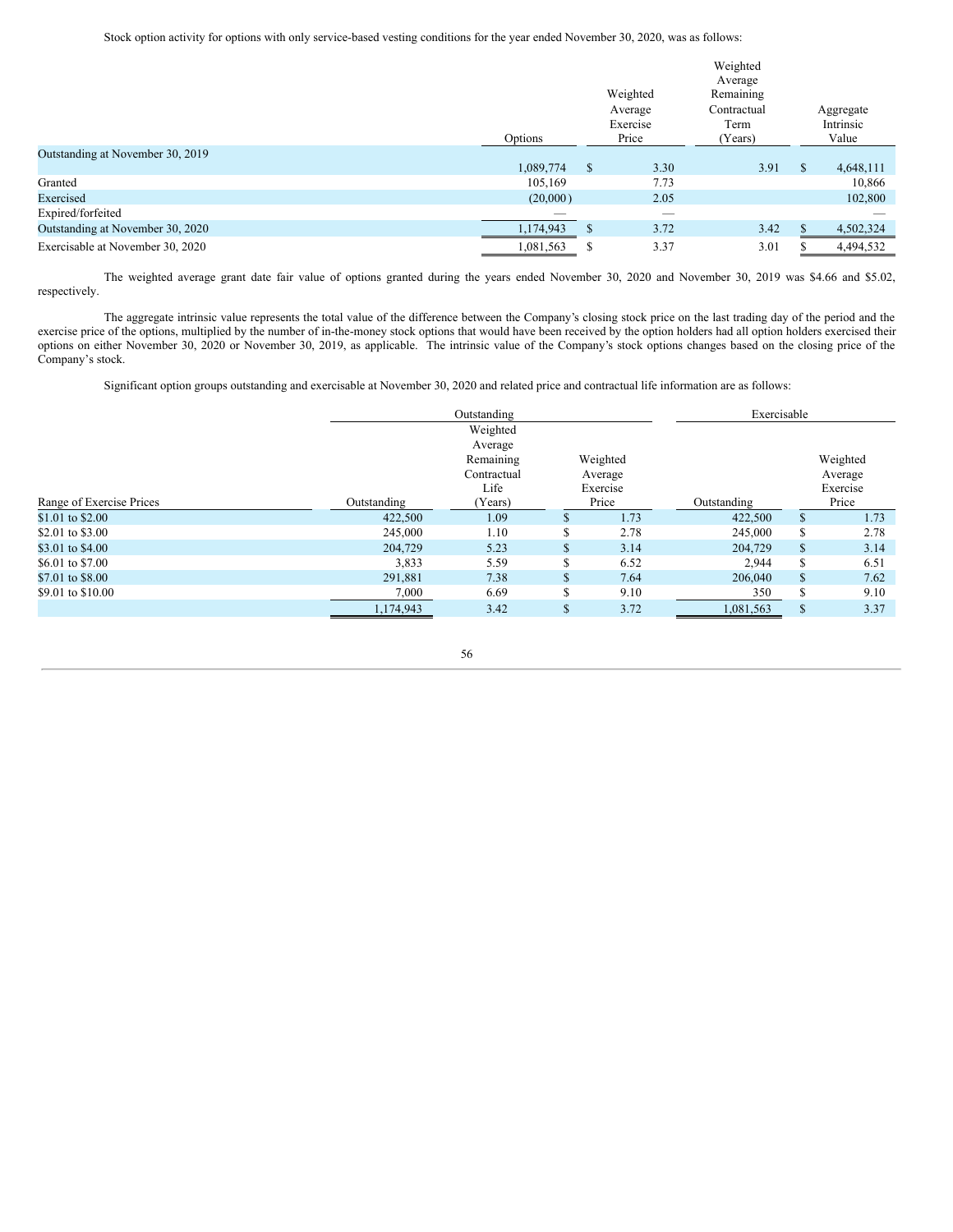A summary of the status of the Company's non-vested options as of November 30, 2020, and changes during the fiscal year then ended, is presented below:

|                                 | Options   | Weighted<br>Average<br>Grant-Date<br>Fair Value |
|---------------------------------|-----------|-------------------------------------------------|
| Non-vested at November 30, 2019 | 125,234   | 4.70                                            |
| Granted                         | 105,169   | 4.66                                            |
| Vested                          | (137,023) | 4.70                                            |
| Forfeited                       | $-$       | $\overline{\phantom{a}}$                        |
| Non-vested at November 30, 2020 | 93,380    | 4.65                                            |

As of November 30, 2020, there was approximately \$352,000 of total unrecognized compensation cost related to non-vested share-based compensation arrangements granted under the 2006 Plan and the 2012 Plan. The cost is expected to be recognized over a weighted-average period of 2.12 years as of November 30, 2020. The total fair value of options vested during the fiscal year ended November 30, 2020 was approximately \$644,000.

During the second fiscal quarter of 2018, the Company entered into Amended and Restated Employment Agreements ("2018 Employment Agreements") with each of the Company's Co-CEOs. Per the Employment Agreements, each of the Co-CEOs is to receive base grant equity awards in the form of qualified stock options of the Company's common stock. As of December 20, 2019, David Portnoy and Mark Portnoy were granted 23,636 and 20,000 stock options of the Company's common stock, respectively. The options were issued under the Company's 2012 Stock Plan and will vest 1/3 upon grant, 1/3 on December 1, 2020 and the remaining 1/3 on November 30, 2021. The fair value of the options that vested through the twelve months ended November 30, 2020 was approximately \$119,000 and is reflected as selling, general and administrative expenses in the accompanying consolidated statement of comprehensive income. As of November 30, 2020, there was approximately \$101,000 of total unrecognized compensation cost related to the non-vested options of common stock and these will continue to vest as notated above and per the 2018 Employment Agreements through November 30, 2021.

## *Performance and market-based vesting condition options*

Per the 2018 Employment Agreements, based upon certain performance criteria, the Company shall grant David Portnoy and Mark Portnoy a percentage of up to 47,273 and 40,000, respectively, of qualified stock options of the Company's common stock. For market-based vesting condition options, accounting principles do not require that the market condition be met in order for the compensation cost to be recognized. Fair value of these options has been determined using a Monte Carlo valuation approach. During fiscal 2019, 15,756 of qualified stock options were forfeited as certain market conditions were not met by the end of the requisite service period. The fair value of these options as of November 30, 2019 was approximately \$182,000 and is reflected as selling, general and administrative expenses in the accompanying consolidated statement of comprehensive income. There were no market-based vesting condition options for the twelve months ended November 30, 2020. For performance-based vesting condition options, the Company estimates the fair value of qualified stock options that met certain performance targets by the end of the fiscal 2018 requisite service period using a Black-Scholes valuation model. As of November 30, 2019, the Company granted David Portnoy and Mark Portnoy 26,243 and 22,222, respectively, of non-qualified stock options of the Company's common stock based upon certain performance criteria met by the end of the fiscal 2018 service period and per the 2018 Employment Agreements. These options were issued under the Company's 2012 Stock Plan and will vest 1/3 upon date of grant, 1/3 on December 1, 2019 and 1/3 on November 30, 2020. The fair value of these options as of November 30, 2020 was approximately \$172,000 and is reflected as selling, general and administrative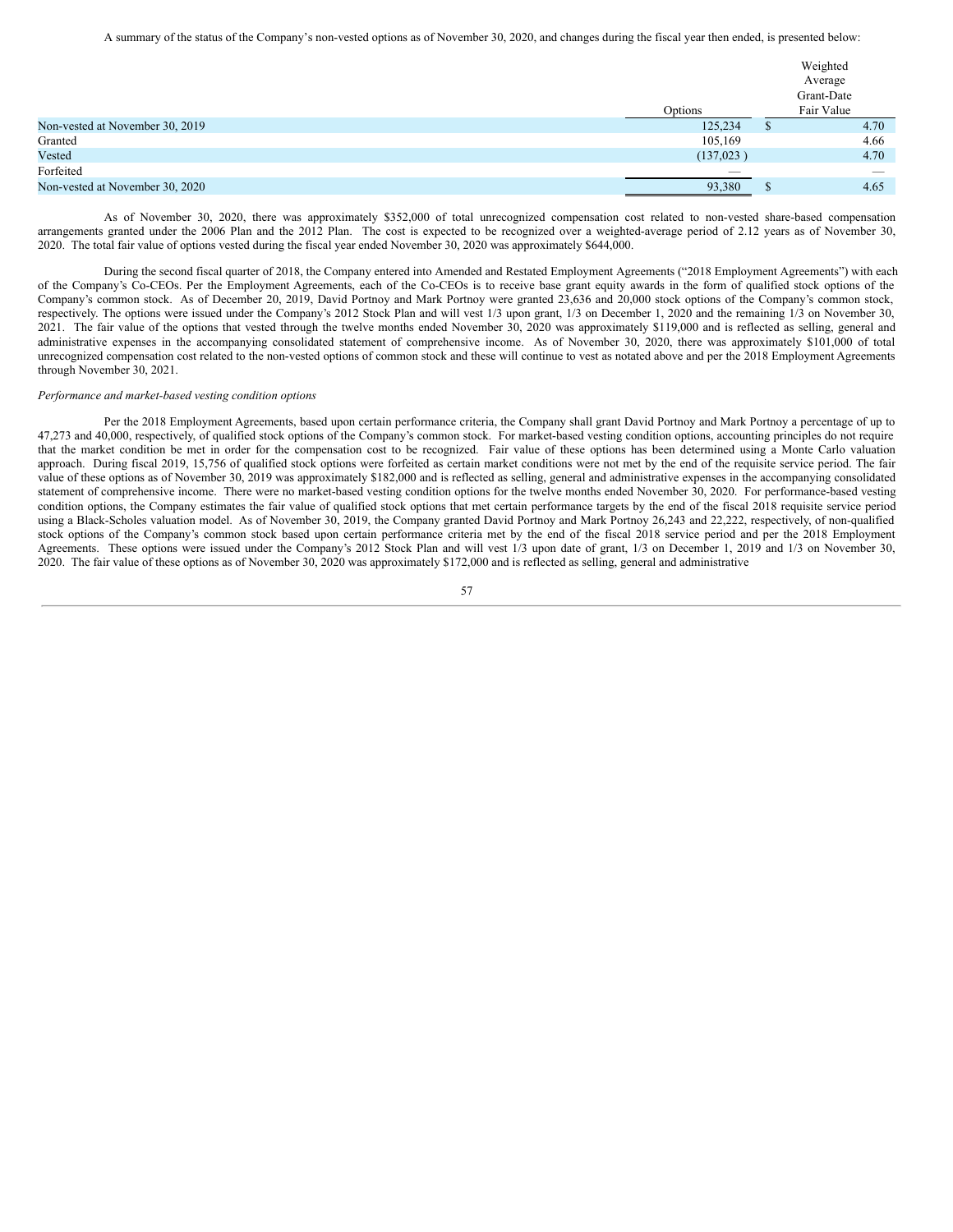expenses in the accompanying consolidated statements of comprehensive income. As of November 30, 2020, there was approximately \$0 of total unrecognized compensation cost related to the non-vested options of common stock.

On May 18, 2018, the Company entered into an Amendment Agreement (the "Amendment Agreement"), effective December 1, 2017, amending certain terms of Oleg Mikulinsky's Employment Agreement dated March 5, 2012, as previously amended. Per the Amendment Agreement, based upon certain performance criteria, the Company shall grant Oleg Mikulinsky a percentage of up to 8,000 of qualified stock options of the Company's common stock. For market-based vesting condition options, accounting principles do not require that the market condition be met in order for the compensation cost to be recognized. Fair value of these options has been determined using a Monte Carlo valuation approach. During fiscal 2019, 2,666 of qualified stock options were forfeited as certain market conditions were not met by the end of the requisite service period. The fair value of these options as of November 30, 2019 was approximately \$19,200 and is reflected as selling, general and administrative expenses in the accompanying consolidated statement of comprehensive income. There were no market-based vesting condition options for the twelve months ended November 30, 2020. For performance-based vesting condition options, the Company estimated the fair value of the qualified stock options that met certain performance targets by the end of the fiscal 2018 requisite service period using a Black-Scholes valuation model. As of September 4, 2019, the Company granted Oleg Mikulinsky 4,444 of qualified stock options of the Company's common stock based upon certain performance criteria met by the end of the fiscal 2018 service period and the per the Amendment Agreement. These options were issued under the Company's 2012 Stock Plan and will vest 1/3 upon date of grant, 1/3 on December 1, 2019 and 1/3 on November 30, 2020. The fair value of these options as of November 30, 2020 was approximately \$15,000 and is reflected as selling, general and administrative expenses in the accompanying consolidated statements of comprehensive income. As of February 27, 2020, the Company granted Oleg Mikulinsky 1,333 of qualified stock options of the Company's common stock based upon certain performance criteria met by the end of the fiscal 2019 service period and per the Amendment Agreement. These options were issued under the Company's 2012 Stock Plan and will vest 1/3 upon date of grant, 1/3 on December 1, 2020 and 1/3 on November 30, 2021. The fair value of these options as of November 30, 2020 was \$2,600 and is reflected as selling, general and administrative expenses in the accompanying consolidated statement of comprehensive income. As of November 30, 2020, there was approximately \$3,000 of total unrecognized compensation cost related to the non-vested options of common stock.

#### *Restricted common shares*

Based upon performance measures being attained during prior fiscal years, David Portnoy and Mark Portnoy earned 304,946 and 265,172 shares of common stock, respectively, pursuant to their employment agreements, as amended. Pursuant to the terms of the Employment Agreements, the Co-CEOs each opted to receive a lump sum cash payment in lieu of 30,000 shares of earned common stock which amounted to approximately \$444,000 each paid in fiscal 2018. For the fiscal year ended November 30, 2019, David Portnoy and Mark Portnoy surrendered 157,472 and 134,977 common shares, respectively, for cash which amounted to \$534,917 and \$457,327, respectively, in 2019, in conjunction with shareholder approval of the Company's incentive Plans.

Based upon performance measures being attained during prior fiscal years, Oleg Mikulinsky was granted 34,349 shares of common stock pursuant to his employment agreement, as amended.

## **NOTE 11 - LICENSE AGREEMENTS**

The Company enters into two types of licensing agreements and in both types, the Company earns revenue on the initial license fees. Under the technology agreements, the Company earns processing and storage royalties from the affiliates that process in their own facility. Under the marketing agreements, the Company earns processing and storage revenues from affiliates that store specimens in the Company's facility in Oldsmar, Florida.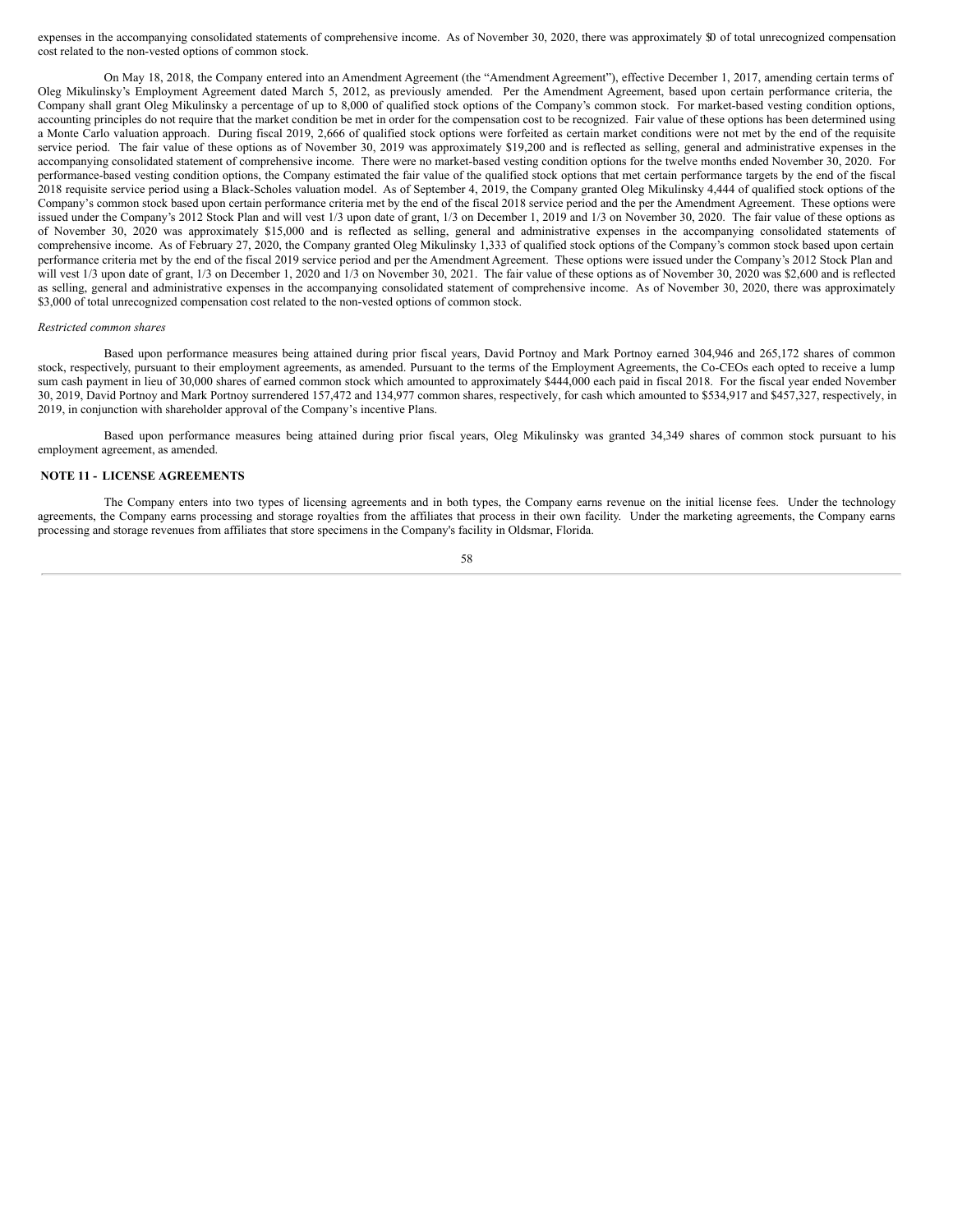## **Technology Agreements**

The Company has entered into a definitive License and Royalty Agreement with LifeCell International Private Limited, formerly Asia Cryo-Cell Private Limited, ("LifeCell") to establish and market its umbilical cord blood and menstrual stem cell programs in India.

Per the License and Royalty Agreement with LifeCell, there is a \$1,000,000 cap on the amount of royalties due to the Company per year and a \$10,000,000 cap on the amount of royalties due to the Company for the term of the License and Royalty Agreement. The cap(s) are calculated based on LifeCell's fiscal year end, March 31 st. As of the end of the Company's fiscal year ended November 30, 2020, the Company had reached the \$10,000,000 cap and recorded the remaining \$629,702 due. As of the end of the Company's fiscal year ended November 30, 2019, LifeCell had reached the \$1,000,000 cap. Since inception of the License and Royalty Agreement, the Company has recorded \$10,000,000 in royalty income due under the terms of the License and Royalty Agreement, of which, LifeCell has paid the Company \$8,900,000 as of November 30, 2020. The balance of \$1,100,000 is reflected as Accounts Receivable on the accompanying consolidated balance sheets.

The following table details the processing and storage royalties earned for the technology agreements for fiscal years 2020 and 2019. The initial license fees and processing and storage royalties are reflected in licensee income in the accompanying consolidated statements of comprehensive income.

|       | For the years ended November 30, |            |         |                          |            |          |
|-------|----------------------------------|------------|---------|--------------------------|------------|----------|
|       |                                  | 2020       |         |                          | 2019       |          |
|       |                                  | Processing |         |                          | Processing |          |
|       |                                  | and        |         |                          | and        |          |
|       | License                          | Storage    |         | License                  | Storage    |          |
|       | Fee                              | Rovalties  | Total   | Fee                      | Rovalties  | Total    |
| India | $\overline{\phantom{0}}$         | 629,702    | 629,702 | -                        | 1,000,000  | ,000,000 |
| Total | $\overline{\phantom{0}}$         | 629.702    | 629,702 | $\overline{\phantom{0}}$ | 1.000.000  | .000.000 |

## **Marketing Agreements**

The Company has definitive license agreements to market the Company's umbilical cord blood stem cell programs in Costa Rica, El Salvador, Guatemala, Honduras, Nicaragua, Panama and Pakistan.

# **NOTE 12 – COMMITMENTS AND CONTINGENCIES**

## **Employment Agreements**

The Company has employment agreements in place for certain members of management. These employment agreements which include severance arrangements, are for periods ranging from one to two years and contain certain provisions for severance payments in the event of termination or change of control.

# **Leases**

The Company entered into a ten-year lease in April 2004 for its 17,600-square foot cGMP/cGTP compliant corporate headquarters in Oldsmar, Florida. This facility contains the Company's executive offices, its conference and training center, its laboratory processing and cryogenic storage facility and its scientific offices. In July 2018, the Company extended the main lease through December 31, 2021 for the 17,600 square foot space.

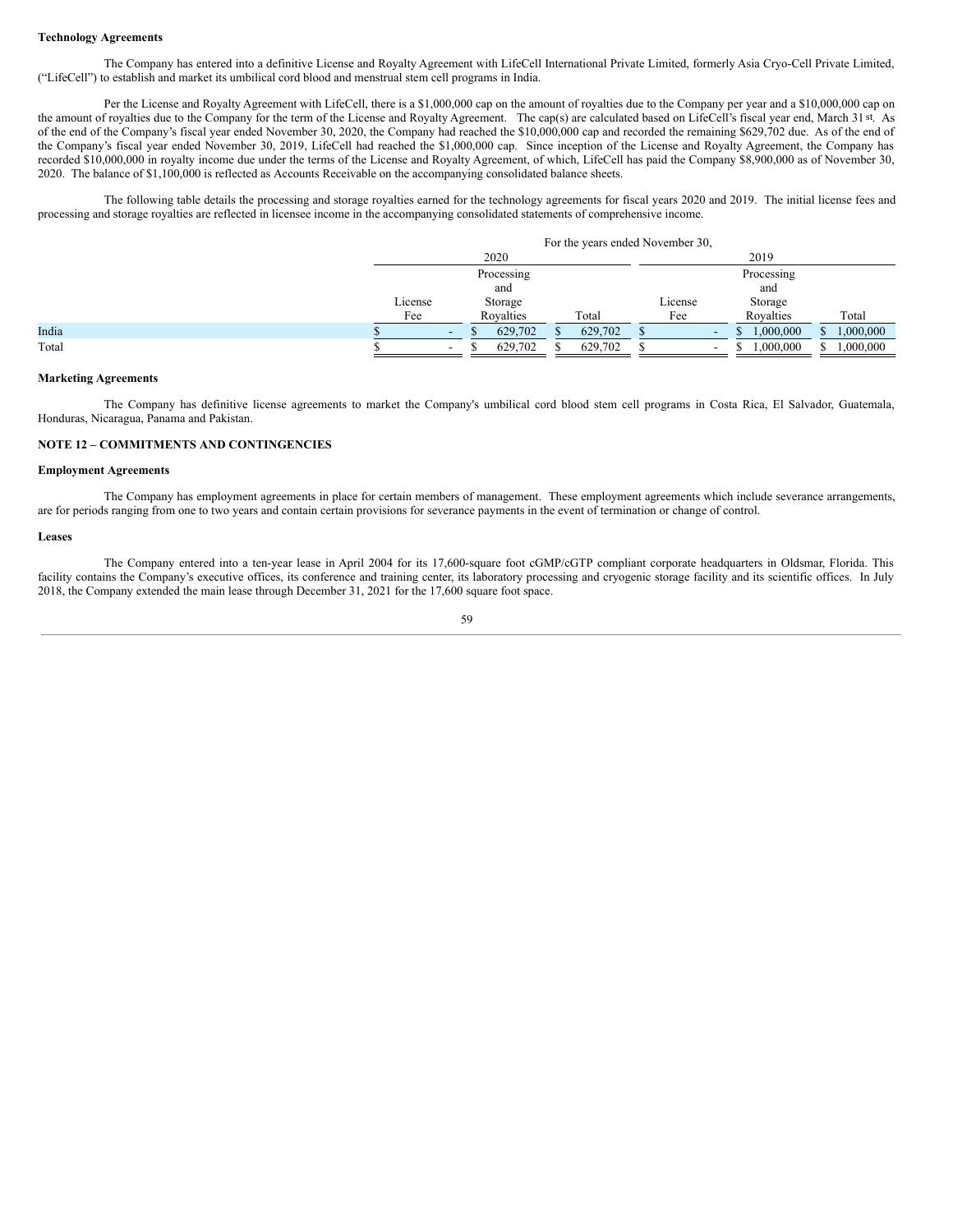The Company entered into a one-year lease in November 2013 for an additional800 square feet of office space in Miami, Florida for annual rent of approximately \$38,000. The lease commenced during December 2013. In December 2016, the Company extended the lease through December 31, 2019.

Rent charged to operations was \$318,587 and \$322,984 for the fiscal years ended November 30, 2020 and 2019, respectively, and is included in cost of sales and selling, general and administrative expenses in the consolidated statements of comprehensive income.

The future minimum rental payments under the current operating lease are as follows:

| Fiscal<br>$\sim$ $\sim$<br>---<br>. Year Ending November<br>. эu. | Rem              |
|-------------------------------------------------------------------|------------------|
| 2021                                                              | 028<br>224,920   |
| 2022                                                              | $4\Delta$<br>10. |

On January 11, 2021, subsequent to the balance sheet date, the Company extended the main lease through December 31, 2024 for the 17,600 square foot space.

# **Legal Proceedings**

On December 3, 2015, a complaint styled Gary T. Brotherson, M.D., et al. v. Cryo-Cell International, Inc., Case No. 15-007461-CI, Circuit Court, Sixth Judicial Circuit, Pinellas County, Florida, was served on the Company, naming it as defendant and alleging, among other things, that the Company breached certain agreements with plaintiffs and seeking damages in excess of \$15,000, the jurisdictional amount of the court in which the action is pending. On January 12, 2016, the Company served its answer, affirmative defenses, and counterclaim against the plaintiffs.

On August 31, 2020 (the "Effective Date"), Cryo-Cell International, Inc. (the "Company") entered into a Termination Agreement ("Termination Agreement") with the Erie Group (the "Erie Group"), pursuant to which all such parties terminated all of their respective rights, duties, obligations, options, and liabilities to each other arising out of or related to the Cryo-Cell International, Inc. Space and Time Sharing (SATS) Lease Agreement, Addendum thereto, Addition to such Addendum, and Amendment to the Cryo-Cell International, Inc. Space and Time Sharing (SATS) Lease Agreement among the Company and the Erie Group (collectively, the "SATS Agreement"). Additionally, pursuant to the terms of the Termination Agreement, the Company made a payment of \$1,939,748 on the Effective Date and the parties released each other from all claims related to the SATS Agreement and to dismiss with prejudice to the complaint referenced above, styled Gary T. Brotherson, M.D., et al. v. Cryo-Cell International, Inc., Case No. 15-007461-CI, Circuit Court, Sixth Judicial Circuit, Pinellas County, Florida, was served on the Company. Pursuant to the terms of the Agreement, the Erie Group will no longer have the rights to share in a portion of the Company's storage revenues derived from specimens which originated in the state of Illinois and its five contiguous states (See Note 14).

In addition, from time to time the Company is subject to proceedings, lawsuits, contract disputes and other claims in the normal course of its business. The Company believes that the ultimate resolution of current matters should not have a material adverse effect on the Company's business, consolidated financial position or results of operations. It is possible, however, that there could be an unfavorable ultimate outcome for or resolution of any such claim, which could be material to the Company's results of operations for a particular quarterly reporting period. Litigation is inherently uncertain and there can be no assurance that the Company will prevail. The Company does not include an estimate of legal fees and other related defense costs in its estimate of loss contingencies.

# **NOTE 13 - RETIREMENT PLAN**

The Company maintains a 401(k)-retirement plan (the "401(k) Plan"), which allows eligible employees to defer up to 15% of their eligible compensation. In fiscal 2008, the Company implemented an

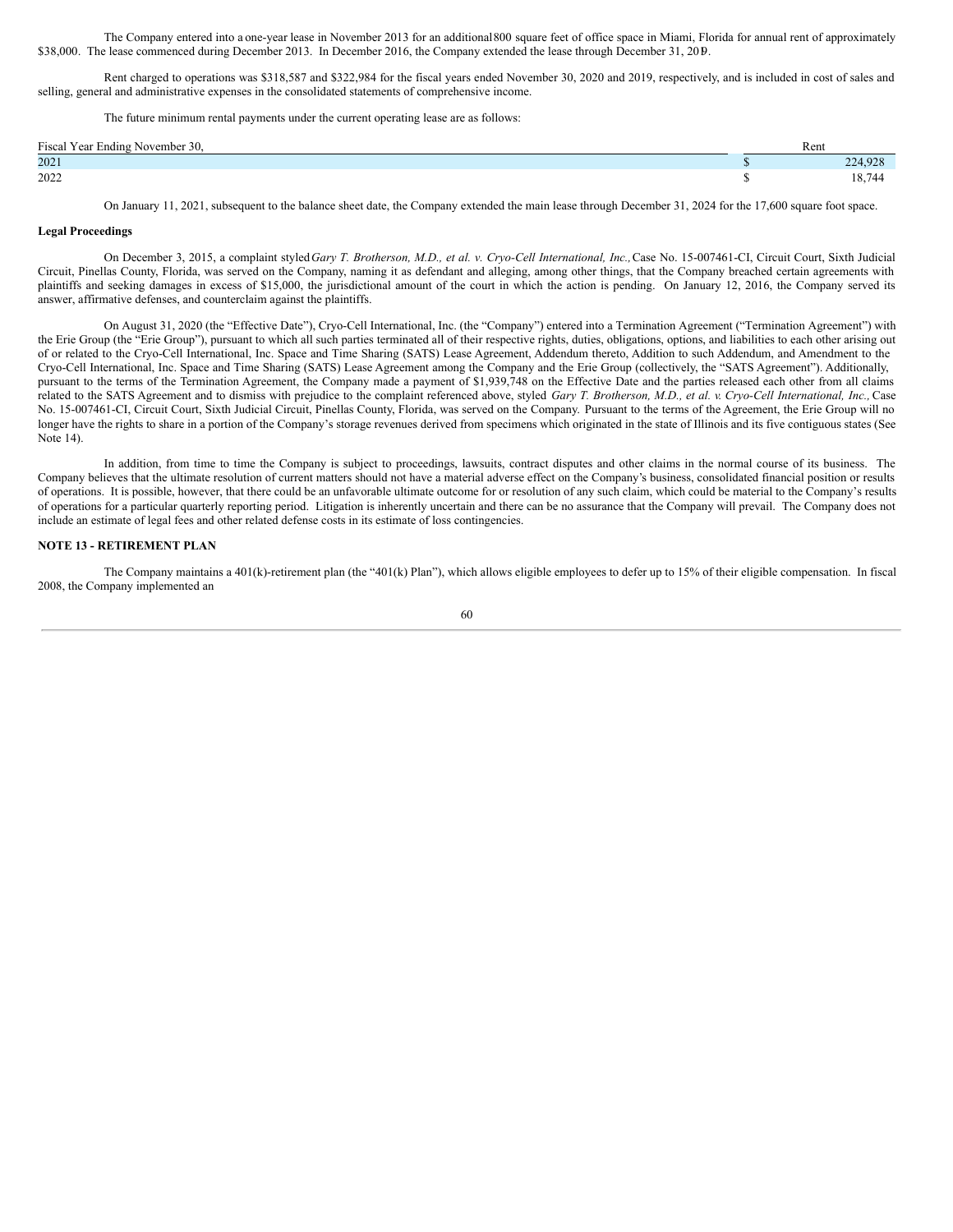employer match up to certain limits. In fiscal 2010, the Company implemented a Safe Harbor provision with matching contributions up to certain limits. For the years ended November 30, 2020 and November 30, 2019, the Company made matching contributions of approximately \$179,000 and \$205,000, respectively, to the 401(k) Plan.

# **NOTE 14 - REVENUE SHARING AGREEMENTS ("RSAs")**

*Florida*. On February 9, 1999, the previous agreements with the Company's Arizona Revenue Sharing investors were modified and replaced by a RSA for the state of Florida for a price of \$1,000,000. During fiscal 2016, 50% of the RSA for the state of Florida was repurchased by the Company. The revenue sharing agreement applies to net storage revenues originating from specimens from within the state of Florida. The revenue sharing agreement entitles the investors to revenues of up to a maximum of 33,000 storage spaces.

*Texas*. On May 31, 2001, the Company entered into an RSA with Red Rock Partners, an Arizona general partnership, entitling them to on-going shares in a portion of the Company's net storage revenue generated by specimens originating from within the state of Texas for a price of \$750,000. The investors are entitled to a 37.5% share of net storage revenues originating in the state of Texas to a maximum of 33,000 storage spaces. During fiscal 2008, Red Rock assigned 50% of their interest in the agreement to SCC Investments, Inc., an Arizona corporation. During fiscal year 2010, SCC Investments, Inc. assigned its interest to SCF Holdings, LLC, an Arizona limited liability company. During fiscal 2016, 50% of the RSA for the state of Texas was repurchased by the Company.

*Illinois*. In 1996, the Company signed agreements with a group of investors (the "Erie Group") entitling them to an on-going 50% share of the Company's 75% share of the annual storage fees ("net storage revenues") less a deduction for 50% of billing and collection expenses generated by specimens stored in the Illinois Masonic Medical Center for a price of \$1,000,000. The agreements were modified in 1998 to broaden the covered specimens to those originating in Illinois and its contiguous states and stored in Oldsmar, Florida for a maximum of up to 33,000 storage spaces.

The Company made total payments to all RSA holders of \$974,276 and \$832,587 for the fiscal years ended November 30, 2020 and 2019, respectively. The Company recorded an RSA accrual of \$762,573 and \$909,765 as of November 30, 2020 and 2019, respectively, related to interest owed to the RSA holders, which is included in accrued expenses. The Company also recorded interest expense of \$1,148,592 and \$944,060 for the fiscal years ended November 30, 2020 and 2019, respectively, which is reflected in interest expense on the accompanying consolidated statements of comprehensive income.

## *Cancellation of Revenue Sharing Agreements*

On August 31, 2020 (the "Effective Date"), the Company entered into a Termination Agreement ("Termination Agreement") with the Erie Group, pursuant to which all such parties terminated all of their respective rights, duties, obligations, options, and liabilities to each other arising out of or related to the Cryo-Cell International, Inc. Space and Time Sharing (SATS) Lease Agreement, Addendum thereto, Addition to such Addendum, and Amendment to the Cryo-Cell International, Inc. Space and Time Sharing (SATS) Lease Agreement among the Company and the Erie Group (collectively, the "SATS Agreement"). Additionally, pursuant to the terms of the Termination Agreement, the Company made a payment of \$1,939,748 on the Effective Date and the parties released each other from all claims related to the SATS Agreement and to dismiss with prejudice the previously disclosed complaint (See Note 12). Pursuant to the terms of the Agreement, the Erie Group will no longer have the rights to share in a portion of the Company's storage revenues derived from specimens which originated in the state of Illinois and its five contiguous states. The payment amount of \$1,939,748 was offset by the carrying amount of the long-term liability related to the SATS in the amount of \$550,000 and accrued expenses in the amount of \$279,100 to reflect the extinguishment of revenue sharing agreements in the amount of \$1,070,900 for the twelve months ended November 30, 2020.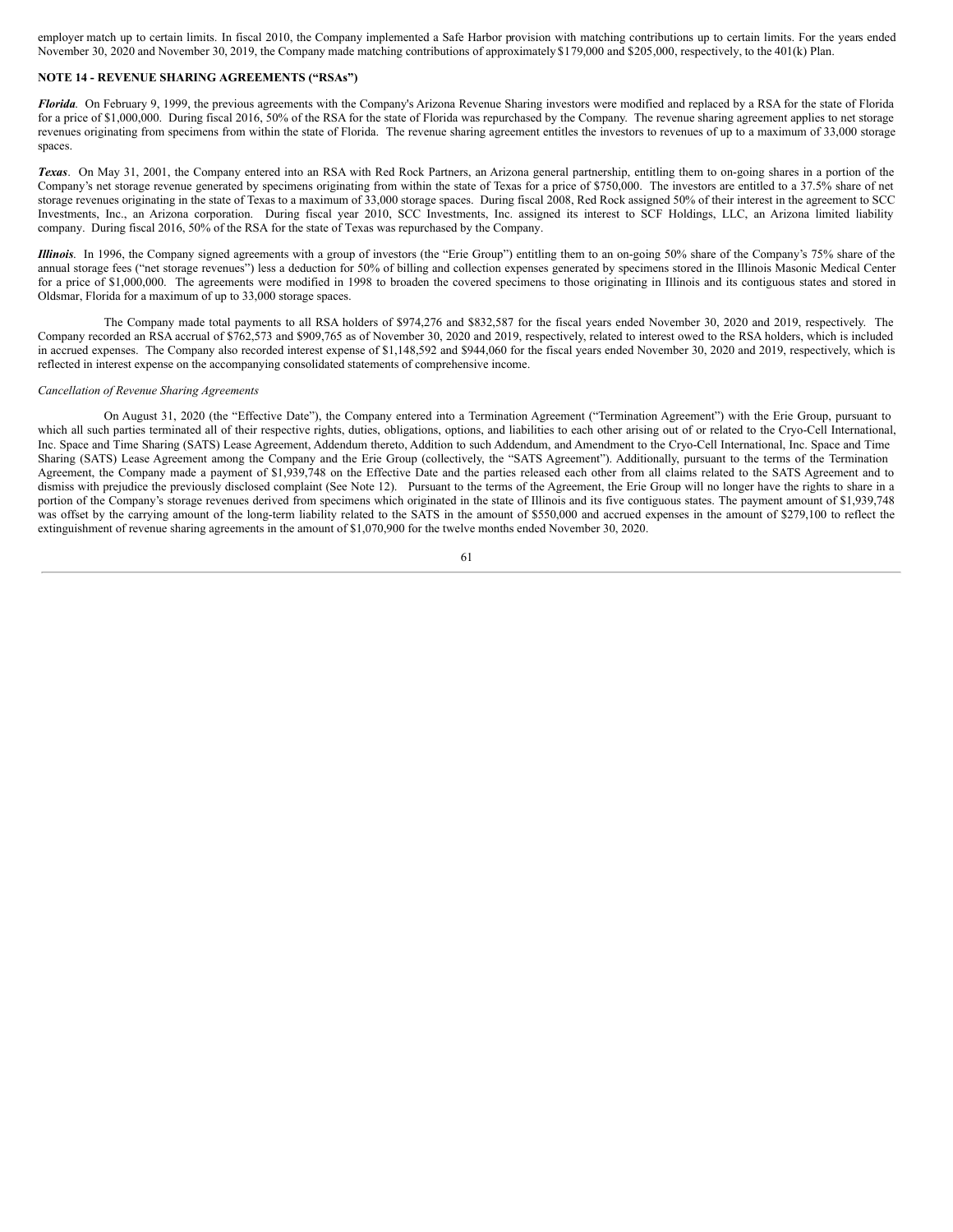# **NOTE 15 – SHARE REPURCHASE PLAN**

In December 2011, the Company's Board of Directors authorized management at its discretion to repurchase up to one million (1,000,000) shares of the Company's outstanding common stock. On June 6, 2012, the Board of Directors of the Company increased the number of shares of the Company's outstanding common stock that management is authorized to repurchase to up to three million (3,000,000). On April 8, 2015, the Board of Directors of the Company increased the number of shares of the Company's outstanding common stock that management is authorized to repurchase to up to six million (6,000,000) shares. On October 6, 2016, the Board of Directors of the Company increased the number of shares of the Company's outstanding common stock that management is authorized to repurchase to up to eight million (8,000,000) shares. The repurchases must be effectuated through open market purchases, privately negotiated block trades, unsolicited negotiated transactions, and/or pursuant to any trading plan that may be adopted in accordance with Rule 10b5-1 of the Securities and Exchange Commission or in such other manner as will comply with the provisions of the Securities Exchange Act of 1934.

As of November 30, 2020, the Company had repurchased an aggregate of 6,093,535 shares of the Company's common stock at an average price of \$3.37 per share through open market and privately negotiated transactions. The Company purchased 0 and 292,449 shares of the Company's common stock during the twelve months ended November 30, 2020 and November 30, 2019, respectively, at an average price of \$0.00 per share and \$3.39 per share, respectively.

In March 2018, the Company received notice that shares of the Company's common stock issued to certain executive officers pursuant to the Company's 2012 Stock Incentive Plan had purportedly been issued in excess of the shares reserved for issuance under the Plan. The Company established an independent committee of the Board of Directors to review this issue. After completing its investigation, the independent committee determined that certain restricted stock awards and certain performancebased awards were granted in violation of the 2012 Plan (See Note 10). The Company repurchased 292,449 shares that were surrendered.

The repurchased shares are held as treasury stock at cost and have been removed from common shares outstanding as of November 30, 2020 and November 30, 2019. As of November 30, 2020, and November 30, 2019, 6,093,535 and 6,093,535 shares, respectively, were held as treasury stock.

Subsequent to the balance sheet date, the Company has not repurchased any additional shares of the Company's common stock.

## **NOTE 16 - LEASES**

Effective December 1, 2019, the Company adopted ASU 2016-02, Leases (Topic 842), using the modified retrospective approach and utilizing the effective date as its date of initial application. As a result, prior periods are presented in accordance with the previous guidance in ASC 840, Leases ("ASC 840"). The Company has elected to apply the 'package of practical expedients' which allows the Company to not reassess i) whether existing or expired arrangements contain a lease, ii) the lease classification of existing or expired leases, or iii) whether previous initial direct costs would qualify for capitalization under the new lease standard.

At the inception of an arrangement, the Company determines whether the arrangement is or contains a lease based on the unique facts and circumstances present in the arrangement. Leases with a term greater than one year are recognized on the balance sheet as a right-of-use (ROU) assets and as short-term and long-term lease liabilities, as applicable. The Company does not have any financing leases.

Operating lease liabilities and their corresponding right-of-use assets are initially recorded based on the present value of lease payments over the expected remaining lease term. The interest rate implicit in lease contracts is typically not readily determinable. As a result, the Company utilizes its incremental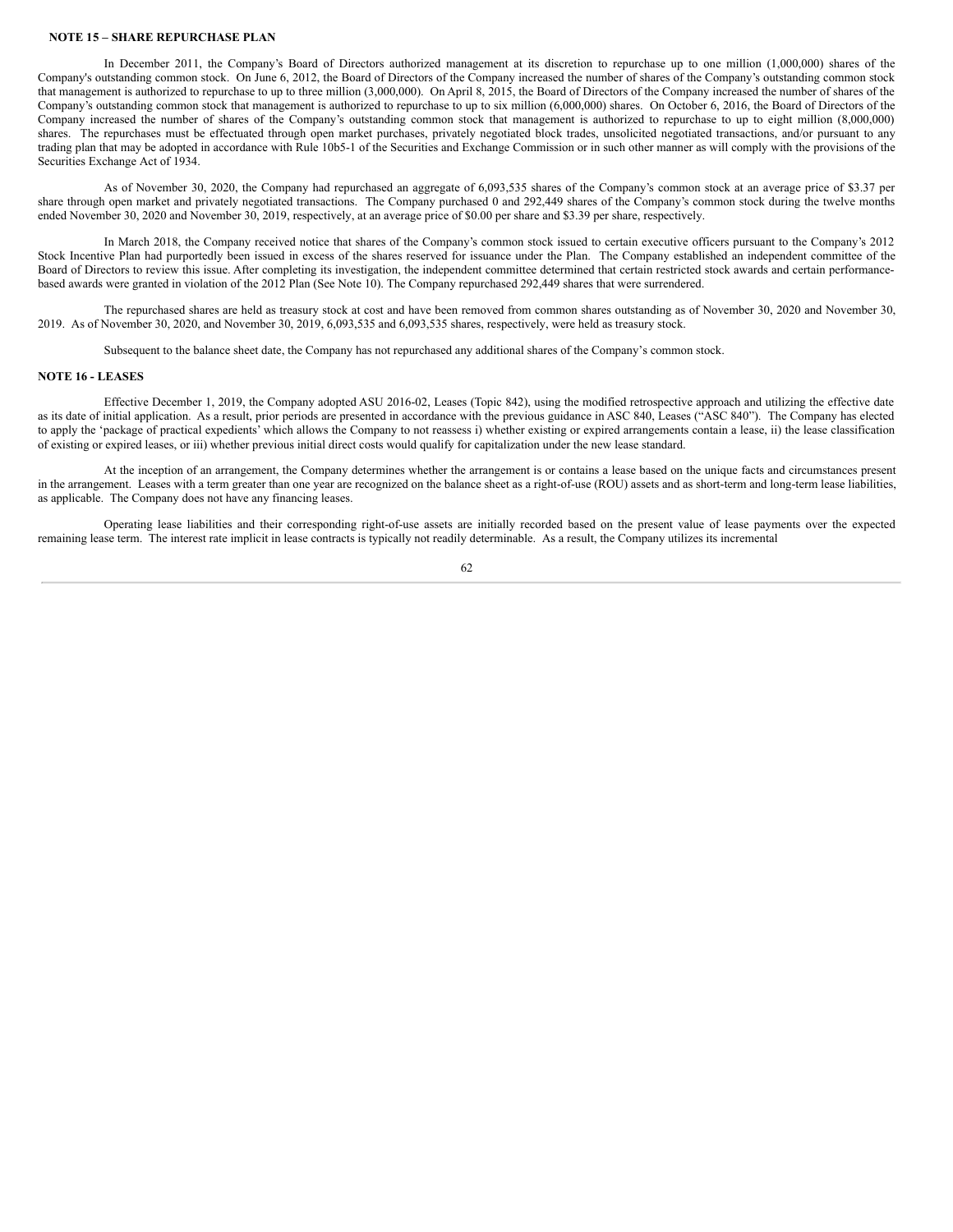borrowing rate to discount lease payments, which reflects the fixed rate at which the Company believes it could borrow on a collateralized basis the amount of the lease payments in the same currency, for a similar term, in a similar economic environment.

The Company has elected not to recognize leases with an original term of one year or less on the balance sheet. The Company typically only includes an initial lease term in its assessment of a lease arrangement. Options to renew a lease are not included in the Company's assessment unless there is reasonable certainty that the Company will renew.

The following table presents the right-of-use asset and short-term and long-term lease liabilities amounts recorded on the consolidated balance sheets as of November 30, 2020:

|                                                | November 30,<br>2020 |  |
|------------------------------------------------|----------------------|--|
| <b>Assets</b>                                  |                      |  |
| Operating lease right-of-use asset             | 299,089              |  |
| Liabilities                                    |                      |  |
| Current portion of operating lease liabilities | 275,570              |  |
| Operating lease long term liabilities          | 23,632               |  |
| Total lease liability                          | 299.202              |  |
|                                                |                      |  |

The maturity of the Company's lease liabilities at November 30, 2020 were as follows:

|                                      | <b>Future Operating</b> |         |
|--------------------------------------|-------------------------|---------|
| Fiscal Year Ending November 30, 2020 | <b>Lease Payments</b>   |         |
| 2021                                 |                         | 284,847 |
| 2022                                 |                         | 23,737  |
| Less: Imputed interest               |                         | (9,382) |
| Present value of lease liabilities   |                         | 299.202 |

The remaining lease term and discount rates are as follows:

|                              | November 30,<br>2020 |
|------------------------------|----------------------|
| Lease Term and Discount Rate |                      |
| Remaining lease term (years) |                      |
| Operating lease              | 1.08                 |
| Discount rate (percentage)   |                      |
| Operating lease              | 5.3 $%$              |

Supplemental cash flow information related to leases is as follows:

|                                               |   | Twelve<br>Months<br>Ended<br>November 30, |  |
|-----------------------------------------------|---|-------------------------------------------|--|
|                                               |   | 2020                                      |  |
| Operating cash outflows from operating leases | Œ | 278,788                                   |  |
| 63                                            |   |                                           |  |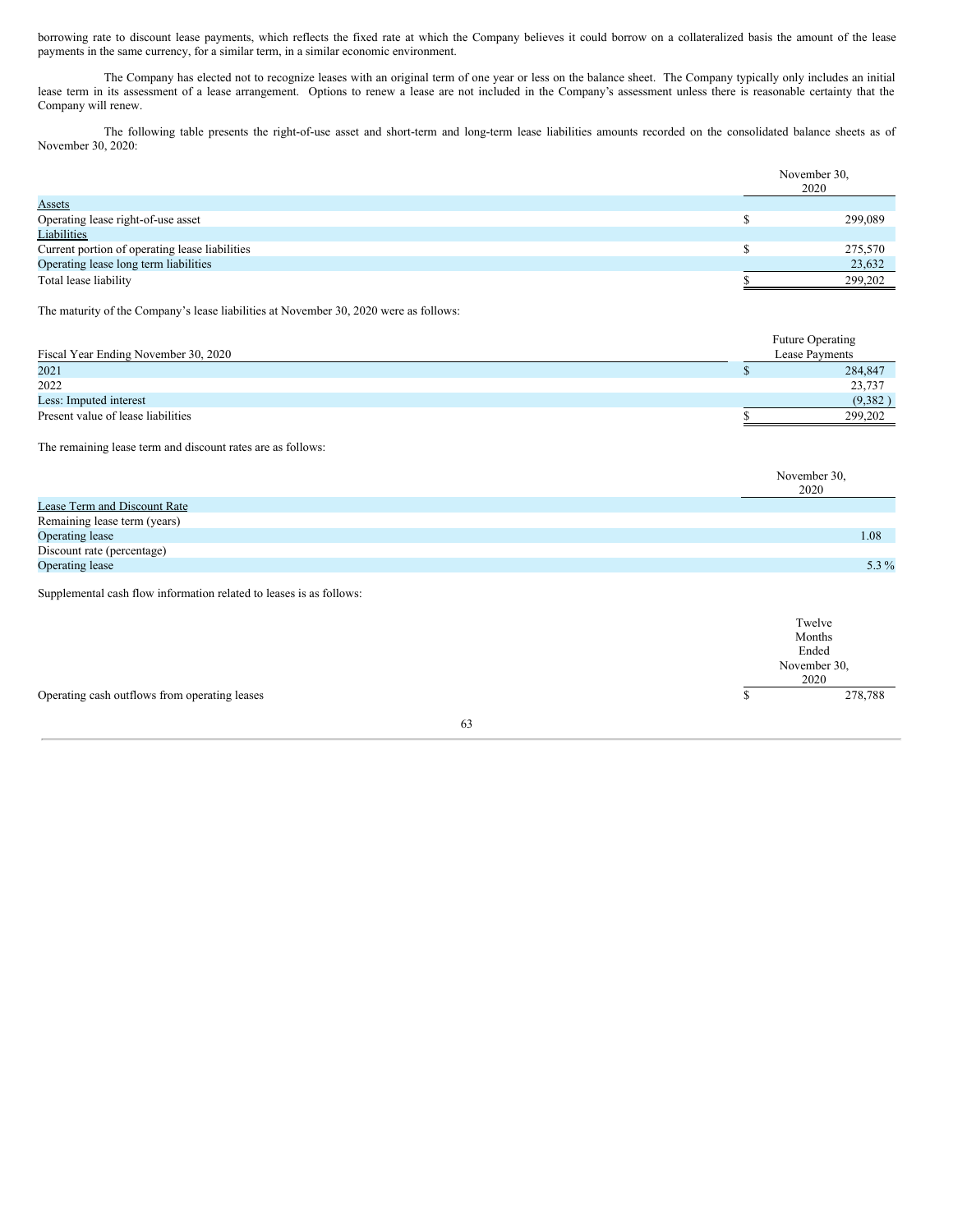## **NOTE 17 – COVID-19**

In March 2020, the World Health Organization declared a pandemic related to the rapidly spreading coronavirus ("COVID-19") outbreak. The Company faces various risks related to health epidemics, pandemics and similar outbreaks, including the global outbreak of COVID-19. The Company believes it has taken appropriate steps to minimize the risk to our employees and to maintain normal business operations and continues to actively monitor the global outbreak and spread of COVID-19 and continues to take steps to mitigate the potential risks to us posed by its spread and related circumstances and impacts. Due to the change in consumer buying patterns as a result of COVID-19, the Company has experienced a decline in new client sales resulting in a decrease in revenues in fiscal 2020 compared to fiscal 2019. While the ultimate health and economic impact of COVID-19 remains highly uncertain, we expect that our business operations and results of operations, including our net sales, earnings and cash flows, may continue to be impacted by decreases in new client sales. We cannot predict the timing and speed of the recovery, and any delay in the recovery could significantly impact our future results.

# **NOTE 18 – RELATED PARTY TRANSACTIONS**

David Portnoy, the Company's Chairman and Co-Chief Executive officer, is the brother of the Company's Co-Chief Executive Officer Mark Portnoy. The Company's Audit Committee Chairman, Harold Berger, provides accounting services to the Company's Co-Chief Executive Officer Mark Portnoy and to PartnerCommunity, Inc. The Company's Chairman and Co-Chief Executive Officer, David Portnoy, serves as the Chairman of the Board of PartnerCommunity, Inc.

On August 2, 2019, the Company entered into mutual releases with each of the Co-CEOs and certain directors and officers of the Company who received incentive awards that were submitted for ratification at the 2019 Annual Meeting or forfeited in connection therewith. The Company and each counterparty to a mutual release agreed, among other things, not to pursue certain claims relating to such ratification and surrenders.

## **NOTE 19 – PATENT OPTION AGREEMENT AND SUBSEQUENT EVENT**

Effective June 9, 2020, the Company entered into a Patent Option Agreement (the "Option") with Duke University ("Duke"). The Option grants Cryo-Cell the exclusive option to obtain an exclusive license to certain of Duke's patent rights to make, have made, use, import, offer for sale, sell and otherwise commercially exploit (with the right to sublicense) certain licensed products and to practice certain licensed processes, and the exclusive right to use certain regulatory data and technical information in connection with such licensed patent rights, in the treatment, prevention, cure, reduction, mitigation or other management of diseases in humans, except, with regard to certain patent rights, in certain excluded fields of use and in certain territories, as well as a limited license to make, have made or use certain products, processes, data and information for the purpose of evaluating the market potential for such products and processes in the designated field of use, subject to Duke's reserved rights to practice the licensed rights for all research, public service, internal (including clinical) and/or educational purposes. This exclusive Option is for a period of six months from the effective date of the Option. As consideration for the Option, the Company paid Duke a non-refundable, option fee of \$350,000 during June 2020. The Option was subject to extension by the Company for an additional six months by payment of \$150,000 on or before the expiration of the initial six-month option period. On December 1, 2020, the Company made the extension payment of \$150,000. Such option fee, plus the extension fee, will be fully credited against the license fee under the future license agreement. In connection with the option, Cryo-Cell anticipates opening a clinic to help patients have greater access to cord blood treatments established by Duke University under the FDA granted Expanded Access Program.

On February 23, 2021, the Company entered into a Patent and Technology License Agreement (the "Agreement") with Duke, pursuant to which Duke has granted to the Company an exclusive license to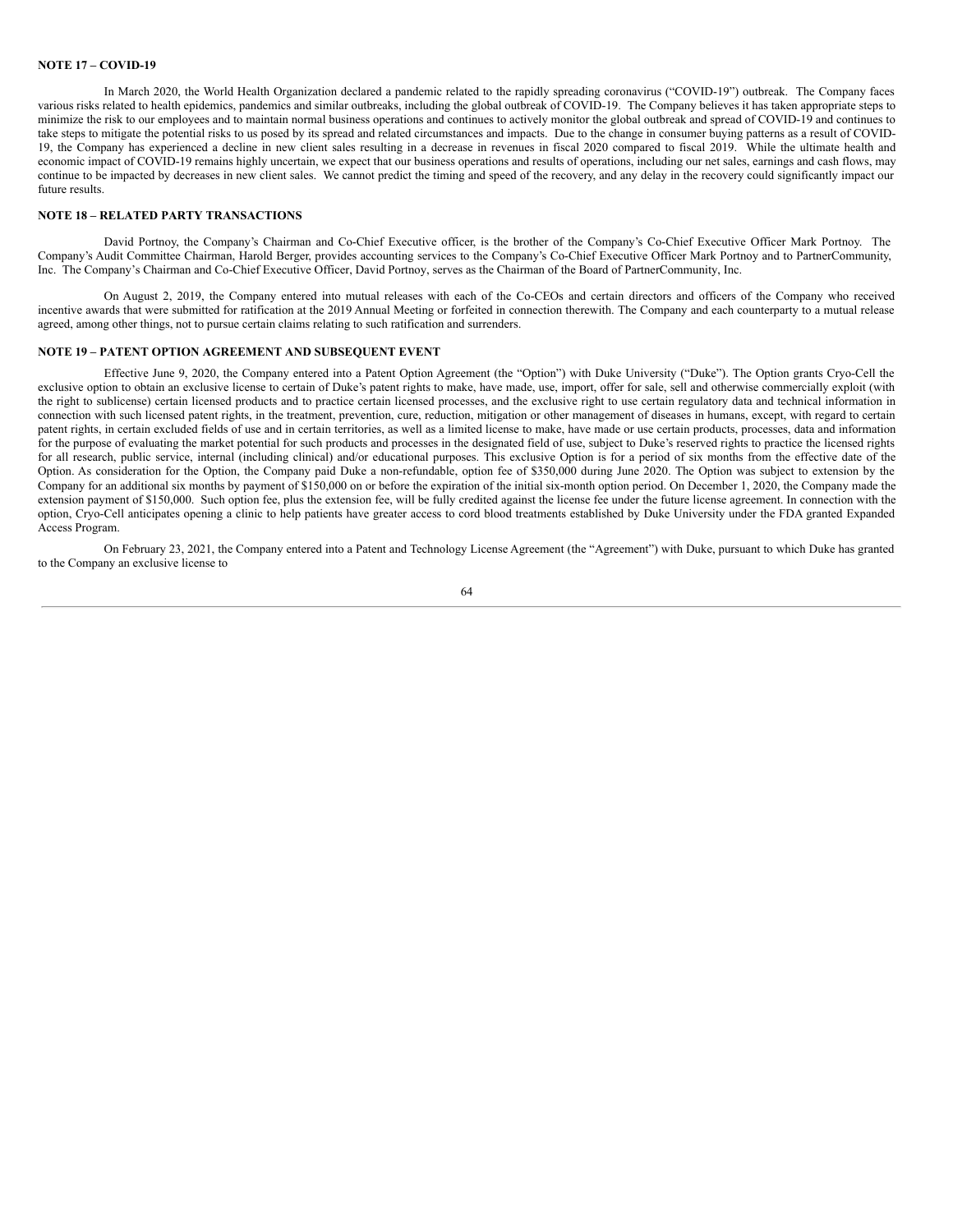make, have made, use, import, offer for sale, sell and otherwise commercially exploit (with the right to sublicense) certain licensed products and to practice certain licensed processes, and the exclusive right to use certain regulatory data and technical information in connection with such licensed patent rights, in the treatment, prevention, cure, reduction, mitigation or other management of certain diseases in humans, except, with regard to certain patent rights, in certain excluded fields of use and in certain territories, subject to Duke's reserved rights to practice the licensed rights for all research, public service, internal (including clinical) and/or educational purposes.

The Agreement extends until expiration of the last Royalty Term, unless sooner terminated as provided in the Agreement. Royalty Term generally means the period beginning on the first commercial sale of each licensed product or licensed process and ending fifteen (15) years thereafter. Upon expiration of the applicable Royalty Term with respect to a particular licensed product or licensed processes, the licenses and rights granted by Duke to the Company under the Agreement with respect to such product or process become fully paid-up, royalty-free, perpetual and irrevocable.

The Company is required to pay Duke a license fee equal to \$12,000,000, of which \$5,000,000 must be paid within fourteen (14) days of February 23, 2021 (of which \$500,000 has previously been paid through the crediting of the previously paid \$350,000 option fee plus \$150,000, extension fee, as described above), \$5,000,000 must be paid on the first anniversary of February 23, 2021, and \$2,000,000 must be paid on the second anniversary of February 23, 2021. In addition, during the Royalty Term, subject to certain minimum royalties, the Company is required to pay Duke royalties based on a portion of net sales varying from 7% - 12.5% based on volume.

The Company is also required to pay Duke minimum annual royalties beginning on the second anniversary of the effective date. The minimum annual royalties are as follows:

- Year 2: \$500,000
- Year 3: \$1,000,000
- Year 4: \$2,500,000
- Year 5 and each year thereafter during the term of this Agreement: \$5,000,000

In addition, the Company is required to pay Duke certain milestone payments, as follows:

- Two Million Dollars (\$2,000,000) upon initiation of the first Phase III clinical trial for an indication other than Autism Spectrum Disorder, for a licensed product comprising cord tissue; and
- a number of shares of the Company's common stock equal to the corresponding percentage of the Company's fully-diluted equity ownership outstanding as of February 23, 2021 as follows:
	- (1) 5.0% upon execution of the Agreement;
	- (2) 2.5% upon cumulative net sales of licensed product and licensed process of \$10,000,000;
	- (3) 2.5% upon cumulative net sales of licensed product and licensed process of \$75,000,000<br>(4) 2.5% at each of the following market cap of the Company (based on a rolling 30-day ave
		- 2.5 % at each of the following market cap of the Company (based on a rolling 30-day average closing market cap) triggers:
		- o Equal to or greater than \$300,000,000, provided such trigger occurs within eighteen (18) months of February 23, 2021; and
			- o Equal to or greater than \$500,000,000, provided such trigger occurs within twenty-four (24) months of February 23, 2021.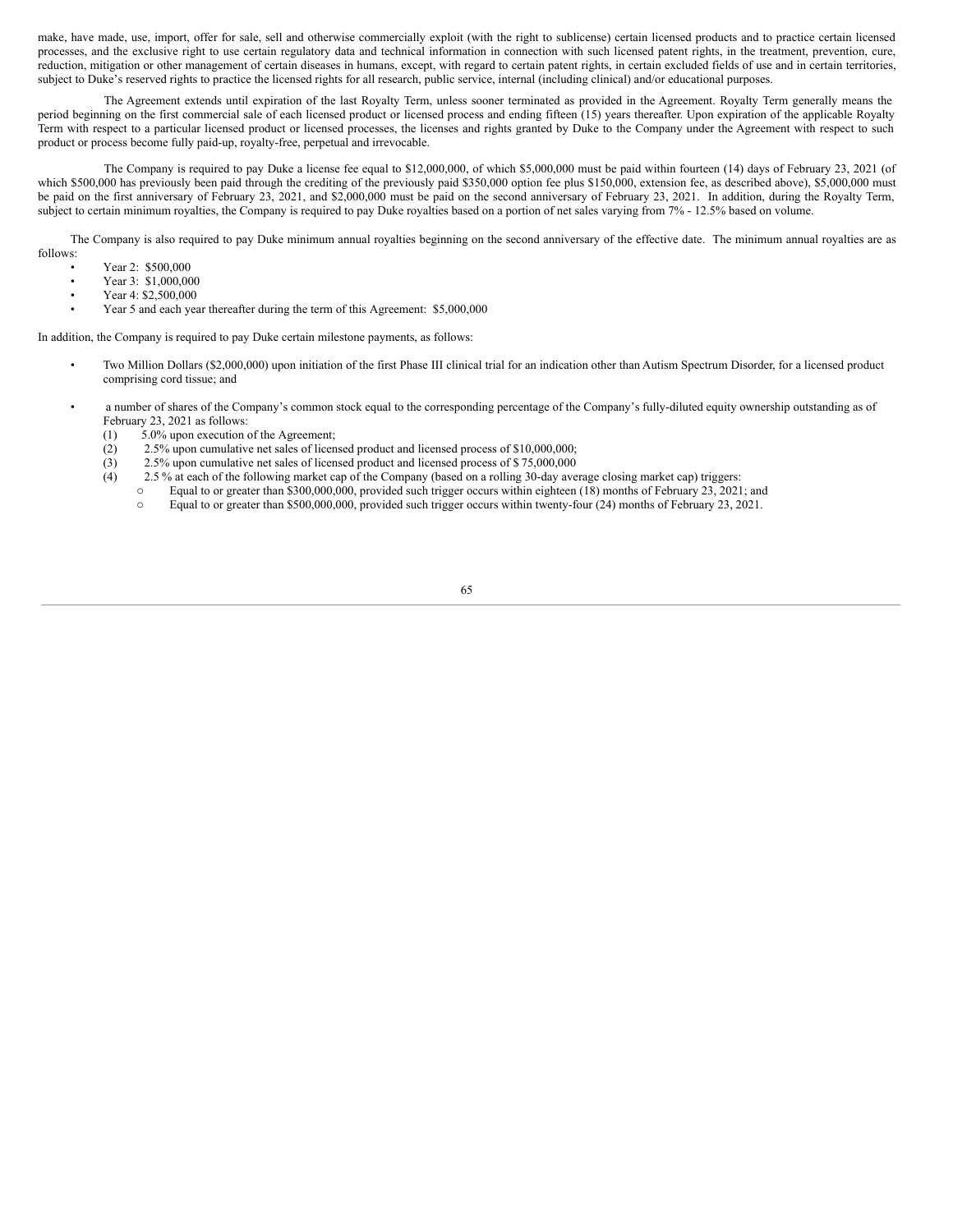None.

# **ITEM 9A. CONTROLS AND PROCEDURES.**

# **Evaluation of Disclosure Controls and Procedures**

Based on their most recent review, as of the end of the period covered by this report, the Company's principal executive officers and principal financial officer have concluded that the Company's disclosure controls and procedures are effective, and that information required to be disclosed by the Company in the reports that it files or submits under the Securities Exchange Act of 1934, as amended, is accumulated and communicated to the Company's management, including its principal executive officer and principal financial officer, as appropriate to allow timely decisions regarding required disclosure and are effective to ensure that such information is recorded, processed, summarized and reported within the time periods specified in the SEC's rules and forms.

### **Management's Report on Internal Control over Financial Reporting**

Management is responsible for establishing and maintaining adequate internal control over financial reporting, as such term is defined in Exchange Act Rule 13a-15(f). Under the supervision and with the participation of our management, including our principal executive officers and principal financial officer, we conducted an evaluation under the criteria set forth in the 1992 *Internal Control—Integrated Framework* of the effectiveness of our internal control over financial reporting as of November 30, 2020. The Company's principal executive officers and principal financial officer concluded that the Company's disclosure controls and procedures and internal controls over financial reporting were effective.

This Annual Report does not include an attestation report of our independent registered public accounting firm regarding internal control over financial reporting. We were not required to have, nor have we engaged our independent registered public accounting firm to perform, an audit on our internal control over financial reporting pursuant to the rules of the Securities and Exchange Commission that permit us to provide only management's report in this Annual Report.

# **Changes in Internal Control over Financial Reporting**

There were no other changes in the Company's internal controls over financial reporting during the year ended November 30, 2020 that have materially affected, or are reasonably likely to materially affect, the Company's internal control over financial reporting.

## **Limitations on the Effectiveness of Controls**

Our management, including our Co-CEOs and CFO, does not expect that our disclosure controls and internal controls will prevent all error and all fraud. A control system, no matter how well conceived and operated, can provide only reasonable, not absolute, assurance that the objectives of the control system are met. Further, the design of a control system must reflect the fact that there are resource constraints, and the benefits of controls must be considered relative to their costs. Because of the inherent limitations in all control systems, no evaluation of controls can provide absolute assurance that all control issues and instances of fraud, if any, within the Company have been detected. These inherent limitations include the realities that judgments in decision-making can be faulty, and that breakdowns can occur because of simple error or mistake. Additionally, controls can be circumvented by the individual acts of some persons, by collusion of two or more people, or by management or board override of the control.

The design of any system of controls also is based in part upon certain assumptions about the likelihood of future events, and there can be no assurance that any design will succeed in achieving its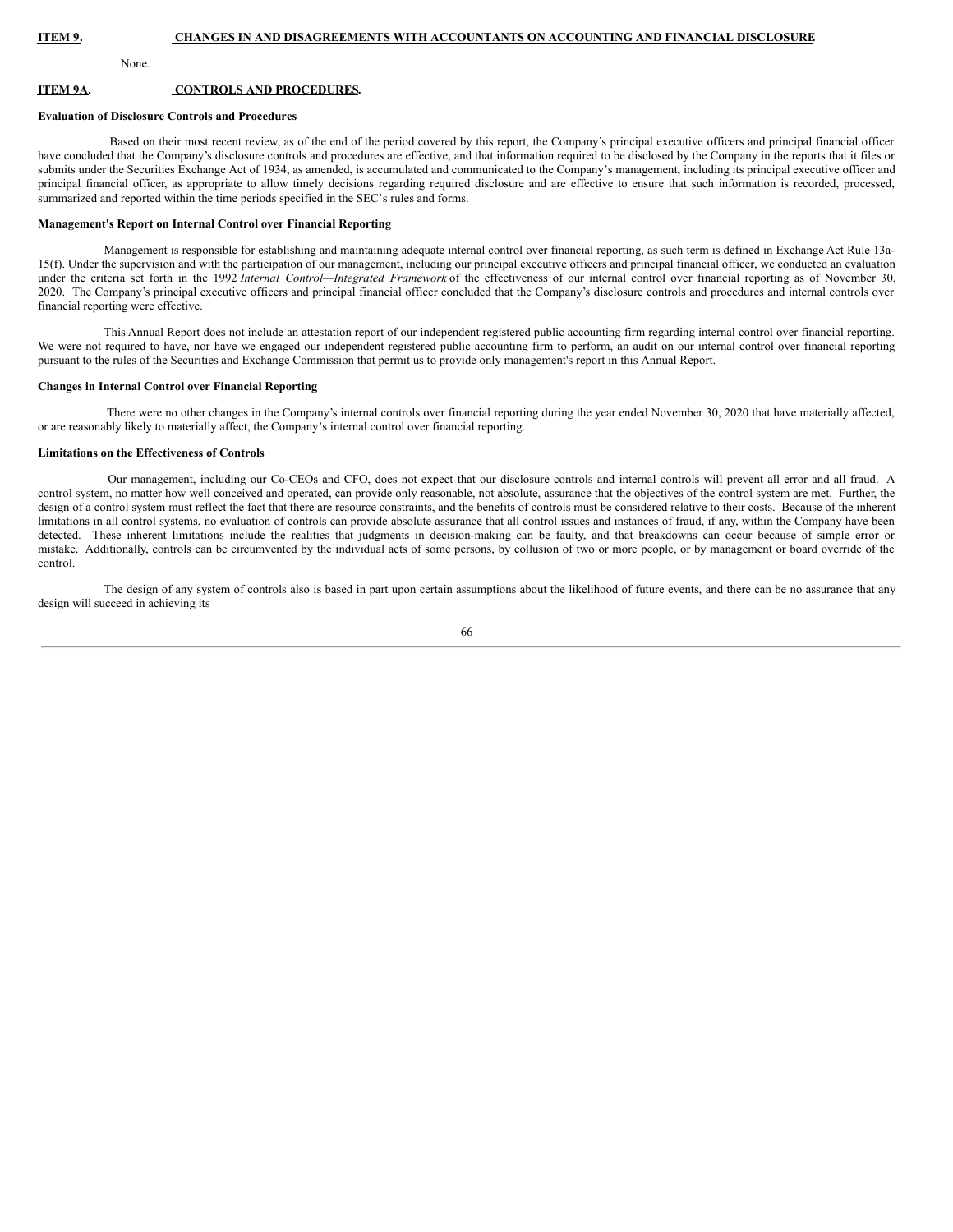stated goals under all potential future conditions; over time, control may become inadequate because of changes in conditions, or the degree of compliance with the policies or procedures may deteriorate. Because of the inherent limitations in a cost-effective control system, misstatements due to error or fraud may occur and not be detected.

# **CEO and CFO Certifications**

Appearing as exhibits 31.1, 31.2 and 31.3 to this report there are Certifications of the Co-CEOs and the CFO. The Certifications are required in accordance with Section 302 of the Sarbanes-Oxley Act of 2002 (the Section 302 Certifications). This Item of this report is the information concerning the evaluation referred to in the Section 302 Certifications and this information should be read in conjunction with the Section 302 Certifications for a more complete understanding of the topics presented.

# **ITEM 9B. OTHER INFORMATION.**

Not applicable.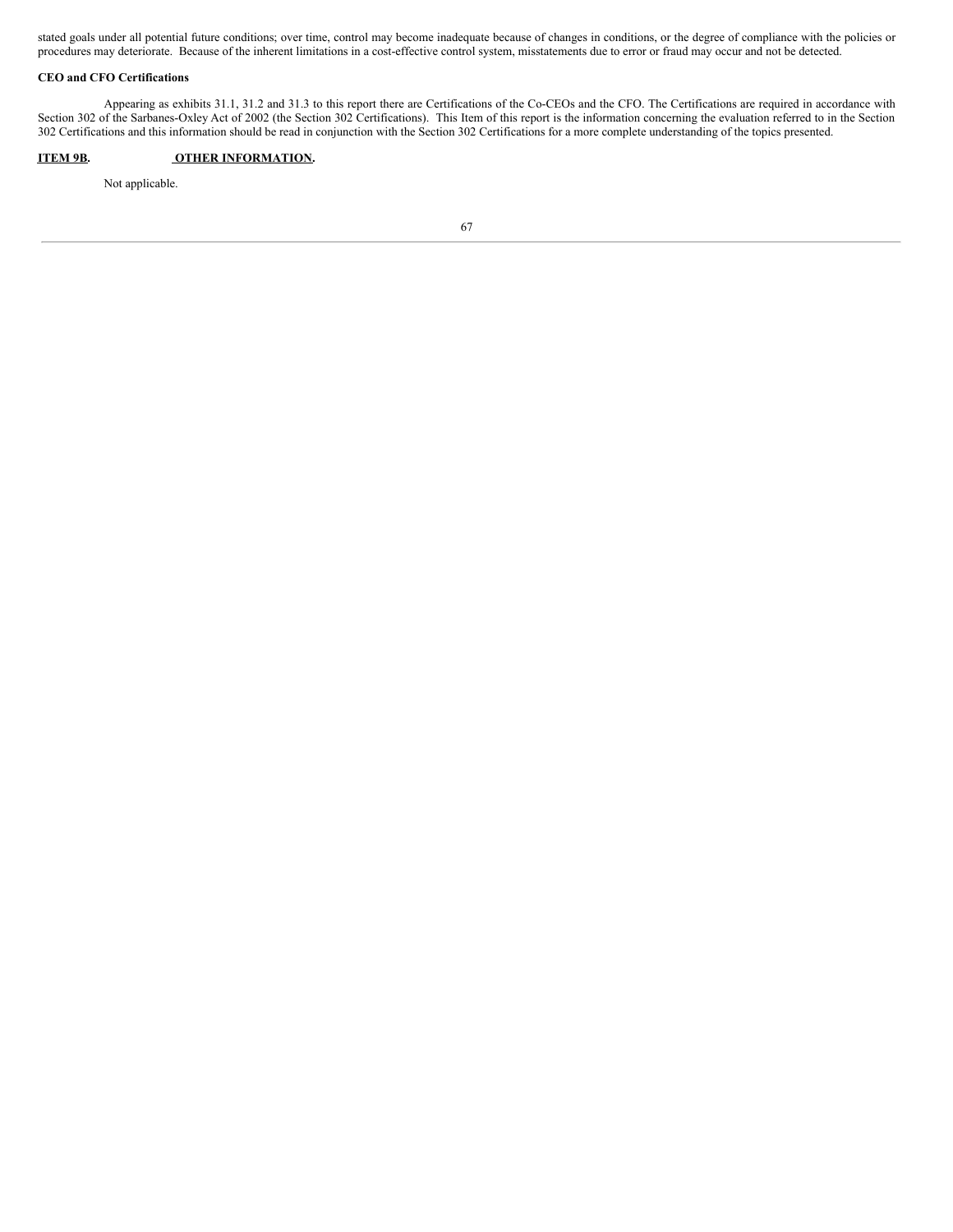#### **Part III**

# **ITEM 10. DIRECTORS, EXECUTIVE OFFICERS, AND CORPORATE GOVERNANCE.**

Below are the names, ages and background of the Board of Directors and Executive Officers of the Company, as well as the particular and specific experience, qualifications, attributes, or skills that led the Board to conclude that each director should serve on our Board of Directors in light of the Company's business. The Board of Directors has determined that other than Messrs. Portnoy and Portnoy, who are officers of the Company, each of our directors is deemed to be independent under the Nasdaq standards which we choose to follow.

*David I. Portnoy*, age 58, Chairman and Co-Chief Executive Officer. Mr. Portnoy has served as Chairman of the Board and Co-Chief Executive Officer of the Company since August 2011. Since 2002, Mr. Portnoy has served as Chairman of the Board of Directors of Partner-Community, Inc., which provides software and hardware integration solutions to telecommunication companies and which was awarded the Verizon 2010 Supplier Recognition Award for Outstanding Performance. Mr. Portnoy provided the initial venture capital to Waves Audio Ltd, a leading audio technology company. Mr. Portnoy graduated Magna Cum Laude in 1984 from The Wharton School of Finance at the University of Pennsylvania where he earned a Bachelor of Science Degree in Economics with a joint major in finance and accounting. David I. Portnoy is the brother of Mark L. Portnoy, Co-Chief Executive Officer of the Company. We believe that Mr. Portnoy's knowledge of the Company having served as its Co-Chief Executive Officer assists the Board with its oversight of the strategic plan of the Company. Additionally, we believe that Mr. Portnoy's financial and business experiences provide the Board with general business acumen.

*Jonathan H. Wheeler M.D.*, age 61, has served as a director since August 2011. Dr. Wheeler is a licensed physician specializing in the fields of obstetrics and gynecology. He has practiced in these fields in Newport Beach, California since 1992. Dr. Wheeler received his B.A. in Biology from the State University of New York (SUNY) at Buffalo. He completed his medical degree at Cornell University Medical College in 1986. His Obstetrics and Gynecology training was received at UCLA Medical Center in a combined internship and residency program. There, he received honorary awards for his work in advanced laparoscopy and completed research in innovative surgical techniques. Dr. Wheeler is Board certified in Obstetrics and Gynecology. He is a member of the American College of Obstetrics and Gynecology, the American Association of Gynecologic Laparoscopists, the Orange County Obstetrics and Gynecology Society and is a Diplomat of the American Board of Obstetrics and Gynecology. In the past Dr. Wheeler has served as Chairman and Vice-Chairman of the Department of Obstetrics and Gynecology at Hoag Hospital and has served on numerous committees including education, surgery and advancement of Women's Health Services. We believe that Dr. Wheeler's professional experience provides the Board with critical insight into the medical fields of obstetrics and gynecology. Additionally, we believe that through his attendance at medical conferences and seminars, as well as through his daily medical practice, Dr. Wheeler provides the Company with additional business development opportunities through his extensive industry contacts.

*George Gaines*, age 67, has served as a director since August 2011. Since 2012 Mr. Gaines has been a Managing Director of Harpeth Fund Advisors, a division of Harpeth Capital LLC, an investment banking and private equity fund placement agent headquartered in Nashville, Tennessee. We believe that Mr. Gaines' business experience provides the Board with general business acumen and an increased ability to effectively oversee and assess management's execution of the Company's business.

*Harold D. Berger,* age 57, has served as a director since August 2011. Mr. Berger is a certified public accountant. Prior to opening his own accounting practice in 2005, Mr. Berger was an equity partner with Habif, Arogeti & Wynne, LLP, an accounting firm based in Atlanta, Georgia. Over the past 25 years, Mr. Berger also has served on boards for a variety of charitable organizations. Mr. Berger currently serves as Treasurer and Executive Committee Member of the Holly Lane Foundation (f/k/a The Gatchell Home, Inc.), as Director and Finance committee member of the Jewish Educational Loan Fund, Inc., and as Director and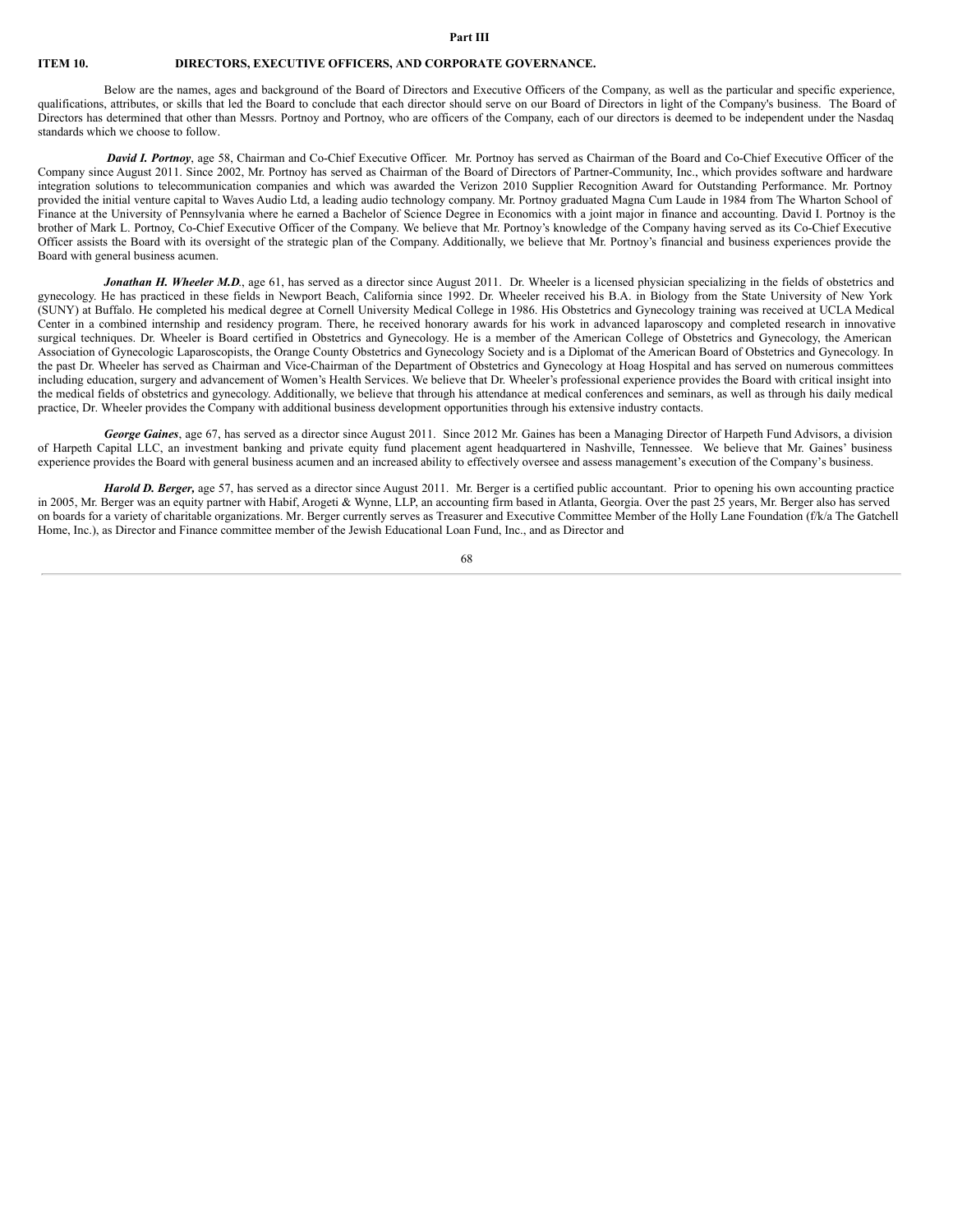financial adviser to The Atlanta Group Home Foundation, Inc. Mr. Berger graduated in December 1987 from the University of Texas at Austin with a Master's Degree in Professional Accounting. Mr. Berger is a member of the American Institute of Certified Public Accountants (AICPA) and the Georgia Society of Certified Public Accountants (GSCPA). We believe that Mr. Berger's years of experience as an auditor and accountant, including expertise in financial accounting, provides the Board and the Audit Committee of the Board with valuable financial and accounting experience.

*Brian Sheehy,* age 50, has served as a director since 2018. Mr. Sheehy received his B.A. in Biochemistry and Environmental Science from the University of California, Berkeley, his M.A. from University of Exeter and his M.D. from New York Medical College. Mr. Sheehy is the founder and managing partner, since 2010, of IsZo Capital. Mr. Sheehy was the cofounder in 2002 of Black Horse Capital and managing partner until 2008. He is also a Chartered Financial Analyst. We believe that Mr. Sheehy's experience provides the Board with general business acumen and an increased ability to effectively oversee and assess management's execution of the Company's strategic business plan.

Biographical information regarding the Company's executive officers who are not directors of the Company is set forth below:

*Mark L. Portnoy*, age 57, Co-Chief Executive Officer. Mr. Portnoy served as a director from August 2011 through September 2020 and has served as Co-Chief Executive Officer since August 2011. Additionally, since 2002 and 2007, Mr. Portnoy has served on the boards of directors of Partner-Community, Inc. and uTIPu Inc., a private Internet-based business, respectively. Mr. Portnoy has been engaged in managing his personal investments since April 1997. From January 1995 to April 1997, Mr. Portnoy was employed at Strome, Susskind Investments as its Chief Fixed Income Trader. From March 1986 until November 1991, Mr. Portnoy was employed at Donaldson, Lufkin & Jenrette Securities Corp. as a Fixed Income Arbitrage Trader, with a trading portfolio ranging in size from \$1 billion to \$7 billion. In addition to the finance experience, Mr. Portnoy's experience includes negotiating contracts for National Basketball Association (NBA) players totaling approximately \$30 million. Mr. Portnoy graduated Phi Beta Kappa from the University of North Carolina at Chapel Hill with a degree in Economics in December 1985. Mark L. Portnoy is the brother of David I. Portnoy, Chairman of the Board and Co-Chief Executive Officer of the Company.

*Jill Taymans*, age 51, is the Company's Vice President, Finance and Chief Financial Officer. Ms. Taymans joined the Company in April 1997 serving initially as Controller and was appointed Chief Financial Officer in May 1998. Ms. Taymans graduated from the University of Maryland in 1991 with a BS in Accounting. She has worked in the accounting industry for over 20 years in both the public and private sectors. Prior to joining the Company, she served for three years as Controller for a telecommunications company.

*Oleg Mikulinsky*, age 48, is the Company's Chief Information Officer. Mr. Mikulinsky has served as Cryo-Cell's Chief Information Officer since March 2012. Mr. Mikulinsky is a software technologist and serial entrepreneur. He has been a founding member of several software enterprises and most recently served as Chief Technology Officer of Partner-Community, Inc and Chief Technology Officer at uTIPu Inc. from 2007 to 2009. Before that, Mr. Mikulinsky served as the Director of Enterprise Architecture at WebLayers, Inc. where he defined enterprise architecture best practices for companies like AT&T, Defense Information's Systems Agency (DISA), as well as for many major banking institutions. He contributed to the development of International systems interoperability standards at OASIS-OPEN.ORG and WS-I.ORG. Prior to starting his professional career as a software engineer in United States, Mr. Mikulinsky studied radio electronics at the Bauman Moscow State Technical University (BMSTU), Russia.

# **Audit Committee Financial Expert**

The audit committee is comprised entirely of non-employee, independent members of the board of directors. The purpose of the audit committee is to assist the board of directors in fulfilling its oversight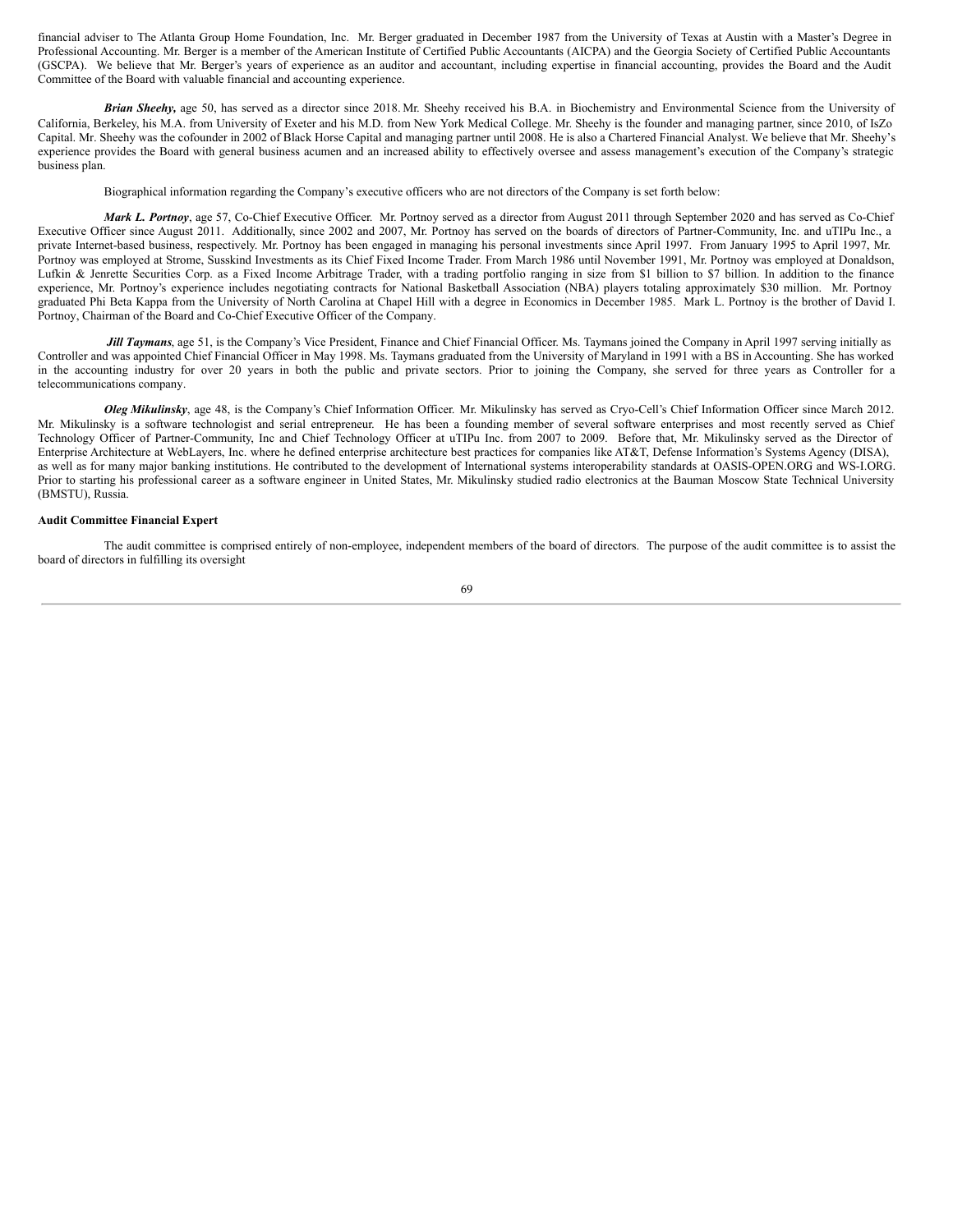responsibilities by reviewing the Company's internal control systems, audit functions, financial reporting processes, and methods of monitoring compliance with legal and regulatory matters and engaging the Company's independent principal accountants. The board of directors has determined that each of the audit committee members is able to read and understand fundamental financial statements. In addition, the board of directors has determined that the chairman of the audit committee, Mr. Harold Berger, is an "audit committee financial expert" as that term is defined in Item 407(d)(5) of Regulation S-K promulgated under the Securities and Exchange Act of 1934. Mr. Berger's relevant experience includes his current position with his own accounting practice, as well as, his prior position as an equity partner with Habif, Arogeti & Wynne, LLP, an accounting firm based in Atlanta, Georgia.

Section 16(a) of the Securities Exchange Act of 1934, as amended, requires our officers, directors and persons who are the beneficial owners of more than 10% of our common stock to file with the SEC initial reports of ownership and reports of changes in ownership of our common stock. Officers, directors and beneficial owners of more than 10% of our common stock are required by SEC regulations to furnish us with copies of all Section 16(a) forms they file. Based solely on a review of the copies of the Forms 3, 4 and 5 and amendments that we received with respect to transactions during the fiscal year ended November 30, 2020, we believe that all such forms were filed on a timely basis.

# **Code of Ethics**

The Company has adopted a code of ethics for its chief executive officer and all senior financial officers, including the chief financial officer and principal accounting officer. The code of ethics is available to any shareholder, without charge, upon written request to the Company in care of the Corporate Secretary at 700 Brooker Creek Boulevard, Suite 1800, Oldsmar, Florida 34677. The code of ethics is also available on the Company's website, www.cryo-cell.com.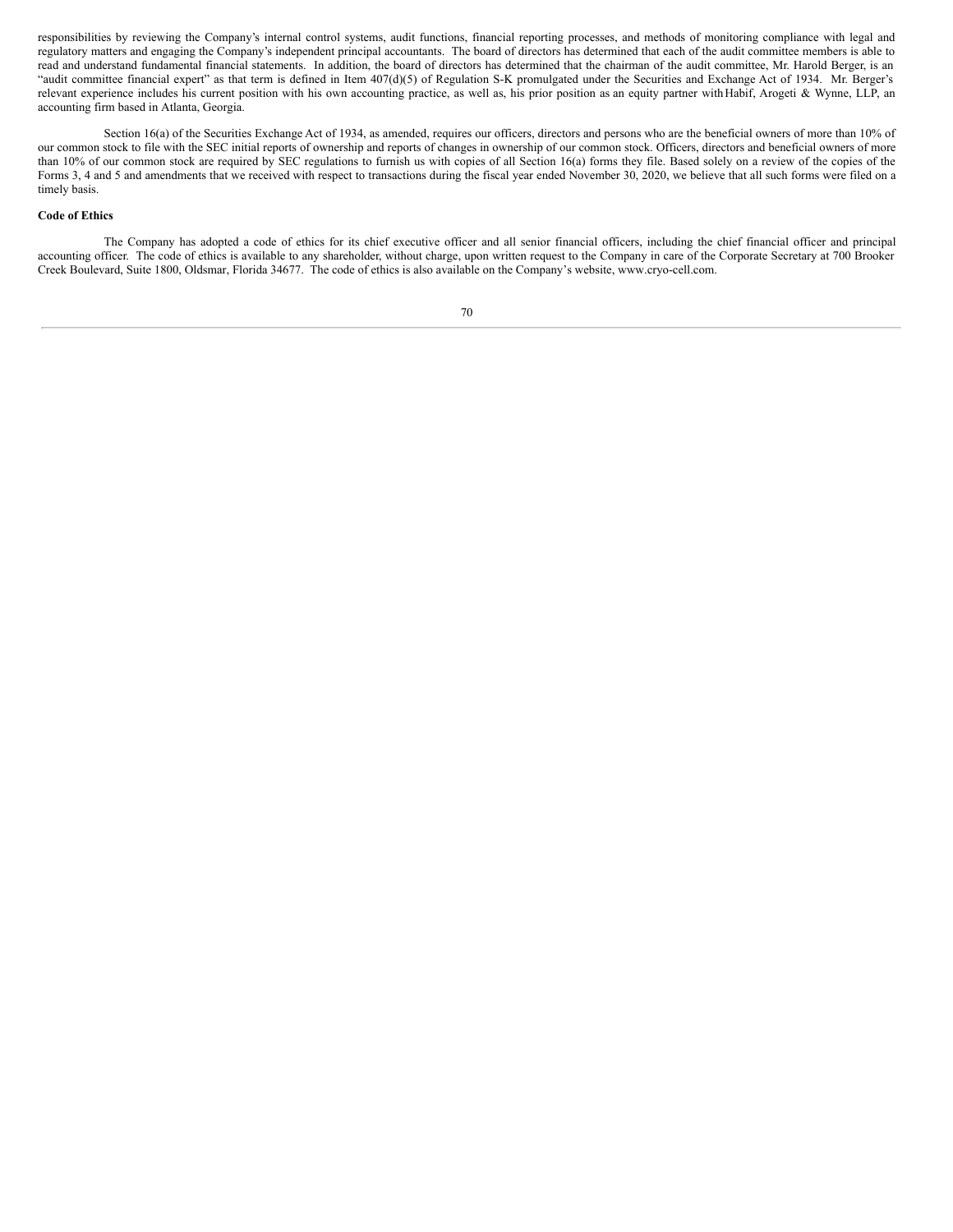# **ITEM 11. EXECUTIVE COMPENSATION.**

#### **Summary Compensation Table**

The table below summarizes the total compensation paid or earned during the fiscal years ended November 30, 2020 and November 30, 2019 by (i) the Company's Co-Chief Executive Officers and (ii) the two other most highly compensated individuals that served as executive officers of the Company as of November 30, 2020 whose total compensation received from the Company during such fiscal year (other than non-qualified deferred compensation earnings, if any) exceeded \$100,000 (collectively, the "named executives").

|                                                 |      | Salary  | <b>Bonus</b> | Option<br>and<br>Restricted<br>Common<br>Stock<br>Awards | Non-Equity<br>Incentive<br>Plan<br>Compensation | All Other<br>Compensation |              |
|-------------------------------------------------|------|---------|--------------|----------------------------------------------------------|-------------------------------------------------|---------------------------|--------------|
| Name and Principal Position                     | Year | (S)     | (\$)         | $($ \$) $(1)$                                            | (S)                                             | $($ \$) $(2)$             | Total $(\$)$ |
| David Portnoy                                   | 2020 | 602,085 |              | 151,472                                                  | _                                               | $\overline{\phantom{a}}$  | 753,557      |
| Co-Chief Executive Officer                      | 2019 | 602.085 | 50,000       | 34,978                                                   | __                                              |                           | 687,063      |
| <b>Mark Portnoy</b>                             | 2020 | 478,995 | _            | 128,243                                                  | _                                               |                           | 607,238      |
| Co-Chief Executive Officer                      | 2019 | 478,995 | 40,000       | 32,512                                                   | _                                               | _                         | 551,507      |
| Jill M. Taymans                                 | 2020 | 190,000 | 11,500       | 1,012                                                    | _                                               |                           | 202,512      |
| Vice President Finance, Chief Financial Officer | 2019 | 190,000 | 11,500       | --                                                       | __                                              | _                         | 201,500      |
| Oleg Mikulinsky                                 | 2020 | 250,000 | 8,333        | 19,084                                                   | _                                               |                           | 277,417      |
| Chief Information Officer                       | 2019 | 250,000 | 8,333        | 16,611                                                   | --                                              | _                         | 274,944      |

(1) Represents the dollar amount recognized for financial reporting purposes in fiscal 2020 and 2019. The fair value was estimated using the Black-Scholes optionpricing model. The amount reported has been adjusted to eliminate service-based forfeiture assumptions used for financial reporting purposes. See Note 10, Stockholders' Equity, to our consolidated financial statements for a discussion of our accounting for stock options and the assumptions used.

(2) Represents perquisites and other benefits, valued on the basis of aggregate incremental cost to the Company.

### **Narrative Disclosure Regarding Summary Compensation Table**

#### **Compensation Philosophy**

Our executive compensation policies are designed to provide competitive levels of compensation that integrate pay with our annual objectives and long-term goals, align the long-term interests of management with those of our shareholders, reward for achieving performance objectives, recognize individual initiative and achievements, and assist us in attracting and retaining highly qualified and experienced executives. The Compensation Committee of our board of directors is primarily responsible for acting on our philosophical approach to executive compensation. There are three primary elements in our executive compensation program: base salary compensation, cash bonus and stock options.

Base salary compensation is based on the potential impact the individual may have on the Company, the skills and experience required by the job, comparisons with comparable companies and the performance and potential of the incumbent in the job.

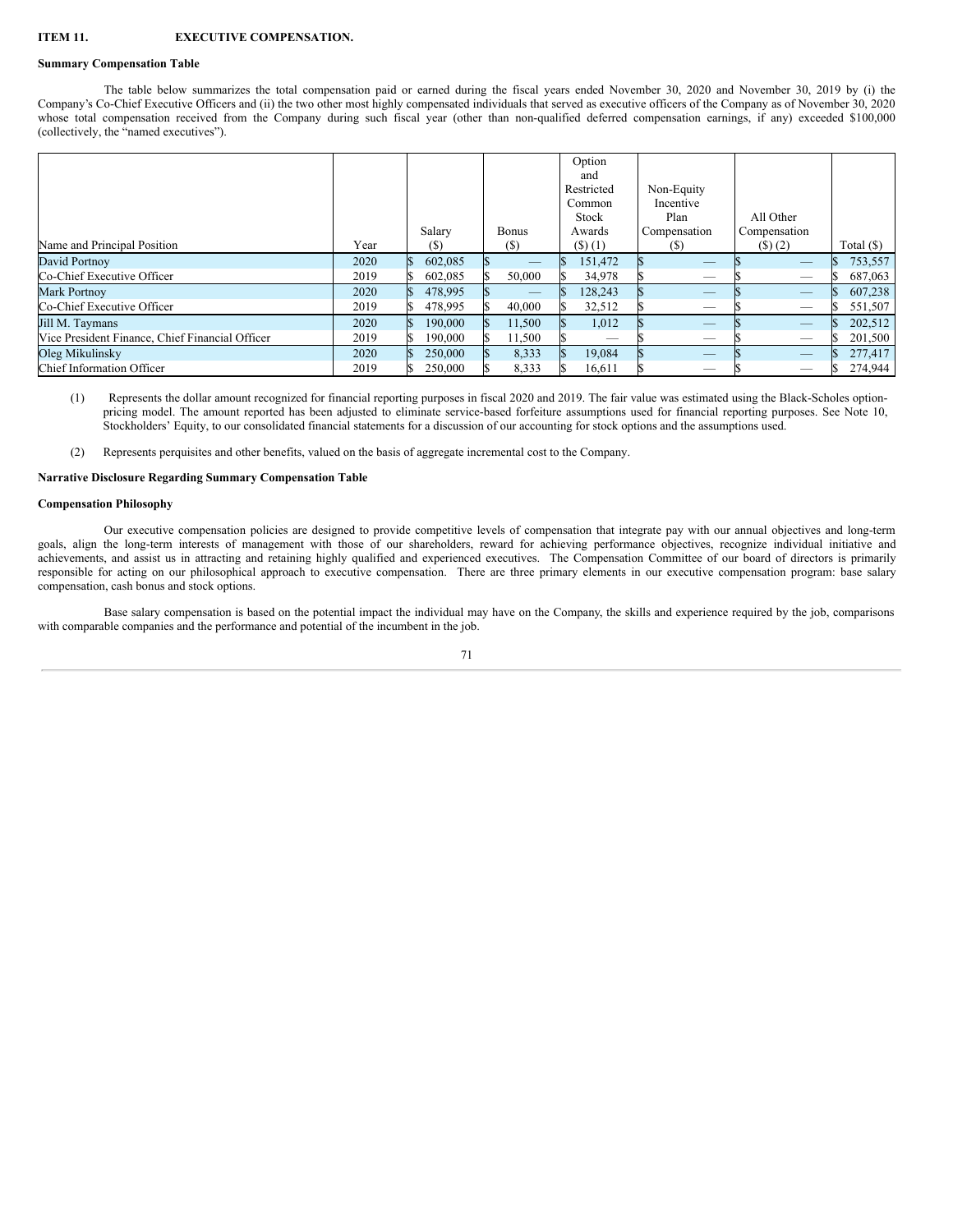In fiscal 2019, a cash bonus pool along with Company performance targets and individual performance objectives were established at the beginning ofthe fiscal year by the Compensation Committee. At the end of the fiscal year each performance target was measured and bonuses were paid based on the attainment of the set performance targets established at the beginning of the fiscal year. A percentage of the pre-determined cash bonus pool was paid to the named executive officer depending on the performance targets met by the Company and the individual. In fiscal 2019, pursuant to their Employment Agreements, the Company's Co-CEOs were entitled to a cash bonus equal to the sum of (x) 11.11% of base salary times the number of the six performance targets achieved (based on threshold, target and stretch performance standards for each of the Company's annual net revenue and weighted average stock price), plus (y) 11.11% times the number of three subjective performance criteria achieved (as determined in the sole discretion of the Compensation Committee of the Board of Directors after consultation with Co-CEOs, respectively). There were no cash bonuses paid to the Co-CEOs for fiscal 2020.

In fiscal 2020 and 2019, pursuant to his Employment Agreement, the Company's Chief Information Officer was entitled to a cash bonus equal to a percentage of 20% of his Base Salary equal to the sum of (x) 11.11% of base salary times the number of the six performance targets achieved (based on threshold, target and stretch performance standards for each of the Company's annual net revenue and weighted average stock price), plus (y) up to 33.33% times the number of three subjective performance criteria achieved (as subjectively determined by the Co-CEOs in their sole discretion). In fiscal 2020 and 2019, the Company's Chief Financial Officer was entitled to a discretion cash bonus, pursuant to her Employment Agreement.

With respect to the subjective performance reviews, in addition to evaluating the Company's overall financial performance, the Compensation Committee considers the performance of each named executive officer's business line or area of responsibility. Several key management competencies and behaviors are assessed, including the named executive officer's effectiveness as a leader and his or her role in building a cohesive executive team, as well as other strategic core competencies such as accountability, analytical ability and decision making, communication, cooperation and teamwork, creativity and problem-solving, and integrity. The named executive officer's performance relating to these competencies forms the basis of a performance review discussion with the named executive officer that reinforces his or her role in achieving the Company's business plan and short- and long-term strategies.

In fiscal 2019, the Company's threshold, target and stretch performance standards required to earn cash bonuses were based on an increase of net revenue as of November 30, 2019, of 12%, 14% and 16%, respectively, and the Company's weighted average stock price as of November 30, 2019 of \$9.50, \$10.50 and \$11.50, respectively. In fiscal 2019, Cash bonuses were earned and are payable to the Co-CEO's, Chief Information Officer and Chief Financial Officer in amounts totaling \$50,000, \$40,000, \$8,333 and \$11,500, respectively.

In fiscal 2019, pursuant to their Employment Agreements, David Portnoy and Mark Portnoy, the Company's Co-CEOs, were granted 23,636 and 20,000 stock options, respectively. One-third of each grant vested upon grant, one-third will vest on December 1, 2020 and one-third will vest on November 30, 2021. In addition, the Employment Agreements for David Portnoy and Mark Portnoy provide that they are entitled to receive up to an additional 47,273 and 40,000 stock options, respectively, based on performance, with award being equal to the sum of (x) 11.11% times the number of the six performance targets achieved (based on threshold, target and stretch performance standards for each of the Company's annual net revenue and weighted average stock price), plus (y) 11.11% times the number of three subjective performance criteria achieved (as determined in the sole discretion of the Compensation Committee of the Board of Directors after consultation with Co-CEOs, respectively). In 2020 and 2019, neither of the Co-CEOs received any performance-based stock options.

In fiscal 2019, pursuant to his Employment Agreement, the Company's Chief Information Officer was granted 8,000 stock options. One-third vested upon grant, one-third will vest on December 1, 2020 and one-third will vest on November 30, 2021. In addition, pursuant to his Employment Agreement, the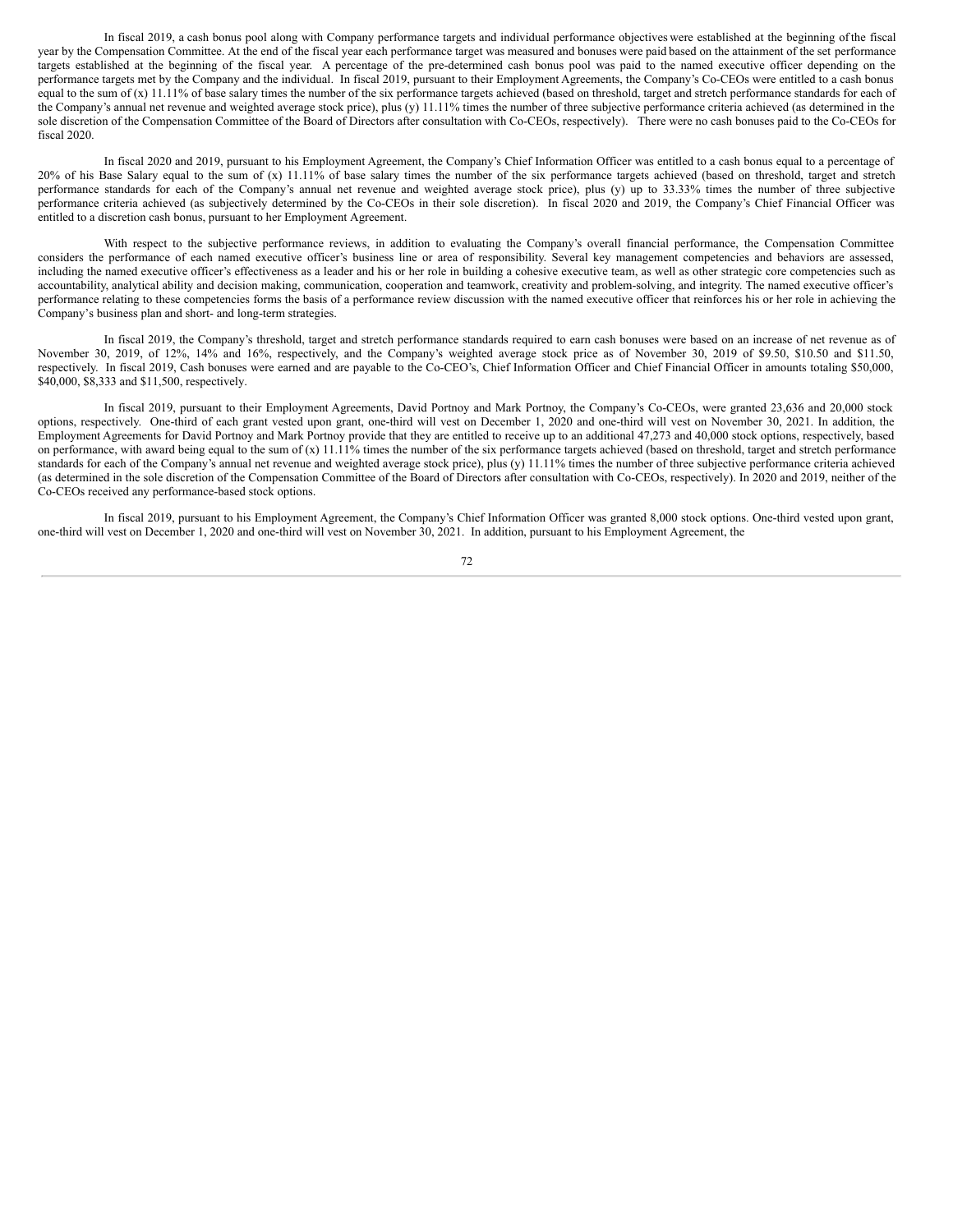Company's CIO, Oleg Mikulinsky, is entitled to up to 8,000 stock options based on performance, with the award being equal to the sum of (x) the product of 11.11% and the number of the net revenue and weighted average stock price performance goals achieved at the "threshold", "target" and "stretch" levels and (y) up to 33.33% at the discretion of the Co-CEOs based on his subjective performance. In fiscal 2020, the Company granted Oleg Mikulinsky 1,333 of qualified stock options of the Company's common stock based upon certain performance criteria met by the end of the fiscal 2019 service period and per the Amendment Agreement. There were no performance-based stock options issued to the CIO for fiscal 2020.

Stock options are granted to our executive officers in order to maintain competitive pay packages and to align management's long-term interests with those of our stockholders. The compensation committee approves stock option grants to our executives and key personnel. Awards vest and options become exercisable based upon criteria established by the Compensation Committee. During fiscal 2020, 17,000 stock options were awarded to executive officers.

Overall, the compensation committee attempts to establish levels of executive compensation that it believes to be competitive with those offered by employers of comparable size, growth and profitability in the Company's industry and in general industry. In establishing the levels of the various compensation elements, the compensation committee has from time to time used the services of compensation consultants.

# **Employment Agreements and Change in Control Arrangements**

*David Portnoy and Mark Portnoy Employment Agreements*. On March 8, 2018, the Company entered into new two-year employment agreements, effective December 1, 2017, with David Portnoy, Co-Chief Executive Officer of the Company, and Mark Portnoy, Co-Chief Executive Officer of the Company. The agreements superseded and replaced prior employment agreements with each of the executives. The employment agreements expired on November 30, 2019 and have not renewed. The Company and the Co-CEOs are currently negotiating new employment agreements and, as of the date hereof, the Co-CEOs are receiving a base salary consistent with the base salary stipulated in their employment agreements.

The agreements provided for an annual base salary of \$602,085 for David Portnoy and \$478,995 for Mark Portnoy. In addition to base salary, the agreements also provided for reimbursement for all business expenses, including reasonable commuting expenses for David Portnoy between his home in Miami, Florida to the Company's headquarters in Tampa, Florida, including lodging and rental car expenses for when he is working in the Company's offices in Tampa. David Portnoy's principal place of employment shall be at the Company's offices in Miami, Florida, provided he shall travel to the Company's headquarters as necessary to fulfill his responsibilities under the agreement. The Company shall pay reasonable legal and financial consulting fees and costs incurred in negotiating the agreements and shall pay each executive up to \$75,000 in legal fees related to any dispute or question of interpretation regarding the agreements. The executives will also participate in the employee benefit plans that the Company generally makes available to Company employees from time to time, including retirement and health plans.

Upon the occurrence of (i) an involuntary termination of employment; (ii) a voluntary termination of employment for "Good Reason" (as defined in the agreements); or (iii) an involuntary termination of employment or voluntary termination of employment for "Good Reason" at any time following a change in control (as defined in the agreement), the agreements provide for severance pay equal to two times the executive's then-current annual base salary, paid in a lump sum no later than 30 days after the occurrence of the triggering event. The Company will also reimburse the executives, on a grossed-up basis, for any penalty taxes owed on any excess parachute amounts under Section 280G of the Internal Revenue Code of 1986, as amended. In addition, the Company shall provide, at no cost to the executives, continued life insurance coverage and nontaxable medical, dental and disability insurance coverage substantially similar to the coverage maintained by the Company for the executives prior to such termination for 36 months after the termination. If the termination of employment is due to disability (as defined in the agreement),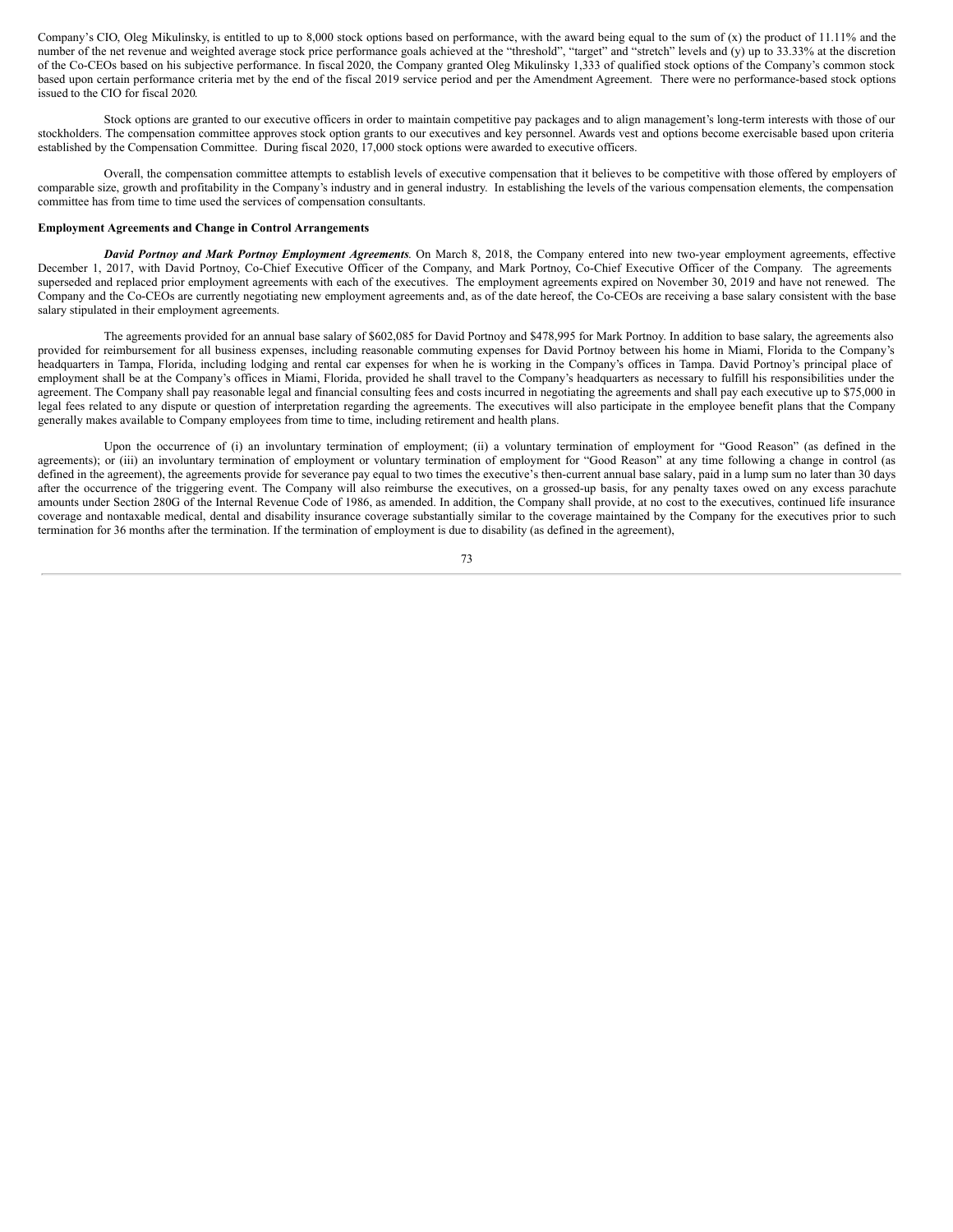the Company shall pay the executive two times his then-current base salary in a cash lump sum no later than 30 days after such disability, reduced by any amount paid to him from any disability insurance, Social Security, workman's compensation or other disability program. In addition, all unvested shares and options held by the executive shall become fully vested upon his disability. If the termination of employment is due to death, the Company shall pay the executive two times his then-current base salary as a cash lump sum within 30 days after his date of death, and the Company will continue to provide medical and dental coverage for the executive's family for two years after his death. The agreements include a one-year non-competition restriction and an 18-month restriction on solicitation of employees or customers.

*Taymans Employment Agreement*. On November 1, 2005, the Company entered into a one-year employment agreement with Jill M. Taymans, the Company's Chief Financial Officer and Vice President (the "Taymans Employment Agreement"). Under the Taymans Employment Agreement, the one-year term is automatically extended for an additional one-year period unless, at least 60 days prior to the end of the then-current term, either party notifies the other in writing of its intent not to renew the agreement. The Taymans Employment Agreement was amended in July 2008 to provide that the then-current term would expire on November 30, 2008. The ending date of the current term of the Taymans Employment Agreement is November 30, 2021.

At all times during the term of the Taymans Employment Agreement (as the same may be extended), Ms. Taymans will be eligible for discretionary merit increases and adjustments in base salary, in addition to discretionary annual bonuses awarded at the discretion of the compensation committee of the Company's board of directors. The Taymans Employment Agreement provides that she will be eligible to receive long-term incentive awards provided to the Company's senior executives generally, on terms finally determined by the compensation committee of the Company's board of directors.

In the event of a termination of employment of Ms. Taymans upon or within one year of a Change in Control (as defined in the Taymans Employment Agreement), or prior to the Change in Control if the termination was related to the Change in Control, if the termination was by the Company without cause or was by Ms. Taymans due to being requested to accept without cause a demotion or relocation, Ms. Taymans will be entitled to receive the following: (i) all earned compensation through the date of termination (or, if greater, on the date immediately preceding a Change in Control); and (ii) 12 months of base salary as in effect on the termination date (or, if greater, base salary in effect immediately prior to the Change in Control).

Under the Taymans Employment Agreement, the Company will also provide Ms. Taymans with certain other benefits, including continued participation in all applicable Company benefit plans and payment of reasonable business expenses.

In the Taymans Employment Agreement, Ms. Taymans agreed not to compete with the Company or solicit its customers, clients or employees during the term of her Employment Agreement and for a 12-month period following her termination of employment under the agreement.

*Mikulinsky Employment Agreement.* On March 5, 2012, the Company entered into a one-year employment agreement (the "Mikulinsky Employment Agreement") with Oleg Mikulinsky, as the Company's Chief Information Officer. Under the Mikulinsky Employment Agreement, the one-year term was automatically extended for additional one-year periods unless, at least 30 days prior to the end of the then-current term, either party notifies the other in writing of its intent not to renew the agreement. On May 18, 2018, the Company entered into an Amendment Agreement (the "Amendment Agreement"), effective December 1, 2017, amending certain terms of the Mikulinsky Employment Agreement, as previously amended. Pursuant to the Amendment Agreement, Mr. Mikulinsky's employment term was set at two years ("Initial Term"), which shall be automatically extended for successive additional one-year periods ("Additional Employment Terms") unless, at least thirty (30) days prior to the end of the Initial Term or an Additional Employment Term, the Company or the Executive has notified the other in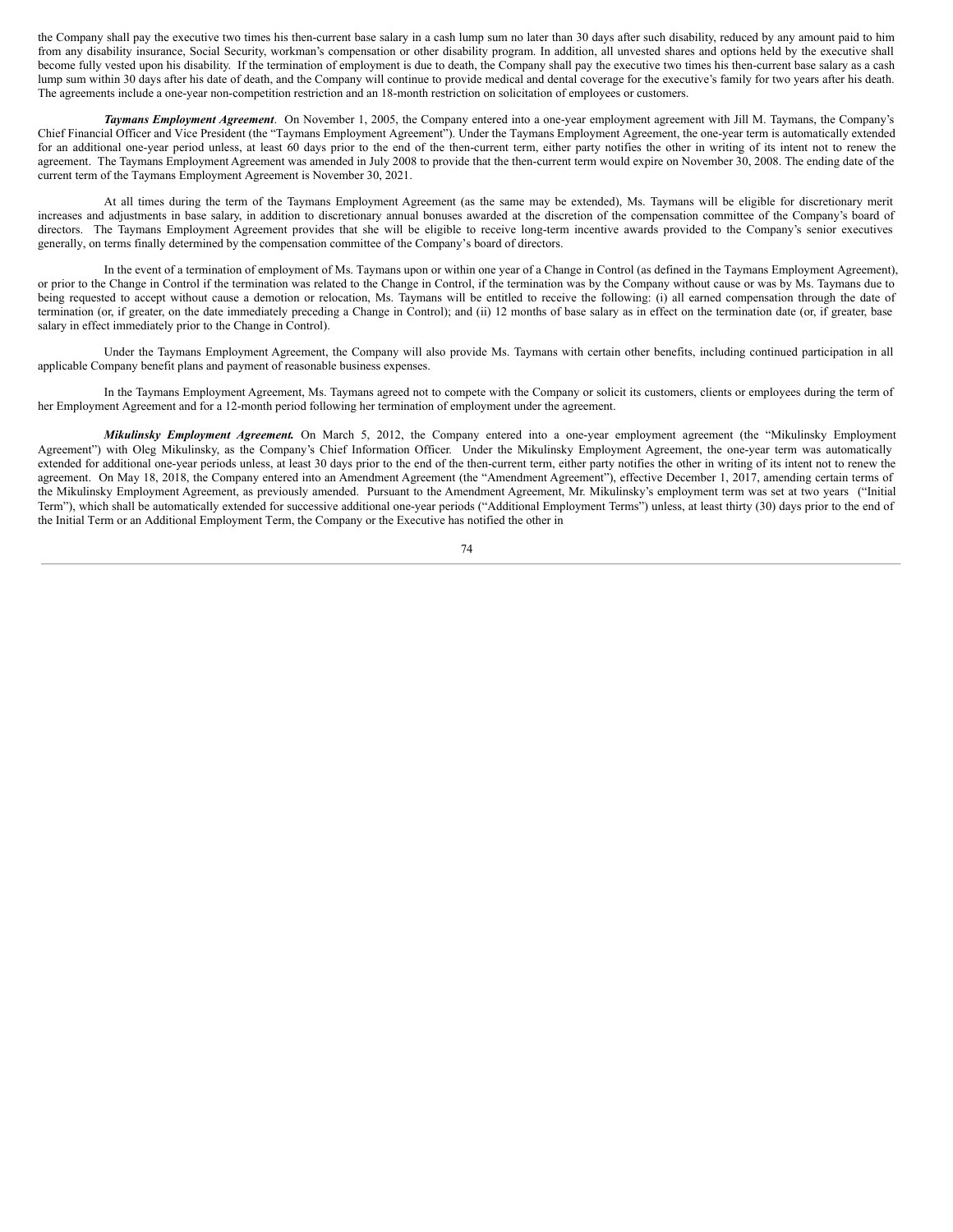writing that the Agreement shall terminate at the end of the then-current term. The ending date of the current term of the Mikulinsky Employment Agreement is November 30, 2021.

Pursuant to the Amendment, the Executive's base salary was \$250,000 (the "Base Salary").

At all times during the term of the Mikulinsky Employment Agreement (as the same may be extended), Mr. Mikulinsky will be eligible for discretionary merit increases and base salary adjustments, in addition to cash and equity annual bonuses discussed above. The Mikulinsky Employment Agreement provides he will also be eligible for long-term incentive awards provided to the Company's senior executives generally, on terms finally determined by the compensation committee of the Company's board of directors.

Per the Amendment, in the event of the Executive's voluntary resignation from the Company's employment upon a Change in Control or the Executive's employment is terminated upon or within one (1) year after a Change in Control, as defined in the Employment Agreement, or prior to the Change in Control if the Executive's termination, demotion or relocation was either a condition of the Change in Control or was at the request of any person related to the Change in Control, and such termination was initiated by the Company without cause or by the Executive due to being requested to accept without cause a demotion or relocation:

- (i) The Company shall pay to the Executive any earned and accrued but unpaid installment of Base Salary through the date of resignation or termination, at the rate in effect on the date of termination, or if greater, on the date immediately preceding the date that a Change in Control occurs, and all other unpaid amounts to which the Executive is entitled as of the date of termination under any compensation plan or program of the Company, including, without limitation, all accrued vacation time. Stock options, shares of restricted stock, performance awards, stock appreciation rights, and LTI awards granted to Executive by the Company through the date of termination shall be treated in accordance with the applicable plans and policies of the Company. All outstanding stock options shall vest upon termination.
- (ii) In lieu of any further Base Salary, bonus payments and benefits to the Executive for periods subsequent to the date of resignation or termination, the Company shall pay as liquidated damages to the Executive, an amount equal to twelve (12) months of the Executive's annual Base Salary at the rate in effect as of the date of termination, or if greater, on the date immediately preceding the date that a Change in Control occurs.

In the Mikulinsky Employment Agreement, Mr. Mikulinsky agreed not to compete with the Company or solicit its customers, clients or employees during the term of his respective Employment Agreement and for a 12-month period following the termination of employment under agreements.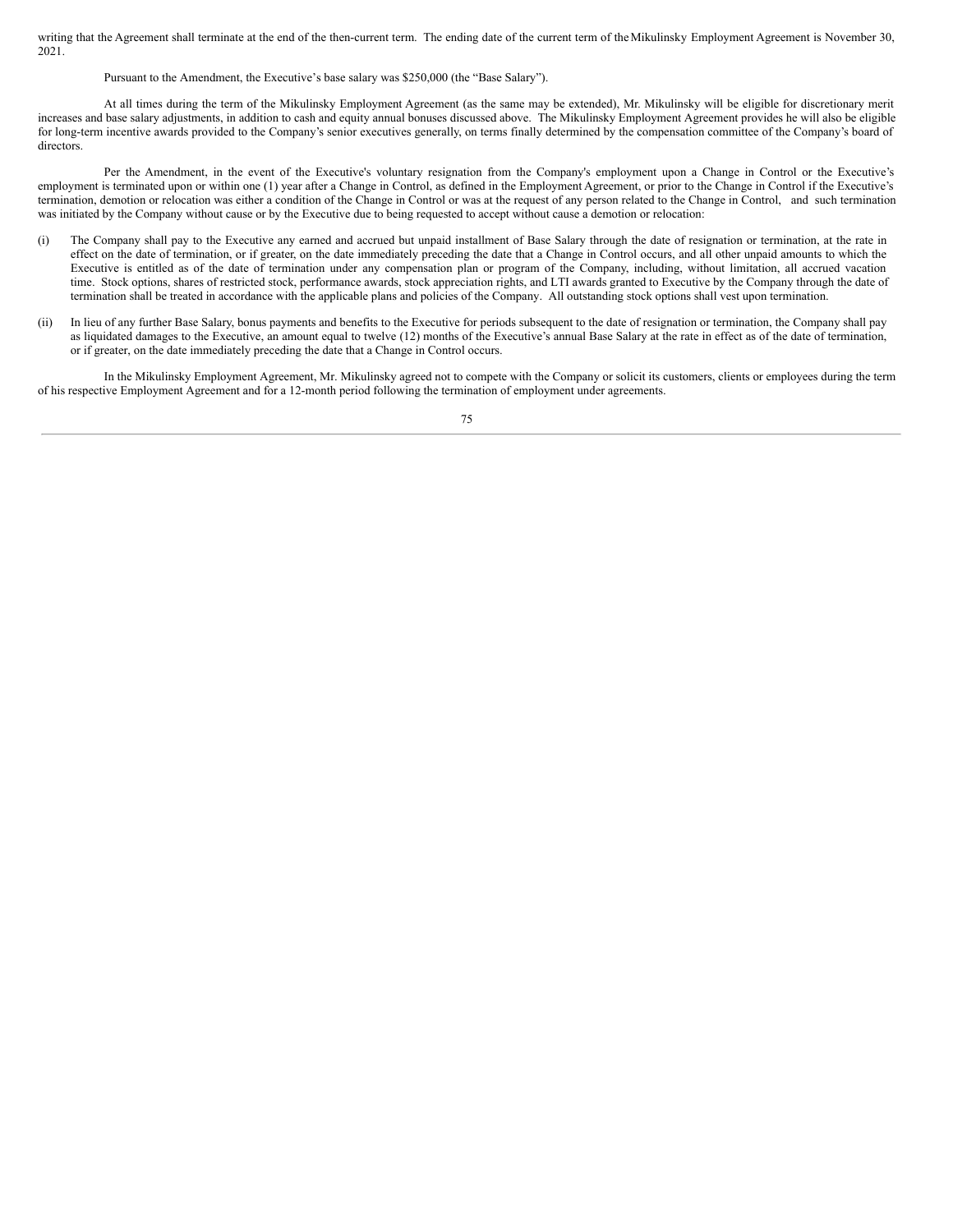#### **Outstanding Equity Awards at Fiscal Year-End**

The following table sets forth information concerning stock options held by the named executive officers at November 30, 2020:

|                     |                        | Number of<br>Securities   |              |                    |
|---------------------|------------------------|---------------------------|--------------|--------------------|
|                     |                        | Underlying<br>Unexercised | Option       | Option             |
|                     |                        | Options                   | Exercise     | Expiration         |
| Name                | <b>Grant Date</b>      | $(\#)$ Exercisable        | Price $(\$)$ | Date               |
| David Portnoy       | August 31, 2011        | 100,000                   | \$2.90       | August 31, 2021    |
|                     | December 1, 2011       | 200,000                   | \$1.72       | December 1, 2021   |
|                     | April 15, 2016         | 70,270                    | \$3.14       | April 15, 2026     |
|                     | March 8, 2018          | 23,636                    | \$7.92       | March 8, 2023      |
|                     | August 30, 2019 (1)    | 26,243                    | \$7.53       | August 30, 2029    |
|                     | December 20, 2019 (1)  | 23,636                    | \$7.28       | December 20, 2029  |
| Mark Portnoy        | August 31, 2011        | 100,000                   | \$2.90       | August 31, 2021    |
|                     | December 1, 2011       | 200,000                   | \$1.72       | December 1, 2021   |
|                     | April 15, 2016         | 59,459                    | \$3.14       | April 15, 2026     |
|                     | March 8, 2018          | 20,000                    | \$7.92       | March 8, 2023      |
|                     | August 30, 2019 (1)    | 22,222                    | \$7.53       | August 30, 2029    |
|                     | December 20, 2019 (1)  | 20,000                    | \$7.28       | December           |
| <b>Jill Taymans</b> | June 2, 2016           | 7,500                     | \$3.10       | June 3, 2026       |
|                     | September 23, 2020 (2) | 7,000                     | \$8.00       | September 23, 2027 |
| Oleg Mikulinsky     | March 5, 2012          | 20,000                    | \$2.05       | March 5, 2022      |
|                     | April 18, 2016         | 40,000                    | \$3.20       | April 18, 2026     |
|                     | May 21, 2018 (1)       | 8,000                     | \$7.49       | May 21, 2028       |
|                     | September 4, 2019 (1)  | 4,444                     | \$7.13       | September 4, 2029  |
|                     | September 23, 2020 (2) | 10,000                    | \$8.00       | September 23, 2027 |

(1) 1/3 of the options vest immediately on the date of grant, 1/3 of the options vest one-year from the date of grant and 1/3 of the options vest two-years from the date of grant.

(2) 1/3 of options vest one-year from the date of grant, 1/3 of the options vest two-years from the date of grant and 1/3 of the options vest three years from the date of grant.

# **Director Compensation**

Directors who are employees of the Company receive no compensation for their services as directors or as members of board committees. Effective November 25, 2019, non-employee directors are paid an annual retainer in the amount of \$25,500. Each non-employee director receives an annual stock option grant in the amount of 5,300 shares on the date of the annual stockholders meeting in each year with an exercise equal to the fair market value of the common stock on the date of grant. Prior to November 25, 2019, non-employee directors were paid an annual retainer in the amount of \$15,000 and an attendance fee of \$4,000 for each board meeting and \$2,000 for each telephonic quarterly board meetings, a \$1,000 fee per committee per year and reimbursed for their reasonable expenses incurred for attending a meeting. Prior to November 25, 2019, each non-employee director received an annual stock option grant in the amount of 7,500 shares on the date of the annual stockholders meeting in each year. All of such stock options had an exercise equal to the fair market value of the common stock on the date of grant.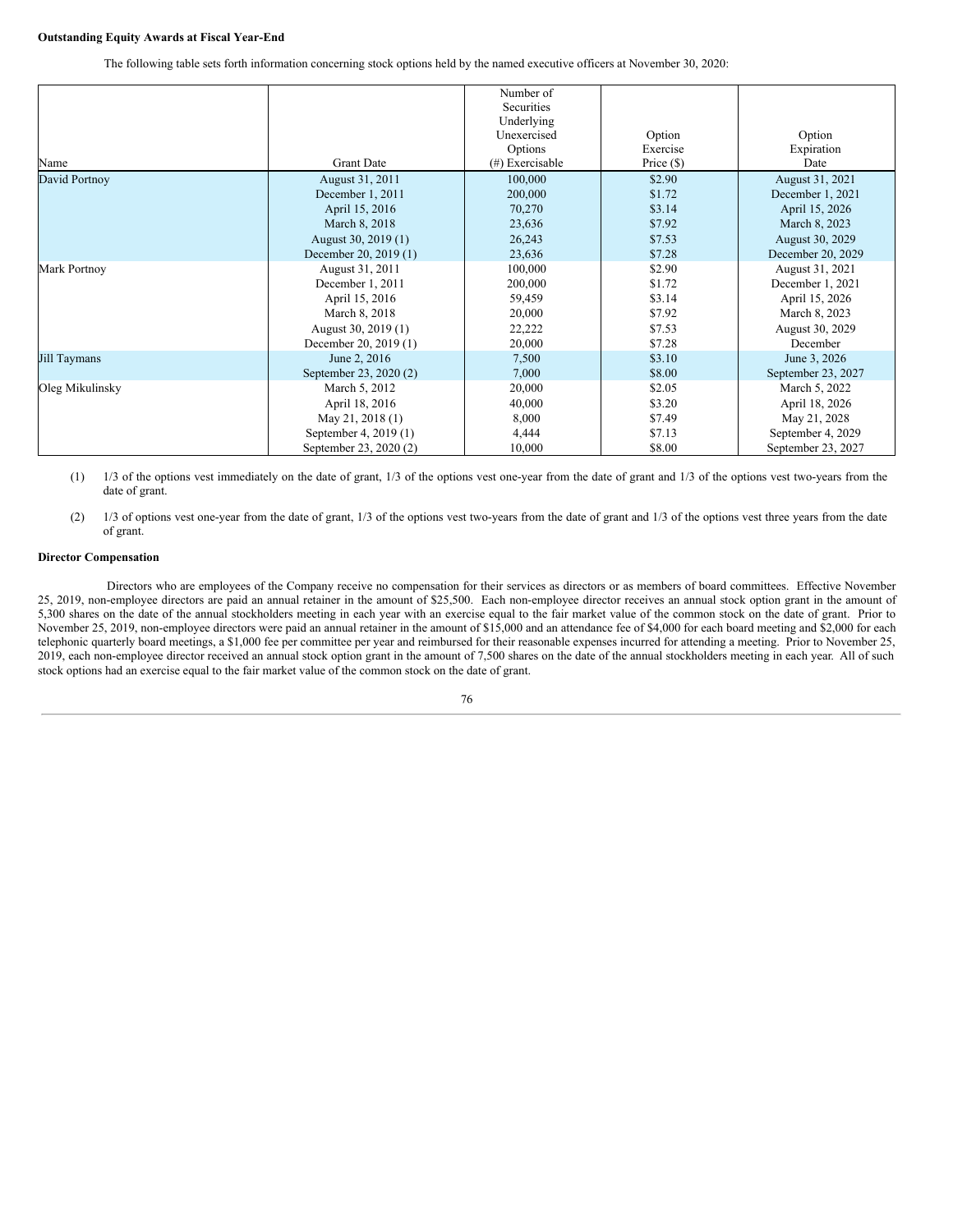The table below summarizes the compensation paid by the Company to its non-employee directors for the fiscal year ended November 30,2020:

| Name                 | Fees Earned<br>or Paid in<br>$Cash (\$)$ | Option<br>Awards<br>$($ \$ $)(1)$ |          | Total<br>(S) |
|----------------------|------------------------------------------|-----------------------------------|----------|--------------|
| <b>Harold Berger</b> | 19,125                                   | 54,963                            |          | 74,088       |
| George Gaines        | 19,125                                   | 54,963                            |          | 74,088       |
| Jonathan Wheeler     | 19,125                                   | 54,963                            | S        | 74,088       |
| Arthur Ellis         | 19,125                                   | 90,891                            | l\$      | 110,016      |
| <b>Brian Sheehy</b>  | 19,125                                   | 60,615                            | <b>S</b> | 79.740       |

(1) Represents the dollar amount recognized for financial reporting purposes in fiscal 2020 with respect to stock options. The fair value was estimated using the Black-Scholes option-pricing model. The amount reported has been adjusted to eliminate service-based forfeiture assumptions used for financial reporting purposes. See Note 10, Stockholders' Equity, to our consolidated financial statements for a discussion of our accounting for stock options and the assumptions used.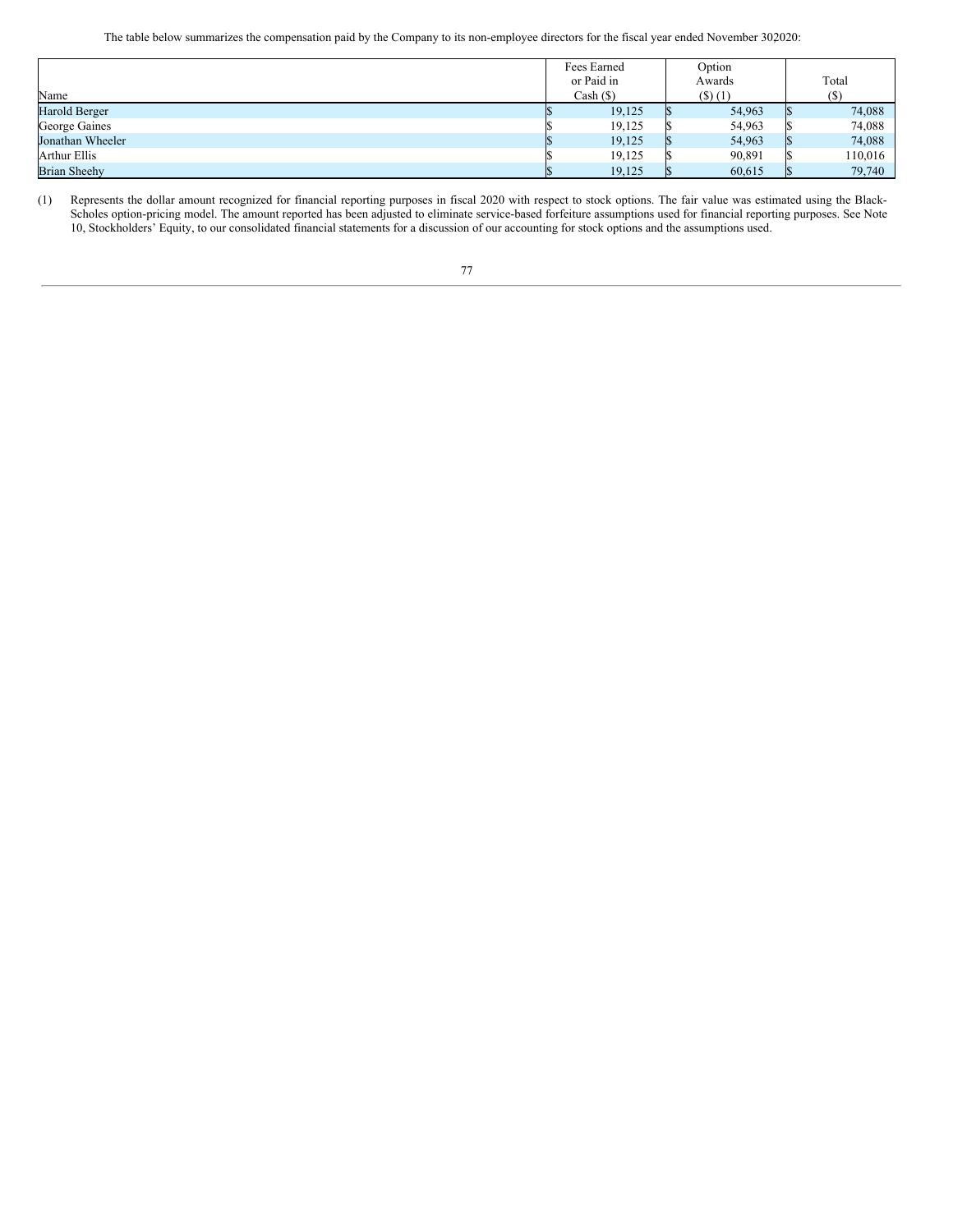### **ITEM 12. SECURITY OWNERSHIP OF CERTAIN BENEFICIAL OWNERS AND MANAGEMENT AND RELATED STOCKHOLDER MATTERS.**

The following table sets forth certain information regarding beneficial ownership of our common stock as of February 15, 2021 by (i) each person who is known by the Company to own beneficially more than 5% of the outstanding shares of our common stock, (ii) each director and director nominee of the Company, (iii) each executive officer of the Company, and (iv) all current directors and executive officers of the Company as a group. Except as otherwise indicated below, each of the stockholders named in the table has sole voting and investment power with respect to their shares of common stock, except to the extent authority is shared by spouses under applicable law.

|                                                                                    | Number of     |            |
|------------------------------------------------------------------------------------|---------------|------------|
|                                                                                    | <b>Shares</b> |            |
|                                                                                    | Beneficially  | Percent of |
| Name and Address of Beneficial Owner $(1)$                                         | Owned $(2)$   | Class(1)   |
| Five Percent Shareholders:                                                         |               |            |
| Mary J. Nyberg Trustee of the CDMJ Nyberg Family Trust, U/A/D June 9, 2005(3)      | 600,000       | $7.93\%$   |
| Adam Fleishman Trustee of the Adam Fleishman Trust dated April 13, 2001(4)         | 509,000       | $6.72\%$   |
| IsZo Capital, Inc. $(5)$                                                           | 496,503       | 6.60%      |
| Current directors, nominees and executive officers:                                |               |            |
| David Portnoy (6)                                                                  | 1,655,703     | 20.70 %    |
| Mark Portnoy (7)                                                                   | 1,008,916     | $12.65\%$  |
| George Gaines (8)                                                                  | 1,058,419     | 13.90 %    |
| Brian Sheehy (9)                                                                   | 518,228       | 6.83 $%$   |
| Harold Berger $(10)$                                                               | 73,793        |            |
| Jonathan Wheeler (11)                                                              | 122,492       | 1.61%      |
| Jill Taymans (12)                                                                  | 52,896        |            |
| Oleg Mikulinsky (13)                                                               | 106,200       | $1.39\%$   |
| All current directors and executive officers as a group $(8 \text{ persons})$ (14) |               |            |
|                                                                                    | 4,596,646     | 53.30%     |

- Less than 1%
	- (1) Pursuant to applicable SEC rules, the percentage of voting stock for each stockholder is calculated by dividing (i) the number of shares deemed to be beneficially held by such stockholders as February 15, 2021 by (ii) the sum of (a) 7,570,913 which is the number of shares of common stock outstanding as February 15, 2021 plus (b) the number of shares issuable upon exercise of options (which are shares that are not voting until exercised) held by such stockholder which were exercisable as of February 15, 2021 or will become exercisable within 60 days of that date. Unless otherwise indicated, the address of each director and executive officer in the table is 700 Brooker Creek Boulevard, Suite 1800, Oldsmar, Florida 34677.
	- (2) In accordance with Rule 13d-3 under the Securities Exchange Act of 1934, a person is deemed to be the beneficial owner for purposes of this table, of any shares of Common Stock if he or she has shared voting or investment power with respect to such security, or has a right to acquire beneficial ownership at any time within 60 days from February 15, 2021. As used herein, "voting power" is the power to vote or direct the voting of shares, and "investment power" is the power to dispose or direct the disposition of shares. The shares set forth above for directors and executive officers include all shares held directly, as well as by spouses and minor children, in trust and other indirect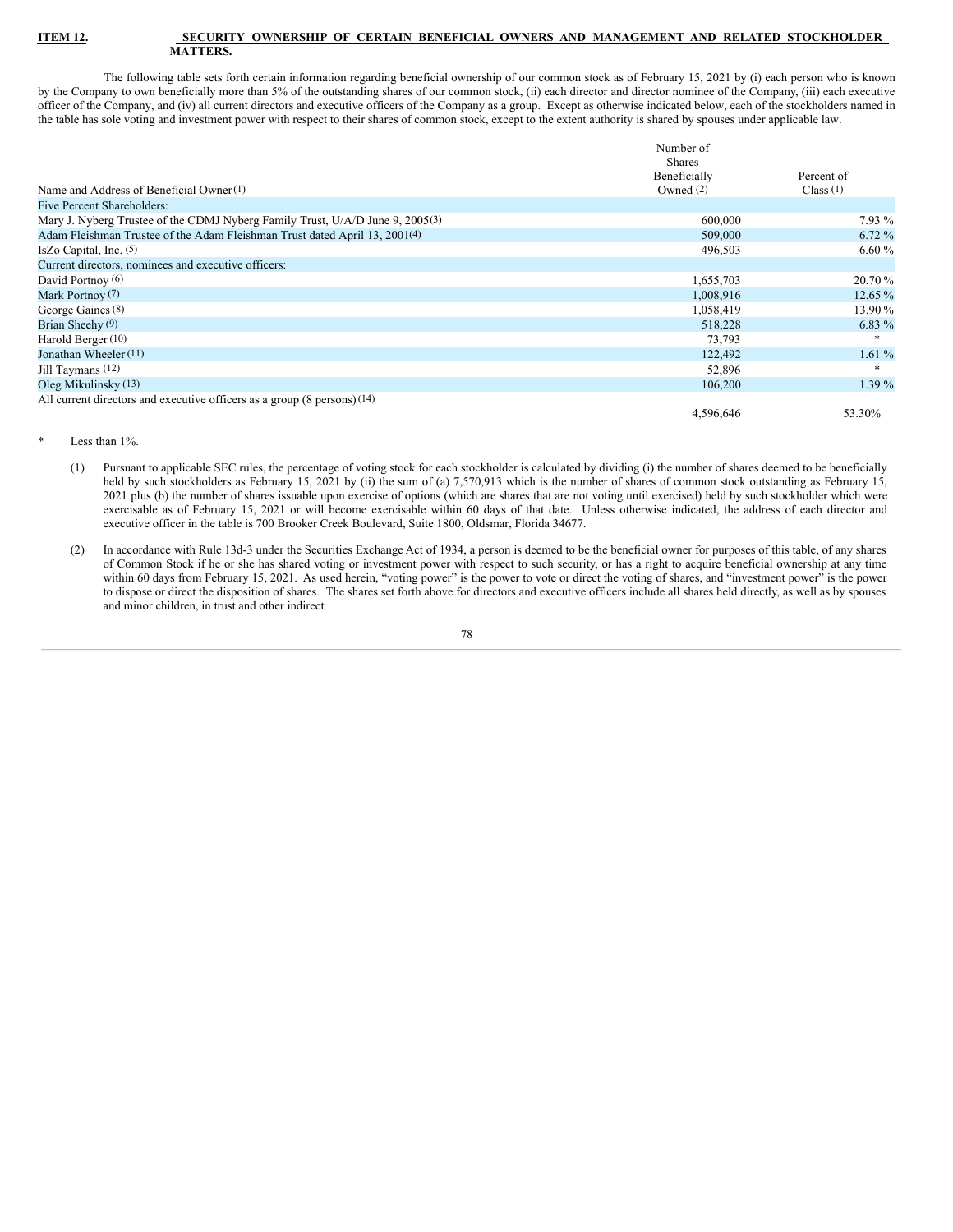ownership, over which shares the named individuals effectively exercise sole or shared voting and investment power.

- (3) Mary J. Nyberg, as trustee of CDMJ Nyberg Family Trust, U/A/D June 9, 2005 filed a Schedule 13G/A on January 17, 2018 ("the Schedule 13G") reporting the following beneficial ownership: (i) 600,000 shares of common stock held by CDMJ Nyberg Family Trust U/A/D June 9, 2005, as to which this trust has the sole power to vote and dispose or direct the disposition. Beneficial ownership information is supplied per the Schedule 13G. The address for the CDMJ Nyberg Family Trust is 4555 E. Mayo Blvd., Phoenix, AZ 85050.
- (4) Adam Fleishman as trustee of Adam Fleishman Trust April 13, 2001 filed a 13G on January 5, 2015 ("the Schedule 13G") reporting the following beneficial ownership: (i) 279,000 shares of common stock held by Adam Fleishman Trust dated April 13, 2001, as to which this trust has sole power to vote and dispose or direct the disposition, and (ii) 230,000 shares of common stock held by Adam Fleishman. Beneficial ownership information is supplied per the Schedule 13G. The address for Adam Fleishman is 775 Summit Drive, Deerfield, Illinois 60015.
- (5) Based upon information provided by IsZo Capital, Inc. ("IsZo"), in its Amendment No. 3 to its Schedule 13G filing with the SEC on February 16, 2021, includes 496,503 shares of Common Stock held by IsZo Capital L.P. (the "Fund"), IsZo Capital GP LLC ("IsZo GP"), IsZo Capital Management LP ("ICM") and Brian Sheehy.
- (6) Includes 94,426 shares of Common Stock held directly through a 401(k) plan account, 199,080 shares of Common Stock held directly through IRA accounts of David Portnoy, 509,772 shares he owns individually, 152,724 shares of Common Stock held by Partner-Community, Inc., as to which David Portnoy may be deemed the beneficial owner as Chairman of the Board and Secretary, 55,219 shares of Common Stock held by uTIPu, as to which David Portnoy may be deemed the beneficial owner as Chairman of the Board, 59,027 shares of Common Stock held by Mayim Investment Limited Partnership, as to which David Portnoy may be deemed the beneficial owner as the managing member and owner of Mayim Management, LLC, which is the general partner of Mayim Management Limited Partnership, which is the general partner of Mayim Investment Limited Partnership; 91,790 shares of Common Stock held by spouse, 9,974 shares held by David Portnoy as custodian for his minor son; 10,783 shares held by David Portnoy as custodian for his minor son; 10,783 shares held by David Portnoy as custodian for his minor son; 10,783 shares held by David Portnoy as custodian for his minor son; 9,122 shares held by David Portnoy as custodian for his minor daughter; and 15,061 shares held by David Portnoy as custodian for his minor daughter. Includes 427,159 shares subject to stock options that are currently exercisable or exercisable within 60 days of February 15, 2021.
- (7) Includes 42,266 shares of Common Stock held directly through a 401(k)-plan account, 487,514 shares that he owns individually and 71,529 shares of common stock held by Capital Asset Fund #1 Limited Partnership, as to which Mark Portnoy may be deemed beneficial owner as its general partner. Also, includes 407,607 shares subject to stock options that are currently exercisable or exercisable within 60 days of February 15, 2021.
- (8) Includes 45,892 shares subject to stock options that are currently exercisable or exercisable within 60 days of February 15, 2021.
- (9) Includes 496,503 shares of Common Stock held by IsZo Capital L.P. (the "Fund"), IsZo Capital GP LLC ("IsZo GP"), IsZo Capital Management LP ("ICM") and Brian Sheehy. Also, includes 21,725 shares subject to stock options that are currently exercisable or exercisable within 60 days of February 15, 2021.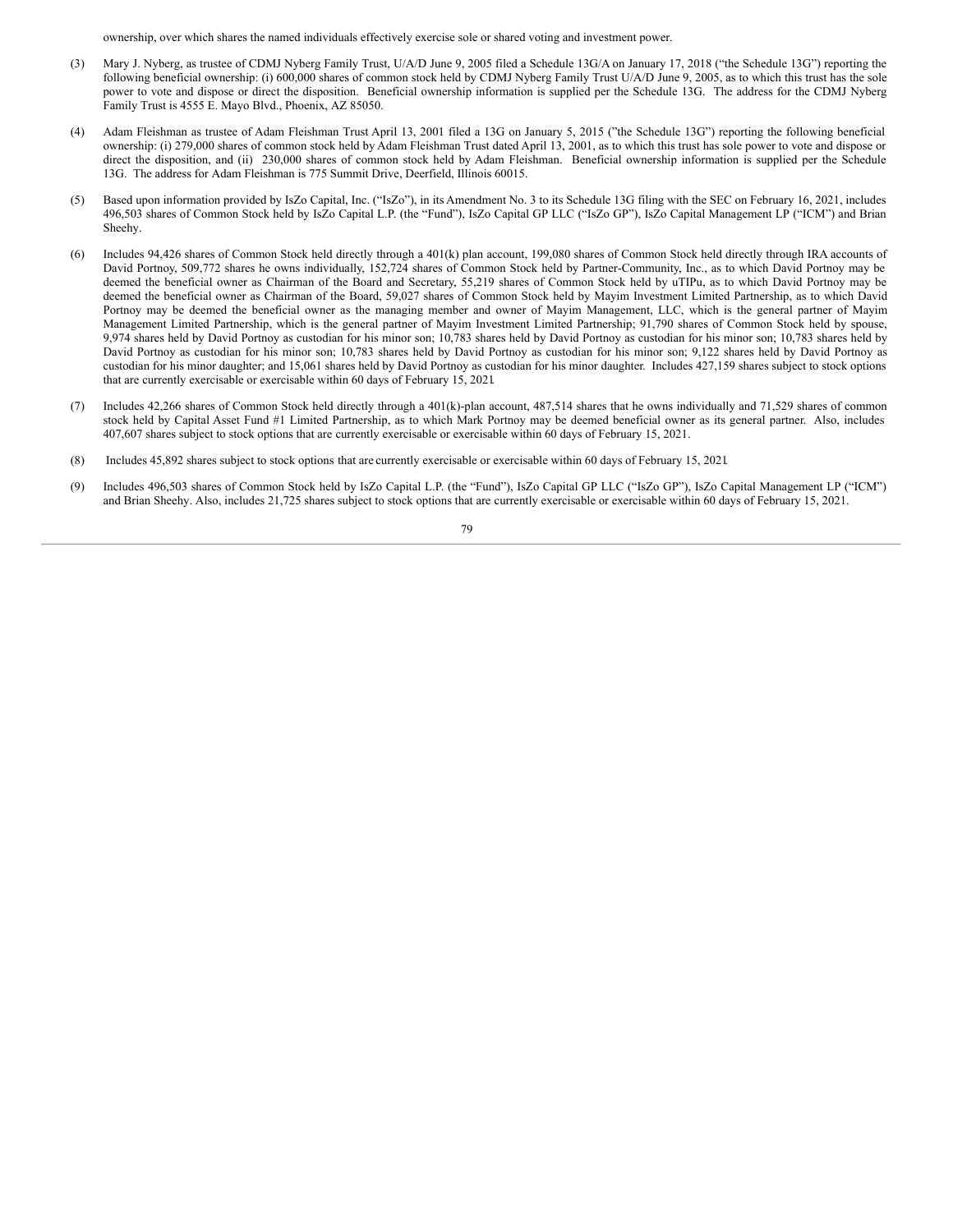- (10) Includes 45,892 shares subject to stock optionsthat are currently exercisable or exercisable within 60 days ofFebruary 15, 2021.
- (11) Includes 45,892 shares subject to stock options that arecurrently exercisable or exercisable within 60 days of February 15, 2021.
- (12) Includes 7,500 shares subject to stock options that arecurrently exercisable or exercisable within 60 days of February 15, 2021.
- (13) Includes 51,851 shares subject to stock options that arecurrently exercisable or exercisable within 60 days of February 15, 2021.
- (14) Includes 1,053,517 shares subject to stock options that are currently exercisable or exercisable within 60 days of February 15, 2021.

#### **ITEM 13. CERTAIN RELATIONSHIPS AND RELATED TRANSACTIONS, AND DIRECTOR INDEPENDENCE.**

David Portnoy, the Company's Chairman and Co-Chief Executive officer, is the brother of the Company's Co-Chief Executive Officer, Mark Portnoy. The Company's Audit Committee Chairman, Harold Berger, provides accounting services to the Company's Co-Chief Executive Officer Mark Portnoy and to PartnerCommunity, Inc. The Company's Chairman and Co-Chief Executive Officer, David Portnoy, serves as the Chairman of the Board of PartnerCommunity, Inc.

### **Approval of Related Party Transactions**

Historically, the Company followed a policy of review and approval of transactions with directors, executive officers and their affiliates by the board of directors, with interested members of the board of directors abstaining from voting on approval of the transactions. Under this policy, the board of directors would approve such transactions only if they were found to be on terms no less favorable to the Company than would be available from third parties in arms-length transactions. The Board of Directors has a policy that the Company will not enter into any transaction or commercial relationship with any director, director nominee, executive officer or greater than 5% stockholder of the Company.

On August 2, 2019, the Company entered into mutual releases with each of the Co-CEOs and certain directors and officers of the Company who received incentive awards that were submitted for ratification at the 2019 Annual Meeting or forfeited in connection therewith. The Company and each counterparty to a mutual release are agreeing, among other things, not to pursue certain claims relating to such ratification and surrenders.

### **ITEM 14. PRINCIPAL ACCOUNTANT FEES AND SERVICES.**

Effective October 1, 2019 Porter Keadle Moore, LLC ("PKM") combined its practice (the "Practice Combination") with Wipfli LLP ("Wipfli"). As a result of the Practice Combination, PKM effectively resigned as the Company's independent registered public accounting firm and Wipfli, as the successor to PKM following the Practice Combination, was engaged as the Company's independent registered public accounting firm. The Company's Audit Committee was notified of the Practice Combination and the effective resignation of PKM and ratified and approved the engagement of Wipfli. On November 21, 2019 the appointment was ratified by the Company's shareholders at the 2019 Annual Meeting of Shareholders.

The following table presents fees for professional audit services rendered by Wipfli for the audit of the Company's financial statements for the fiscal year ended November 30, 2020, fees for professional audit services rendered by PKM and Wipfli for the audit of the Company's financial statements for the fiscal year ended November 30, 2019, tax services rendered by Wipfli for fiscal year ended November 30, 2020 and tax services rendered by PKM and Wipfli for the fiscal year ended November 30, 2019.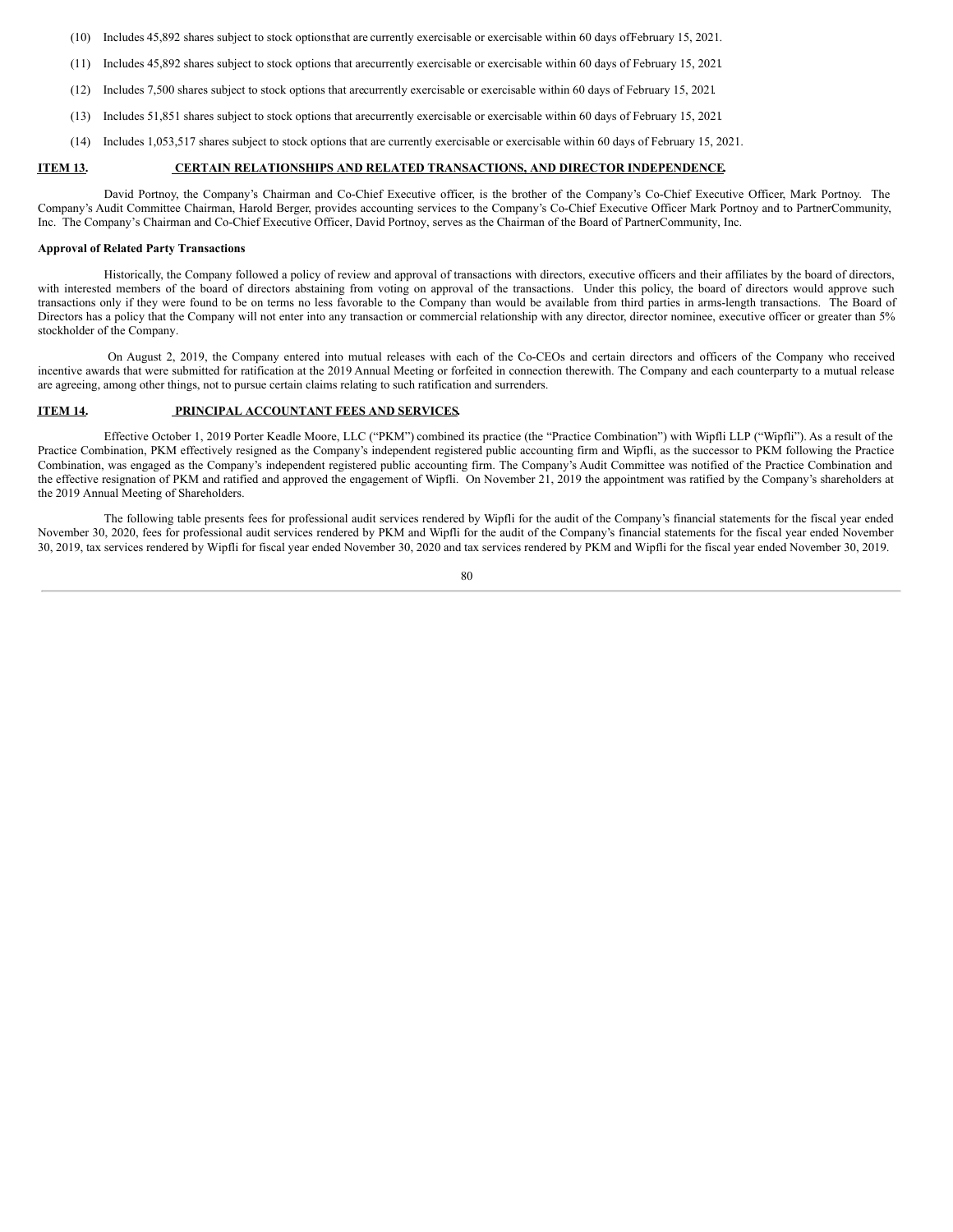| 238,665                  |
|--------------------------|
| 7,500                    |
| 64,858                   |
| $\overline{\phantom{a}}$ |
| 311,023                  |
|                          |

#### **Audit Fees**

Audit fees consisted of the aggregate fees billed by our principal accountants for professional services rendered for the audit of the Company's annual financial statements set forth in the Company's Annual Report on Form 10-K for the fiscal years ended November 30, 2020 and November 30, 2019 as well as assistance with and review of documents filed with the SEC.

# **Audit Related Fees**

Audit related fees consisted of fees billed for professional services rendered by our principal accountants during the fiscal years ended November 30, 2020 and November 30, 2019.

# **Tax Fees**

Tax fees consisted of the aggregate fees billed by our principal accountants for professional services rendered for tax compliance, tax advice and tax planning for the fiscal years ended November 30, 2020 and November 30, 2019.

#### **Other Fees**

The Company did not incur other fees by our principal accountants for the fiscal years ended November 30, 2020 and November 30, 2019.

The policy of the Company's audit committee is to review and pre-approve both audit and non-audit services to be provided by the independent auditors (other than with *de minimis* exceptions permitted by the Sarbanes-Oxley Act of 2002). This duty may be delegated to one or more designated members of the audit committee with any such approval reported to the committee at its next regularly scheduled meeting. All of the fees described above under the captions "Audit-Related Fees", "Tax Fees" and "Other Fees" and paid to Wipfli and PKM were pre-approved by the audit committee.

No services in connection with appraisal or valuation services, fairness opinions or contribution-in-kind reports were rendered by Wipfli. Furthermore, no work of Wipfli with respect to its services rendered to the Company was performed by anyone other than Wipfli.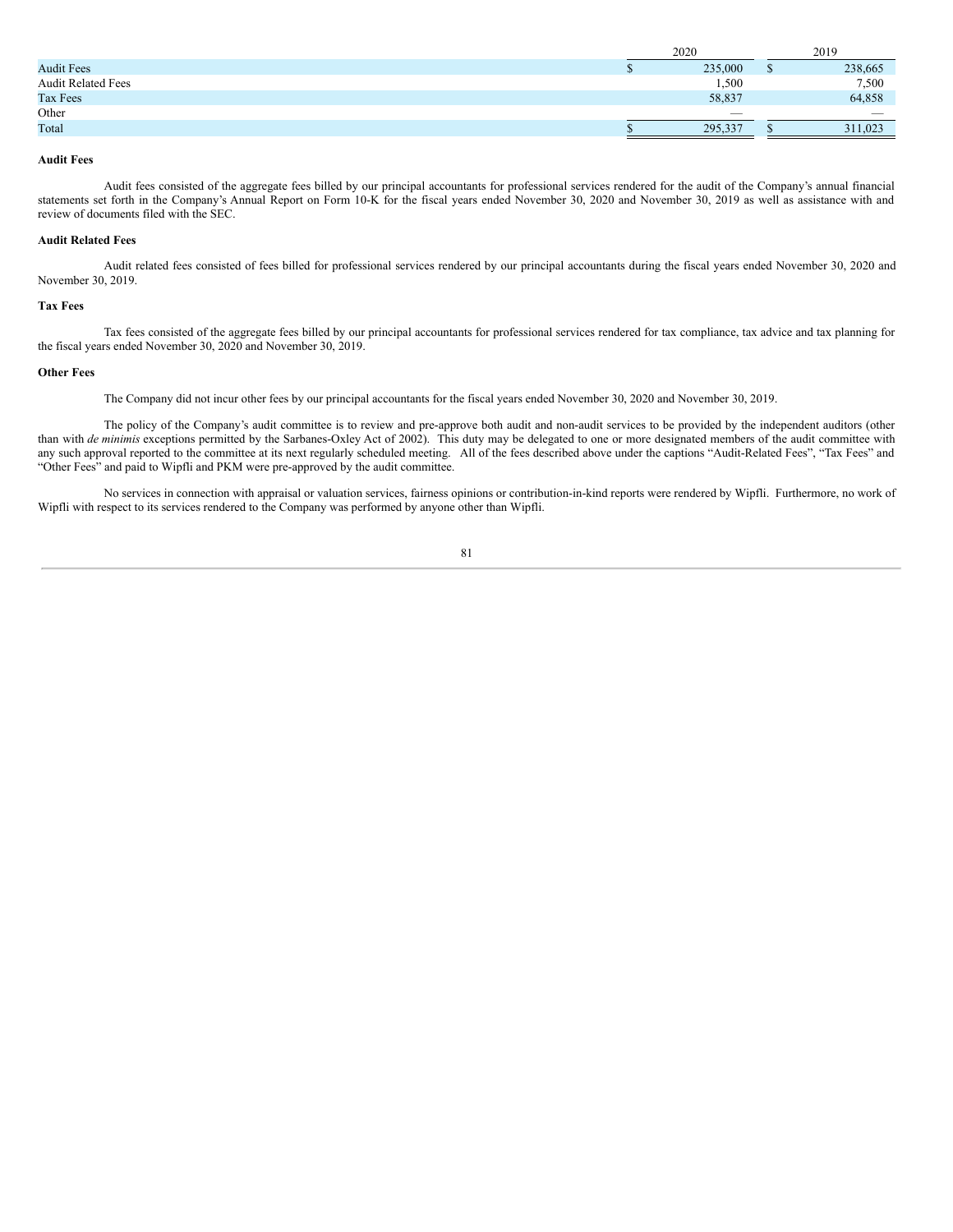**ITEM 15. EXHIBITS AND FINANCIAL STATEMENT SCHEDULES.**

| Exhibit No. | Description                                                                                                                              |
|-------------|------------------------------------------------------------------------------------------------------------------------------------------|
| 3.1(1)      | Amended and Restated Certificate of Incorporation                                                                                        |
| 3.2(2)      | <b>Amended and Restated By-Laws</b>                                                                                                      |
| 10.6(3)     | Secondary Storage Agreement with Safti-Cell, Inc. dated October 1, 2001                                                                  |
| 10.7(3)     | Addendum Agreement dated November 2001 to Secondary Storage Agreement with Safti-Cell, Inc.                                              |
| 10.9(4)     | Lease Agreement dated April 15, 2004 between Brooker Creek North, LLP and the Company                                                    |
| 10.10(5)    | Employment Agreement with Mercedes Walton, dated August 15, 2005                                                                         |
| 10.11(6)    | Employment Agreement with Jill M. Taymans dated November 1, 2005.                                                                        |
| 10.12(6)    | Forms of Stock Option Agreements under 2000 Stock Incentive Plan.                                                                        |
| 10.13(7)    | First Lease Amendment by and between the Company and Brooker Creek North I, LLP, dated June 7, 2006.                                     |
| 10.14(8)    | 2006 Stock Incentive Plan                                                                                                                |
| 10.15(9)    | Employment Agreement dated April 1, 2007 between the Company and Julie Allickson                                                         |
| 10.16(10)   | Agreement dated June 4, 2007 by and among the Company and Andrew J. Filipowski, the Andrew J. Filipowski Revocable Trust and Matthew G.  |
|             | <b>Roszak</b>                                                                                                                            |
| 10.17(11)   | Agreement dated January 24, 2008 by and among the Company and Andrew J. Filipowski, the Andrew J. Filipowski Revocable Trust, Matthew G. |
|             | Roszak and SilkRoad Equity LLC                                                                                                           |
| 10.18(11)   | Agreement dated January 24, 2008 by and among the Company and Ki Yong Choi and the UAD 7/21/01 FBO Choi Family Living Trust              |
| 10.20(12)   | Amendment dated July 16, 2007, amending Employment Agreement with Mercedes Walton, dated August 15, 2005                                 |
| 10.21(13)   | Amendment dated July 18, 2008, amending Employment Agreement with Mercedes Walton, dated August 15, 2005                                 |
| 10.22(13)   | Amendment dated July 18, 2008, amending Employment Agreement with Jill M. Taymans, dated November 1, 2005                                |
| 10.23(14)   | 2000 Stock Incentive Plan                                                                                                                |
| 10.24(14)   | Amendment to 2000 Stock Incentive Plan dated April 6, 2004                                                                               |
| 10.25(14)   | Amendment to 2000 Stock Incentive Plan dated August 14, 2008                                                                             |
| 10.26(12)   | Stipulation and Order of Court of Chancery of the State of Delaware dated June 18, 2008                                                  |
| 10.27(15)   | Employment Agreement with David Portnoy dated December 1, 2011                                                                           |
| 10.28(15)   | Employment Agreement with Mark Portnoy dated December 1, 2011                                                                            |
| 10.29(16)   | Amendment dated, February 13, 2012, amending Employment Agreement with David Portnoy                                                     |
| 10.30(16)   | Amendment dated, February 13, 2012, amending Employment Agreement with Mark Portnoy                                                      |
| 10.31(17)   | Employment Agreement with Oleg Mikulinsky dated March 5, 2012                                                                            |
| 10.32(18)   | Amendment dated May 1, 2013, amending Employment Agreement with Oleg Mikulinsky dated March 5, 2012                                      |
| 10.33(19)   | Employment Agreement with David Portnoy dated December 1, 2013                                                                           |
| 10.34(19)   | Employment Agreement with Mark Portnoy dated December 1, 2013                                                                            |
| 10.35(20)   | Employment Agreement with Linda Kelley dated June 18, 2012                                                                               |
| 10.36(20)   | Amendment dated October 29, 2013, amending Employment Agreement with Linda Kelley dated June 18, 2012                                    |
| 10.37(21)   | Certificate of Designation of Series A Junior Participating Preferred Stock of Cryo-Cell International, Inc.                             |
| 10.38(22)   | Asset Purchase Agreement by and between Cytomedical Design Group LLC and Cryo-Cell International. Inc. dated June 15, 2015               |
|             |                                                                                                                                          |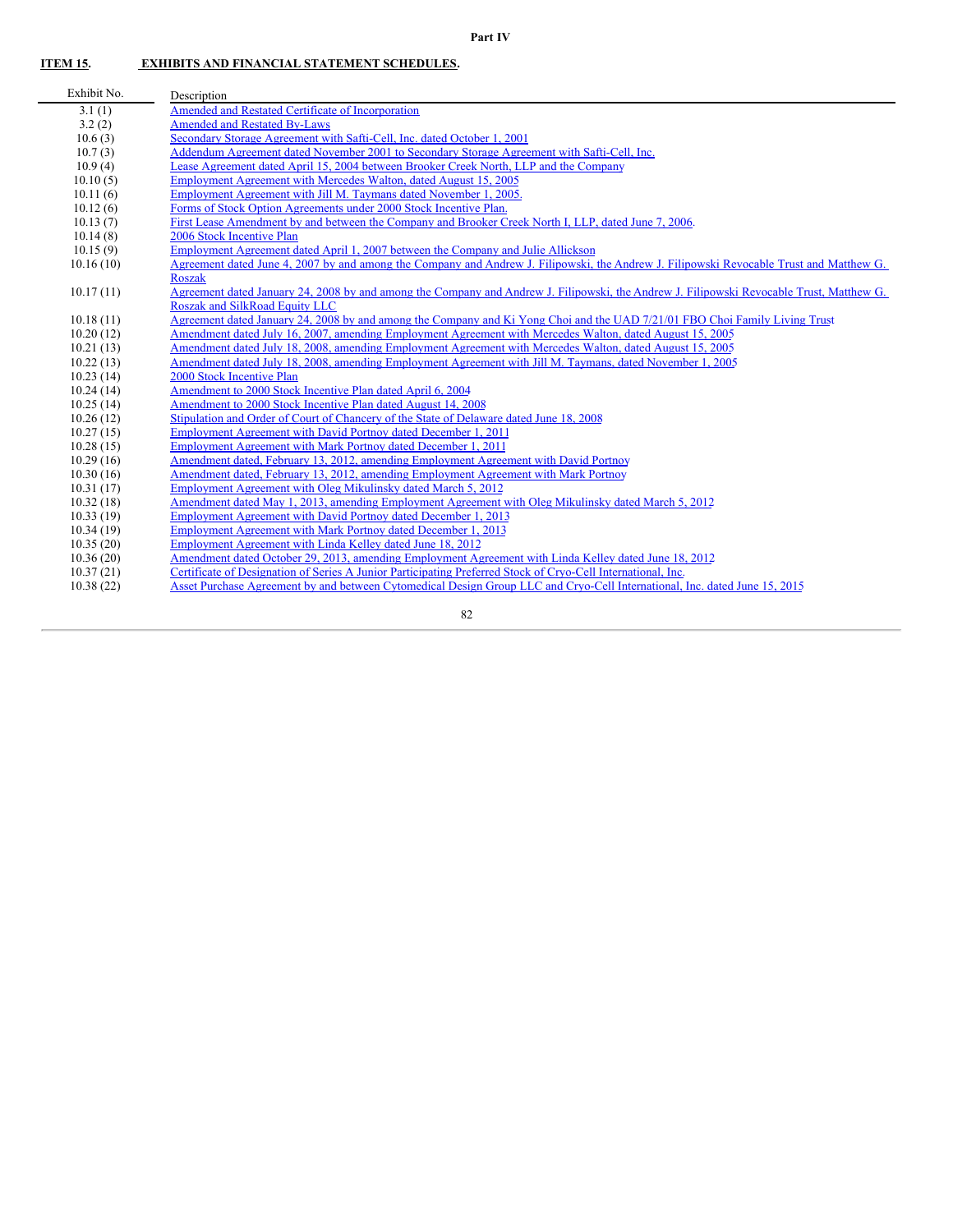| 10.39(21) | Rights Agreement dated December 5, 2014                                                                                 |
|-----------|-------------------------------------------------------------------------------------------------------------------------|
| 10.40(23) | Amendment No. 1 to Asset Purchase Agreement dated June 30, 2015                                                         |
| 10.41(24) | Third Lease Amendment by and between the Company and EJB Brooker Creek, LLC., dated January 12, 2016.                   |
| 10.42(25) | Amended and Restated Employment Agreement with David Portnoy dated December 1, 2015                                     |
| 10.43(25) | Amended and Restated Employment Agreement with Mark Portnoy dated December 1, 2015                                      |
| 10.44(26) | Amendment Agreement with Oleg Mikulinsky dated December 1, 2015.                                                        |
| 10.45(27) | Stock Purchase Agreement dated June 16, 2016.                                                                           |
| 10.46(28) | 2012 Equity Incentive Plan.                                                                                             |
| 10.47(29) | Amended and restated Employment Agreement with David Portnoy dated March 8, 2018.                                       |
| 10.48(29) | Amended and restated Employment Agreement with Mark Portnoy dated March 8, 2018.                                        |
| 10.49(30) | Amended Agreement with Oleg Mikulinsky effective December 1, 2017.                                                      |
| 10.50(31) | Second Amendment to Credit Agreement with Texas Capital Bank dated June 11, 2018.                                       |
| 10.51(31) | Second Amended and Restated Promissory Note dated June 11, 2018                                                         |
| 10.52(32) | Retrospective Amendments to the 2000 Stock Incentive Plan                                                               |
| 10.53(32) | Retrospective Amendments to the 2006 Stock Incentive Plan                                                               |
| 10.54(32) | 2012 Amended and Restated Equity Incentive Plan                                                                         |
| 10.55(33) | <b>Patent Option Agreement</b>                                                                                          |
| 24        | Power of Attorney (included on signature page)                                                                          |
| 31.1      | Certification of Co-CEO Pursuant to Section 302 of the Sarbanes-Oxley Act of 2002                                       |
| 31.2      | Certification of Co-CEO Pursuant to Section 302 of the Sarbanes-Oxley Act of 2002                                       |
| 31.3      | Certification of CFO Pursuant to Section 302 of the Sarbanes-Oxley Act of 2002                                          |
| 32.1      | Certification Pursuant to 18 U.S.C. Section 1350, as Adopted Pursuant to Section 906 of the Sarbanes-Oxley Act of 2002  |
| 101.INS   | <b>XBRL</b> Instance Document                                                                                           |
| 101.SCH   | XBRL Taxonomy Extension Schema Document                                                                                 |
| 101.CAL   | XBRL Taxonomy Extension Calculation Linkbase Document                                                                   |
| 101.DEF   | XBRL Taxonomy Extension Definition Linkbase Document                                                                    |
| 101.LAB   | XBRL Taxonomy Extension Label Linkbase Document                                                                         |
| 101.PRE   | XBRL Taxonomy Extension Presentation Linkbase Document                                                                  |
| (1)       | Incorporated by reference to the Company's Quarterly Report on Form 10-QSB for the quarter ended May 31, 2002.          |
| (2)       | Incorporated by reference to the Company's Current Report on Form 8-K filed on December 11, 2018.                       |
| (3)       | Incorporated by reference to the Company's Annual Report on Form 10-KSB for the year ended November 30, 2002.           |
| (4)       | Incorporated by reference to the Company's Quarterly Report on Form 10-QSB for the quarter ended May 31, 2004.          |
| (5)       | Incorporated by reference to the Company's Quarterly Report on Form 10-QSB filed for the quarter ended August 31, 2005. |
| (6)       | Incorporated by reference to the Company's Annual Report on Form 10-KSB for the year ended November 30, 2005.           |
| (7)       | Incorporated to the Company's Quarterly Report on Form 10-QSB for the quarter ended May 31, 2006.                       |
| (8)       | Incorporated by reference to Annex B to the Definitive Proxy Statement filed June 1, 2006.                              |
| (9)       | Incorporated by reference to the Company's Quarterly Report on Form 10-Q for the quarter ended May 31, 2007.            |
| (10)      | Incorporated by reference to the Company's Current Report on Form 8-K filed on June 8, 2007.                            |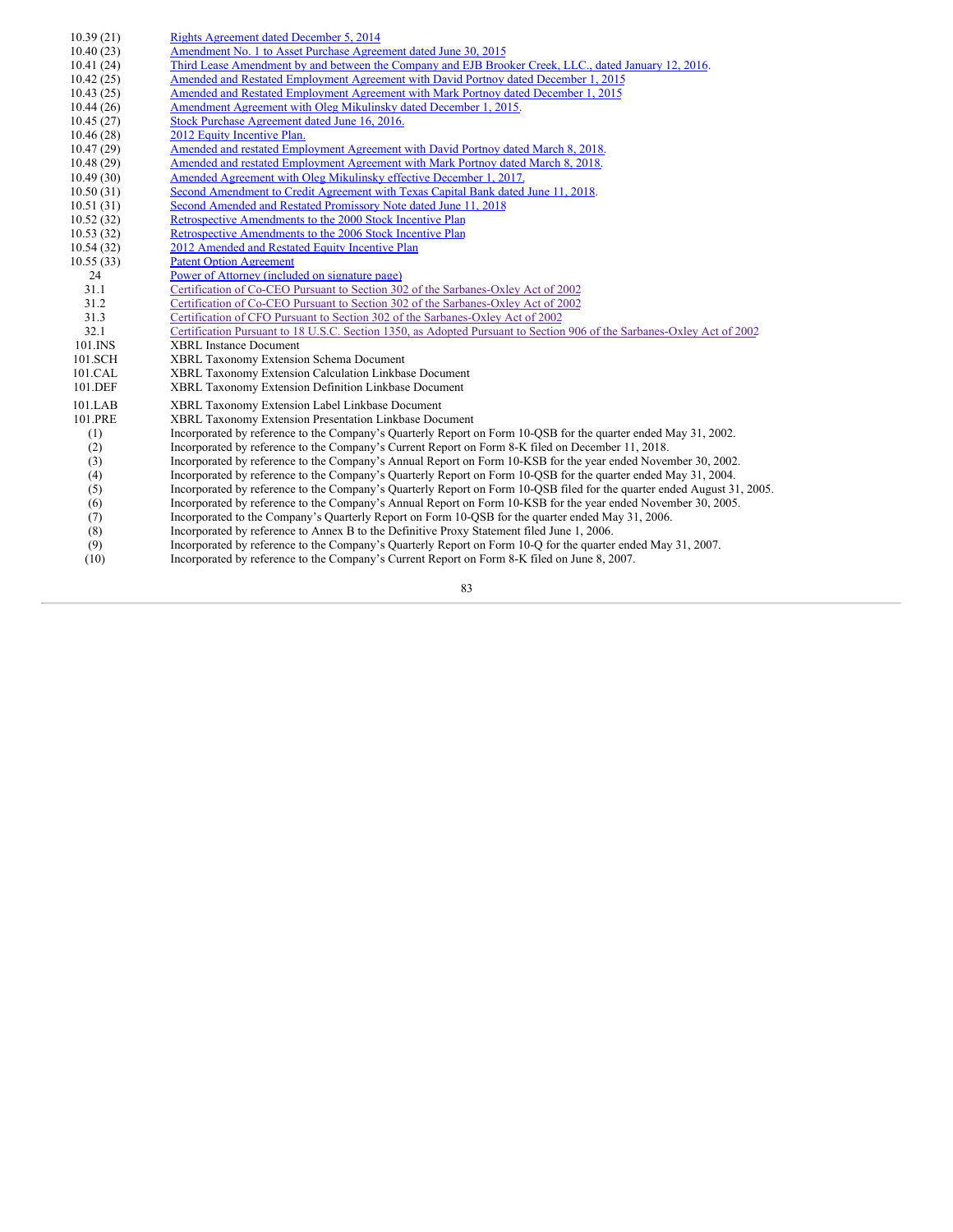| (11) | Incorporated by reference to the Company's Current Report on Form 8-K filed on January 25, 2008.                                              |
|------|-----------------------------------------------------------------------------------------------------------------------------------------------|
| (12) | Incorporated by reference to the Company's Quarterly Report on Form 10-Q for the quarter ended May 31, 2008.                                  |
| (13) | Incorporated by reference to the Company's Quarterly Report on Form 10-Q for the quarter ended August 31, 2008.                               |
| (14) | Incorporated by reference to the Company's Annual Report on Form 10-KSB for the year ended November 30, 2008.                                 |
| (15) | Incorporated by reference to the Company's Current Report on Form 8-K filed on December 7, 2011.                                              |
| (16) | Incorporated by reference to the Company's Current Report on Form 8-K filed on February 17, 2012.                                             |
| (17) | Incorporated by reference to the Company's Current Report on Form 8-K filed on March 9, 2012                                                  |
| (18) | Incorporated by reference to the Company's Quarterly Report on Form 10-Q for the quarter ended May 31, 2013.                                  |
| (19) | Incorporated by reference to the Company's Current Report on Form 8-K filed on February 27, 2014.                                             |
| (20) | Incorporated by reference to the Company's Annual Report on Form 10-K for the year ended November 30, 2013.                                   |
| (21) | Incorporated by reference to the Company's Current Report on Form 8-K filed on December 3, 2014.                                              |
| (22) | Incorporated by reference to the Company's Current Report on Form 8-K filed on June 19, 2015                                                  |
| (23) | Incorporated by reference to the Company's Current Report on Form 8-K filed on July 16, 2015                                                  |
| (24) | Incorporated by reference to the Company's Annual Report on Form 10-K for the year ended November 30, 2015                                    |
| (25) | Incorporated by reference to the Company's Current Report on Form 8-K filed on April 19, 2016.                                                |
| (26) | Incorporated by reference to the Company's Current Report on Form 8-K filed on April 20, 2016.                                                |
| (27) | Incorporated by reference to the Company's Current Report on Form 8-K filed on June 24, 2016.                                                 |
| (28) | Incorporated by reference to Appendix B to the proxy statement for the Annual Meeting of Stockholders of the Company (Commission File No.     |
|      | 000-23386), filed by the Company under the Exchange Act with the Commission on June 21, 2012.                                                 |
| (29) | Incorporated by reference to the Company's Current Report on Form 8-K filed March 13, 2018.                                                   |
| (30) | Incorporated by reference to the Company's Current Report on Form 8-K filed May 24, 2018.                                                     |
| (31) | Incorporated by reference to the Company's Current Report on Form 8-K filed June 15, 2018.                                                    |
| (32) | Incorporated by reference the proxy statement for the Annual Meeting of Stockholders of the Company (Commission File No. 000-23386), filed by |
|      | the Company under the Exchange Act with the Commission on October 29, 2019.                                                                   |
| (33) | Incorporated by reference to the Company's Current Report on Form 8-K filed on June 11, 2020.                                                 |
|      |                                                                                                                                               |

# **ITEM 16. FORM 10-K SUMMARY**

Not applicable**.**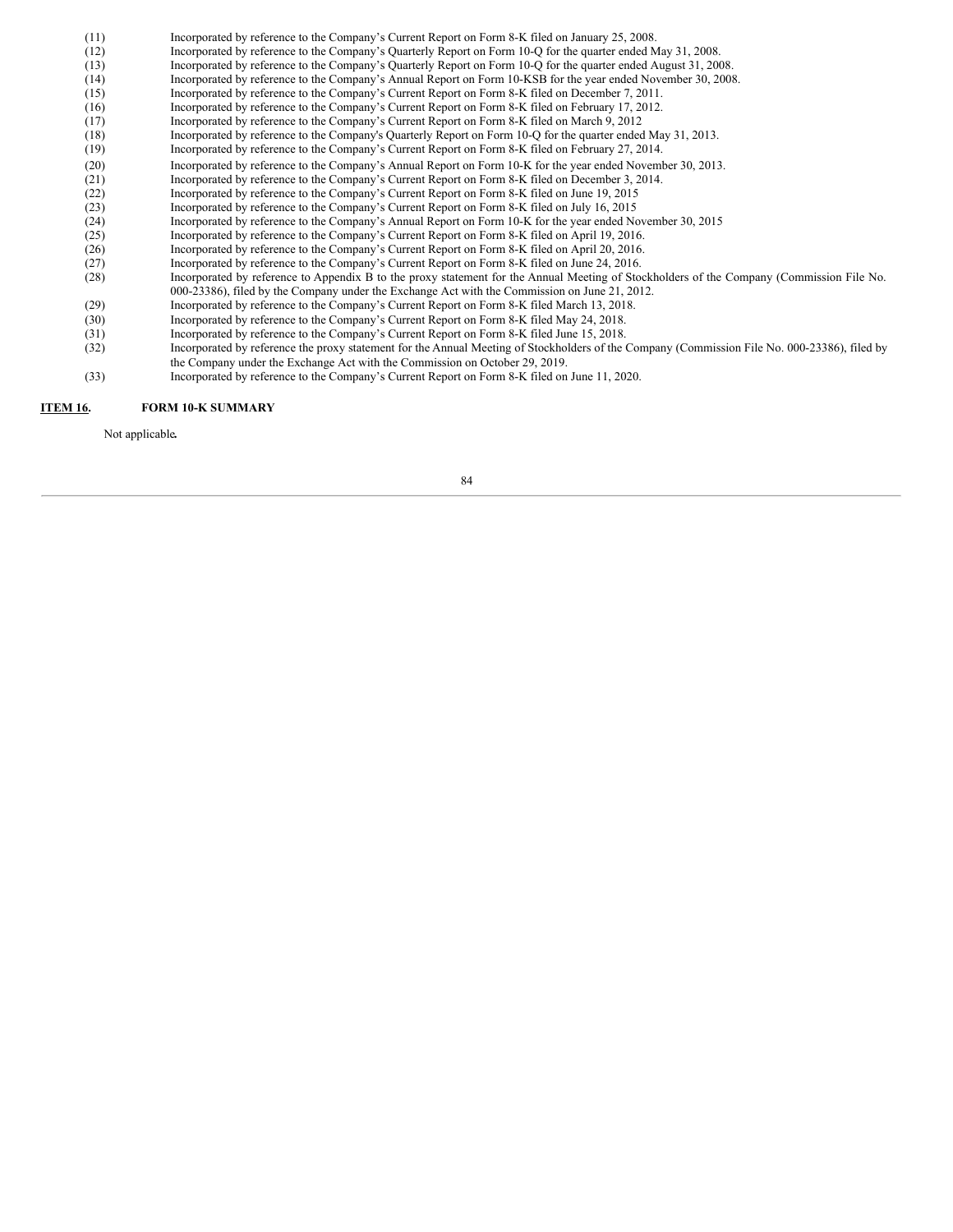### **SIGNATURES**

In accordance with Section 13 or 15(d) of the Securities Exchange Act of 1934, the registrant has duly caused this Form 10-K to be signed on its behalf by the undersigned thereunto duly authorized.

### **CRYO-CELL INTERNATIONAL, INC.**

By: /s/ David Portnoy

David Portnoy, Co-Chief Executive Officer

Dated: March 1, 2021

# <span id="page-86-0"></span>**POWER OF ATTORNEY**

Each of the undersigned officers and directors of Cryo-Cell International, Inc., hereby constitutes and appoints David Portnoy, Mark Portnoy and Jill Taymans, each their true and lawful attorneys-in-fact and agents, for them and in their name, place and stead, in any and all capacities, to sign their names to any and all amendments to this Report on Form 10-K, and other related documents, and to cause the same to be filed with the Securities and Exchange Commission, granting unto said attorneys, full power and authority to do and perform any act and thing necessary and proper to be done in the premises, as fully to all intents and purposes as the undersigned could do if personally present, and the undersigned for himself or herself hereby ratifies and confirms all that said attorney shall lawfully do or cause to be done by virtue hereof.

In accordance with the Securities Exchange Act of 1934, this report has been signed below by the following persons in the capacities indicated:

| <b>SIGNATURE</b>                   | <b>TITLE</b>                                            | <b>DATE</b>   |
|------------------------------------|---------------------------------------------------------|---------------|
| /s/ David Portnoy<br>David Portnoy | Chairman of the Board and<br>Co-Chief Executive Officer |               |
|                                    | (principal executive officer)                           | March 1, 2021 |
| /s/ Mark Portnoy                   | Co-Chief Executive Officer                              | March 1, 2021 |
| Mark Portnoy                       |                                                         |               |
| /s/ Jill Taymans                   | Chief Financial Officer                                 |               |
| Jill Taymans                       | (principal financial and accounting officer)            | March 1, 2021 |
| /s/ Harold Berger                  | Director                                                | March 1, 2021 |
| Harold Berger                      |                                                         |               |
| /s/ George Gaines                  | Director                                                | March 1, 2021 |
| George Gaines                      |                                                         |               |
| /s/ Brian Sheehy                   | Director                                                | March 1, 2021 |
| <b>Brian Sheehy</b>                |                                                         |               |
| /s/ Jonathan Wheeler               | Director                                                | March 1, 2021 |
| Jonathan Wheeler                   |                                                         |               |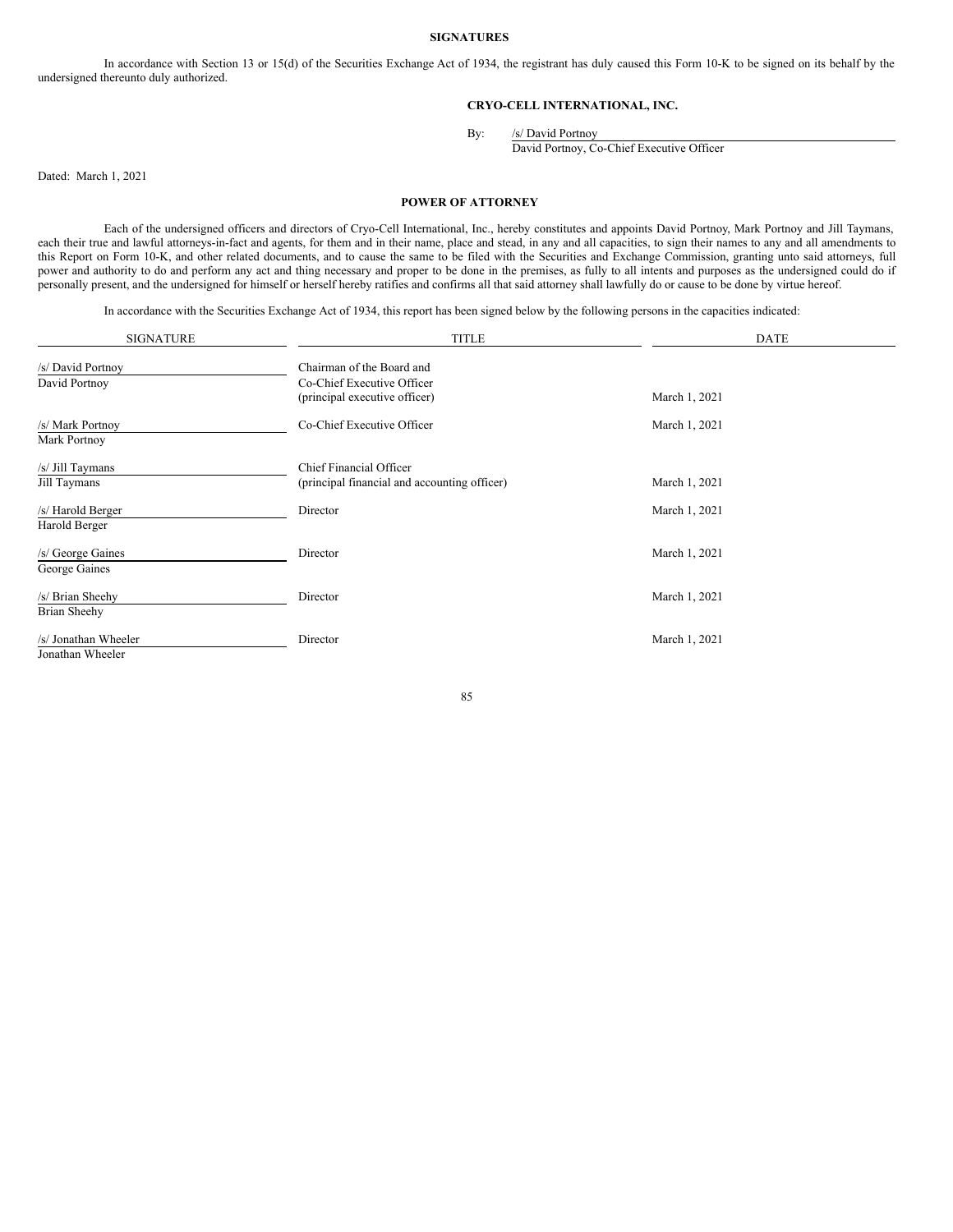# CERTIFICATION OF CO-CHIEF EXECUTIVE OFFICER

<span id="page-87-0"></span>I, David Portnoy, certify that:

- 1. I have reviewed this annual report on Form 10-K of Cryo-Cell International, Inc. (the "Registrant");
- 2. Based on my knowledge, this report does not contain any untrue statement of a material fact or omit to state a material fact necessary to make the statements made, in light of the circumstances under which such statements were made, not misleading with respect to the period covered by this report;
- 3. Based on my knowledge, the consolidated financial statements, and other financial information included in this report, fairly present in all material respects the financial condition, results of operations and cash flows of the registrant as of, and for, the periods presented in this report;
- 4. The Registrant's other certifying officer(s) and I are responsible for establishing and maintaining disclosure controls and procedures (as defined in Exchange Act Rules 13a-15(e) and 15d-15(e)) and internal control over financial reporting (as defined in Exchange Act Rules 13a-15(f) and 15d-15(f)) for the Registrant and have:
	- (a) Designed such disclosure controls and procedures, or caused such disclosure controls and procedures to be designed under our supervision, to ensure that material information relating to the Registrant, including its consolidated subsidiaries, is made known to us by others within those entities, particularly during the period in which this annual report is being prepared;
	- (b) Designed such internal control over financial reporting, or caused such internal control over financial reporting to be designed under our supervision, to provide reasonable assurance regarding the reliability of financial reporting and the preparation of financial statements for external purposes in accordance with generally accepted accounting principles;
	- (c) Evaluated the effectiveness of the Registrant's disclosure controls and procedures and presented in this report our conclusions about the effectiveness of the disclosure controls and procedures, as of the end of the period covered by this report based on such evaluation; and
	- (d) Disclosed in this report any change in the Registrant's internal control over financial reporting that occurred during the Registrant's most recent fiscal quarter that has materially affected, or is reasonably likely to materially affect, the Registrant's internal control over financial reporting;
- 5. The Registrant's other certifying officer(s) and I have disclosed, based on our most recent evaluation of internal control over financial reporting, to the Registrant's auditors and the audit committee of the Registrant's board of directors (or persons performing the equivalent functions):
	- (a) All significant deficiencies and material weaknesses in the design or operation of internal control over financial reporting which are reasonably likely to adversely affect the Registrant's ability to record, process, summarize and report financial information; and
	- (b) Any fraud, whether or not material, that involves management or other employees who have a significant role in the Registrant's internal control over financial reporting.

Dated: March 1, 2021 /s/ David Portnoy

David Portnoy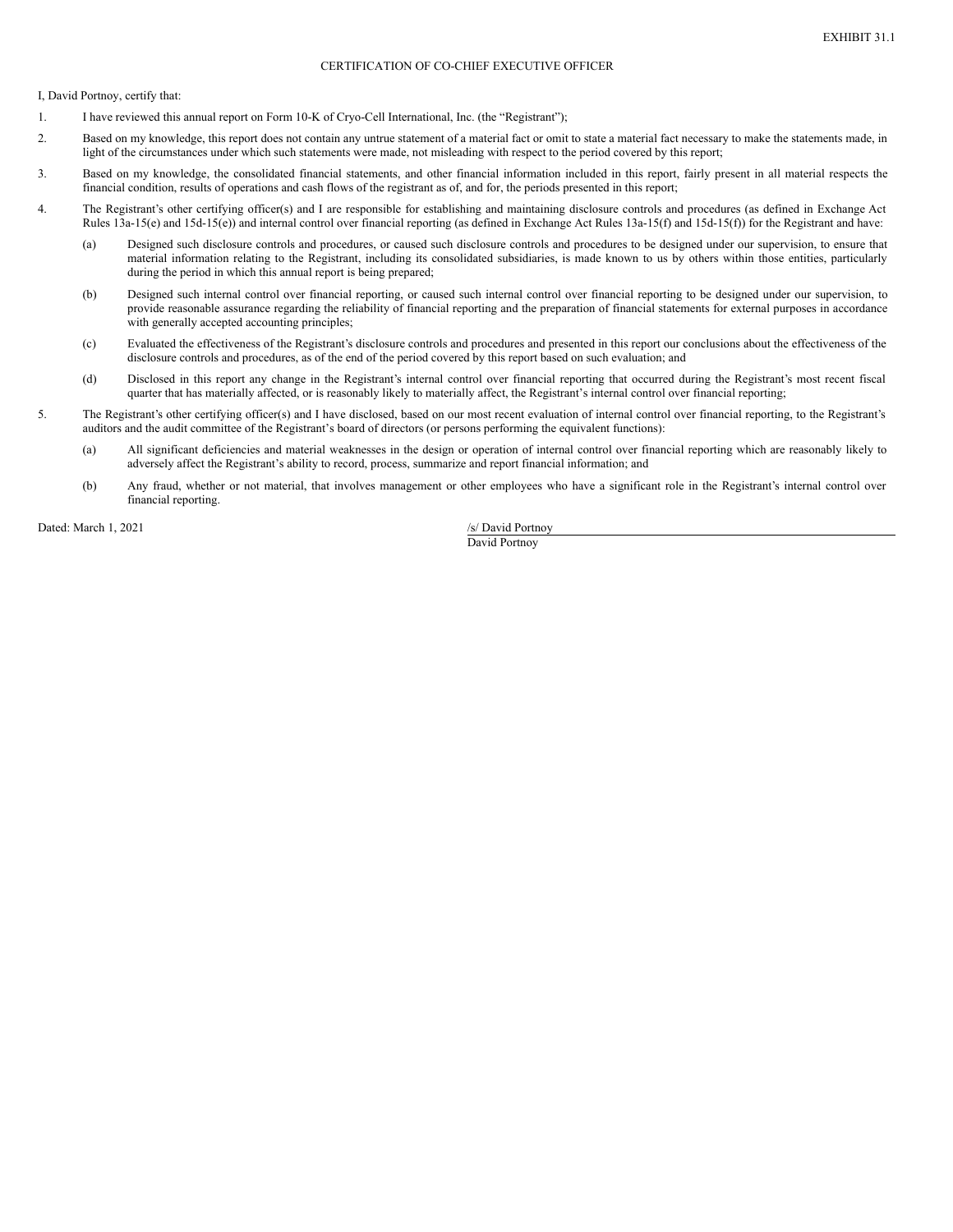# CERTIFICATION OF CO-CHIEF EXECUTIVE OFFICER

<span id="page-88-0"></span>I, Mark Portnoy, certify that:

- 1. I have reviewed this annual report on Form 10-K of Cryo-Cell International, Inc. (the "Registrant");
- 2. Based on my knowledge, this report does not contain any untrue statement of a material fact or omit to state a material fact necessary to make the statements made, in light of the circumstances under which such statements were made, not misleading with respect to the period covered by this report;
- 3. Based on my knowledge, the consolidated financial statements, and other financial information included in this report, fairly present in all material respects the financial condition, results of operations and cash flows of the registrant as of, and for, the periods presented in this report;
- 4. The Registrant's other certifying officer(s) and I are responsible for establishing and maintaining disclosure controls and procedures (as defined in Exchange Act Rules 13a-15(e) and 15d-15(e)) and internal control over financial reporting (as defined in Exchange Act Rules 13a-15(f) and 15d-15(f)) for the Registrant and have:
	- (a) Designed such disclosure controls and procedures, or caused such disclosure controls and procedures to be designed under our supervision, to ensure that material information relating to the Registrant, including its consolidated subsidiaries, is made known to us by others within those entities, particularly during the period in which this annual report is being prepared;
	- (b) Designed such internal control over financial reporting, or caused such internal control over financial reporting to be designed under our supervision, to provide reasonable assurance regarding the reliability of financial reporting and the preparation of financial statements for external purposes in accordance with generally accepted accounting principles;
	- (c) Evaluated the effectiveness of the Registrant's disclosure controls and procedures and presented in this report our conclusions about the effectiveness of the disclosure controls and procedures, as of the end of the period covered by this report based on such evaluation; and
	- (d) Disclosed in this report any change in the Registrant's internal control over financial reporting that occurred during the Registrant's most recent fiscal quarter that has materially affected, or is reasonably likely to materially affect, the Registrant's internal control over financial reporting;
- 5. The Registrant's other certifying officer(s) and I have disclosed, based on our most recent evaluation of internal control over financial reporting, to the Registrant's auditors and the audit committee of the Registrant's board of directors (or persons performing the equivalent functions):
	- (a) All significant deficiencies and material weaknesses in the design or operation of internal control over financial reporting which are reasonably likely to adversely affect the Registrant's ability to record, process, summarize and report financial information; and
	- (b) Any fraud, whether or not material, that involves management or other employees who have a significant role in the Registrant's internal control over financial reporting.

Dated: March 1, 2021 /s/ Mark Portnoy

Mark Portnoy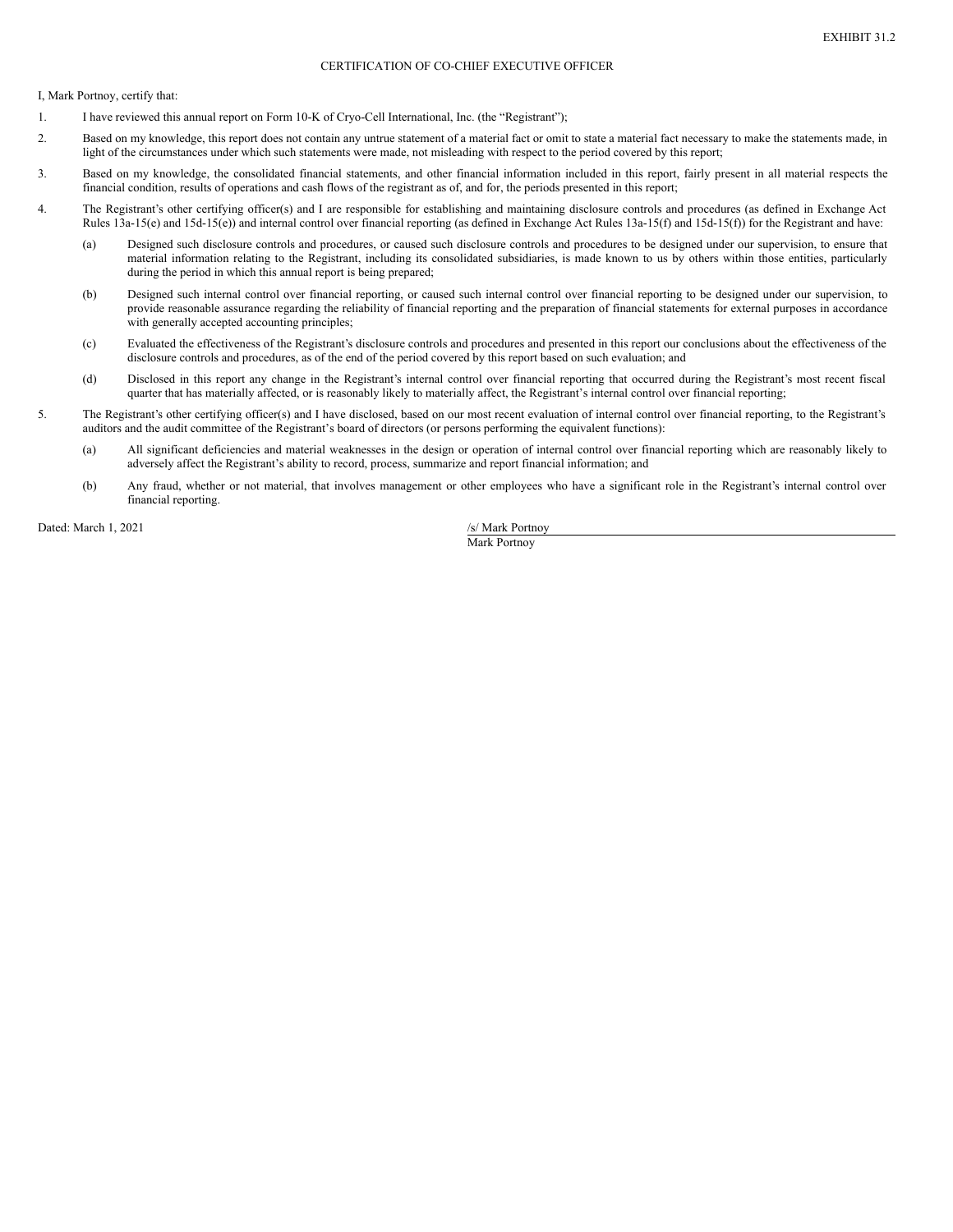# CERTIFICATION OF CHIEF FINANCIAL OFFICER

<span id="page-89-0"></span>I, Jill M. Taymans, certify that:

- 1. I have reviewed this annual report on Form 10-K of Cryo-Cell International, Inc. (the "Registrant");
- 2. Based on my knowledge, this report does not contain any untrue statement of a material fact or omit to state a material fact necessary to make the statements made, in light of the circumstances under which such statements were made, not misleading with respect to the period covered by this report;
- 3. Based on my knowledge, the consolidated financial statements, and other financial information included in this report, fairly present in all material respects the financial condition, results of operations and cash flows of the registrant as of, and for, the periods presented in this report;
- 4. The Registrant's other certifying officer(s) and I are responsible for establishing and maintaining disclosure controls and procedures (as defined in Exchange Act Rules 13a-15(e) and 15d-15(e)) and internal control over financial reporting (as defined in Exchange Act Rules 13a-15(f) and 15d-15(f)) for the Registrant and have:
	- (a) Designed such disclosure controls and procedures, or caused such disclosure controls and procedures to be designed under our supervision, to ensure that material information relating to the Registrant, including its consolidated subsidiaries, is made known to us by others within those entities, particularly during the period in which this annual report is being prepared;
	- (b) Designed such internal control over financial reporting, or caused such internal control over financial reporting to be designed under our supervision, to provide reasonable assurance regarding the reliability of financial reporting and the preparation of financial statements for external purposes in accordance with generally accepted accounting principles;
	- (c) Evaluated the effectiveness of the Registrant's disclosure controls and procedures and presented in this report our conclusions about the effectiveness of the disclosure controls and procedures, as of the end of the period covered by this report based on such evaluation; and
	- (d) Disclosed in this report any change in the Registrant's internal control over financial reporting that occurred during the Registrant's most recent fiscal quarter that has materially affected, or is reasonably likely to materially affect, the Registrant's internal control over financial reporting;
- 5. The Registrant's other certifying officer(s) and I have disclosed, based on our most recent evaluation of internal control over financial reporting, to the Registrant's auditors and the audit committee of the Registrant's board of directors (or persons performing the equivalent functions):
	- (a) All significant deficiencies and material weaknesses in the design or operation of internal control over financial reporting which are reasonably likely to adversely affect the Registrant's ability to record, process, summarize and report financial information; and
	- (b) Any fraud, whether or not material, that involves management or other employees who have a significant role in the Registrant's internal control over financial reporting.

Dated: March 1, 2021 /s/ Jill M. Taymans

Jill M. Taymans